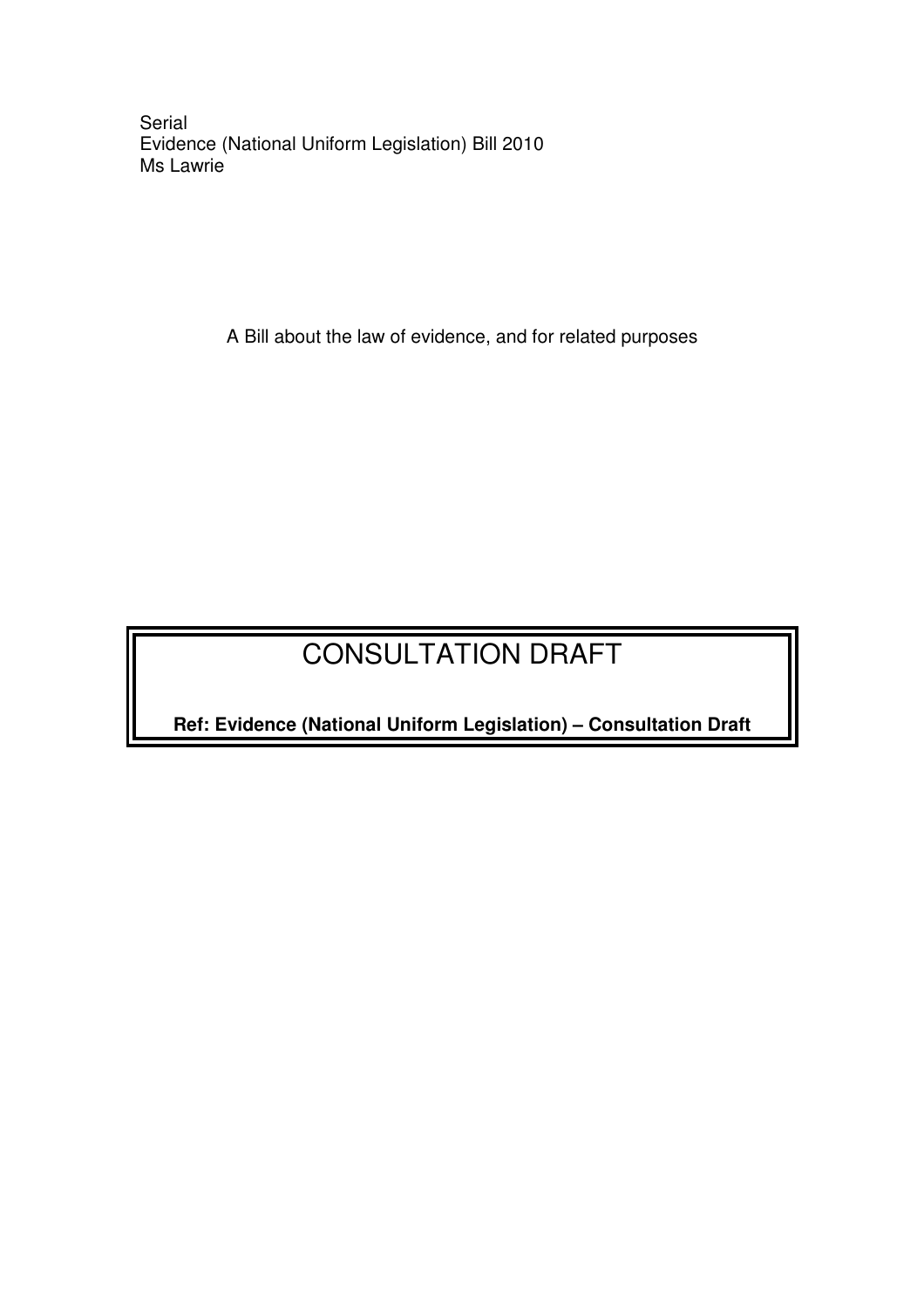## **NORTHERN TERRITORY OF AUSTRALIA**

## **EVIDENCE (NATIONAL UNIFORM LEGISLAITON) 2010**

**Act No. [ ] of 2010**  \_\_\_\_\_\_\_\_\_\_\_\_\_\_\_\_\_\_\_\_

\_\_\_\_\_\_\_\_\_\_\_\_\_\_\_\_\_\_\_\_

# **TABLE OF PROVISIONS**

| <b>Chapter 1</b> | <b>Preliminary matters</b> |
|------------------|----------------------------|
|------------------|----------------------------|

## **Part 1.1 Formal matters**

# **Part 1.2 Application of this Act**

| $\overline{4}$ |  |
|----------------|--|
| 5              |  |
| 6              |  |
| $7^{\circ}$    |  |
| 8              |  |
| <b>8A</b>      |  |
| 9              |  |
| 10             |  |
| 11             |  |

## **Chapter 2 Adducing evidence**

**Part 2.1 Witnesses**

## **Division 1 Competence and compellability of witnesses**

| 12<br>13 |                                                              |  |
|----------|--------------------------------------------------------------|--|
| 14       |                                                              |  |
| 15       |                                                              |  |
| 16       |                                                              |  |
| 17       | Competence and compellability – defendants in criminal       |  |
| 18       | Compellability of spouses and others in criminal proceedings |  |
|          |                                                              |  |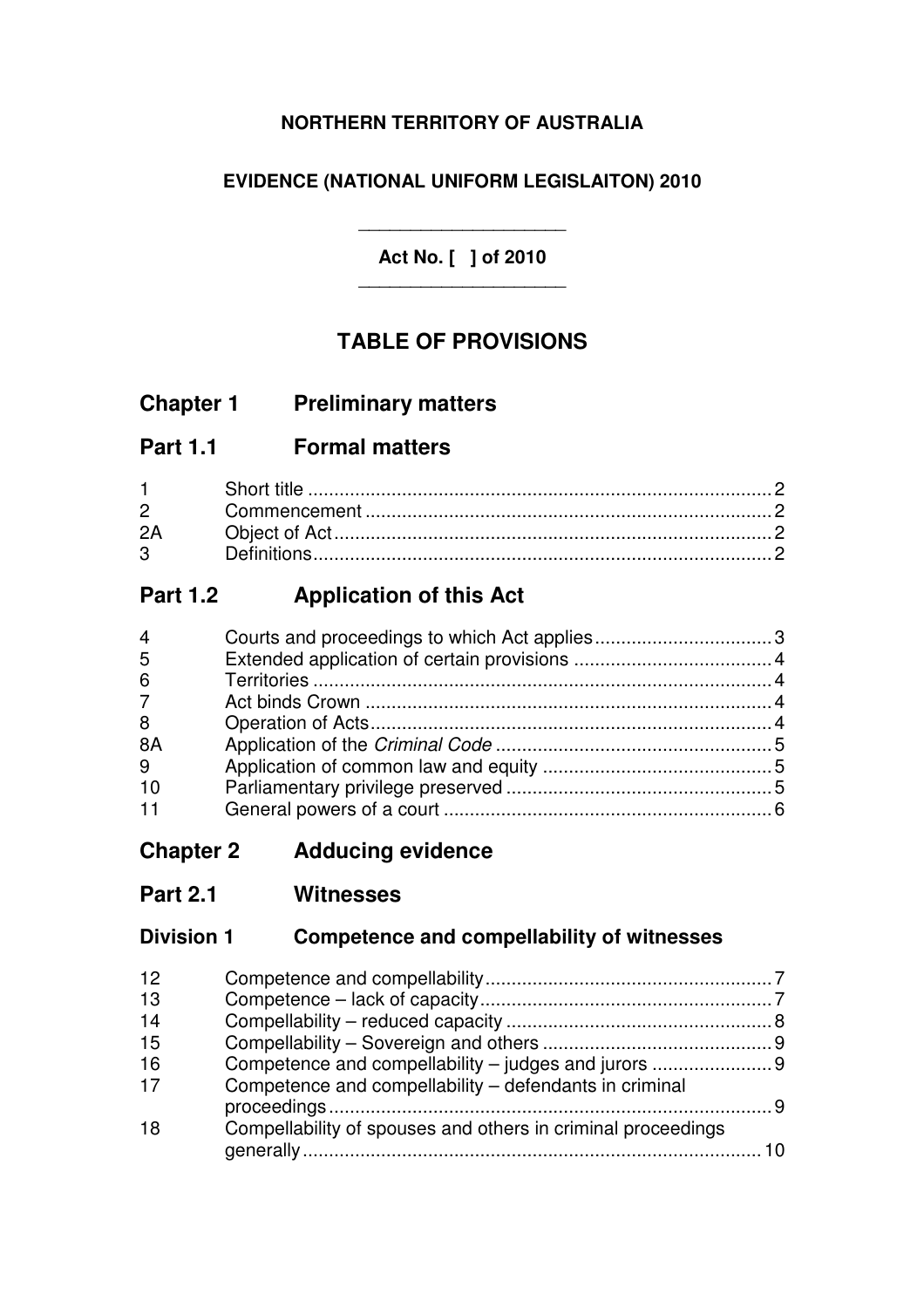| 19<br>20                   | Compellability of spouses and others in certain criminal                |       |
|----------------------------|-------------------------------------------------------------------------|-------|
| <b>Division 2</b>          | <b>Oaths and affirmations</b>                                           |       |
| 21<br>22<br>23<br>24<br>25 | Sworn evidence of witnesses to be on oath or affirmation 12             |       |
| <b>Division 3</b>          | General rules about giving evidence                                     |       |
| 26<br>27<br>28             | Order of examination in chief, cross-examination and re-<br>ovomination | 1 E . |

| 29 | Manner and form of questioning witnesses and their           |  |
|----|--------------------------------------------------------------|--|
|    |                                                              |  |
| 30 |                                                              |  |
| 31 |                                                              |  |
| 32 |                                                              |  |
| 33 |                                                              |  |
| 34 |                                                              |  |
| 35 |                                                              |  |
| 36 | Person may be examined without subpoena or other process  17 |  |

# **Division 4 Examination in chief and re-examination**

| 38 |  |
|----|--|
| 39 |  |

# **Division 5 Cross-examination**

# **Part 2.2 Documents**

| 48 |  |
|----|--|
| 49 |  |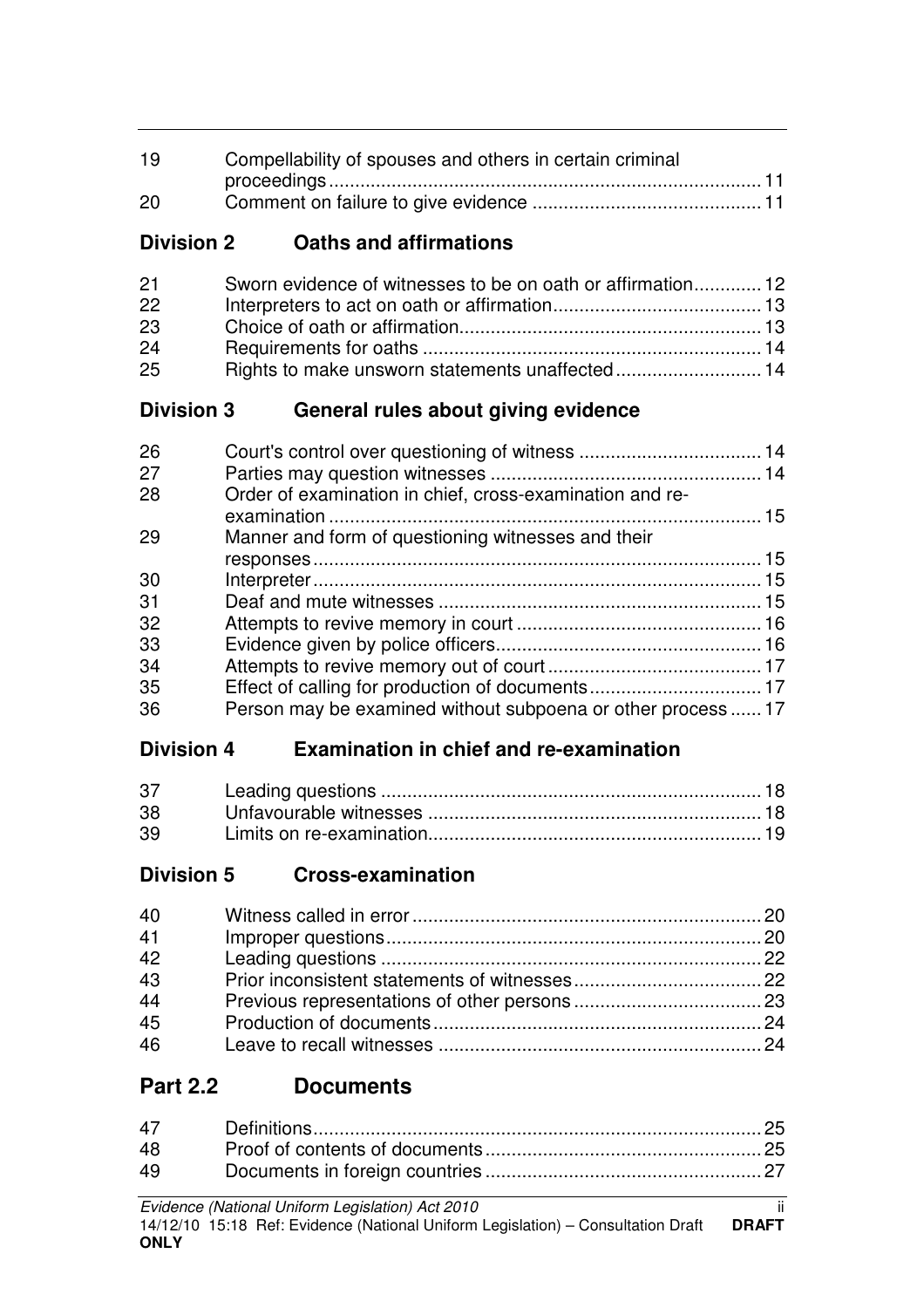| 50 |  |
|----|--|
| 51 |  |

# **Part 2.3 Other evidence**

| 53 |  |
|----|--|
| 54 |  |

# **Chapter 3 Admissibility of evidence**

# **Part 3.1 Relevance**

| 55 |  |
|----|--|
| 56 |  |
| 57 |  |
| 58 |  |

# **Part 3.2 Hearsay**

# **Division 1 The hearsay rule**

| 59 | The hearsay rule – exclusion of hearsay evidence33        |  |
|----|-----------------------------------------------------------|--|
| 60 | Exception – evidence relevant for a non-hearsay purpose34 |  |
| 61 | Exceptions to the hearsay rule dependant on competency 35 |  |

# **Division 2 "First-hand" hearsay**

| 62  |                                                                  |  |
|-----|------------------------------------------------------------------|--|
| 63  | Exception – civil proceedings if maker not available35           |  |
| 64  | Exception – civil proceedings if maker available36               |  |
| 65  | Exception - criminal proceedings if maker not available  37      |  |
| 66  | Exception – criminal proceedings if maker available 39           |  |
| 66A | Exception – contemporaneous statements about a person's          |  |
|     |                                                                  |  |
| 67  |                                                                  |  |
| 68  | Objections to tender of hearsay evidence in civil proceedings if |  |
|     |                                                                  |  |

# **Division 3 Other exceptions to the hearsay rule**

| 69 |                                                               |  |
|----|---------------------------------------------------------------|--|
| 70 |                                                               |  |
| 71 |                                                               |  |
| 72 | Exception - Aboriginal and Torres Strait Islander traditional |  |
|    |                                                               |  |
| 73 |                                                               |  |
| 74 | Exception – reputation of public or general rights 45         |  |
| 75 |                                                               |  |
|    |                                                               |  |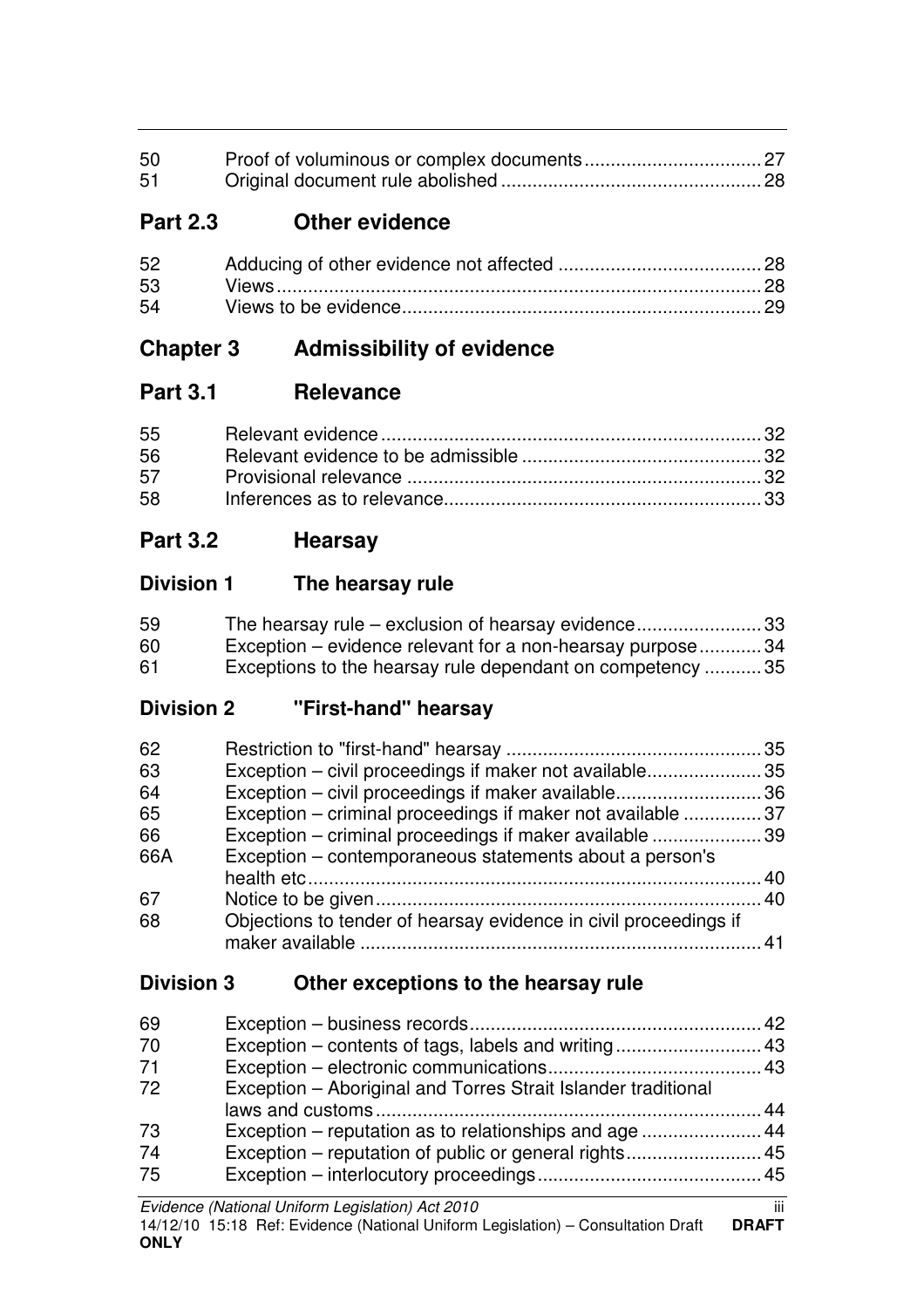# **Part 3.3 Opinion**

| Exception – evidence relevant otherwise than as opinion       |                                                         |
|---------------------------------------------------------------|---------------------------------------------------------|
|                                                               |                                                         |
|                                                               |                                                         |
| Exception - Aboriginal and Torres Strait Islander traditional |                                                         |
|                                                               |                                                         |
|                                                               |                                                         |
| Ultimate issue and common knowledge rules abolished  47       |                                                         |
|                                                               | Exception – opinions based on specialised knowledge  46 |

# **Part 3.4 Admissions**

| 81 | Hearsay and opinion rules – exception for admissions and         |  |
|----|------------------------------------------------------------------|--|
|    |                                                                  |  |
| 82 | Exclusion of evidence of admissions that is not first-hand 48    |  |
| 83 | Exclusion of evidence of admissions as against third parties  48 |  |
| 84 | Exclusion of admissions influenced by violence and certain       |  |
|    |                                                                  |  |
| 85 | Criminal proceedings – reliability of admissions by defendants49 |  |
| 86 |                                                                  |  |
| 87 |                                                                  |  |
| 88 |                                                                  |  |
| 89 |                                                                  |  |
| 90 |                                                                  |  |

# **Part 3.5 Evidence of judgments and convictions**

| 91 | Exclusion of evidence of judgments and convictions52 |  |
|----|------------------------------------------------------|--|
| 92 |                                                      |  |
| 93 |                                                      |  |

# **Part 3.6 Tendency and coincidence**

| 94  |                                                           |  |
|-----|-----------------------------------------------------------|--|
| 95  |                                                           |  |
| 96  |                                                           |  |
| 97  |                                                           |  |
| 98  |                                                           |  |
| 99  |                                                           |  |
| 100 |                                                           |  |
| 101 | Further restrictions on tendency evidence and coincidence |  |
|     |                                                           |  |
|     |                                                           |  |

# **Part 3.7 Credibility**

# **Division 1 Credibility evidence**

| 101A        |                                                                                                                                      |              |
|-------------|--------------------------------------------------------------------------------------------------------------------------------------|--------------|
|             | Evidence (National Uniform Legislation) Act 2010<br>14/12/10 15:18 Ref: Evidence (National Uniform Legislation) – Consultation Draft | <b>DRAFT</b> |
| <b>ONLY</b> |                                                                                                                                      |              |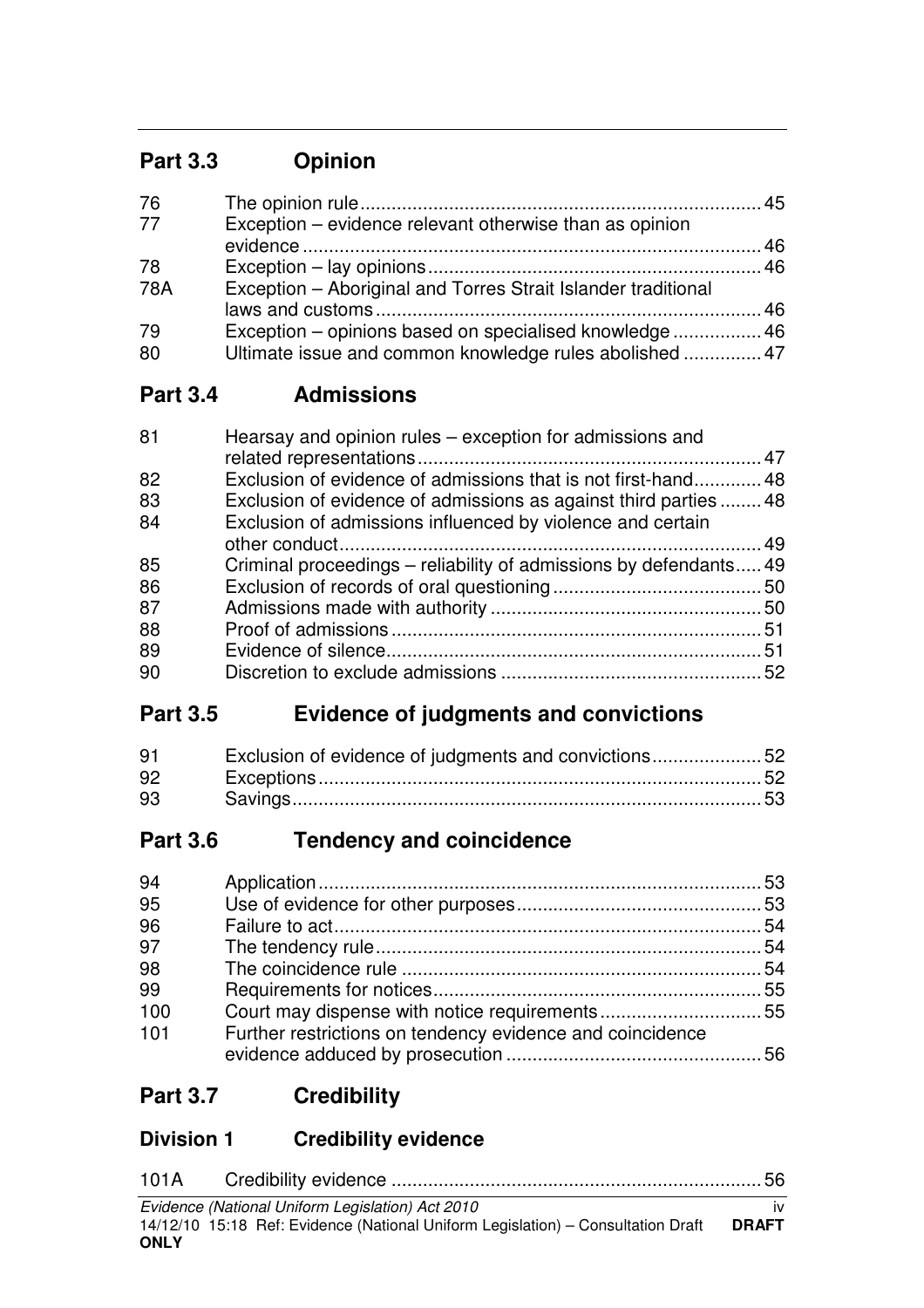# **Division 2 Credibility of witnesses**

| 102<br>103<br>104<br>105<br>106<br>107<br>108 | Exception – cross-examination as to credibility 57<br>Further protections - cross-examination as to credibility58<br>Further protections - defendants making unsworn statements  58<br>Exception – rebutting denials by other evidence 59<br>Exception – application of certain provisions to makers of |  |
|-----------------------------------------------|---------------------------------------------------------------------------------------------------------------------------------------------------------------------------------------------------------------------------------------------------------------------------------------------------------|--|
| <b>Division 3</b>                             | Credibility of persons who are not witnesses                                                                                                                                                                                                                                                            |  |
| 108A<br>108B                                  | Admissibility of evidence of credibility of person who has made<br>Further protections - previous representations of an accused                                                                                                                                                                         |  |
| <b>Division 4</b>                             | Persons with specialised knowledge                                                                                                                                                                                                                                                                      |  |
| 108C                                          | Exception – evidence of persons with specialised knowledge61                                                                                                                                                                                                                                            |  |
| <b>Part 3.8</b>                               | <b>Character</b>                                                                                                                                                                                                                                                                                        |  |
| 109<br>110<br>111<br>112                      | Leave required to cross-examine about character of accused                                                                                                                                                                                                                                              |  |
| <b>Part 3.9</b>                               | <b>Identification evidence</b>                                                                                                                                                                                                                                                                          |  |
| $\sim$ $\sim$ $\sim$                          |                                                                                                                                                                                                                                                                                                         |  |

| 113 |  |
|-----|--|
| 114 |  |
| 115 |  |
| 116 |  |
|     |  |

# **Part 3.10 Privileges**

# **Division 1 Client legal privilege**

| 117<br>118<br>119<br>120<br>121<br>122<br>123 | Loss of client legal privilege – consent and related matters  70 |  |
|-----------------------------------------------|------------------------------------------------------------------|--|
| 124                                           |                                                                  |  |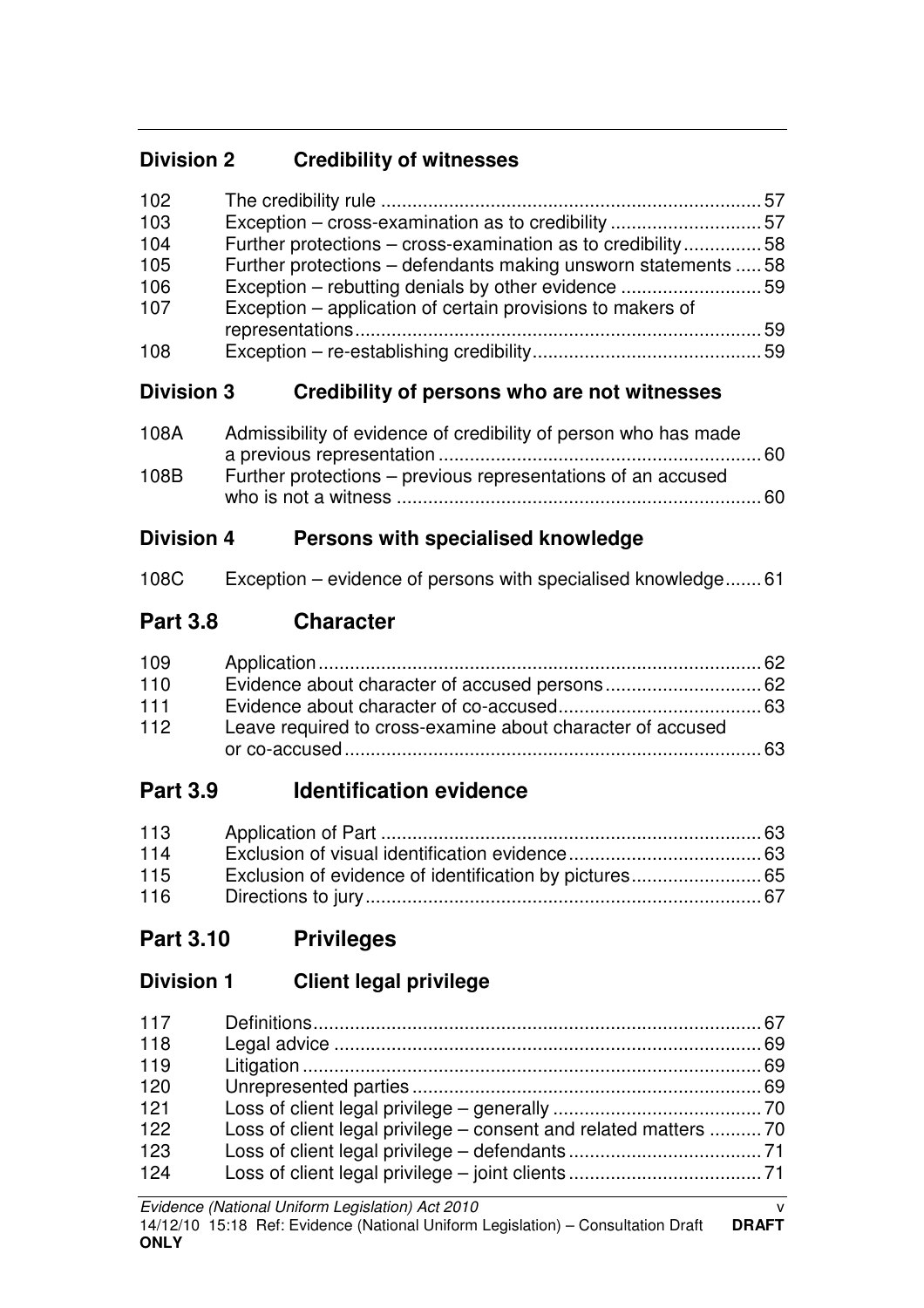| 125 |                                                             |  |
|-----|-------------------------------------------------------------|--|
| 126 | Loss of client legal privilege – related communications and |  |
|     |                                                             |  |

## **Division 1A Professional confidential relationship privilege**

| 126A |                                                                      |  |
|------|----------------------------------------------------------------------|--|
| 126B |                                                                      |  |
| 126C | Loss of professional confidential relationship privilege: consent 75 |  |
| 126D | Loss of professional confidential relationship privilege:            |  |
|      |                                                                      |  |
| 126E |                                                                      |  |
| 126F |                                                                      |  |

# **Division 2 Other privileges**

| 127  |                                                                     |  |
|------|---------------------------------------------------------------------|--|
| 127A |                                                                     |  |
| 128  | Privilege in respect of self-incrimination in other proceedings  78 |  |
| 128A | Privilege in respect of self-incrimination – exception for certain  |  |
|      |                                                                     |  |

# **Division 3 Evidence excluded in the public interest**

| 129 | Exclusion of evidence of reasons for judicial etc decisions 82 |  |
|-----|----------------------------------------------------------------|--|
| 130 |                                                                |  |
| 131 | Exclusion of evidence of settlement negotiations  85           |  |

# **Division 4 General**

| 131A | Application of Division to preliminary proceedings of courts88  |  |
|------|-----------------------------------------------------------------|--|
| 132  | Court to inform of rights to make applications and objections88 |  |
| 133  |                                                                 |  |
| 134  | Inadmissibility of evidence that must not be adduced or given89 |  |

# **Part 3.11 Discretionary and mandatory exclusions**

| 135 |                                                               |  |
|-----|---------------------------------------------------------------|--|
| 136 |                                                               |  |
| 137 | Exclusion of prejudicial evidence in criminal proceedings  89 |  |
| 138 | Exclusion of improperly or illegally obtained evidence 89     |  |
| 139 |                                                               |  |

# **Chapter 4 Proof**

# **Part 4.1 Standard of proof**

| 140 |  |  |
|-----|--|--|
|-----|--|--|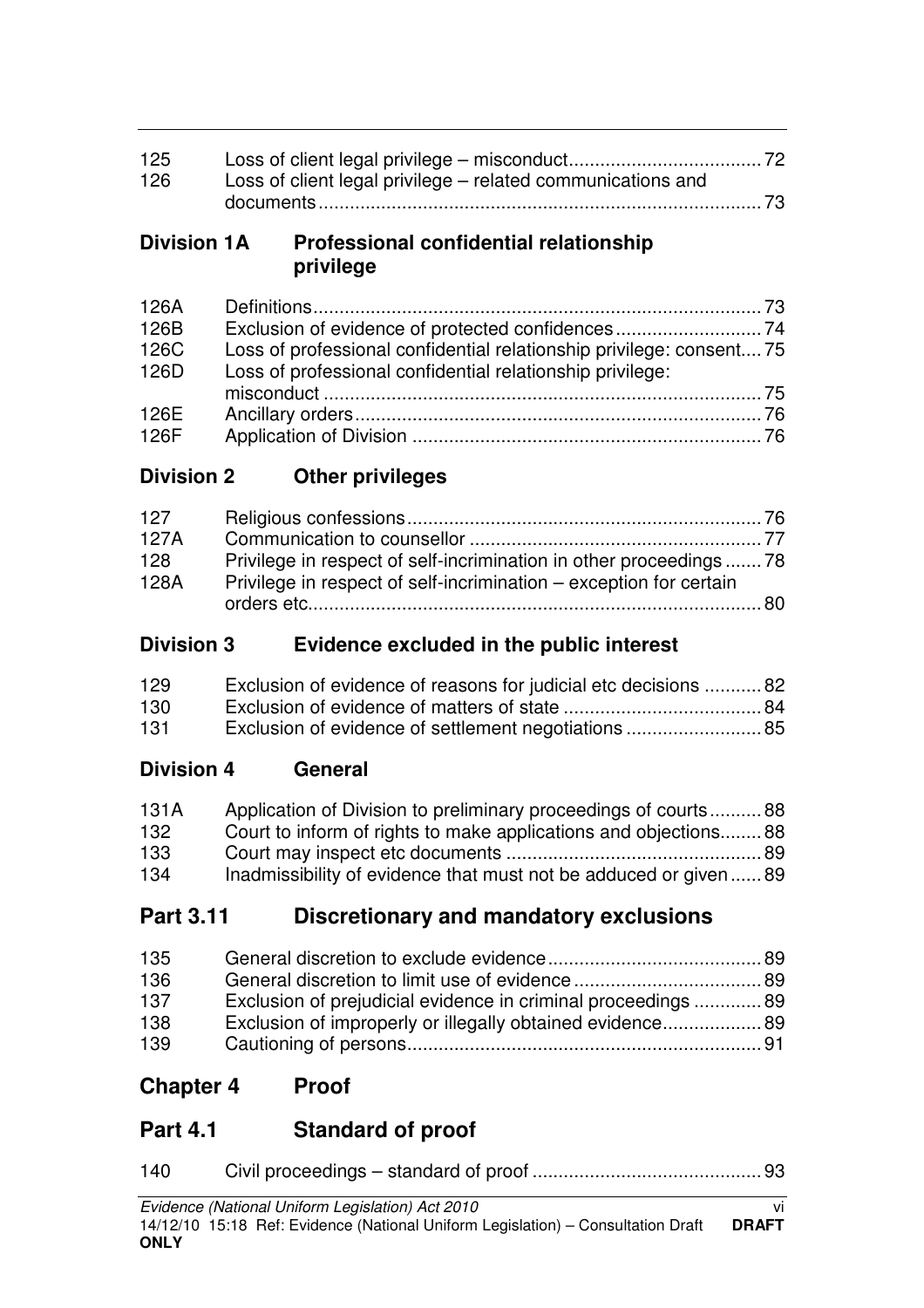| 141 |  |
|-----|--|
| 142 |  |

# **Part 4.2 Judicial notice**

# **Part 4.3 Facilitation of proof**

# **Division 1 General**

| 146 | Evidence produced by processes, machines and other           |  |
|-----|--------------------------------------------------------------|--|
| 147 | Documents produced by processes, machines and other          |  |
| 148 | Evidence of certain acts of justices, Australian lawyers and |  |
| 149 |                                                              |  |
| 150 |                                                              |  |
| 151 |                                                              |  |
| 152 |                                                              |  |
|     |                                                              |  |

# **Division 2 Matters of official record**

| 153  |                                                         |  |
|------|---------------------------------------------------------|--|
| 154  | Documents published by authority of Parliaments etc 101 |  |
| 155  |                                                         |  |
| 155A |                                                         |  |
| 156  |                                                         |  |
| 157  |                                                         |  |
| 158  |                                                         |  |
| 159  |                                                         |  |

# **Division 3 Matters relating to post and communications**

| 160 |                                                                 |  |
|-----|-----------------------------------------------------------------|--|
| 161 |                                                                 |  |
| 162 |                                                                 |  |
| 163 | Proof of letters having been sent by Commonwealth agencies  106 |  |

# **Part 4.4 Corroboration**

| 164 |  |
|-----|--|
|     |  |

# **Part 4.5 Warnings and information**

| 165 |  |
|-----|--|
|     |  |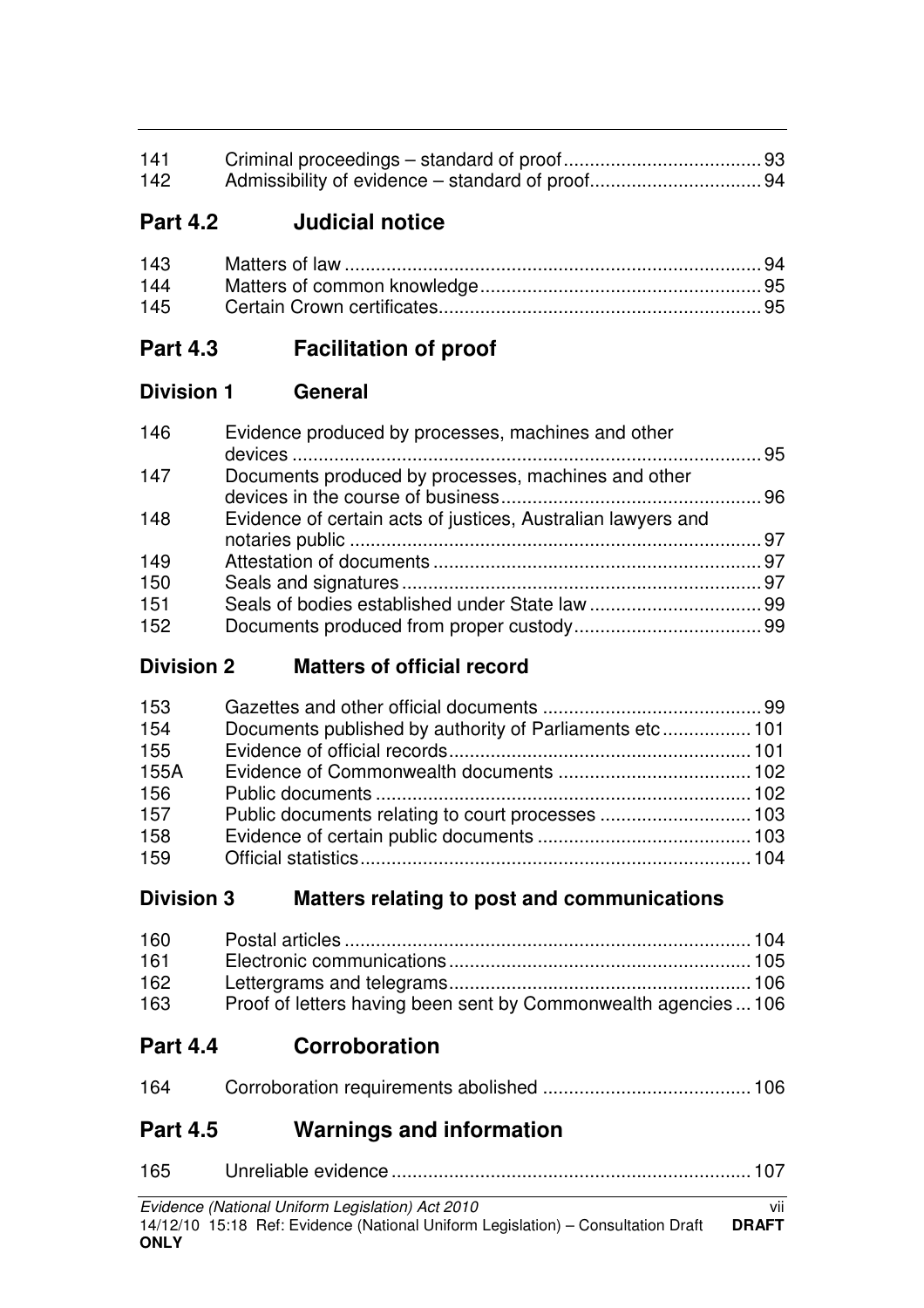# **Part 4.6 Ancillary provisions**

## **Division 1 Requests to produce documents or call witnesses**

| 166 |  |
|-----|--|
| 167 |  |
| 168 |  |
| 169 |  |

## **Division 2 Proof of certain matters by affidavits or written statements**

| 170 |                                                        |  |
|-----|--------------------------------------------------------|--|
| 171 |                                                        |  |
| 172 | Evidence based on knowledge, belief or information 115 |  |
| 173 |                                                        |  |

## **Division 3 Foreign law**

| 174 |  |
|-----|--|
| 175 |  |
| 176 |  |

## **Division 4 Procedures for proving other matters**

| 177 |                                                                  |  |
|-----|------------------------------------------------------------------|--|
| 178 | Convictions, acquittals and other judicial proceedings  117      |  |
| 179 | Proof of identity of convicted persons - affidavits by members   |  |
|     |                                                                  |  |
| 180 | Proof of identity of convicted persons - affidavits by members   |  |
|     |                                                                  |  |
| 181 | Proof of service of statutory notifications, notices, orders and |  |
|     |                                                                  |  |

# **Chapter 5 Miscellaneous**

| 182 | Application of certain sections in relation to Commonwealth       |  |
|-----|-------------------------------------------------------------------|--|
|     |                                                                   |  |
| 183 |                                                                   |  |
| 184 |                                                                   |  |
| 185 | Full faith and credit to be given to documents properly           |  |
|     |                                                                   |  |
| 186 |                                                                   |  |
| 187 | No privilege against self-incrimination for bodies corporate  121 |  |
| 188 |                                                                   |  |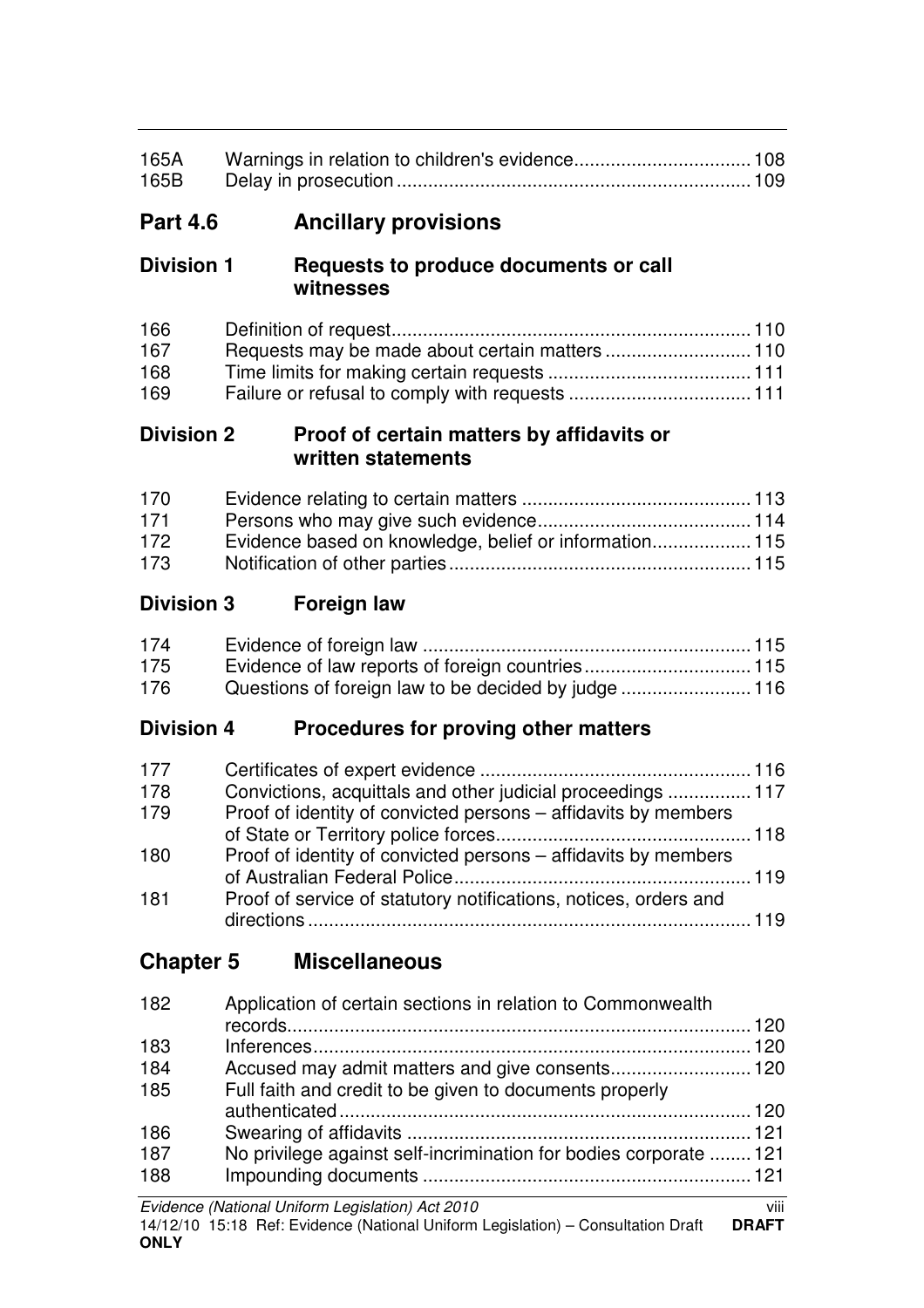| 189<br>190<br>191<br>192<br>192A<br>193<br>194<br>195<br>196 | Leave, permission or direction may be given on terms 124 |  |
|--------------------------------------------------------------|----------------------------------------------------------|--|
| 197                                                          |                                                          |  |
|                                                              |                                                          |  |

# **Schedule Oaths and affirmations**

# **Dictionary**

# **Part 2 Other expressions**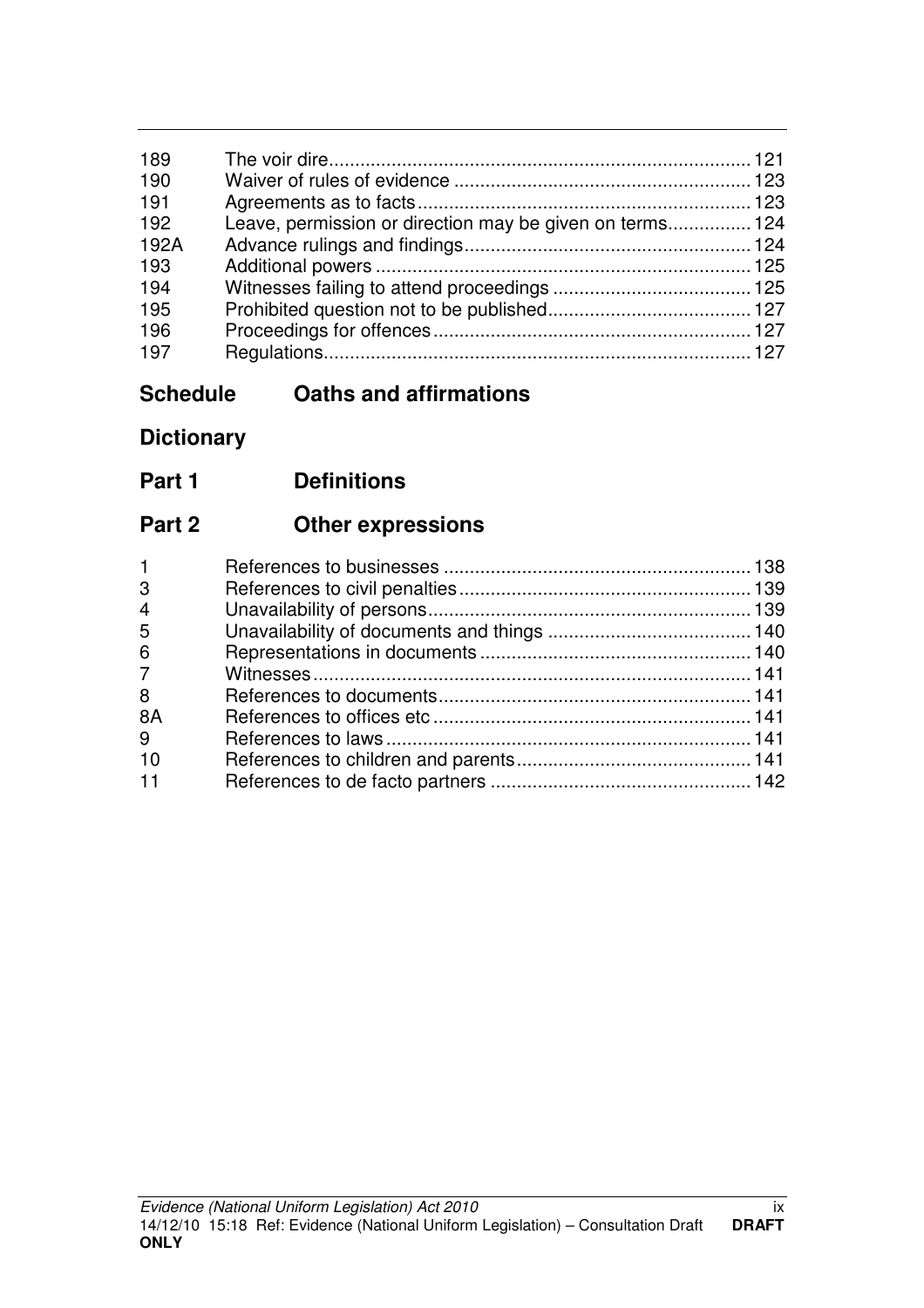

# **NORTHERN TERRITORY OF AUSTRALIA** \_\_\_\_\_\_\_\_\_\_\_\_\_\_\_\_\_\_\_\_

### **Act No. [ ] of 2010**  \_\_\_\_\_\_\_\_\_\_\_\_\_\_\_\_\_\_\_\_

An Act about the law of evidence, and for related purposes

[Assented to [ ] 2010] [Second reading [ ] 2010]

## **The Legislative Assembly of the Northern Territory enacts as follows:**

## **Chapter 1 Preliminary matters**

#### **Introductory Note**

#### **Outline of this Act**

This Act sets out the rules of evidence for the Territory. Generally speaking, the Act applies to proceedings in Territory courts and before other persons or bodies required to apply the laws of evidence (see section 4).

Chapter 2 is about how evidence is adduced in proceedings.

Chapter 3 is about admissibility of evidence in proceedings.

Chapter 4 is about proof of matters in proceedings.

Chapter 5 deals with miscellaneous matters.

The Dictionary at the end of this Act defines terms and expressions used in this Act.

#### **Related legislation**

This Act is in most respects uniform with the *Evidence Act 1995* (Cth), the *Evidence* Act 2008 (Vic) and the Evidence Act 1995 (NSW). These Acts are drafted in identical terms except so far as differences are identified by appropriate annotations to the texts, and except so far as minor drafting variations are required to accord with the drafting style of each jurisdiction.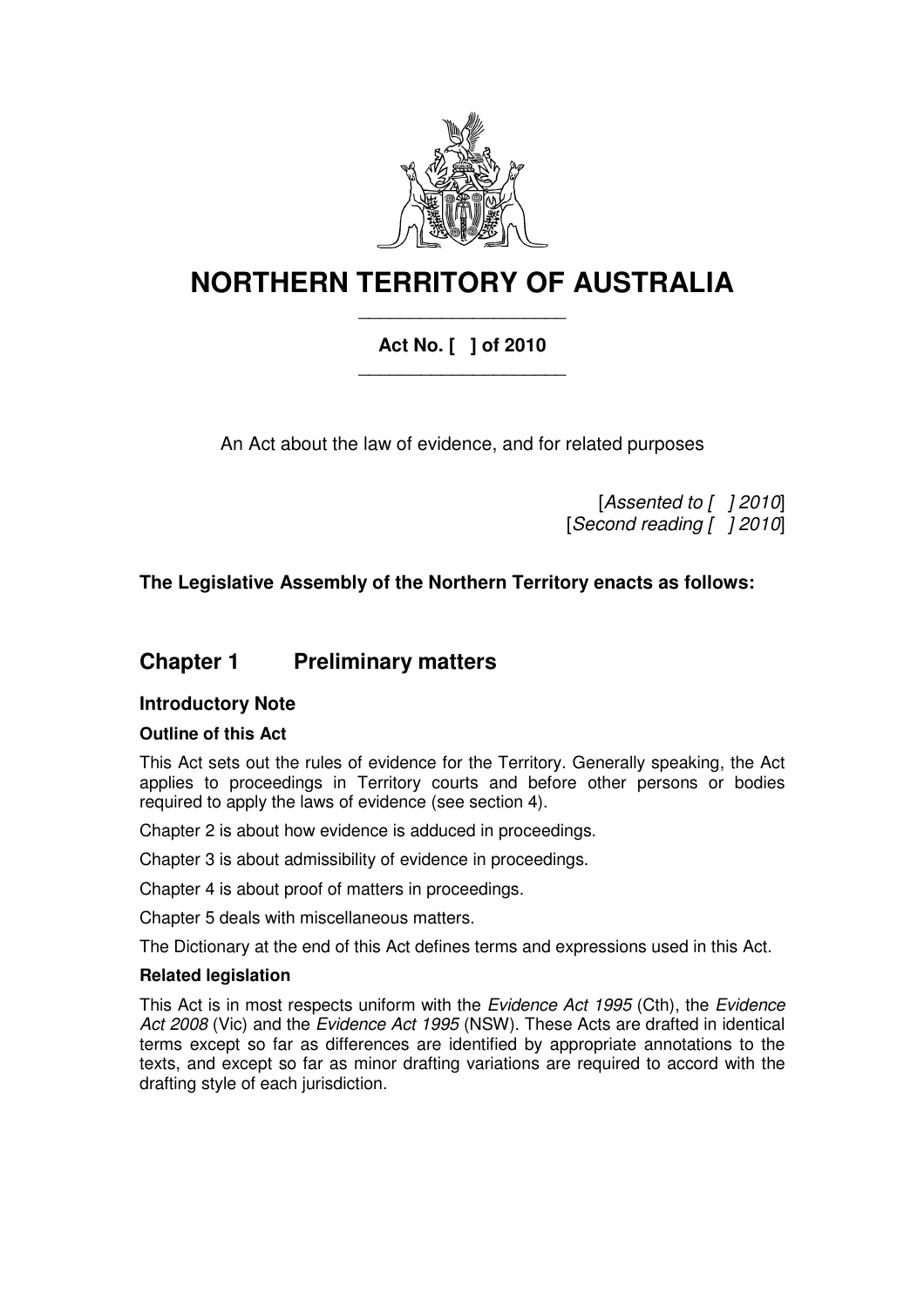If one Act contains a provision that is not included in another Act, there is a gap in the numbering of the other Act in order to maintain consistent numbering for the other provisions.

The *Evidence Act 2001* (Tas) also largely mirrors this legislation, but there are some departures.

## **Part 1.1 Formal matters**

#### **1 Short title**

This Act may be cited as the Evidence (National Uniform Legislation) Act 2010.

#### **2 Commencement**

- (1) This Part and the Dictionary at the end of this Act commence on the day on which the Administrator's assent to this Act is declared.
- (2) The remaining provisions of this Act commence on the date fixed by the Administrator by Gazette notice.

### **2A Object of Act**

The object of this Act is to make fresh provision for the law of evidence that is uniform with the following laws of the Commonwealth, New South Wales and Victoria:

- (a) the Evidence Act 1995 (Cth) (the **Commonwealth Act**);
- (b) the Evidence Act 2008 (Vic) (the **Victorian Act**);
- (c) the Evidence Act 1995 (NSW) (the **New South Wales Act**).

### **3 Definitions**

- (1) Expressions used in this Act (or in a particular provision of this Act) that are defined in the Dictionary at the end of this Act have the meanings given to them in the Dictionary.
- (2) Notes included in this Act are explanatory notes and do not form part of this Act.

Notes for section 3

1 Some expressions used in this Act are defined in the Interpretation Act and have the meanings given to them in that Act.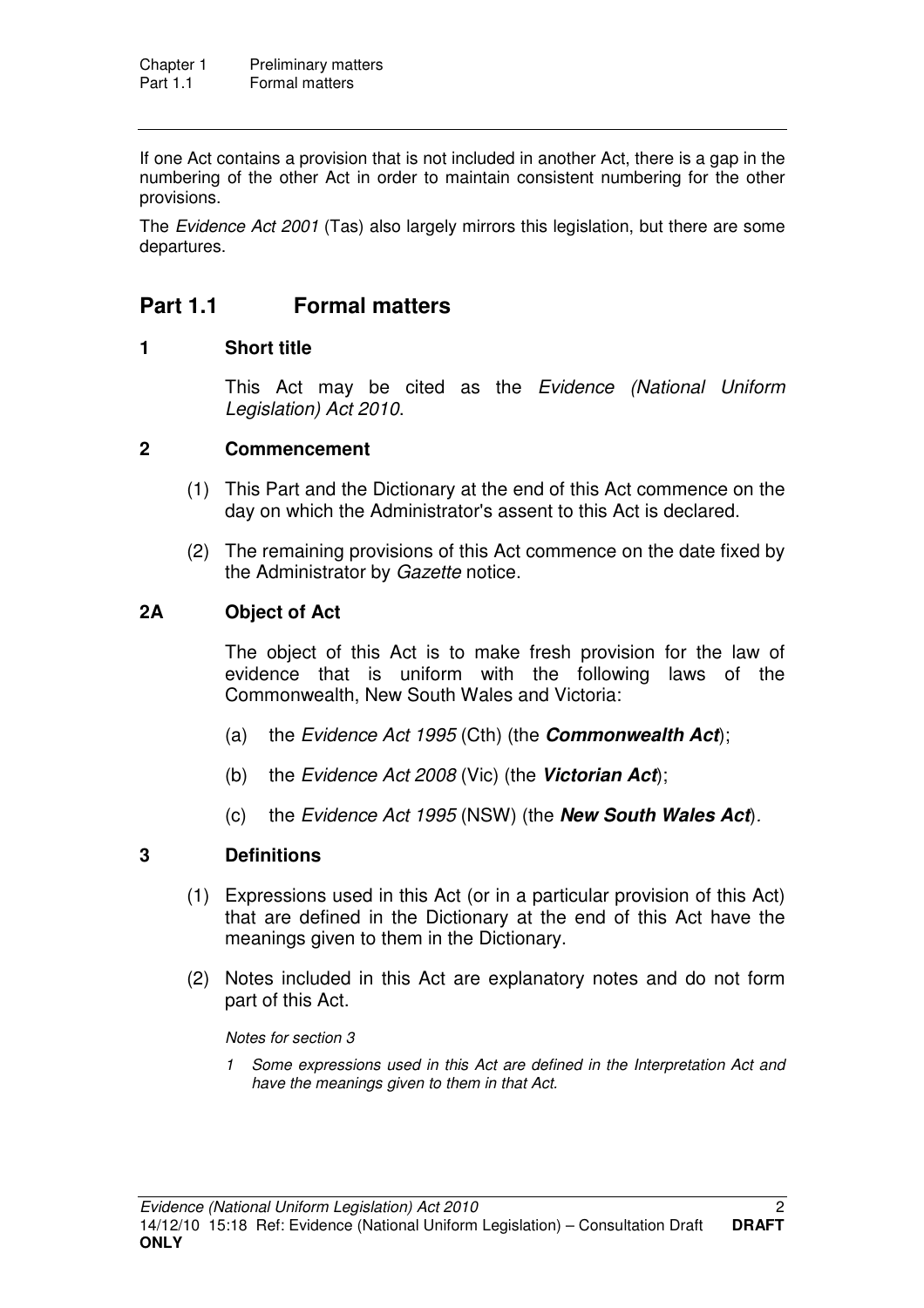2 The Commonwealth Act and New South Wales Act include an additional subsection (3) regarding definitions which is unnecessary in the Territory due to section 18 of the Interpretation Act.

# **Part 1.2 Application of this Act**

### **4 Courts and proceedings to which Act applies**

- (1) This Act applies to all proceedings in a Territory court, including proceedings that:
	- (a) relate to bail; or
	- (b) are interlocutory proceedings or proceedings of a similar kind; or
	- (c) are heard in chambers; or
	- (d) subject to subsection (2), relate to sentencing.
- (2) If such a proceeding relates to sentencing:
	- (a) this Act applies only if the court directs that the law of evidence applies in the proceeding; and
	- (b) if the court specifies in the direction that the law of evidence applies only in relation to specified matters – the direction has effect accordingly.
- (3) The court must make a direction if:
	- (a) a party to the proceeding applies for such a direction in relation to the proof of a fact; and
	- (b) in the court's opinion, the proceeding involves proof of that fact, and that fact is or will be significant in determining a sentence to be imposed in the proceeding.
- (4) The court must make a direction if the court considers it appropriate to make such a direction in the interests of justice.
- (5) In this section, a proceeding that relates to sentencing includes a proceeding for an order under Part 5 of the Sentencing Act or Part 5, Division 9 of the Traffic Act.

Notes for section 4

1 Section 4 of the Commonwealth Act differs from this section. It applies that Act to proceedings in a federal court or an Australian Capital Territory court. Some provisions of the Commonwealth Act extend beyond proceedings in federal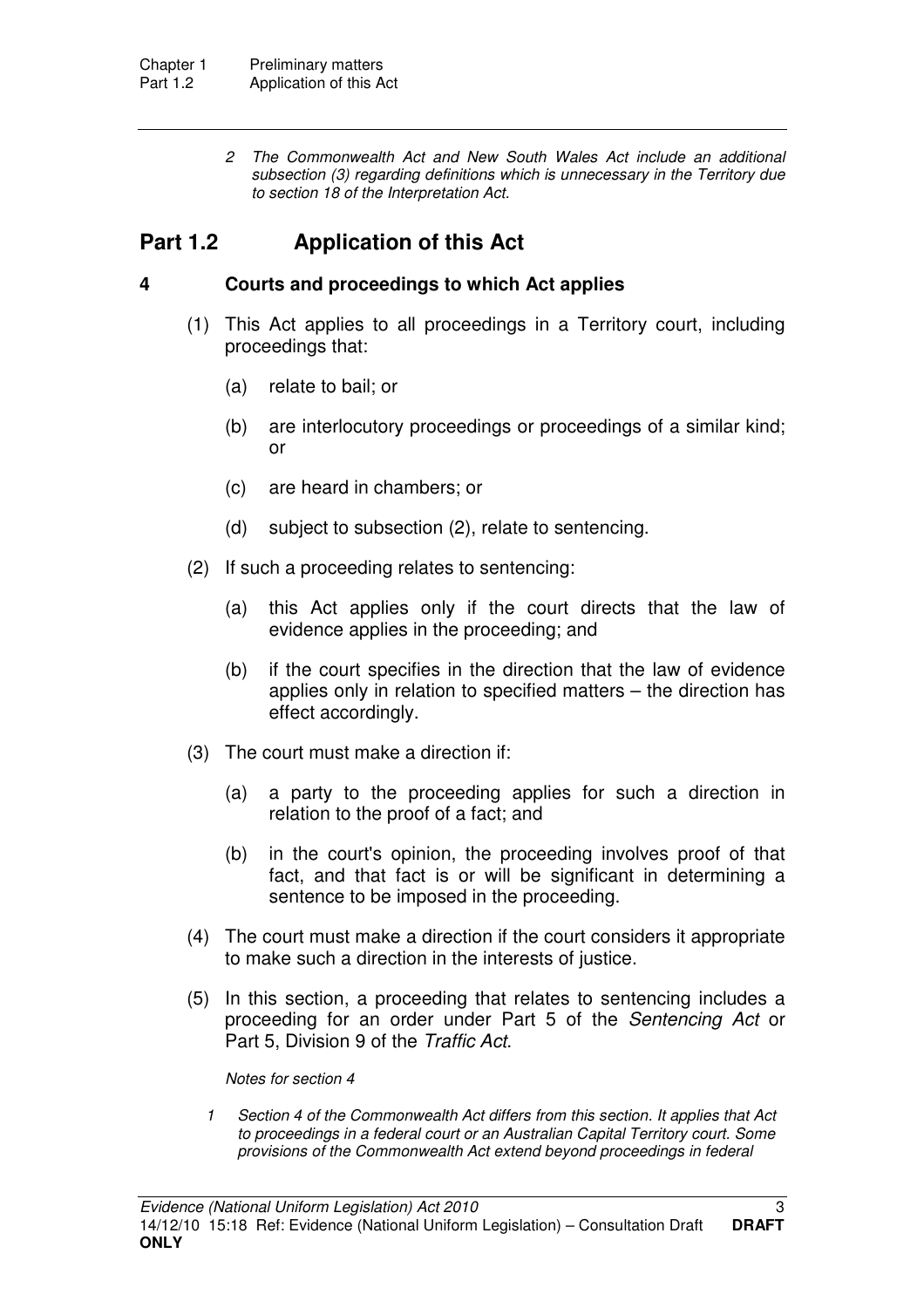courts and Australian Capital Territory courts (see sections 5, 185, 186 and 187 of the Commonwealth Act).

- 2 **Territory court** is defined in the Dictionary. The definition includes persons or bodies required to apply the laws of evidence.
- 3 The Commonwealth Act includes 2 additional subsections that exclude the application of that Act to appeals from a court of a State or Territory (including appeals from a court exercising federal jurisdiction) and certain other courts.
- 4 Provisions in other Territory Acts which relieve courts from the obligation to apply the rules of evidence in certain proceedings are preserved by section 8 of this Act. These include, for example:
	- section 39 of the Coroners Act;
	- section 93(2) of the Care and Protection of Children Act;
	- sections 257(2) of the Electoral Act;
	- section 49(2) of the Ombudsman Act;
	- section 25(2) of the Public Interest Disclosure Act.
- 5 Subsection (5) is not included in the Commonwealth Act or New South Wales Act.

#### **5 Extended application of certain provisions**

#### Note for section 5

The Commonwealth Act includes a provision that extends the application of specified provisions of that Act to proceedings in all Australian courts.

#### **6 Territories**

Note for section 5

The Commonwealth Act includes a provision extending that Act to each external Territory.

#### **7 Act binds Crown**

This Act binds the Crown in right of the Territory and, to the extent the legislative power of the Legislative Assembly permits, the Crown in all its other capacities.

#### **8 Operation of Acts**

This Act does not affect the operation of the provisions of any other Act.

#### Note for section 8

The Commonwealth Act includes additional subsections relating to the operation of the Corporations Act 2001 (Cth), the Australian Securities and Investments Commission Act 2001 (Cth) and certain laws in force in the Australian Capital Territory. It also provides for the regulations to have continued effect (until amended) after the commencement of the Commonwealth section.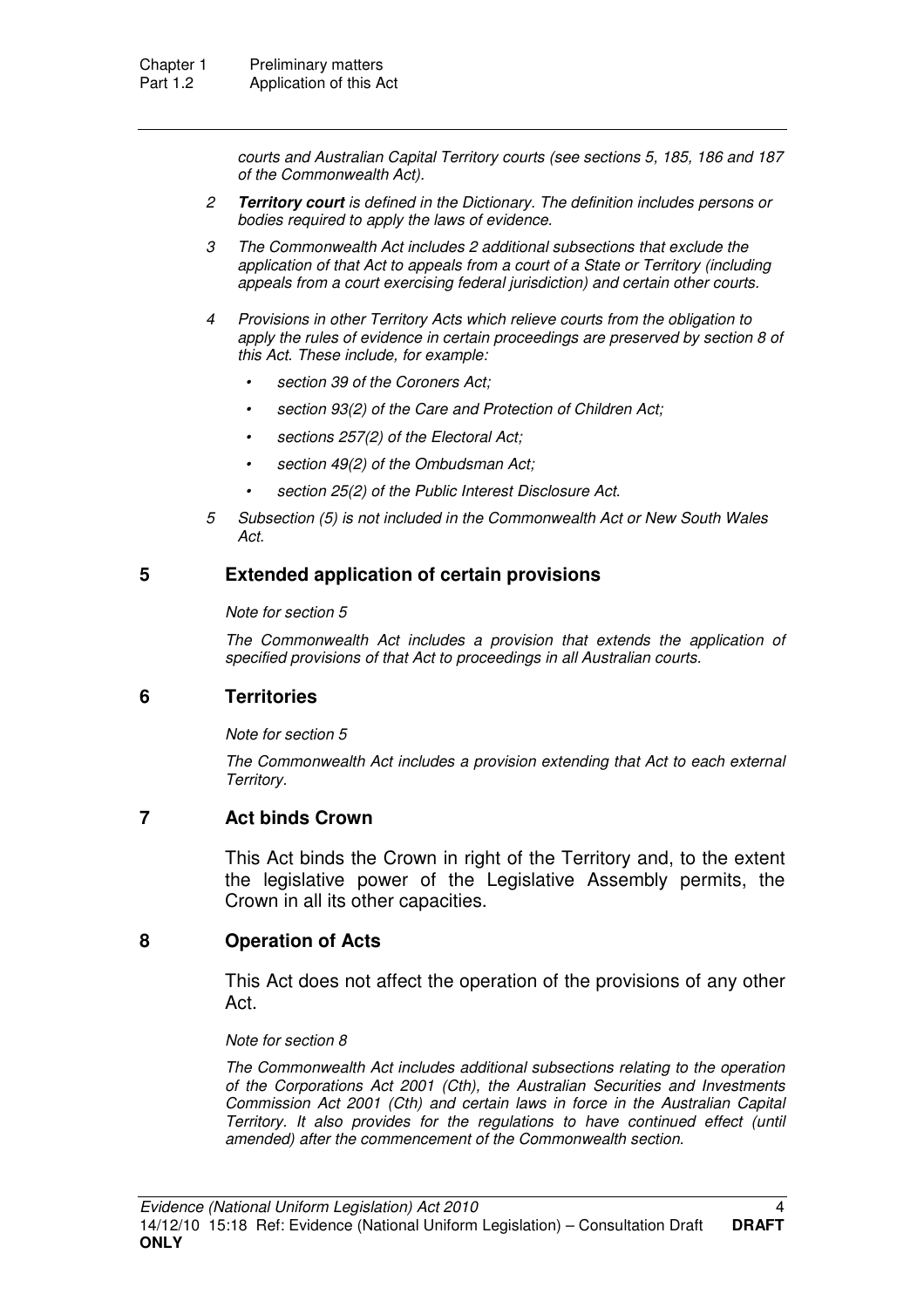## **8A Application of the Criminal Code**

An offence against this Act is an offence to which Part IIAA of the Criminal Code applies.

Notes for section 8A

- 1 Part IIAA of the Criminal Code states the general principles of criminal responsibility, establishes general defences, and deals with burden of proof. It also defines, or elaborates on, certain concepts commonly used in the creation of offences.
- 2 Section 8A does not appear in the NSW Act and Victorian Act.

## **9 Application of common law and equity**

- (1) This Act does not affect the operation of a principle or rule of common law or equity in relation to evidence in a proceeding to which this Act applies, except so far as this Act provides otherwise expressly or by necessary intendment.
- (2) Without limiting subsection (1), this Act does not affect the operation of such a principle or rule so far as it relates to any of the following:
	- (a) admission or use of evidence of reasons for a decision of a member of a jury, or of the deliberations of a member of a jury in relation to such a decision, in a proceeding by way of appeal from a judgment, decree, order or sentence of a court;
	- (b) the operation of a legal or evidential presumption that is not inconsistent with this Act;
	- (c) a court's power to dispense with the operation of a rule of evidence or procedure in an interlocutory proceeding.

#### Note for section 9

This section differs from section 9 of the Commonwealth Act. That section preserves the written and unwritten laws of States and Territories in relation to various matters.

### **10 Parliamentary privilege preserved**

- (1) This Act does not affect the law relating to the privileges of any Australian Parliament or any House of any Australian Parliament.
- (2) In particular, section 15(2) does not affect, and is in addition to, the law relating to such privileges.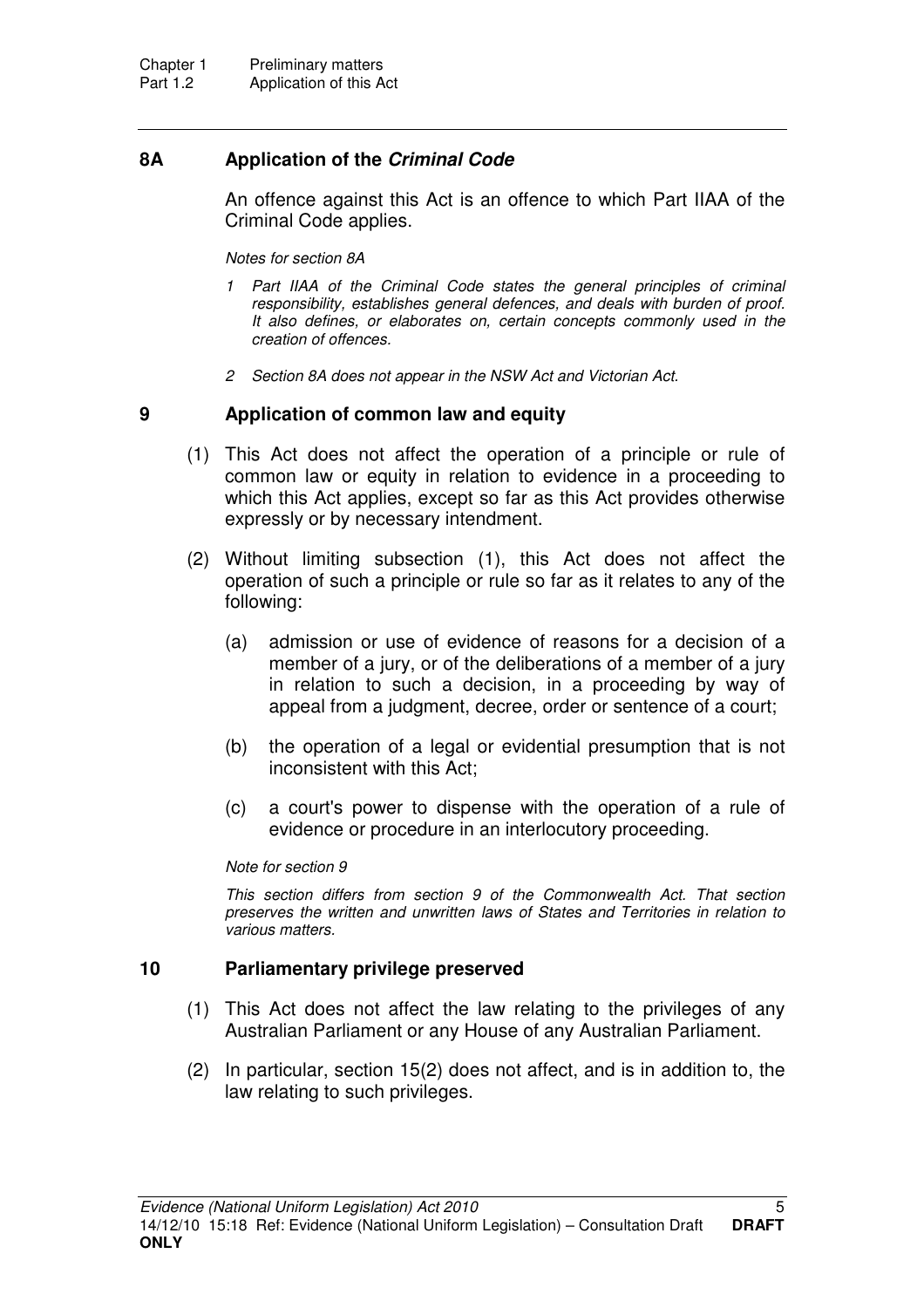### **11 General powers of a court**

- (1) The power of a court to control the conduct of a proceeding is not affected by this Act, except so far as this Act provides otherwise expressly or by necessary intendment.
- (2) In particular, the powers of a court with respect to abuse of process in a proceeding are not affected.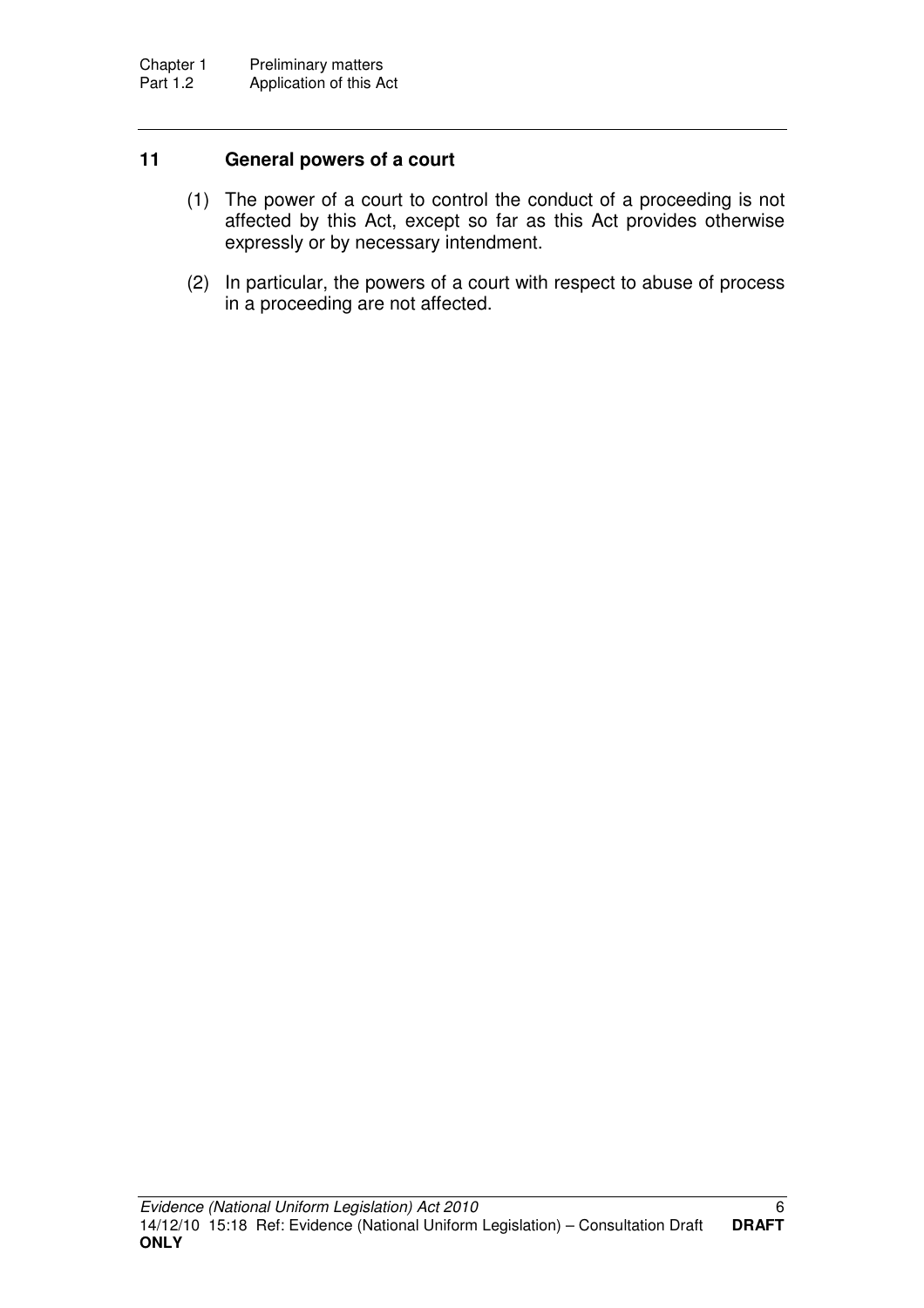# **Chapter 2 Adducing evidence**

### **Introductory note**

## **Outline of this Chapter**

This Chapter is about ways in which evidence is adduced.

Part 2.1 is about adducing evidence from witnesses.

Part 2.2 is about adducing documentary evidence.

Part 2.3 is about adducing other forms of evidence.

# **Part 2.1 Witnesses**

## **Division 1 Competence and compellability of witnesses**

## **12 Competence and compellability**

Except as otherwise provided by this Act:

- (a) every person is competent to give evidence; and
- (b) a person who is competent to give evidence about a fact is compellable to give that evidence.

## **13 Competence – lack of capacity**

- (1) A person is not competent to give evidence about a fact if, for any reason (including a mental, intellectual or physical disability):
	- (a) the person does not have the capacity to understand a question about the fact; or
	- (b) the person does not have the capacity to give an answer that can be understood to a question about the fact;

and that incapacity cannot be overcome.

Note for subsection (1)

See sections 30 and 31 for examples of assistance that may be provided to enable witnesses to overcome disabilities.

 (2) A person who, because of subsection (1), is not competent to give evidence about a fact may be competent to give evidence about other facts.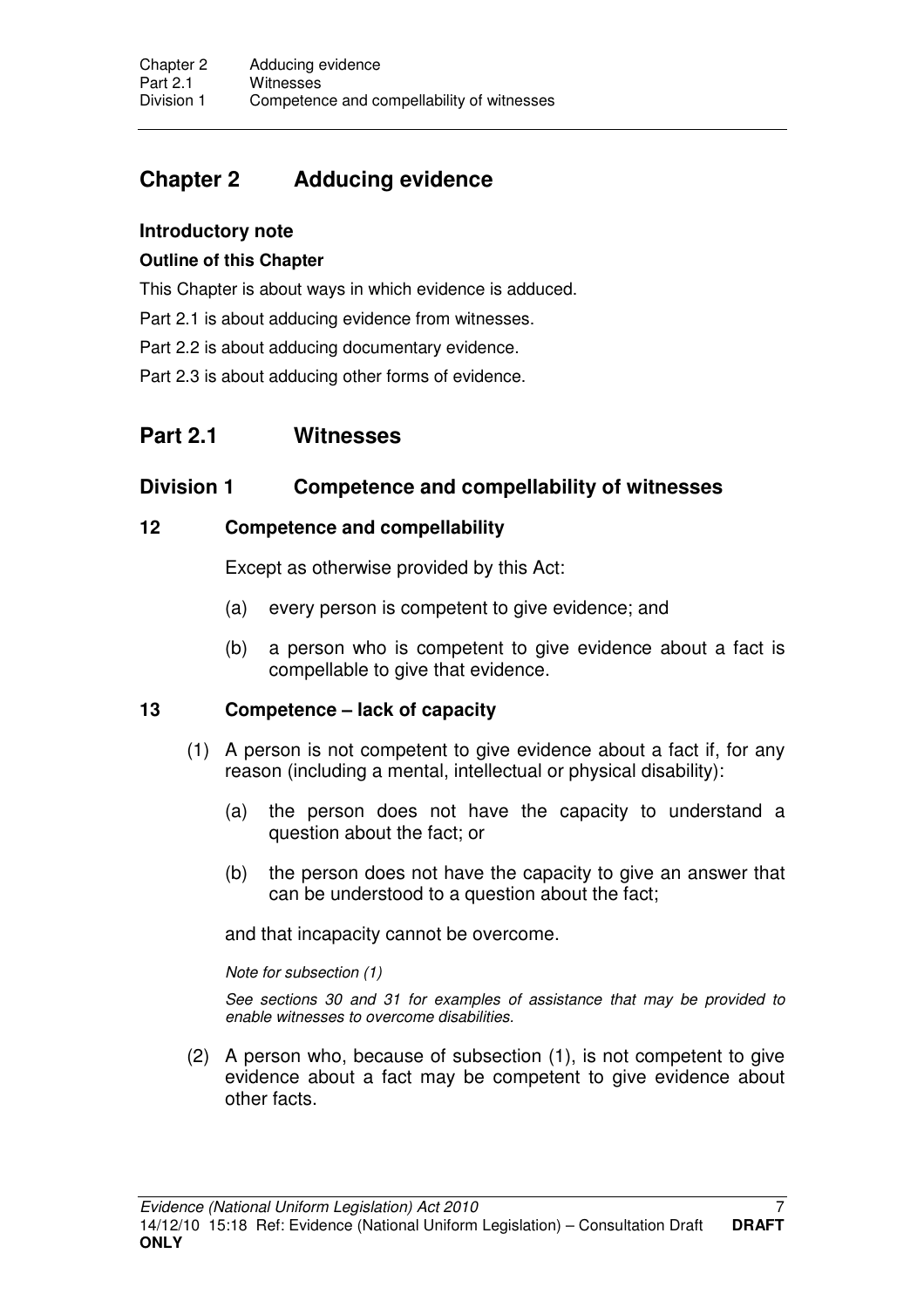- (3) A person who is competent to give evidence about a fact is not competent to give sworn evidence about the fact if the person does not have the capacity to understand that, in giving evidence, he or she is under an obligation to give truthful evidence.
- (4) A person who is not competent to give sworn evidence about a fact may, subject to subsection (5), be competent to give unsworn evidence about the fact.
- (5) A person who, because of subsection (3), is not competent to give sworn evidence is competent to give unsworn evidence if the court has told the person:
	- (a) that it is important to tell the truth; and
	- (b) that he or she may be asked questions that he or she does not know, or cannot remember, the answer to, and that he or she should tell the court if this occurs; and
	- (c) that he or she may be asked questions that suggest certain statements are true or untrue and that he or she should agree with the statements that he or she believes are true and should feel no pressure to agree with statements that he or she believes are untrue.
- (6) It is presumed, unless the contrary is proved, that a person is not incompetent because of this section.
- (7) Evidence that has been given by a witness does not become inadmissible merely because, before the witness finishes giving evidence, he or she dies or ceases to be competent to give evidence.
- (8) For the purpose of determining a question arising under this section, the court may inform itself as it thinks fit, including by obtaining information from a person who has relevant specialised knowledge based on the person's training, study or experience.

## **14 Compellability – reduced capacity**

A person is not compellable to give evidence on a particular matter if the court is satisfied that:

- (a) substantial cost or delay would be incurred in ensuring that the person would have the capacity to understand a question about the matter or to give an answer that can be understood to a question about the matter; and
- (b) adequate evidence on that matter has been given, or will be able to be given, from one or more other persons or sources.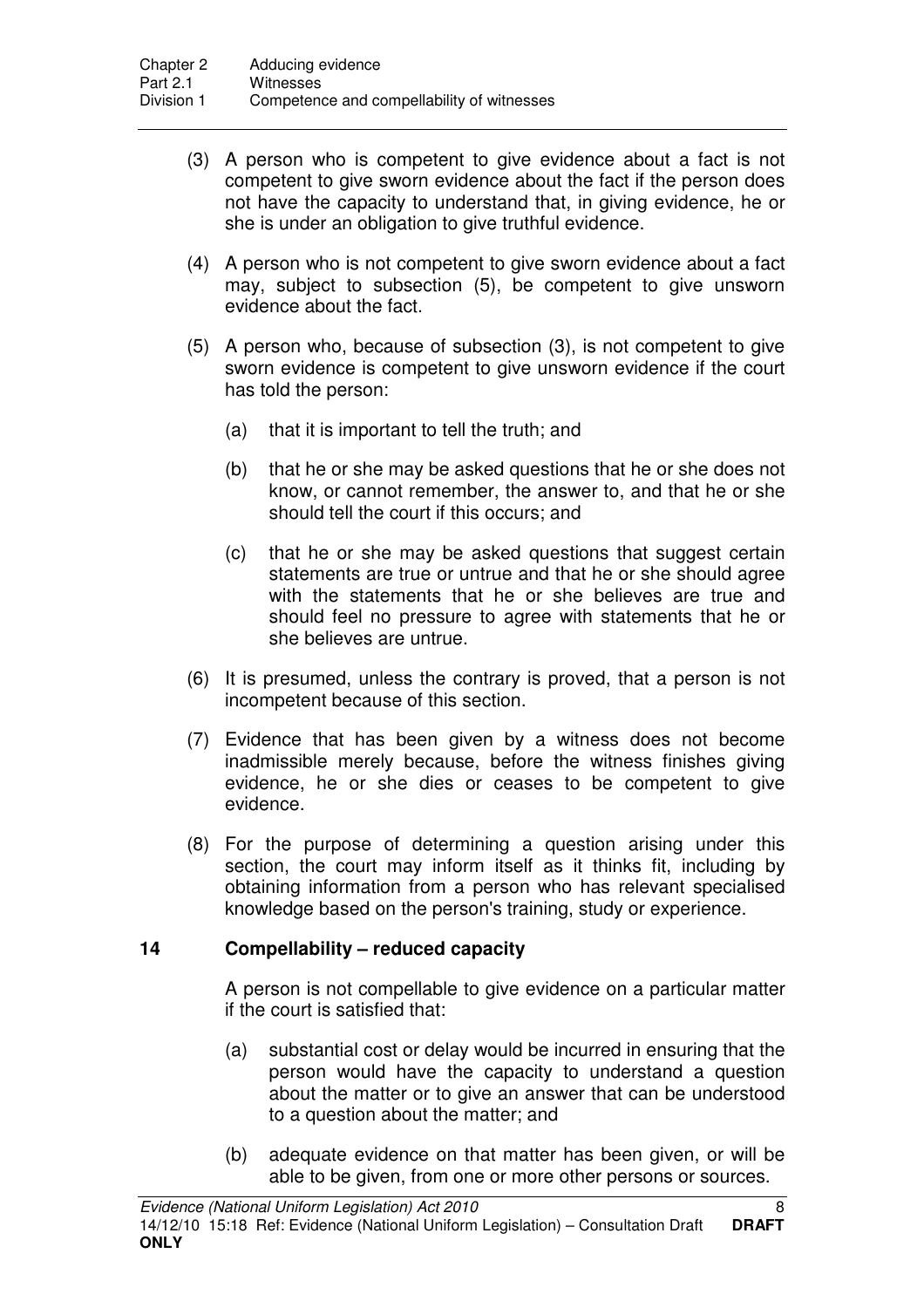## **15 Compellability – Sovereign and others**

- (1) None of the following is compellable to give evidence:
	- (a) the Sovereign;
	- (b) the Governor-General;
	- (c) the Governor of a State;
	- (d) the Administrator of a Territory;
	- (e) a foreign sovereign or the Head of State of a foreign country.
- (2) A member of a House of an Australian Parliament is not compellable to give evidence if the member would, if compelled to give evidence, be prevented from attending:
	- (a) a sitting of that House, or a joint sitting of that Parliament; or
	- (b) a meeting of a committee of that House or that Parliament, being a committee of which he or she is a member.

## **16 Competence and compellability – judges and jurors**

- (1) A person who is a judge or juror in a proceeding is not competent to give evidence in that proceeding. However, a juror is competent to give evidence in the proceeding about matters affecting the conduct of the proceeding.
- (2) A person who is or was a judge in an Australian or overseas proceeding is not compellable to give evidence about that proceeding unless the court gives leave.

#### **17 Competence and compellability – defendants in criminal proceedings**

- (1) This section applies only in a criminal proceeding.
- (2) A defendant is not competent to give evidence as a witness for the prosecution.
- (3) An associated defendant is not compellable to give evidence for or against a defendant in a criminal proceeding, unless the associated defendant is being tried separately from the defendant.
- (4) If a witness is an associated defendant who is being tried jointly with the defendant in the proceeding, the court is to satisfy itself (if there is a jury, in the jury's absence) that the witness is aware of the effect of subsection (3).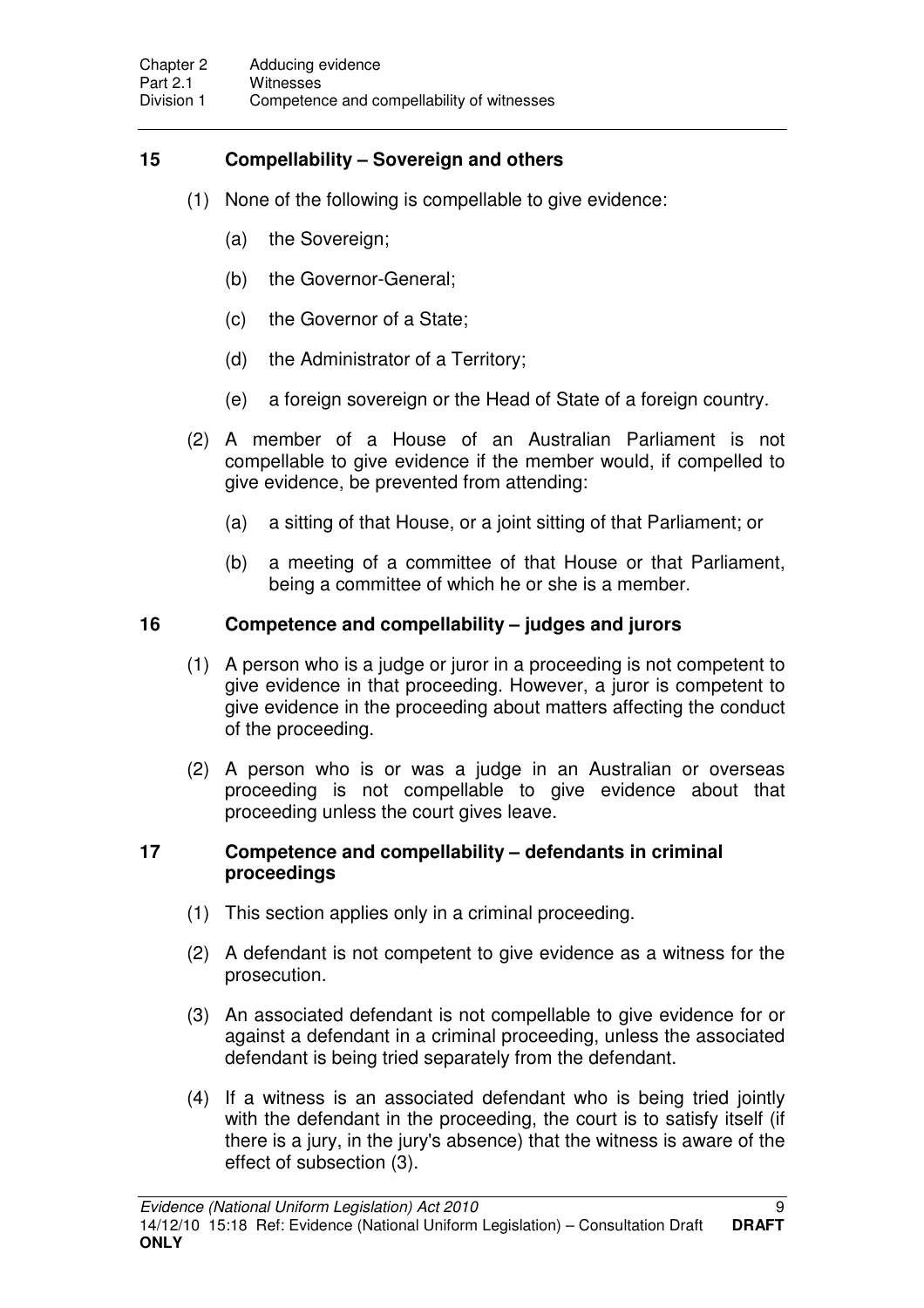Note for subsections (3) and (4)) **associated defendant** is defined in the Dictionary.

### **18 Compellability of spouses and others in criminal proceedings generally**

- (1) This section applies only in a criminal proceeding.
- (2) A person who, when required to give evidence, is the spouse, de facto partner, parent or child of a defendant may object to being required:
	- (a) to give evidence; or
	- (b) to give evidence of a communication between the person and the defendant;

as a witness for the prosecution.

- (3) The objection is to be made before the person gives the evidence or as soon as practicable after the person becomes aware of the right so to object, whichever is the later.
- (4) If it appears to the court that a person may have a right to make an objection under this section, the court is to satisfy itself that the person is aware of the effect of this section as it may apply to the person.
- (5) If there is a jury, the court is to hear and determine any objection under this section in the absence of the jury.
- (6) A person who makes an objection under this section to giving evidence or giving evidence of a communication must not be required to give the evidence if the court finds that:
	- (a) there is a likelihood that harm would or might be caused (whether directly or indirectly) to the person, or to the relationship between the person and the defendant, if the person gives the evidence; and
	- (b) the nature and extent of that harm outweighs the desirability of having the evidence given.
- (7) Without limiting the matters that may be taken into account by the court for the purposes of subsection (6), it must take into account the following:
	- (a) the nature and gravity of the offence for which the defendant is being prosecuted;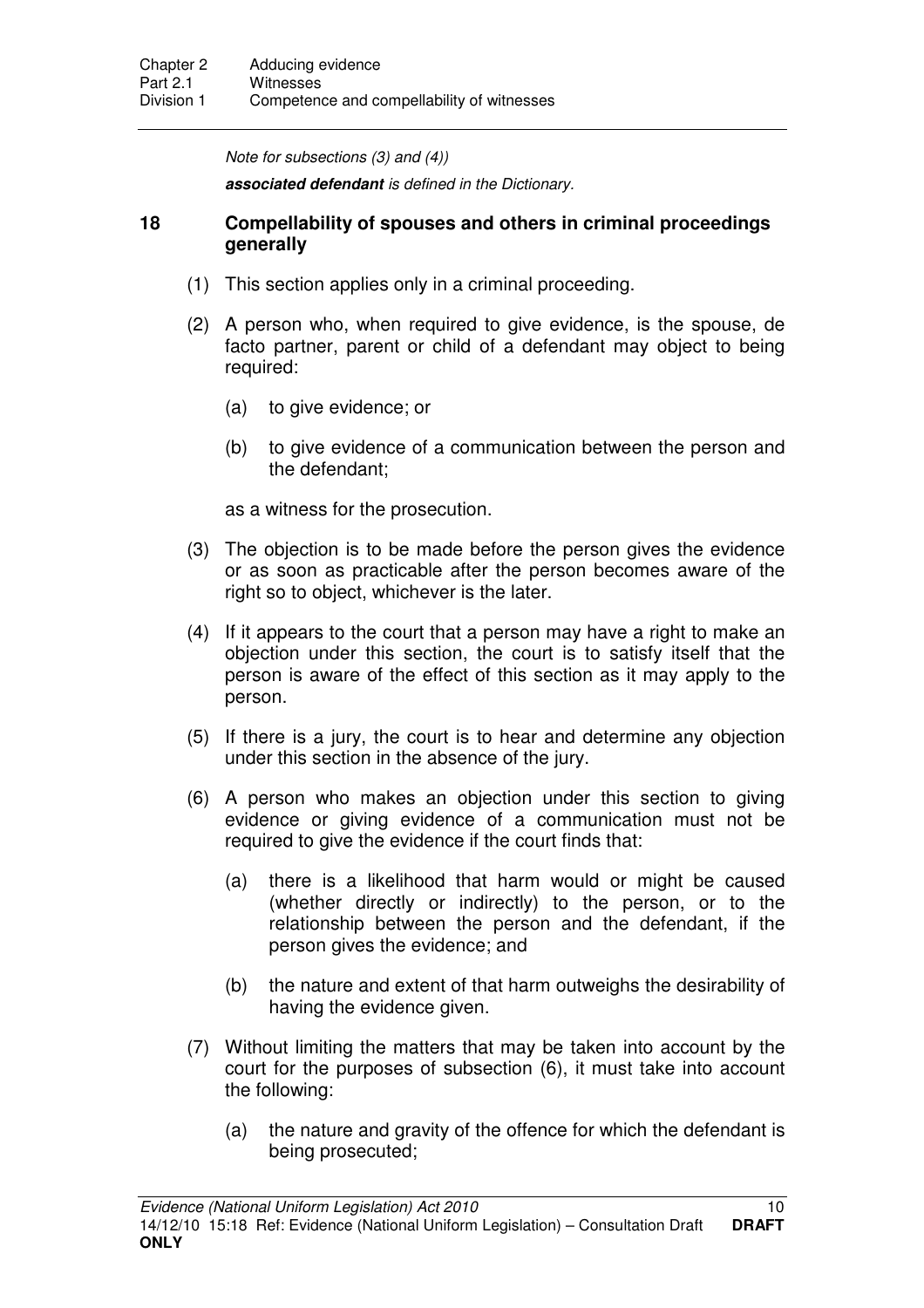- (b) the substance and importance of any evidence that the person might give and the weight that is likely to be attached to it;
- (c) whether any other evidence concerning the matters to which the evidence of the person would relate is reasonably available to the prosecutor;
- (d) the nature of the relationship between the defendant and the person;
- (e) whether, in giving the evidence, the person would have to disclose matter that was received by the person in confidence from the defendant.
- (8) If an objection under this section has been determined, the prosecutor may not comment on:
	- (a) the objection; or
	- (b) the decision of the court in relation to the objection; or
	- (c) the failure of the person to give evidence.

#### **19 Compellability of spouses and others in certain criminal proceedings**

Section 18 does not apply in proceedings for any of the following offences:

- (a) an offence against a provision in Part V or VI of the Criminal Code and the offender is a person under the age of 16 years;
- (b) an offence that is a DVO contravention offence as defined in the Domestic and Family Violence Act;
- (c) an offence against section 43BI, or a provision in Part VIII, of the Criminal Code in relation to an offence mentioned in subsection (a) or (b).

Note for section 19

This section differs from section 19 of the Commonwealth Act.

### **20 Comment on failure to give evidence**

 (1) This section applies only in a criminal proceeding for an indictable offence.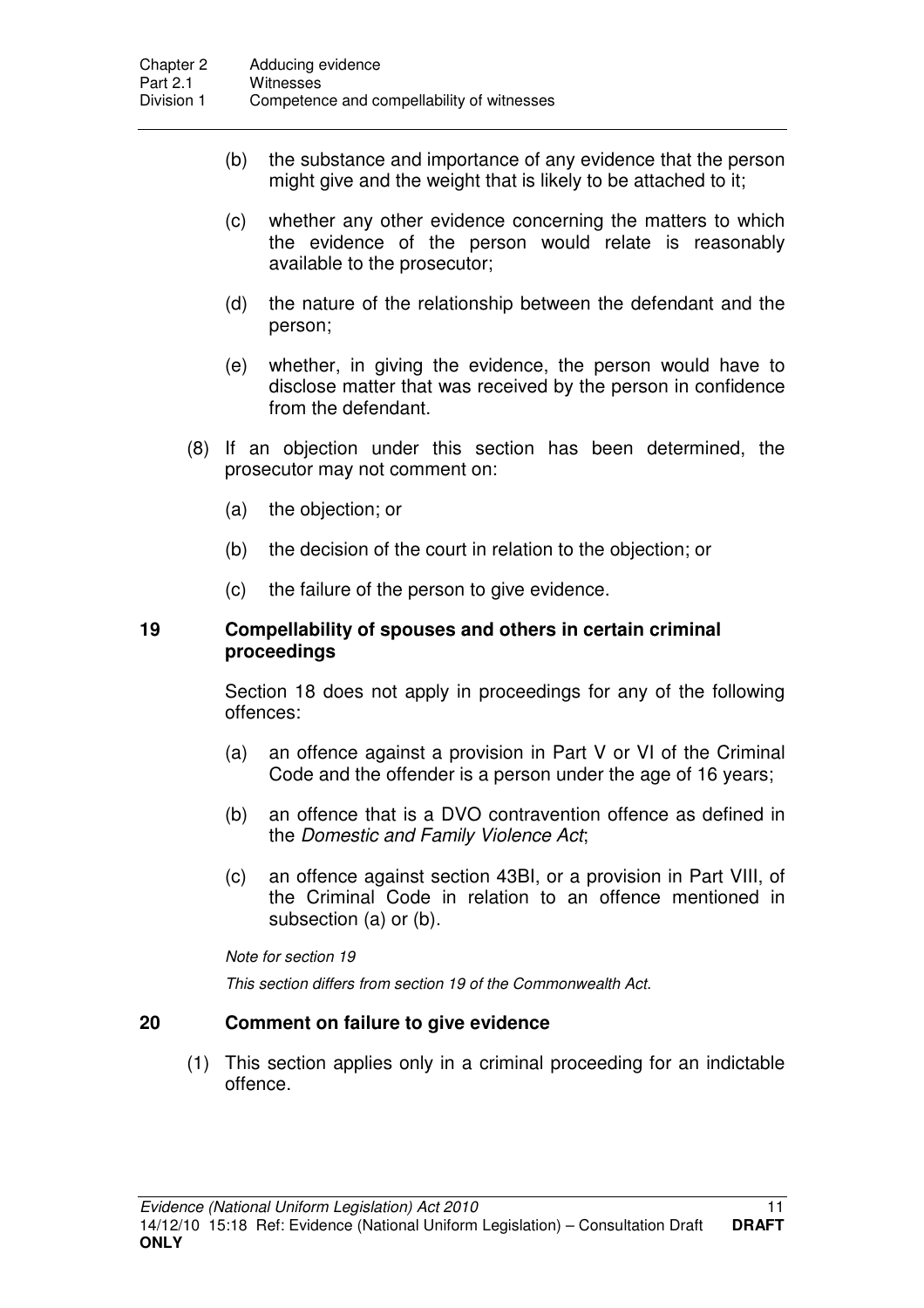- (2) The judge or any party (other than the prosecutor) may comment on a failure of the defendant to give evidence. However, unless the comment is made by another defendant in the proceeding, the comment must not suggest that the defendant failed to give evidence because the defendant was, or believed that he or she was, quilty of the offence concerned.
- (3) The judge or any party (other than the prosecutor) may comment on a failure to give evidence by a person who, at the time of the failure, was:
	- (a) the defendant's spouse or de facto partner; or
	- (b) a parent or child of the defendant.
- (4) However, unless the comment is made by another defendant in the proceeding, a comment of a kind referred to in subsection (3) must not suggest that the spouse, de facto partner, parent or child failed to give evidence because:
	- (a) the defendant was guilty of the offence concerned; or
	- (b) the spouse, de facto partner, parent or child believed that the defendant was guilty of the offence concerned.
- (5) If:
	- (a) 2 or more persons are being tried together for an indictable offence; and
	- (b) comment is made by any of those persons on the failure of any of those persons or of the spouse or de facto partner, or a parent or child, of any of those persons to give evidence;

the judge may, in addition to commenting on the failure to give evidence, comment on any comment of a kind referred to in paragraph (b).

## **Division 2 Oaths and affirmations**

### **21 Sworn evidence of witnesses to be on oath or affirmation**

- (1) A witness in a proceeding must either take an oath, or make an affirmation, before giving evidence.
- (2) Subsection (1) does not apply to a person who gives unsworn evidence under section 13.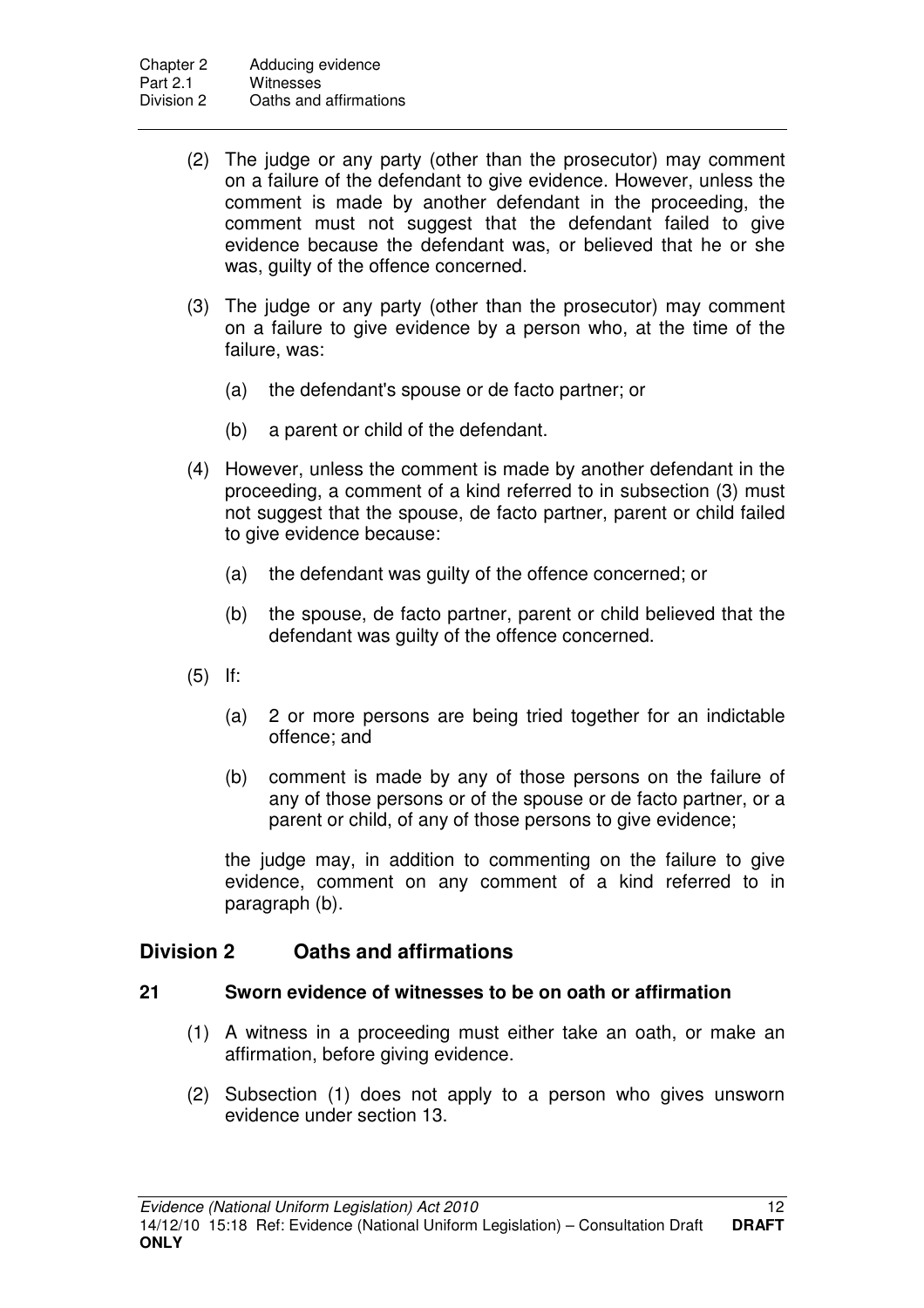- (3) A person who is called merely to produce a document or thing to the court need not take an oath or make an affirmation before doing so.
- (4) The witness is to take the oath, or make the affirmation, in accordance with the appropriate form in the Schedule or in a similar form.
- (5) Such an affirmation has the same effect for all purposes as an oath.

#### **22 Interpreters to act on oath or affirmation**

- (1) A person must either take an oath, or make an affirmation, before acting as an interpreter in a proceeding.
- (1A) An oath taken, or an affirmation made, by a person before acting as an interpreter on a day is taken for the purposes of subsection (1) to be an oath taken or affirmation made by that person for the purposes of any subsequent proceedings in that court on that day in which the person acts as an interpreter.
	- (2) The person is to take the oath, or make the affirmation, in accordance with the appropriate form in the Schedule or in a similar form.
	- (3) Such an affirmation has the same effect for all purposes as an oath.

Note for section 22

The Commonwealth Act does not include subsection (1A).

### **23 Choice of oath or affirmation**

- (1) A person who is to be a witness or act as an interpreter in a proceeding may choose whether to take an oath or make an affirmation.
- (2) The court is to inform the person that he or she has this choice, unless the court is satisfied that the person has already been informed or knows that he or she has the choice.
- (3) The court may direct a person who is to be a witness to make an affirmation if:
	- (a) the person refuses to choose whether to take an oath or make an affirmation; or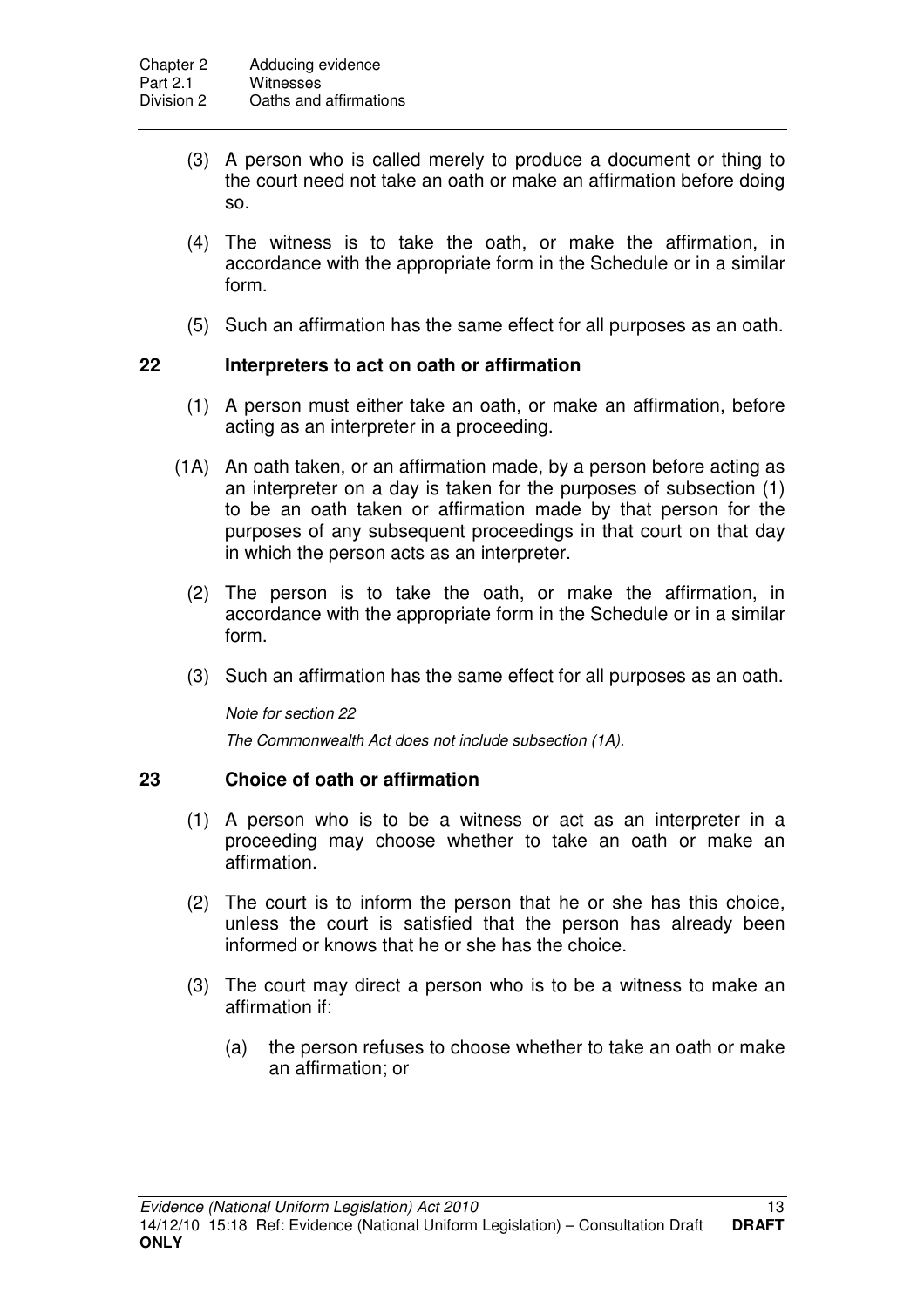(b) it is not reasonably practicable for the person to take an appropriate oath.

Note for section 23

Subsection (2) differs from section 23 of the Commonwealth Act.

#### **24 Requirements for oaths**

- (1) It is not necessary that a religious text be used in taking an oath.
- (2) An oath is effective for the purposes of this Division even if the person who took it:
	- (a) did not have a religious belief or did not have a religious belief of a particular kind; or
	- (b) did not understand the nature and consequences of the oath.

#### **25 Rights to make unsworn statements unaffected**

#### Note for section 25

The Commonwealth Act used to include a provision that preserves any right that a defendant in a criminal proceeding has under a law of a State or Territory to make an unsworn statement. That provision has now been repealed.

### **Division 3 General rules about giving evidence**

#### **26 Court's control over questioning of witness**

The court may make such orders as it considers just in relation to:

- (a) the way in which witnesses are to be questioned; and
- (b) the production and use of documents and things in connection with the questioning of witnesses; and
- (c) the order in which parties may question a witness; and
- (d) the presence and behaviour of any person in connection with the questioning of witnesses.

#### **27 Parties may question witnesses**

A party may question any witness, except as provided by this Act.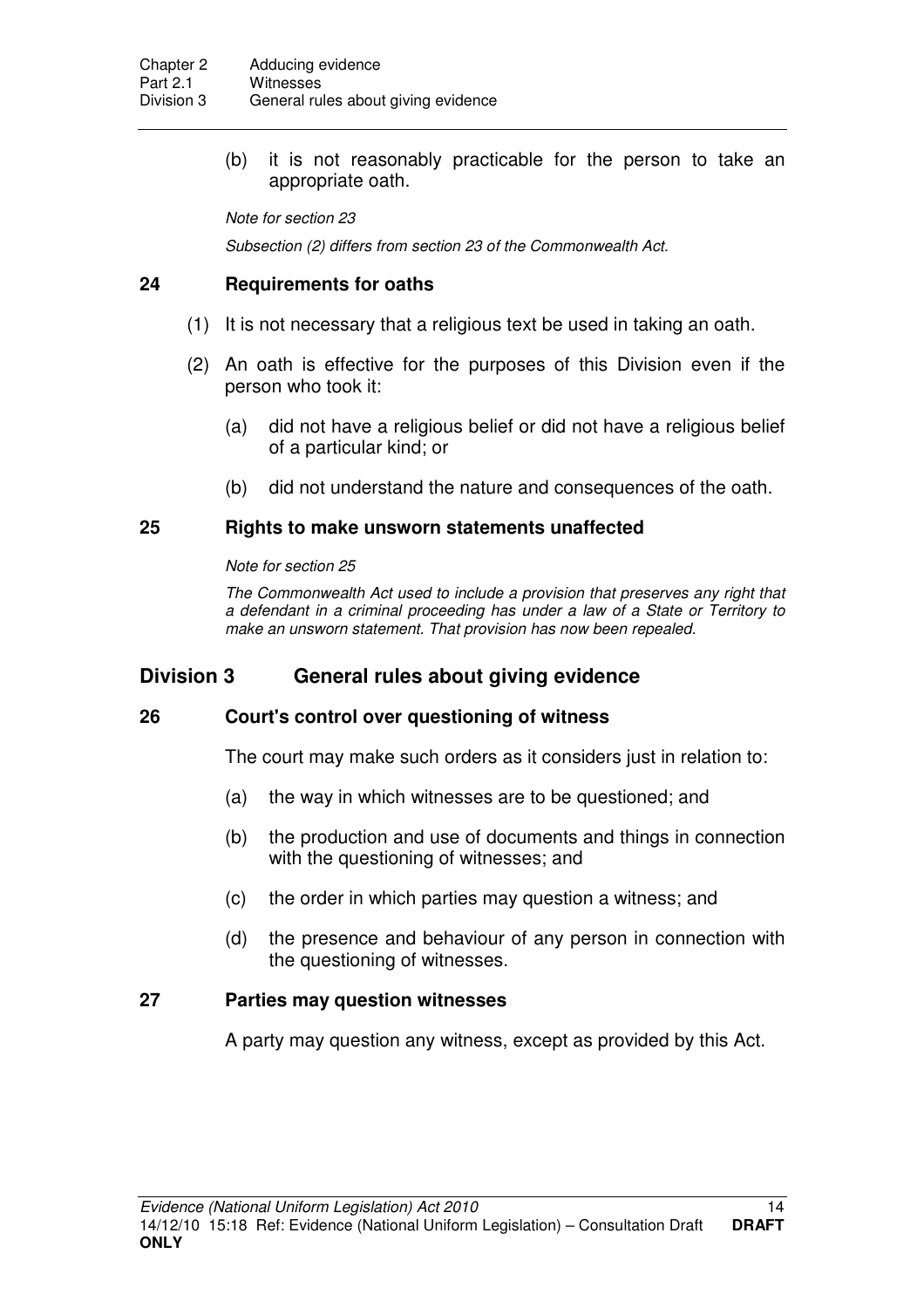#### **28 Order of examination in chief, cross-examination and reexamination**

Unless the court otherwise directs:

- (a) cross-examination of a witness is not to take place before the examination in chief of the witness; and
- (b) re-examination of a witness is not to take place before all other parties who wish to do so have cross-examined the witness.

#### **29 Manner and form of questioning witnesses and their responses**

- (1) A party may question a witness in any way the party thinks fit, except as provided by this Chapter or as directed by the court.
- (2) A court may, on its own motion or on the application of the party that called the witness, direct that the witness give evidence wholly or partly in narrative form.
- (3) Such a direction may include directions about the way in which evidence is to be given in that form.
- (4) Evidence may be given in the form of charts, summaries or other explanatory material if it appears to the court that the material would be likely to aid its comprehension of other evidence that has been given or is to be given.

### **30 Interpreter**

A witness may give evidence about a fact through an interpreter unless the witness can understand and speak the English language sufficiently to enable the witness to understand, and to make an adequate reply to, questions that may be put about the fact.

### **31 Deaf and mute witnesses**

- (1) A witness who cannot hear adequately may be questioned in any appropriate way.
- (2) A witness who cannot speak adequately may give evidence by any appropriate means.
- (3) The court may give directions concerning either or both of the following:
	- (a) the way in which a witness may be questioned under subsection (1);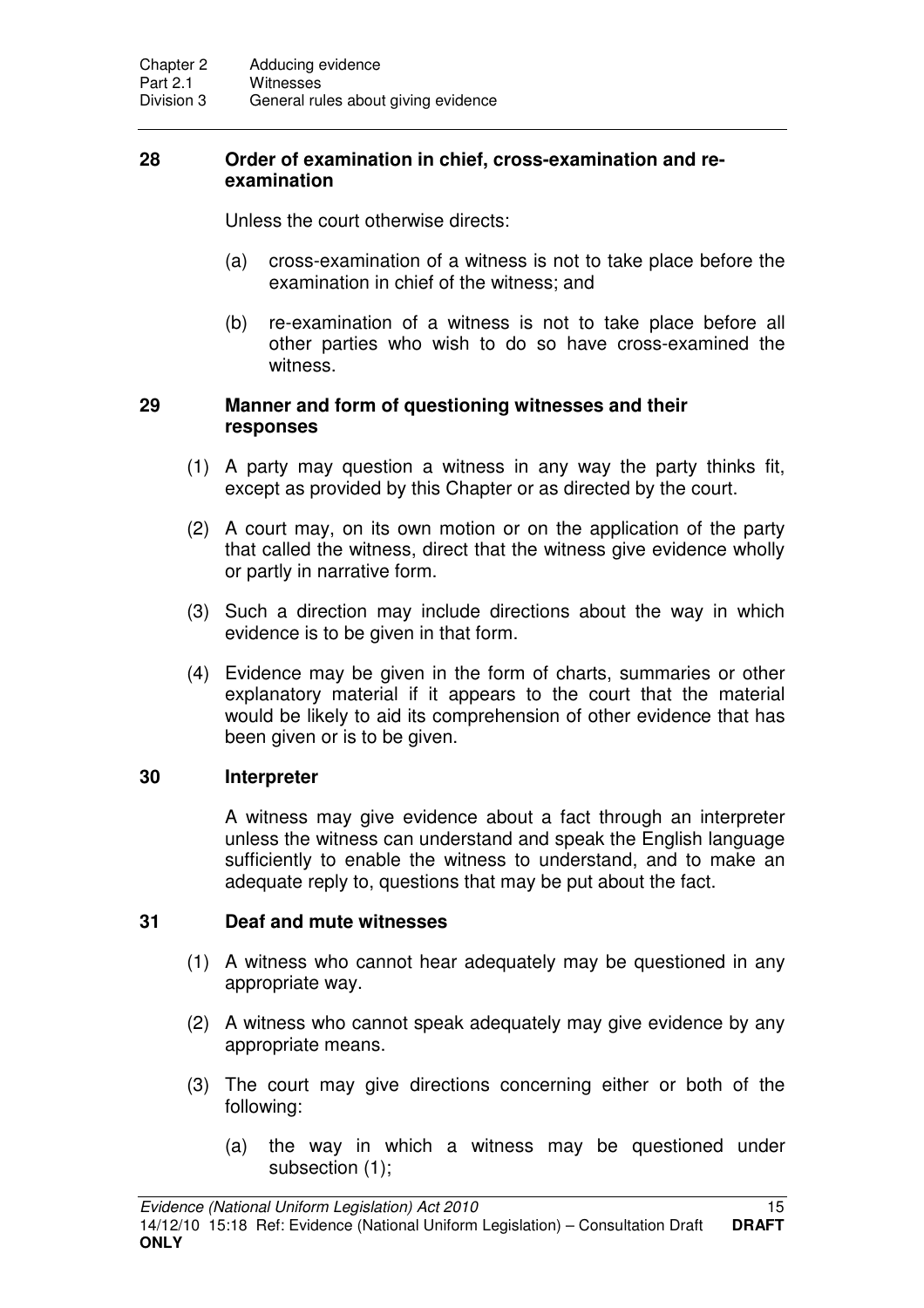- (b) the means by which a witness may give evidence under subsection (2).
- (4) This section does not affect the right of a witness to whom this section applies to give evidence about a fact through an interpreter under section 30.

#### **32 Attempts to revive memory in court**

- (1) A witness must not, in the course of giving evidence, use a document to try to revive his or her memory about a fact or opinion unless the court gives leave.
- (2) Without limiting the matters that the court may take into account in deciding whether to give leave, it is to take into account:
	- (a) whether the witness will be able to recall the fact or opinion adequately without using the document; and
	- (b) whether so much of the document as the witness proposes to use is, or is a copy of, a document that:
		- (i) was written or made by the witness when the events recorded in it were fresh in his or her memory; or
		- (ii) was, at such a time, found by the witness to be accurate.
- (3) If a witness has, while giving evidence, used a document to try to revive his or her memory about a fact or opinion, the witness may, with the leave of the court, read aloud, as part of his or her evidence, so much of the document as relates to that fact or opinion.
- (4) The court is, on the request of a party, to give such directions as the court thinks fit to ensure that so much of the document as relates to the proceeding is produced to that party.

#### **33 Evidence given by police officers**

- (1) Despite section 32, in any criminal proceeding, a police officer may give evidence in chief for the prosecution by reading or being led through a written statement previously made by the police officer.
- (2) Evidence may not be so given unless:
	- (a) the statement was made by the police officer at the time of or soon after the occurrence of the events to which it refers; and
	- (b) the police officer signed the statement when it was made; and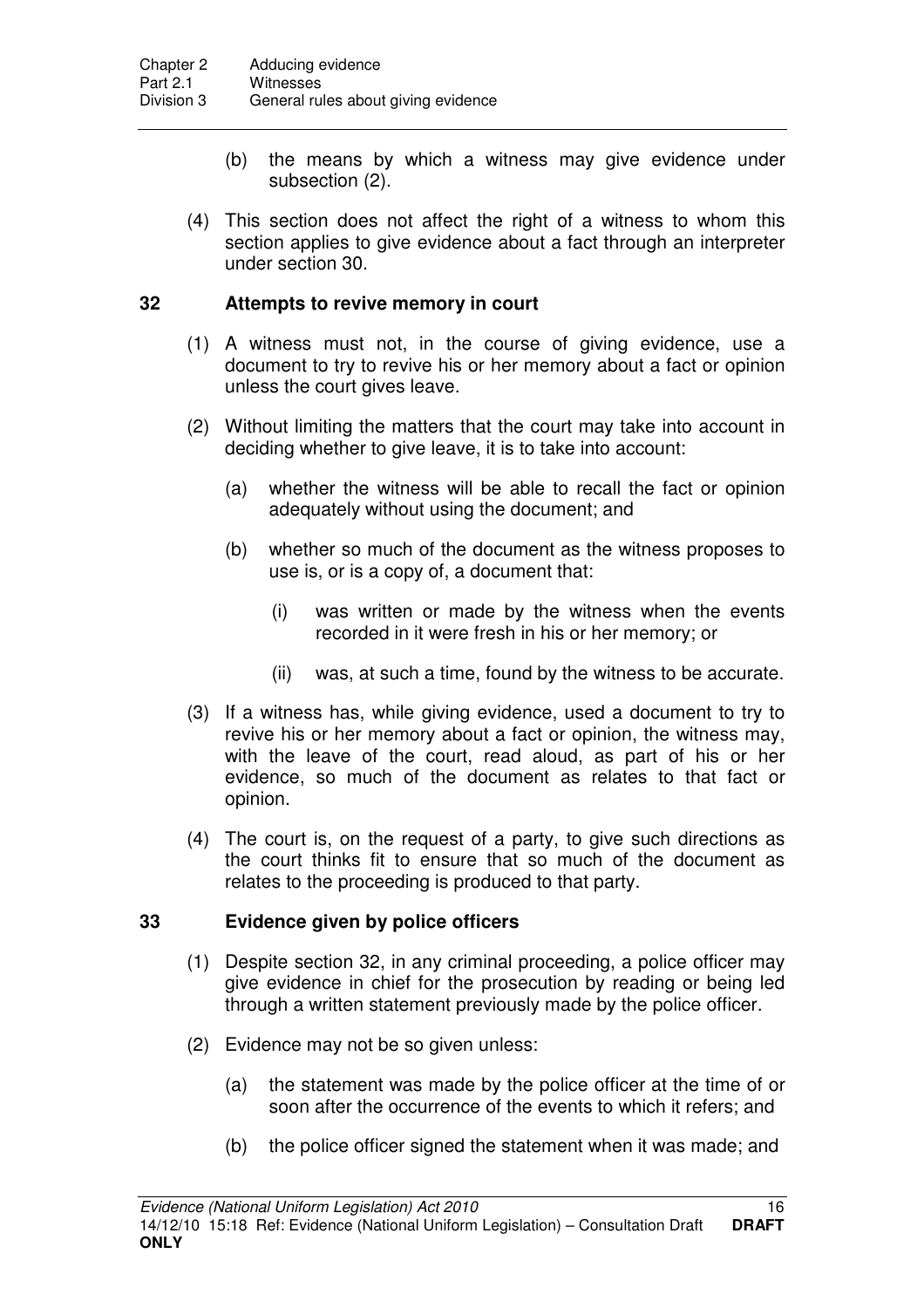- (c) a copy of the statement had been given to the person charged or to the person's Australian legal practitioner or legal counsel a reasonable time before the hearing of the evidence for the prosecution.
- (3) A reference in this section to a police officer includes a reference to a person who, at the time the statement concerned was made, was a police officer.

### **34 Attempts to revive memory out of court**

- (1) The court may, on the request of a party, give such directions as are appropriate to ensure that specified documents and things used by a witness otherwise than while giving evidence to try to revive his or her memory are produced to the party for the purposes of the proceeding.
- (2) The court may refuse to admit the evidence given by the witness so far as it concerns a fact as to which the witness so tried to revive his or her memory if, without reasonable excuse, the directions have not been complied with.

## **35 Effect of calling for production of documents**

- (1) A party is not to be required to tender a document only because the party, whether under this Act or otherwise:
	- (a) called for the document to be produced to the party; or
	- (b) inspected it when it was so produced.
- (2) The party who produces a document so called for is not entitled to tender it only because the party to whom it was produced, or who inspected it, fails to tender it.

### **36 Person may be examined without subpoena or other process**

- (1) The court may order a person who:
	- (a) is present at the hearing of a proceeding; and
	- (b) is compellable to give evidence in the proceeding;

to give evidence and to produce documents or things even if a subpoena or other process requiring the person to attend for that purpose has not been duly served on the person.

 (2) A person so ordered to give evidence or to produce documents or things is subject to the same penalties and liabilities as if the person had been duly served with such a subpoena or other process.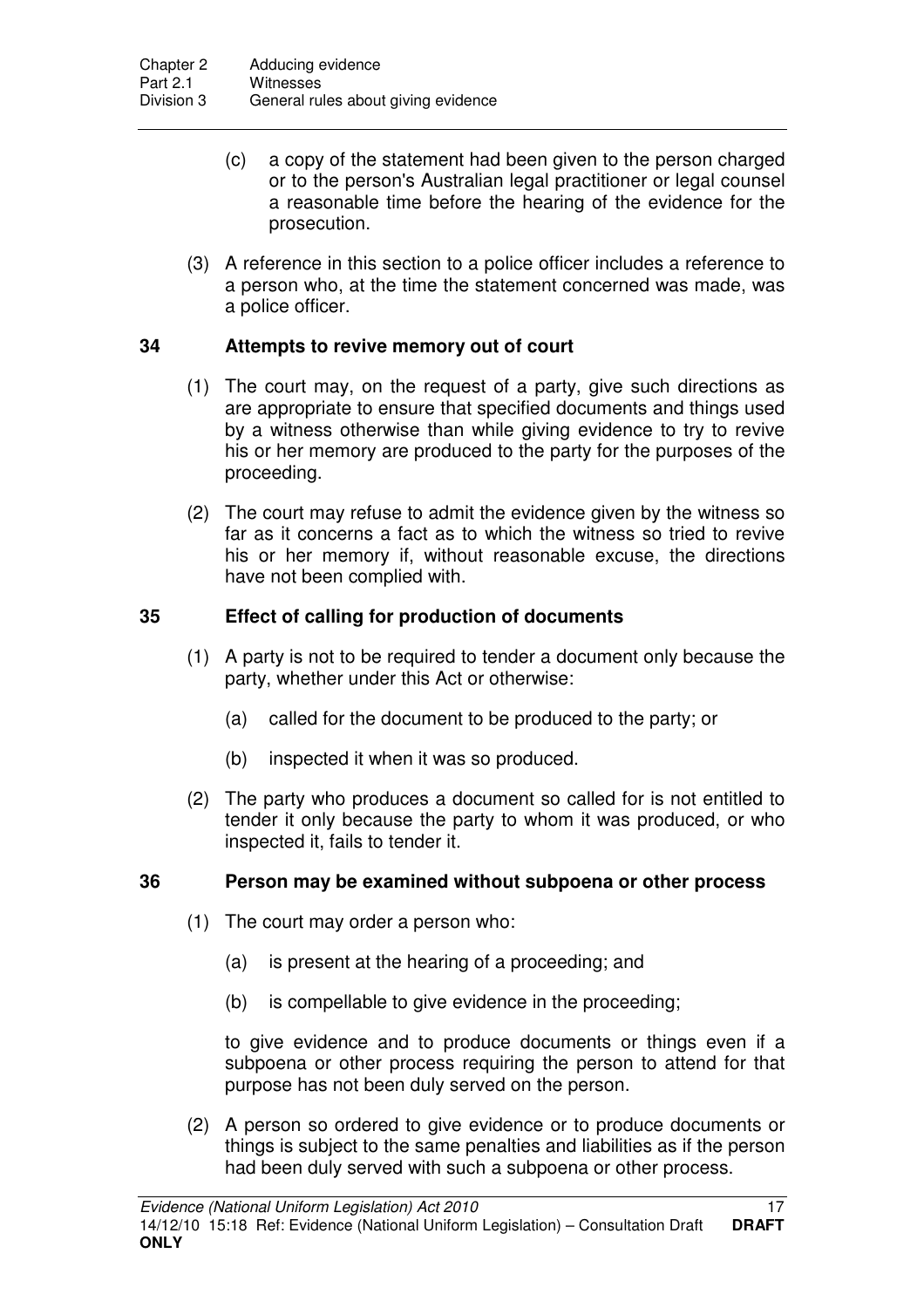(3) A party who inspects a document or thing produced to the court because of subsection (1) need not use the document in evidence.

## **Division 4 Examination in chief and re-examination**

### **37 Leading questions**

- (1) A leading question must not be put to a witness in examination in chief or in re-examination unless:
	- (a) the court gives leave; or
	- (b) the question relates to a matter introductory to the witness's evidence; or
	- (c) no objection is made to the question and (leaving aside the party conducting the examination in chief or re-examination) each other party to the proceeding is represented by an Australian legal practitioner, legal counsel or prosecutor; or
	- (d) the question relates to a matter that is not in dispute; or
	- (e) if the witness has specialised knowledge based on the witness's training, study or experience – the question is asked for the purpose of obtaining the witness's opinion about a hypothetical statement of facts, being facts in respect of which evidence has been, or is intended to be, given.
- (2) Unless the court otherwise directs, subsection (1) does not apply in civil proceedings to a question that relates to an investigation, inspection or report that the witness made in the course of carrying out public or official duties.
- (3) Subsection (1) does not prevent a court from exercising power under rules of court to allow a written statement or report to be tendered or treated as evidence in chief of its maker.

Note for section 37

**Leading question** is defined in the Dictionary.

### **38 Unfavourable witnesses**

- (1) A party who called a witness may, with the leave of the court, question the witness, as though the party were cross-examining the witness, about:
	- (a) evidence given by the witness that is unfavourable to the party; or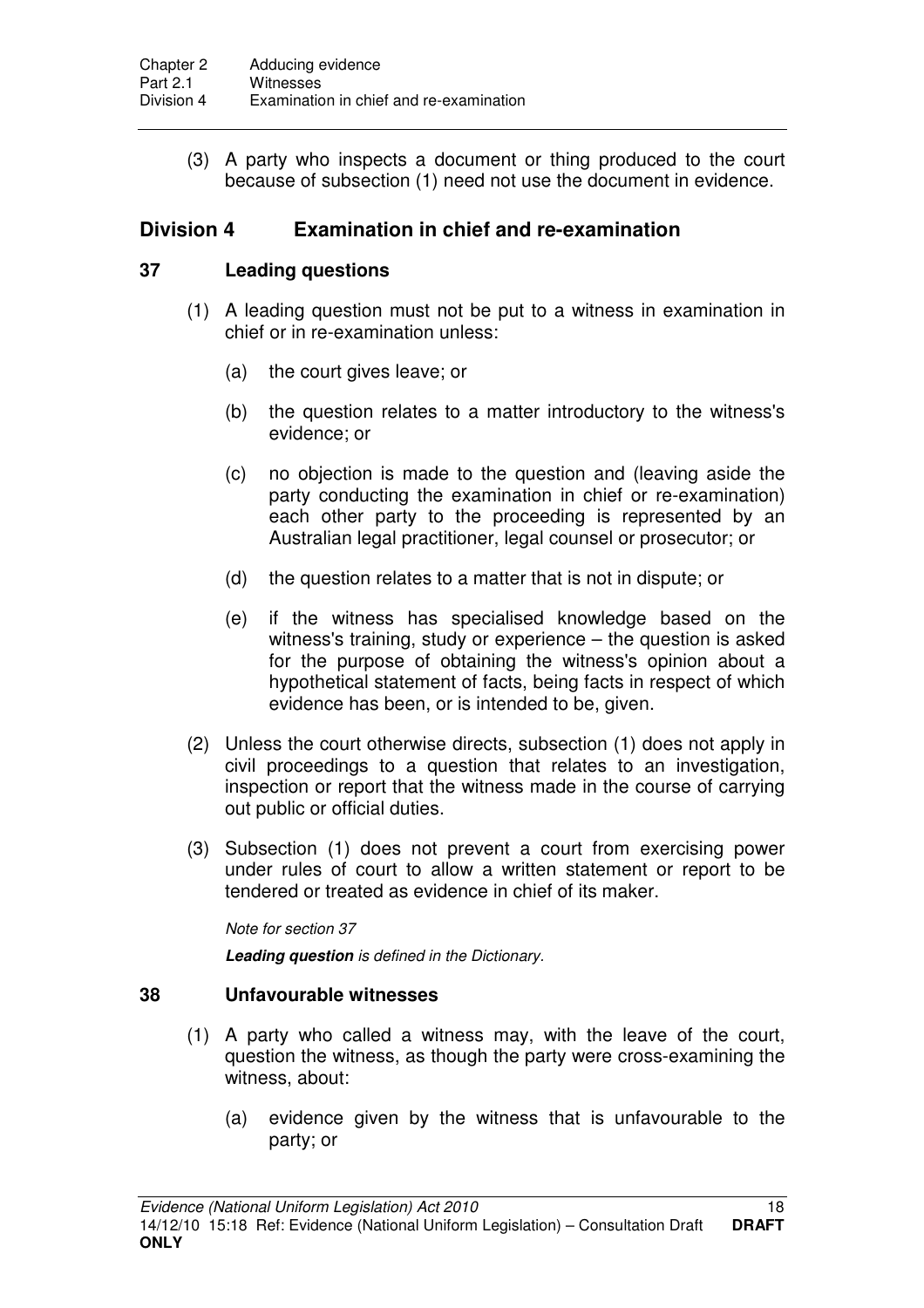- (b) a matter of which the witness may reasonably be supposed to have knowledge and about which it appears to the court the witness is not, in examination in chief, making a genuine attempt to give evidence; or
- (c) whether the witness has, at any time, made a prior inconsistent statement.
- (2) Questioning a witness under this section is taken to be crossexamination for the purposes of this Act (other than section 39).
- (3) The party questioning the witness under this section may, with the leave of the court, question the witness about matters relevant only to the witness's credibility.

#### Note for subsection (3)

The rules about admissibility of evidence relevant only to credibility are set out in Part 3.7.

- (4) Questioning under this section is to take place before the other parties cross-examine the witness, unless the court otherwise directs.
- (5) If the court so directs, the order in which the parties question the witness is to be as the court directs.
- (6) Without limiting the matters that the court may take into account in determining whether to give leave or a direction under this section, it is to take into account:
	- (a) whether the party gave notice at the earliest opportunity of the party's intention to seek leave; and
	- (b) the matters on which, and the extent to which, the witness has been, or is likely to be, questioned by another party.
- (7) A party is subject to the same liability to be cross-examined under this section as any other witness if:
	- (a) a proceeding is being conducted in the name of the party by or on behalf of an insurer or other person; and
	- (b) the party is a witness in the proceeding.

#### **39 Limits on re-examination**

On re-examination:

(a) a witness may be questioned about matters arising out of evidence given by the witness in cross-examination; and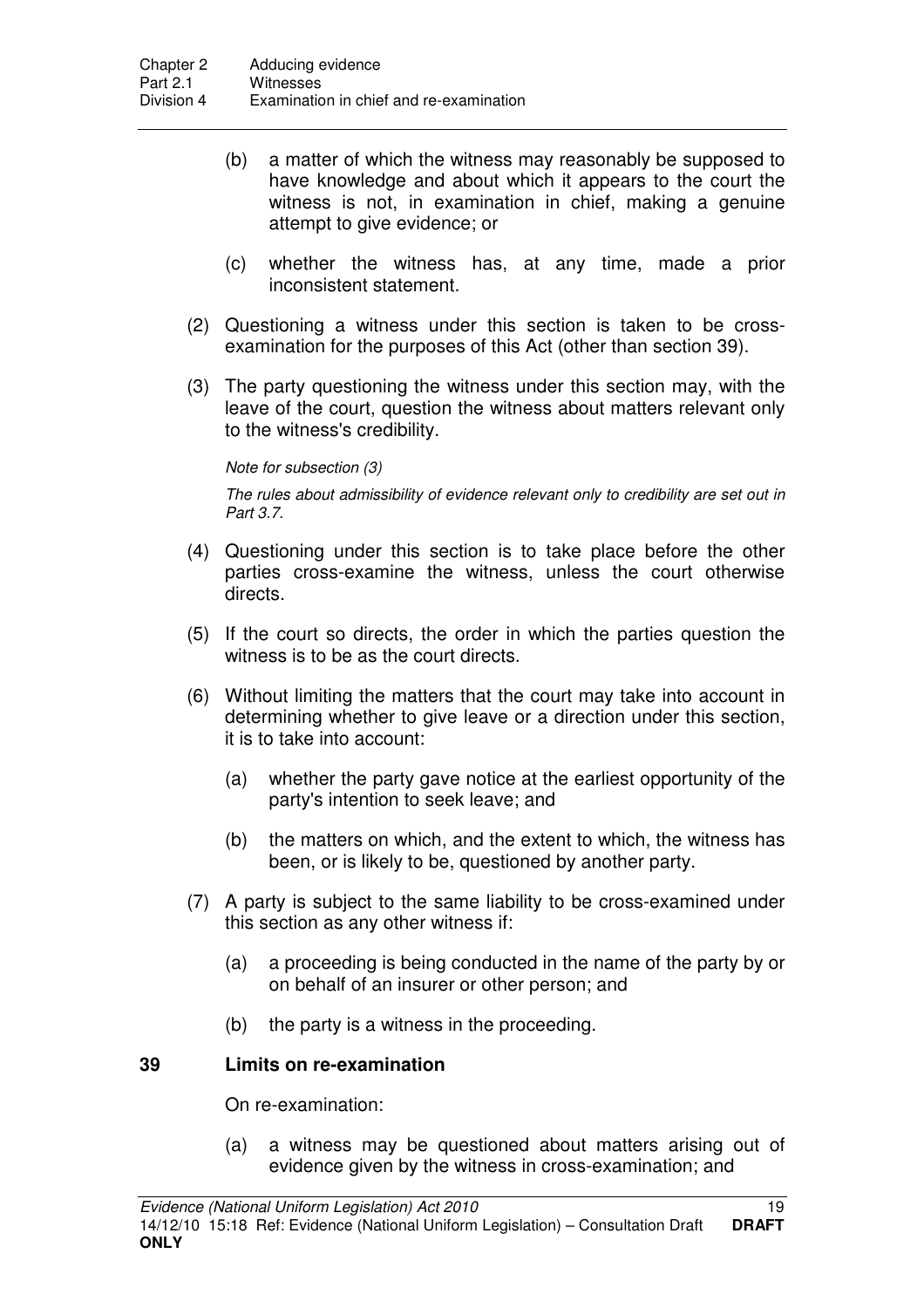(b) other questions may not be put to the witness unless the court gives leave.

## **Division 5 Cross-examination**

### **40 Witness called in error**

A party is not to cross-examine a witness who has been called in error by another party and has not been questioned by that other party about a matter relevant to a question to be determined in the proceeding.

### **41 Improper questions**

- (1) The court may disallow an improper question or improper questioning put to a witness in cross-examination, or inform the witness that it need not be answered.
- (2) The court must disallow an improper question or improper questioning put to a vulnerable witness in cross-examination, or inform the witness that it need not be answered, unless the court is satisfied that, in all the relevant circumstances of the case, it is necessary for the question to be put.
- (3) In this section, improper question or improper questioning means a question or a sequence of questions put to a witness that:
	- (a) is misleading or confusing; or
	- (b) is unduly annoying, harassing, intimidating, offensive, oppressive, humiliating or repetitive; or
	- (c) is put to the witness in a manner or tone that is belittling, insulting or otherwise inappropriate; or
	- (d) has no basis other than a stereotype (for example, a stereotype based on the witness's sex, race, culture, ethnicity, age or mental, intellectual or physical disability).
- (4) For the purposes of subsection (2) a witness is a vulnerable witness if the witness:
	- (a) is under the age of 18 years; or
	- (b) has a cognitive impairment or an intellectual disability; or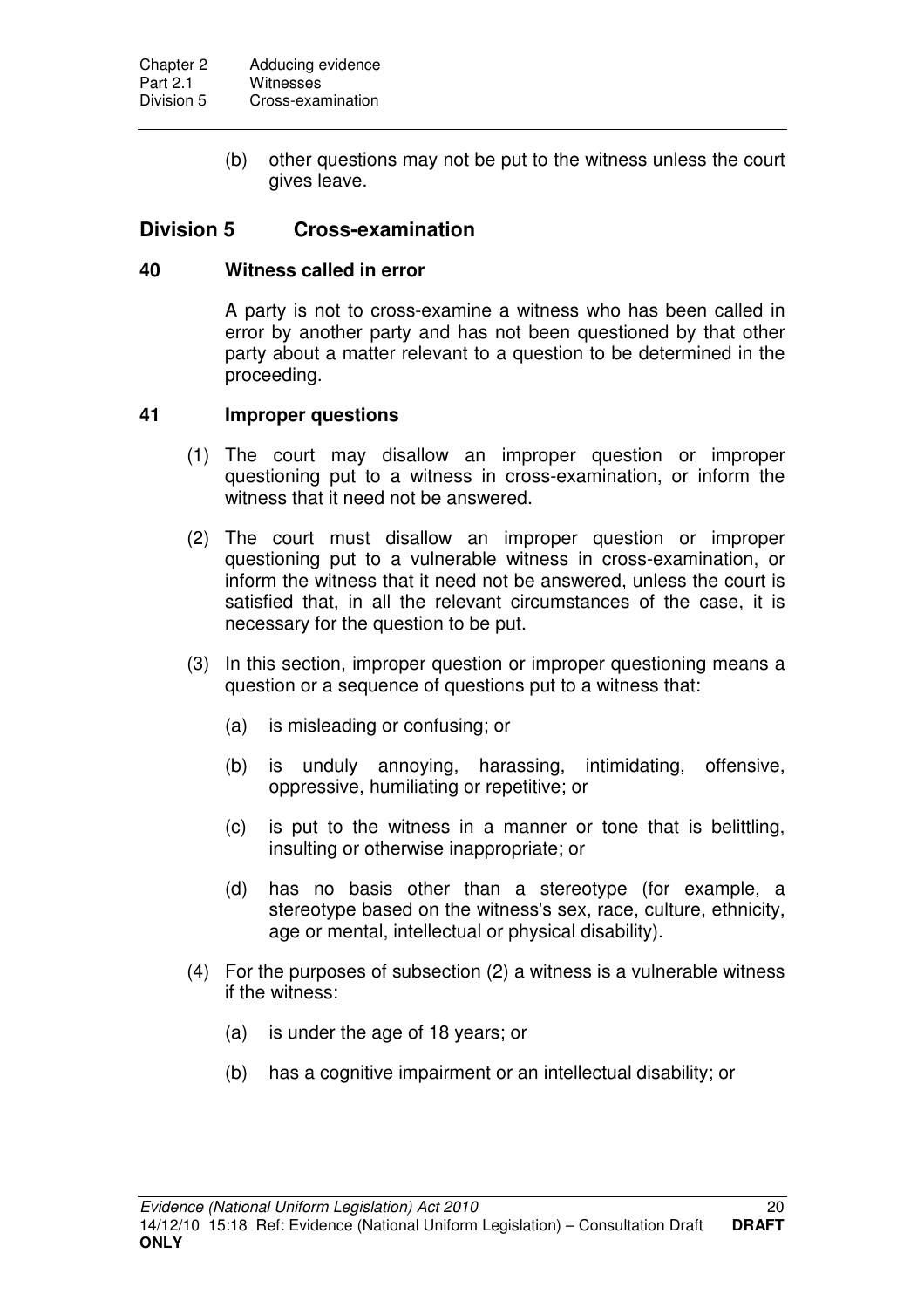- (c) is a witness whom the court considers to be vulnerable having regard to:
	- (i) any relevant condition or characteristic of the witness of which the court is, or is made aware, including age, education, ethnic and cultural background, gender, language background and skills, level of maturity and understanding and personality; and
	- (ii) any mental or physical disability of which the court is, or is made, aware and to which the witness is, or appears to be, subject; and
	- (iii) the context in which the question is put, including:
		- (A) the nature of the proceeding; and
		- (B) in a criminal proceeding the nature of the offence to which the proceeding relates; and
		- (C) the relationship (if any) between the witness and any other party to the proceeding.
- (5) A question is not an improper question merely because:
	- (a) the question challenges the truthfulness of the witness or the consistency or accuracy of any statement made by the witness; or
	- (b) the question requires the witness to discuss a subject that could be considered distasteful to, or private by, the witness.
- (6) A party may object to a question put to a witness on the ground that it is an improper question.
- (7) However, the duty imposed on the court by this section applies whether or not an objection is raised to a particular question.
- (8) A failure by the court to disallow a question under this section, or to inform the witness that it need not be answered, does not affect the admissibility in evidence of any answer given by the witness in response to the question.

Notes for section 41

- 1 A person must not, without the express permission of a court, print or publish any question that the court has disallowed under this section – see section 195.
- 2 Section 41 differs from the Commonwealth Act and New South Wales Act.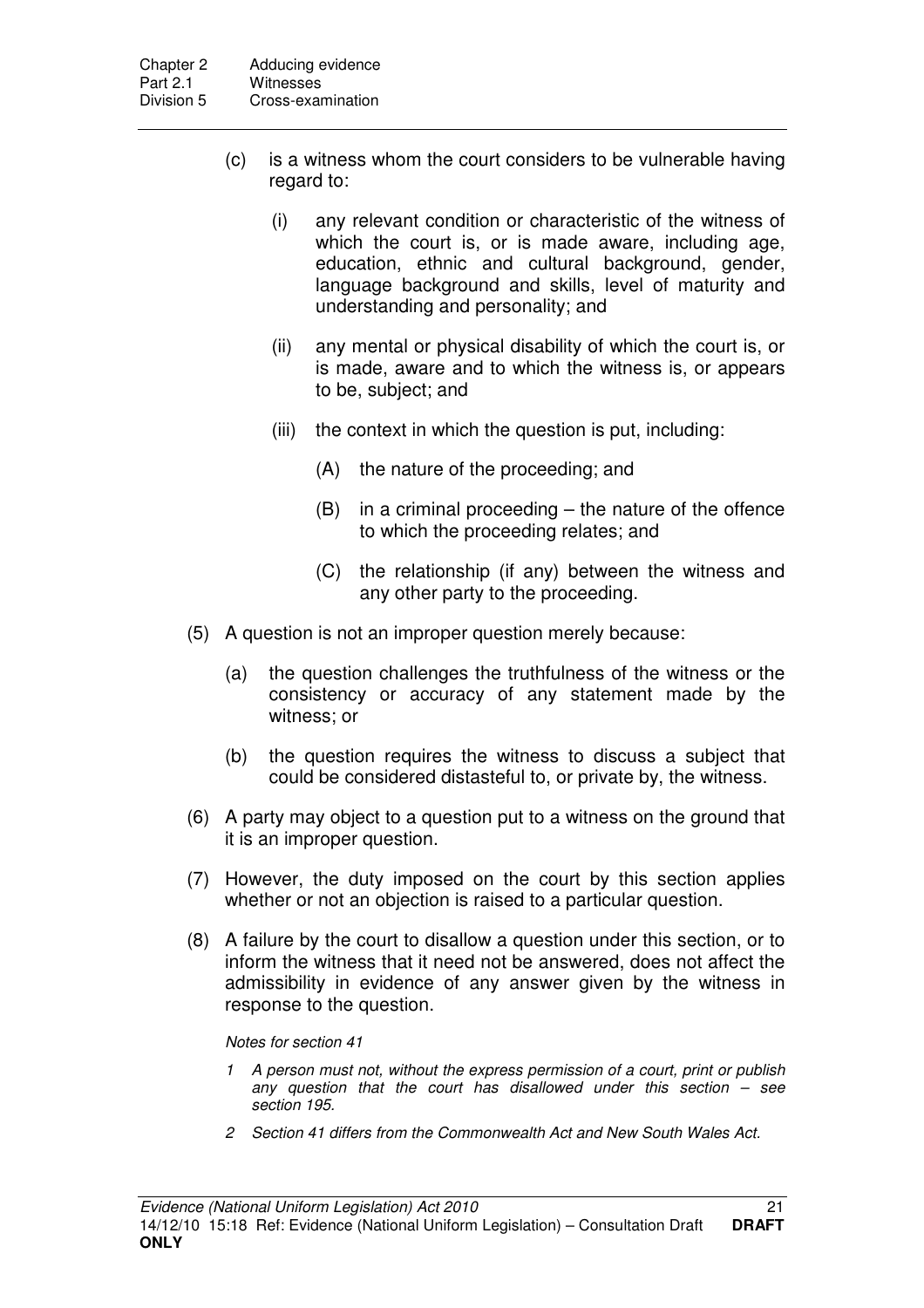### **42 Leading questions**

- (1) A party may put a leading question to a witness in crossexamination unless the court disallows the question or directs the witness not to answer it.
- (2) Without limiting the matters that the court may take into account in deciding whether to disallow the question or give such a direction, it is to take into account the extent to which:
	- (a) evidence that has been given by the witness in examination in chief is unfavourable to the party who called the witness; and
	- (b) the witness has an interest consistent with an interest of the cross-examiner; and
	- (c) the witness is sympathetic to the party conducting the crossexamination, either generally or about a particular matter; and
	- (d) the witness's age, or any mental, intellectual or physical disability to which the witness is subject, may affect the witness's answers.
- (3) The court is to disallow the question, or direct the witness not to answer it, if the court is satisfied that the facts concerned would be better ascertained if leading questions were not used.
- (4) This section does not limit the court's power to control leading questions.

Note for section 42

**Leading question** is defined in the Dictionary.

#### **43 Prior inconsistent statements of witnesses**

- (1) A witness may be cross-examined about a prior inconsistent statement alleged to have been made by the witness whether or not:
	- (a) complete particulars of the statement have been given to the witness; or
	- (b) a document containing a record of the statement has been shown to the witness.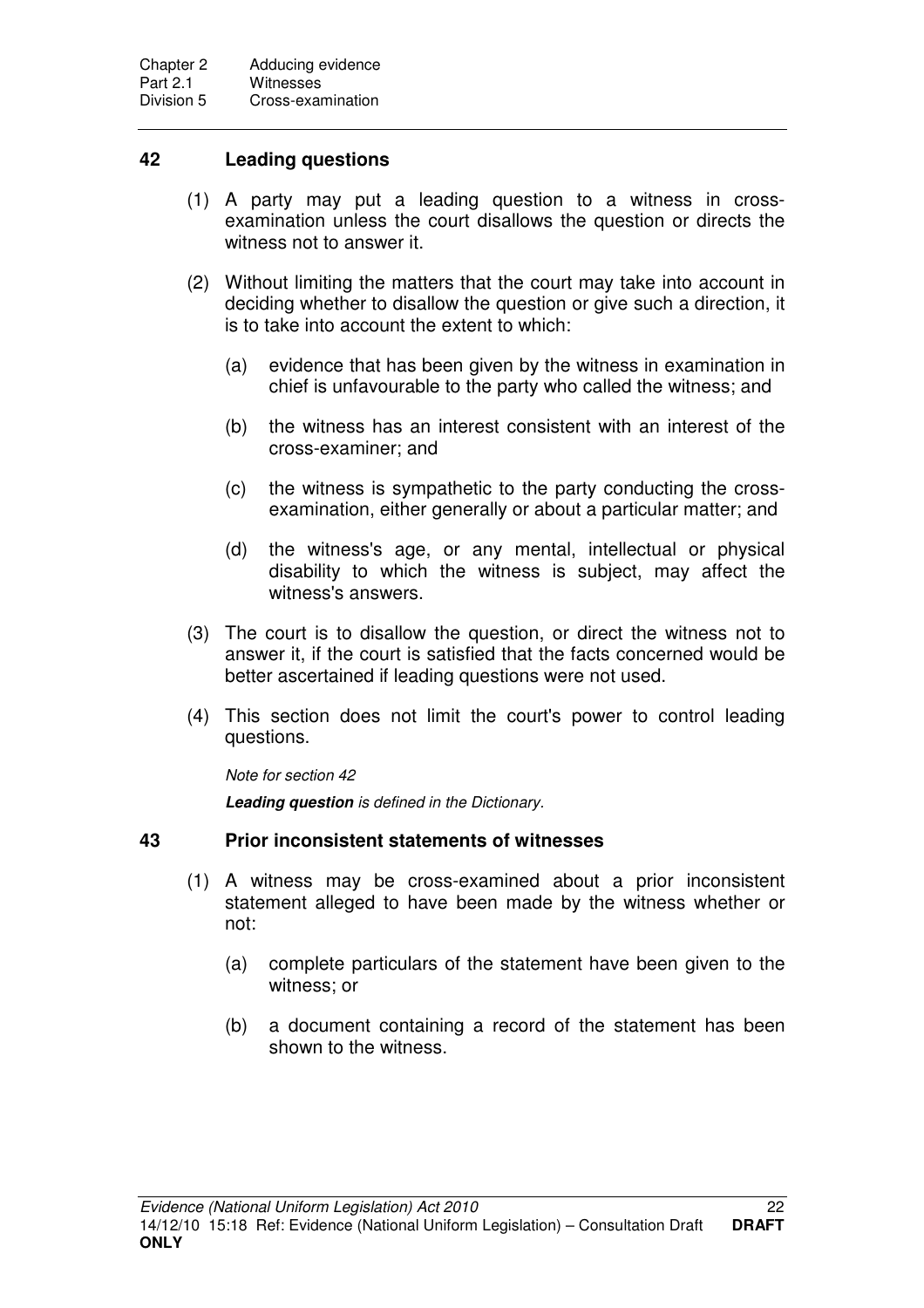- (2) If, in cross-examination, a witness does not admit that he or she has made a prior inconsistent statement, the cross-examiner is not to adduce evidence of the statement otherwise than from the witness unless, in the cross-examination, the cross-examiner:
	- (a) informed the witness of enough of the circumstances of the making of the statement to enable the witness to identify the statement; and
	- (b) drew the witness's attention to so much of the statement as is inconsistent with the witness's evidence.
- (3) For the purpose of adducing evidence of the statement, a party may re-open the party's case.

#### **44 Previous representations of other persons**

- (1) Except as provided by this section, a cross-examiner must not question a witness about a previous representation alleged to have been made by a person other than the witness.
- (2) A cross-examiner may question a witness about the representation and its contents if:
	- (a) evidence of the representation has been admitted; or
	- (b) the court is satisfied that it will be admitted.
- (3) If subsection (2) does not apply and the representation is contained in a document, the document may only be used to question a witness as follows:
	- (a) the document must be produced to the witness;
	- (b) if the document is a tape recording, or any other kind of document from which sounds are reproduced – the witness must be provided with the means (for example, headphones) to listen to the contents of the document without other persons present at the cross-examination hearing those contents;
	- (c) the witness must be asked whether, having examined (or heard) the contents of the document, the witness stands by the evidence that he or she has given;
	- (d) neither the cross-examiner nor the witness is to identify the document or disclose any of its contents.
- (4) A document that is so used may be marked for identification.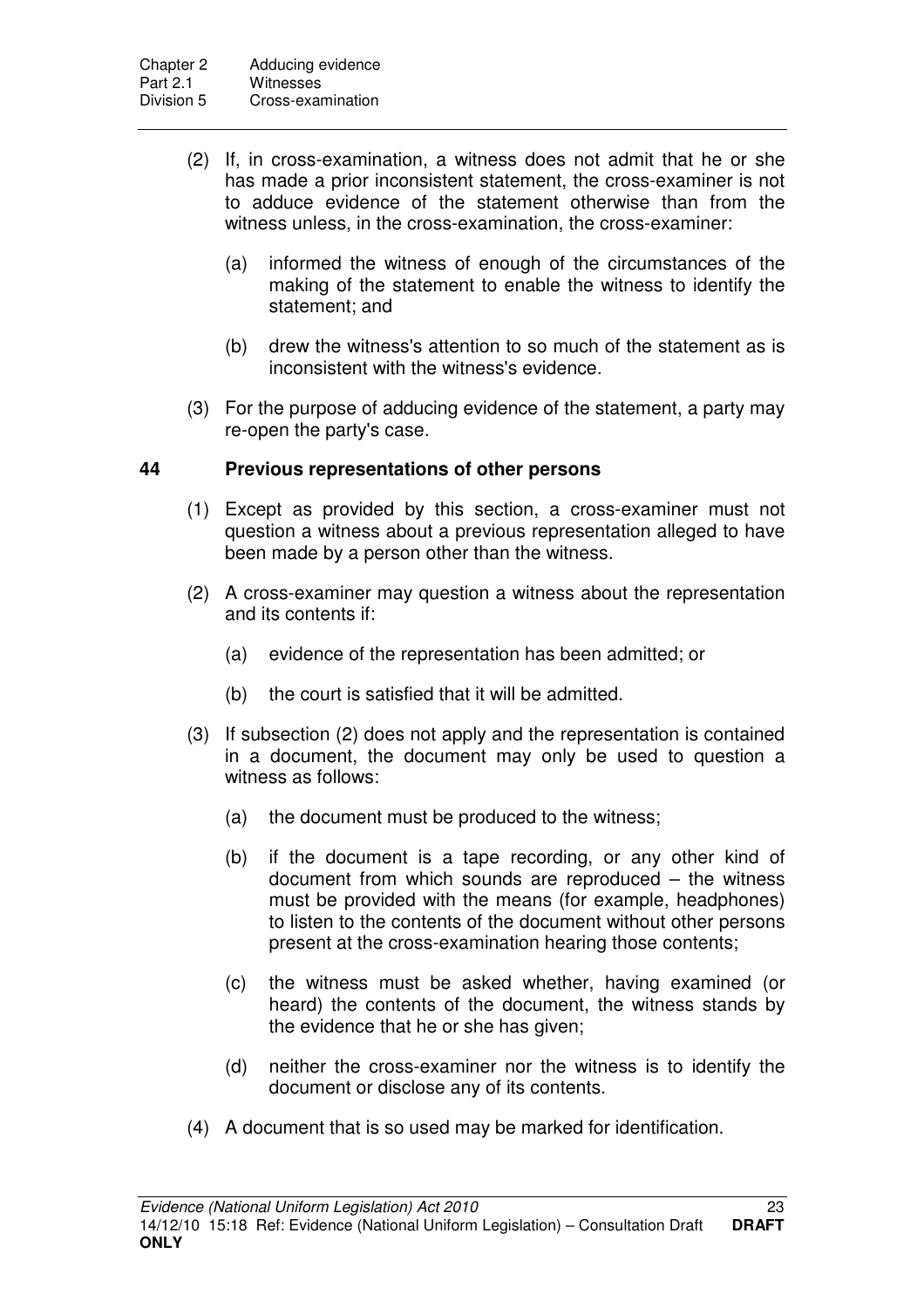### **45 Production of documents**

- (1) This section applies if a party is cross-examining or has crossexamined a witness about:
	- (a) a prior inconsistent statement alleged to have been made by the witness that is recorded in a document; or
	- (b) a previous representation alleged to have been made by another person that is recorded in a document.
- (2) If the court so orders or if another party so requires, the party must produce:
	- (a) the document; or
	- (b) such evidence of the contents of the document as is available to the party;

to the court or to that other party.

- (3) The court may:
	- (a) examine a document or evidence that has been so produced; and
	- (b) give directions as to its use; and
	- (c) admit it even if it has not been tendered by a party.
- (4) Subsection (3) does not permit the court to admit a document or evidence that is not admissible because of Chapter 3.
- (5) The mere production of a document to a witness who is being cross-examined does not give rise to a requirement that the crossexaminer tender the document.

### **46 Leave to recall witnesses**

- (1) The court may give leave to a party to recall a witness to give evidence about a matter raised by evidence adduced by another party, being a matter on which the witness was not cross-examined, if the evidence concerned has been admitted and:
	- (a) it contradicts evidence about the matter given by the witness in examination in chief; or
	- (b) the witness could have given evidence about the matter in examination in chief.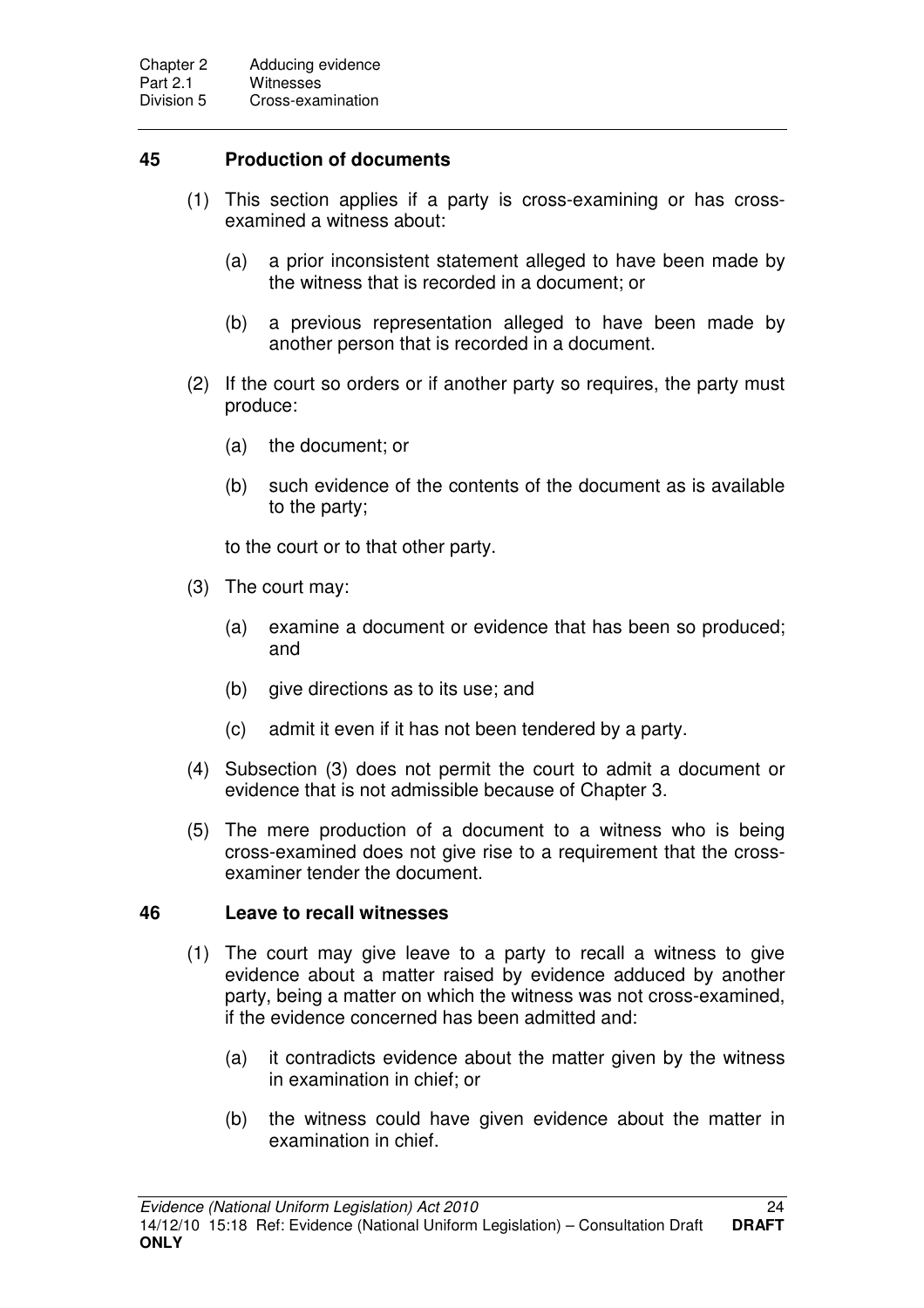(2) A reference in this section to a matter raised by evidence adduced by another party includes a reference to an inference drawn from, or that the party intends to draw from, that evidence.

# **Part 2.2 Documents**

### **47 Definitions**

- (1) A reference in this Part to a **document in question** is a reference to a document as to the contents of which it is sought to adduce evidence.
- (2) A reference in this Part to a copy of a document in question includes a reference to a document that is not an exact copy of the document in question but that is identical to the document in question in all relevant respects.

## **48 Proof of contents of documents**

- (1) A party may adduce evidence of the contents of a document in question by tendering the document in question or by any one or more of the following methods:
	- (a) adducing evidence of an admission made by another party to the proceeding as to the contents of the document in question;
	- (b) tendering a document that:
		- (i) is or purports to be a copy of the document in question; and
		- (ii) has been produced, or purports to have been produced, by a device that reproduces the contents of documents;
	- (c) if the document in question is an article or thing by which words are recorded in such a way as to be capable of being reproduced as sound, or in which words are recorded in a code (including shorthand writing) – tendering a document that is or purports to be a transcript of the words;
	- (d) if the document in question is an article or thing on or in which information is stored in such a way that it cannot be used by the court unless a device is used to retrieve, produce or collate it – tendering a document that was or purports to have been produced by use of the device;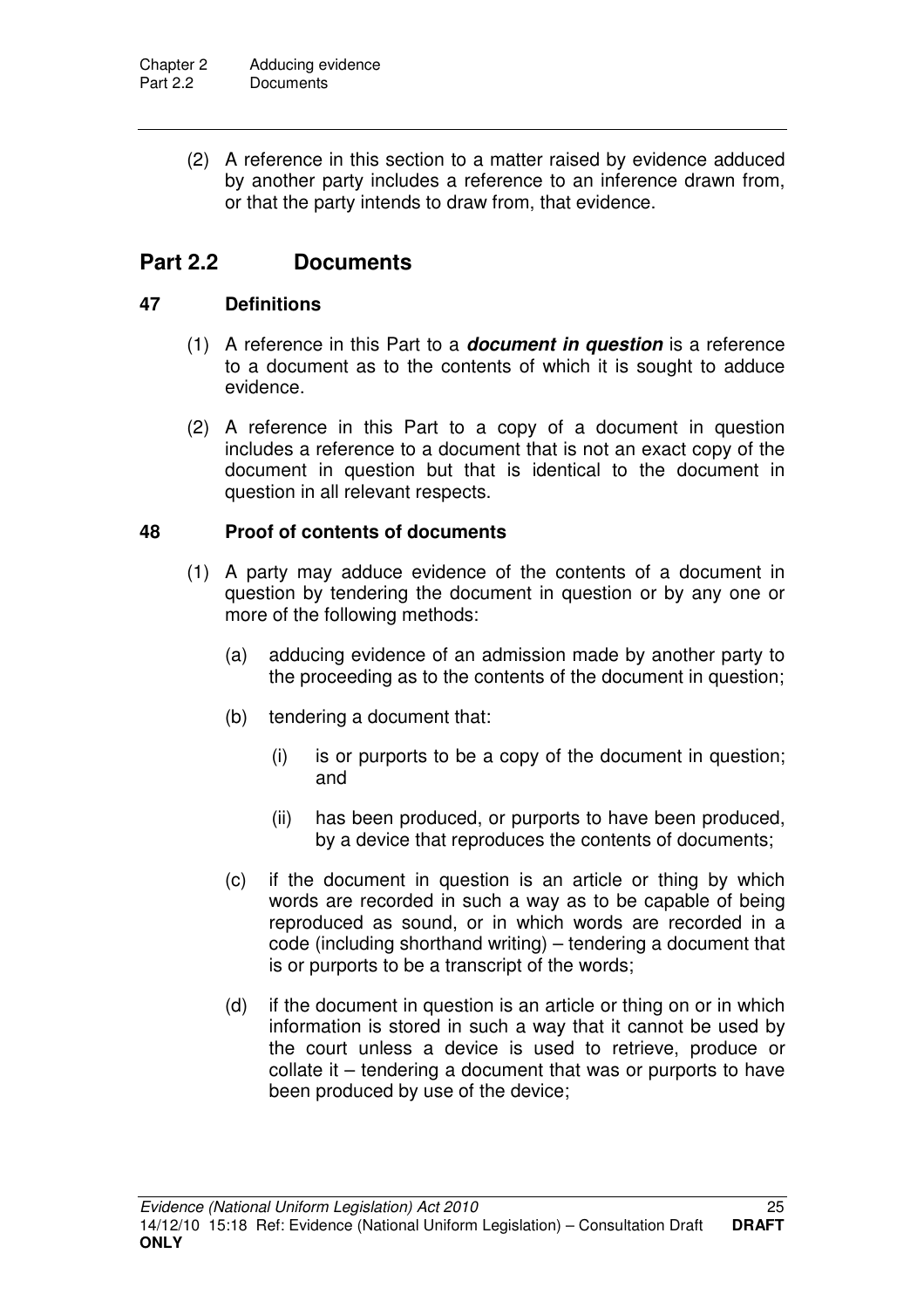- (e) tendering a document that:
	- (i) forms part of the records of or kept by a business (whether or not the business is still in existence); and
	- (ii) is or purports to be a copy of, or an extract from or a summary of, the document in question, or is or purports to be a copy of such an extract or summary;
- (f) if the document in question is a public document tendering a document that is or purports to be a copy of the document in question and that is or purports to have been printed:
	- (i) by a person authorised by or on behalf of the Government to print the document or by the Government Printer of the Commonwealth or by the government or official printer of a State or another Territory; or
	- (ii) by the authority of the Government or administration of the Territory, the Commonwealth, a State, another Territory or a foreign country; or
	- (iii) by authority of an Australian Parliament, a House of an Australian Parliament, a committee of such a House or a committee of an Australian Parliament.
- (2) Subsection (1) applies to a document in question whether the document in question is available to the party or not.
- (3) If the party adduces evidence of the contents of a document under subsection (1)(a), the evidence may only be used:
	- (a) in respect of the party's case against the other party who made the admission concerned; or
	- (b) in respect of the other party's case against the party who adduced the evidence in that way.
- (4) A party may adduce evidence of the contents of a document in question that is not available to the party, or the existence and contents of which are not in issue in the proceeding, by:
	- (a) tendering a document that is a copy of, or an extract from or summary of, the document in question; or
	- (b) adducing from a witness evidence of the contents of the document in question.

Notes for section 48

1 Clause 5 of Part 2 of the Dictionary is about the availability of documents.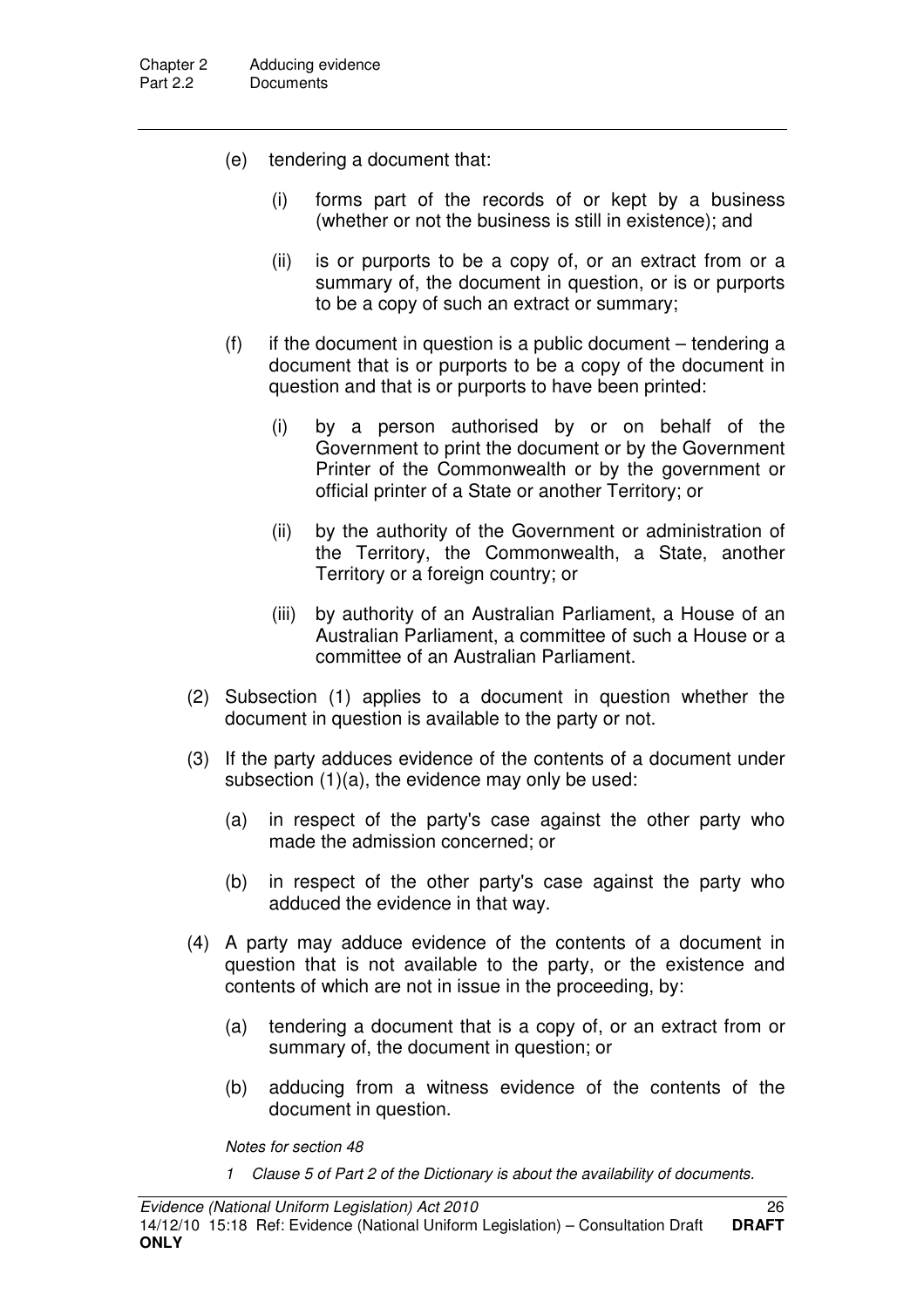2 Section 182 of the Commonwealth Act gives section 48 of the Commonwealth Act a wider application in relation to Commonwealth records and certain Commonwealth documents.

## **49 Documents in foreign countries**

No paragraph of section 48(1) (other than paragraph (a)) applies to a document that is in a foreign country unless:

- (a) the party who adduces evidence of the contents of the document in question has, not less than 28 days (or such other period as may be prescribed by the regulations or by rules of court) before the day on which the evidence is adduced, served on each other party a copy of the document proposed to be tendered; or
- (b) the court directs that it is to apply.

### Note for section 49

Section 182 of the Commonwealth Act gives section 49 of the Commonwealth Act a wider application in relation to Commonwealth records and certain Commonwealth documents.

## **50 Proof of voluminous or complex documents**

- (1) The court may, on the application of a party, direct that the party may adduce evidence of the contents of 2 or more documents in question in the form of a summary if the court is satisfied that it would not otherwise be possible conveniently to examine the evidence because of the volume or complexity of the documents in question.
- (2) The court may only make such a direction if the party seeking to adduce the evidence in the form of a summary has:
	- (a) served on each other party a copy of the summary that discloses the name and address of the person who prepared the summary; and
	- (b) given each other party a reasonable opportunity to examine or copy the documents in question.
- (3) The opinion rule does not apply to evidence adduced in accordance with a direction under this section.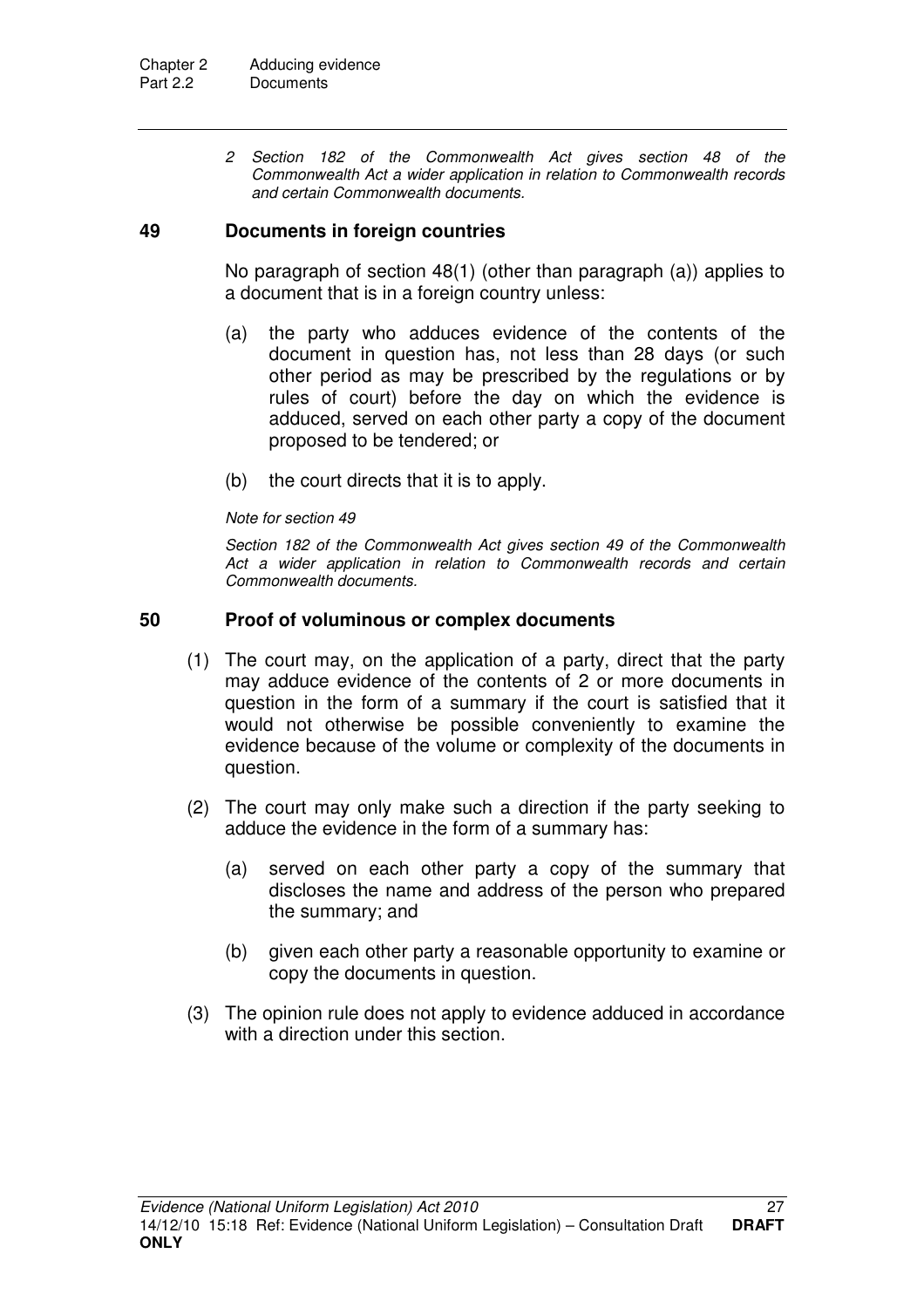# **51 Original document rule abolished**

The principles and rules of the common law that relate to the means of proving the contents of documents are abolished.

Note for section 51

Section 182 of the Commonwealth Act gives the provisions of Part 2.2 of the Commonwealth Act a wider application in relation to Commonwealth records and certain Commonwealth documents.

# **Part 2.3 Other evidence**

# **52 Adducing of other evidence not affected**

This Act (other than this Part) does not affect the operation of any Australian law or rule of practice so far as it permits evidence to be adduced in a way other than by witnesses giving evidence or documents being tendered in evidence.

## **53 Views**

- (1) A judge may, on application, order that a demonstration, experiment or inspection be held.
- (2) A judge is not to make an order unless he or she is satisfied that:
	- (a) the parties will be given a reasonable opportunity to be present; and
	- (b) the judge and, if there is a jury, the jury will be present.
- (3) Without limiting the matters that the judge may take into account in deciding whether to make an order, the judge is to take into account the following:
	- (a) whether the parties will be present;
	- (b) whether the demonstration, experiment or inspection will, in the court's opinion, assist the court in resolving issues of fact or understanding the evidence;
	- (c) the danger that the demonstration, experiment or inspection might be unfairly prejudicial, might be misleading or confusing or might cause or result in undue waste of time;
	- (d) in the case of a demonstration the extent to which the demonstration will properly reproduce the conduct or event to be demonstrated;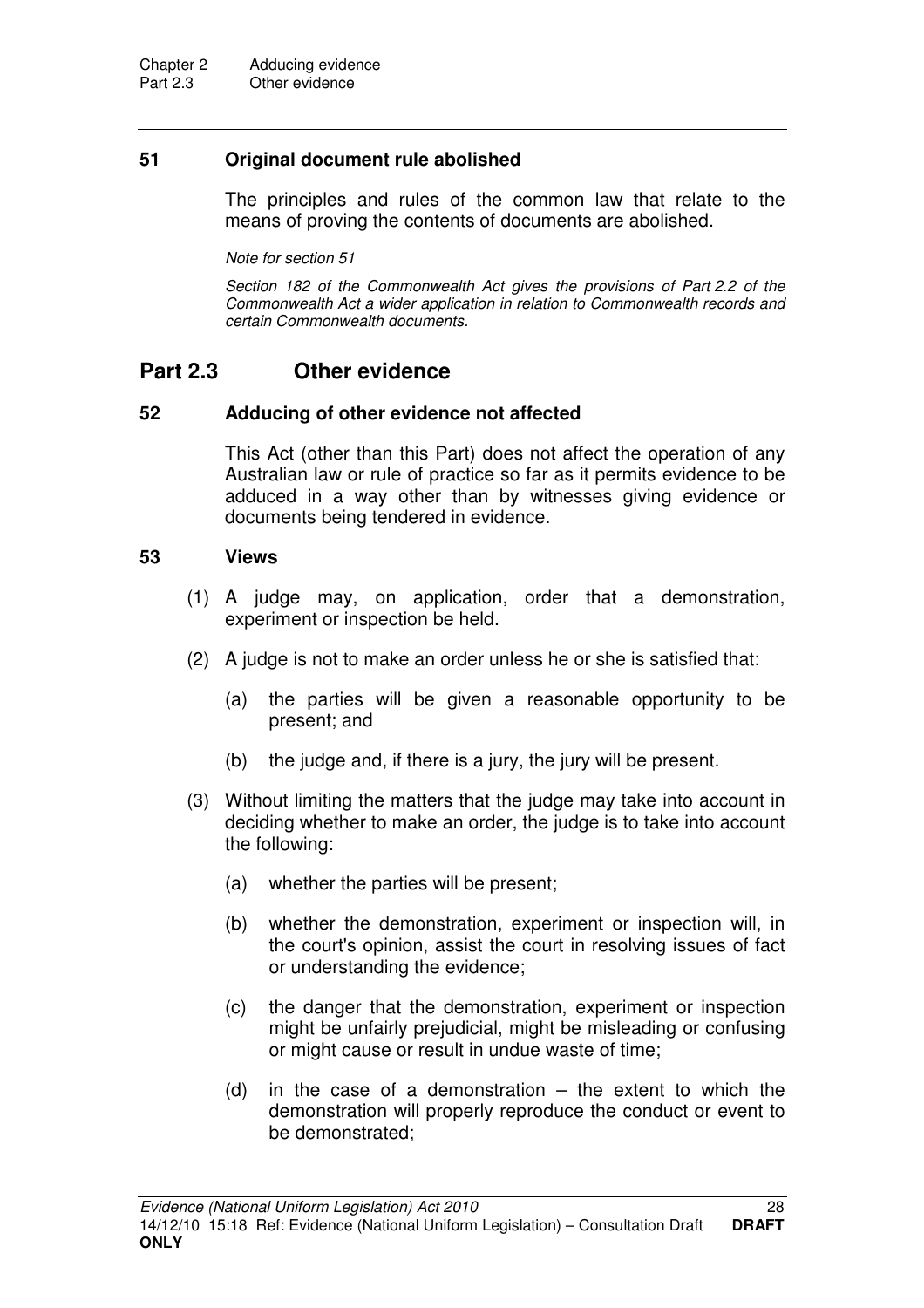- (e) in the case of an inspection the extent to which the place or thing to be inspected has materially altered.
- (4) The court (including, if there is a jury, the jury) is not to conduct an experiment in the course of its deliberations.
- (5) This section does not apply in relation to the inspection of an exhibit by the court or, if there is a jury, by the jury.

# **54 Views to be evidence**

The court (including, if there is a jury, the jury) may draw any reasonable inference from what it sees, hears or otherwise notices during a demonstration, experiment or inspection.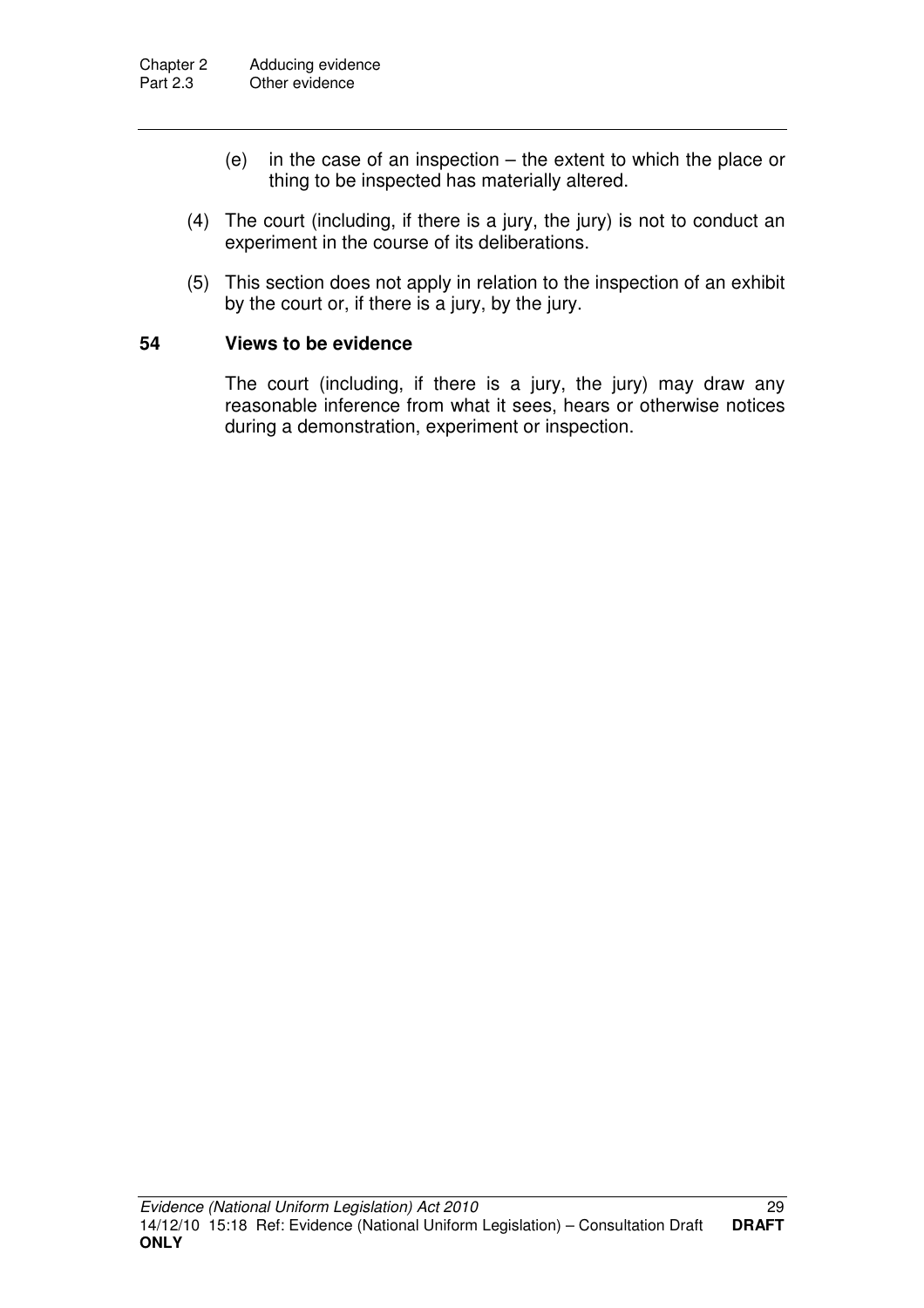# **Chapter 3 Admissibility of evidence**

## **Introductory Note**

## **Outline of this Chapter**

This Chapter is about whether evidence adduced in a proceeding is admissible.

Part 3.1 sets out the general inclusionary rule that relevant evidence is admissible.

Part 3.2 is about the exclusion of hearsay evidence, and exceptions to the hearsay rule.

Part 3.3 is about exclusion of opinion evidence, and exceptions to the opinion rule.

Part 3.4 is about admissions and the extent to which they are admissible as exceptions to the hearsay rule and the opinion rule.

Part 3.5 is about exclusion of certain evidence of judgments and convictions.

Part 3.6 is about exclusion of evidence of tendency or coincidence, and exceptions to the tendency rule and the coincidence rule.

Part 3.7 is about exclusion of evidence relevant only to credibility, and exceptions to the credibility rule.

Part 3.8 is about character evidence and the extent to which it is admissible as exceptions to the hearsay rule, the opinion rule, the tendency rule and the credibility rule.

Part 3.9 is about the requirements that must be satisfied before identification evidence is admissible.

Part 3.10 is about the various categories of privilege that may prevent evidence being adduced.

Part 3.11 provides for the discretionary and mandatory exclusion of evidence even if it would otherwise be admissible.

The following diagram shows how this Chapter applies to particular evidence: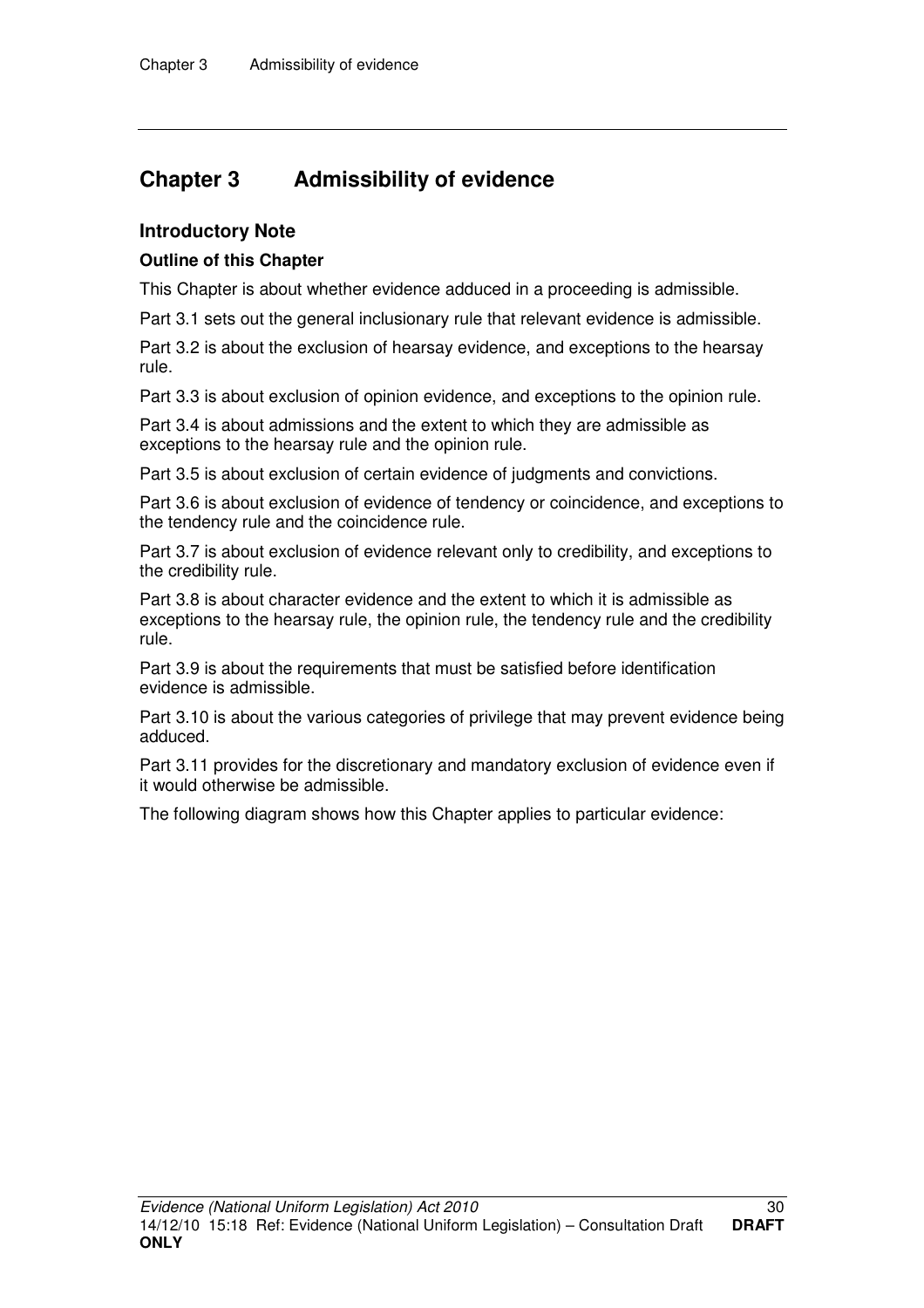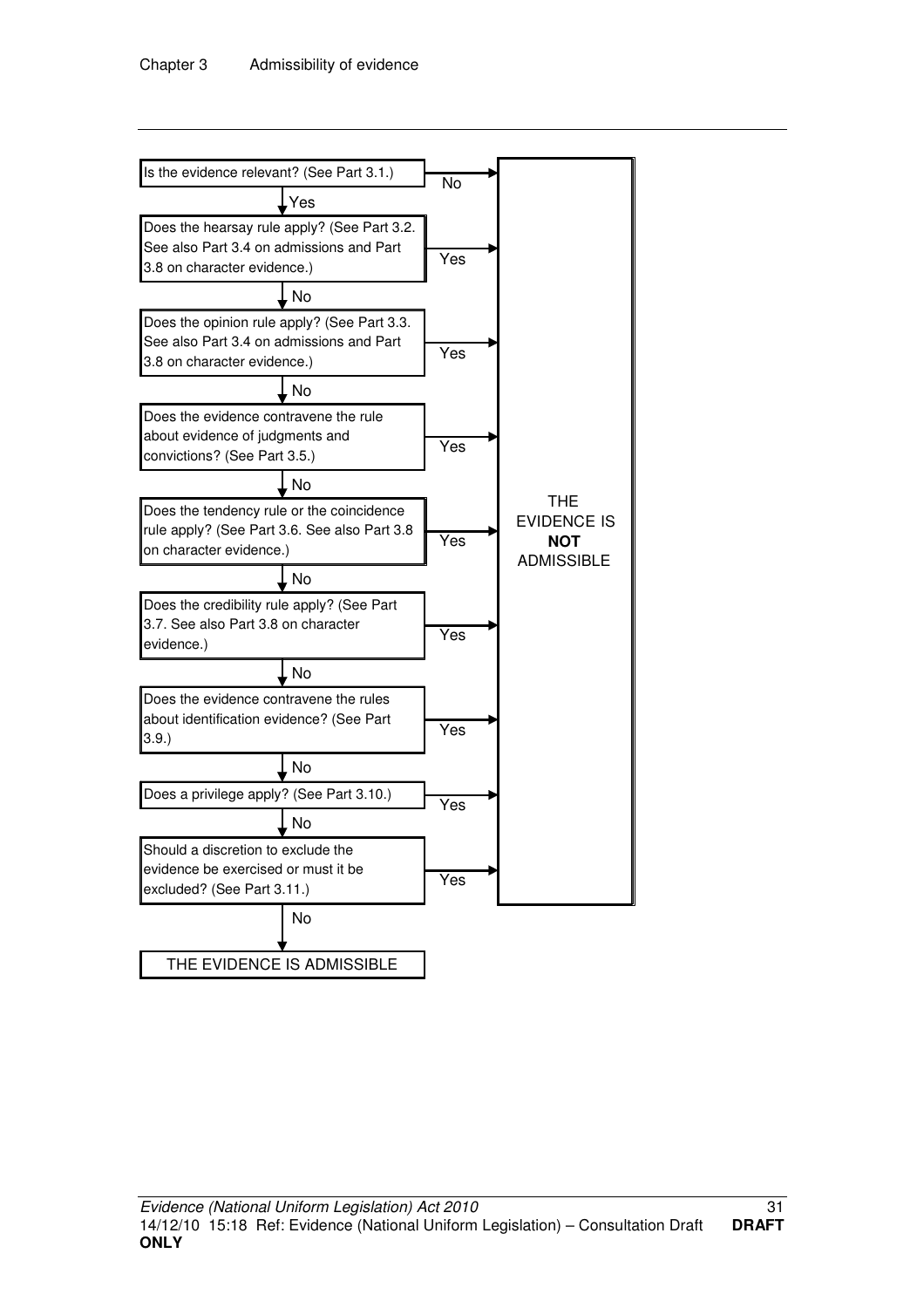# **Part 3.1 Relevance**

## **55 Relevant evidence**

- (1) The evidence that is relevant in a proceeding is evidence that, if it were accepted, could rationally affect (directly or indirectly) the assessment of the probability of the existence of a fact in issue in the proceeding.
- (2) In particular, evidence is not taken to be irrelevant only because it relates only to:
	- (a) the credibility of a witness; or
	- (b) the admissibility of other evidence; or
	- (c) a failure to adduce evidence.

## **56 Relevant evidence to be admissible**

- (1) Except as otherwise provided by this Act, evidence that is relevant in a proceeding is admissible in the proceeding.
- (2) Evidence that is not relevant in the proceeding is not admissible.

# **57 Provisional relevance**

- (1) If the determination of the question whether evidence adduced by a party is relevant depends on the court making another finding (including a finding that the evidence is what the party claims it to be), the court may find that the evidence is relevant:
	- (a) if it is reasonably open to make that finding; or
	- (b) subject to further evidence being admitted at a later stage of the proceeding that will make it reasonably open to make that finding.
- (2) Without limiting subsection (1), if the relevance of evidence of an act done by a person depends on the court making a finding that the person and one or more other persons had, or were acting in furtherance of, a common purpose (whether to effect an unlawful conspiracy or otherwise), the court may use the evidence itself in determining whether the common purpose existed.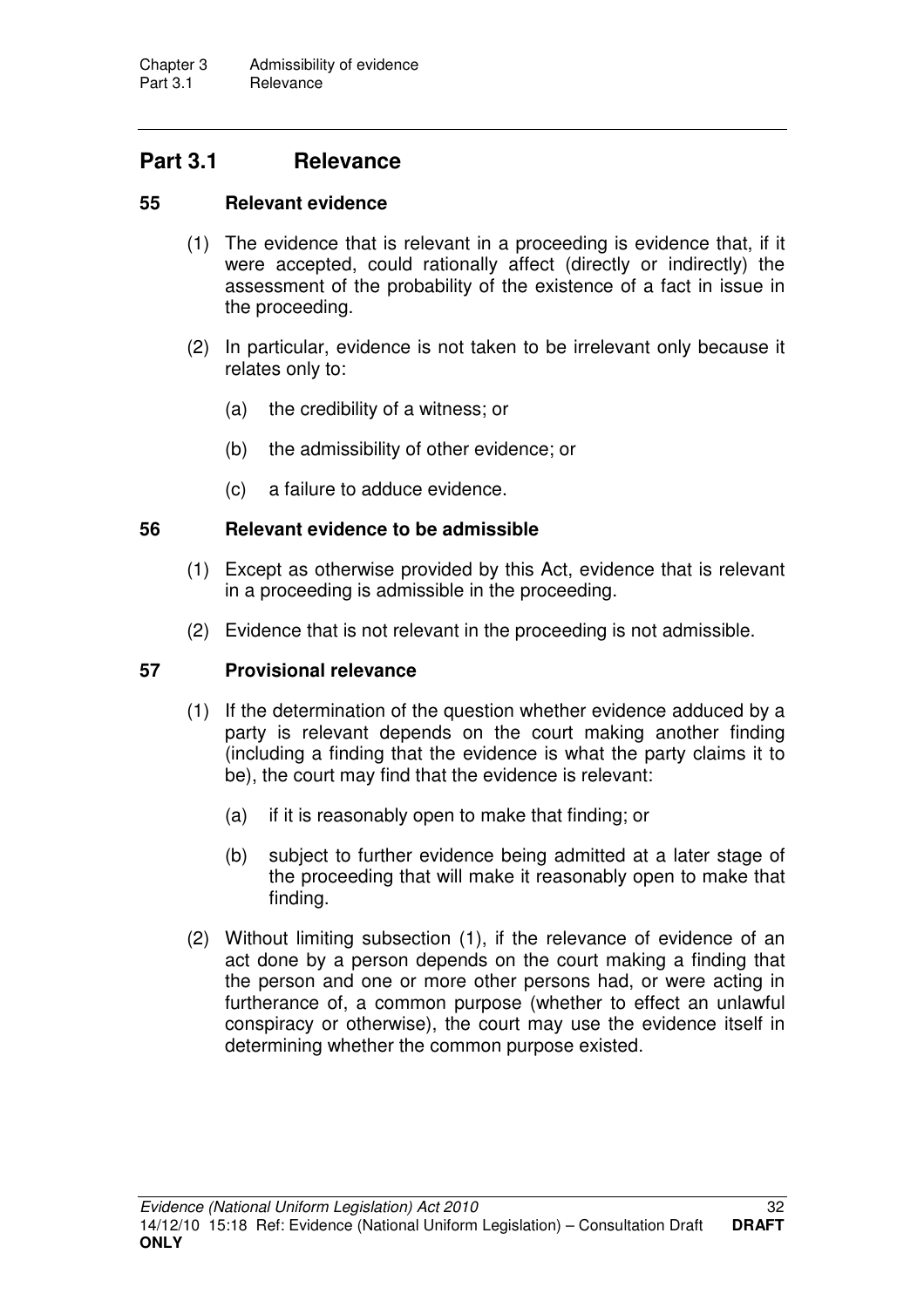## **58 Inferences as to relevance**

- (1) If a question arises as to the relevance of a document or thing, the court may examine it and may draw any reasonable inference from it, including an inference as to its authenticity or identity.
- (2) Subsection (1) does not limit the matters from which inferences may properly be drawn.

# **Part 3.2 Hearsay**

# **Division 1 The hearsay rule**

## **59 The hearsay rule – exclusion of hearsay evidence**

- (1) Evidence of a previous representation made by a person is not admissible to prove the existence of a fact that it can reasonably be supposed that the person intended to assert by the representation.
- (2) Such a fact is in this Part referred to as an asserted fact.
- (2A) For the purposes of determining under subsection (1) whether it can reasonably be supposed that the person intended to assert a particular fact by the representation, the court may have regard to the circumstances in which the representation was made.

### Note for section (2A)

Subsection (2A) was inserted as a response to the decision of the Supreme Court of New South Wales in R v Hannes (2000) 158 FLR 359.

 (3) Subsection (1) does not apply to evidence of a representation contained in a certificate or other document given or made under regulations made under an Act other than this Act to the extent to which the regulations provide that the certificate or other document has evidentiary effect.

### Notes for subsection (3)

Specific exceptions to the hearsay rule are as follows:

- evidence relevant for a non-hearsay purpose (section 60)
- first-hand hearsay:
	- civil proceedings, if the maker of the representation is unavailable (section 63) or available (section 64)
	- criminal proceedings, if the maker of the representation is unavailable (section 65) or available (section 66)
- contemporaneous statements about a person's health etc. (section 66A)
	- business records (section 69)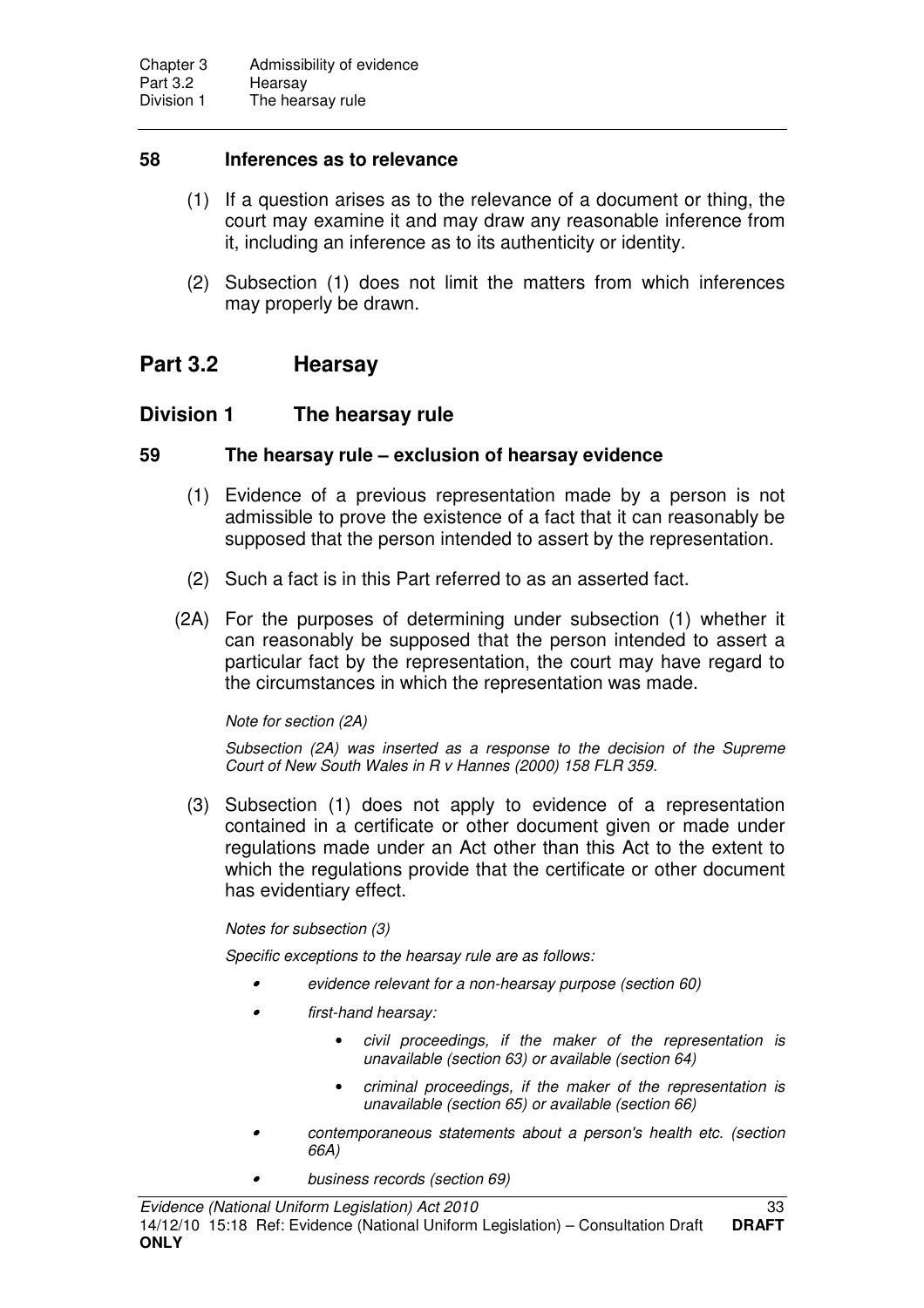- tags and labels (section 70)
- electronic communications (section 71)
- Aboriginal and Torres Strait Islander traditional laws and customs (section 72)
- Aboriginal and Torres Strait Islander traditional laws and customs (section 72)
- marriage, family history or family relationships (section 73)
- public or general rights (section 74)
- use of evidence in interlocutory proceedings (section 75)
- admissions (section 81)
- representations about employment or authority (section 87(2))
- exceptions to the rule excluding evidence of judgments and convictions (section 92(3))
- character of and expert opinion about accused persons (sections 110 and 111).

Other provisions of this Act, or of other laws, may operate as further exceptions.

Examples for section 59

- 1 D is the defendant in a sexual assault trial. W has made a statement to the police that X told W that X had seen D leave a night club with the victim shortly before the sexual assault is alleged to have occurred. Unless an exception to the hearsay rule applies, evidence of what X told W cannot be given at the trial.
- 2 P had told W that the handbrake on W's car did not work. Unless an exception to the hearsay rule applies, evidence of that statement cannot be given by P, W or anyone else to prove that the handbrake was defective.
- 3 W had bought a video cassette recorder and written down its serial number on a document. Unless an exception to the hearsay rule applies, the document is inadmissible to prove that a video cassette recorder later found in D's possession was the video cassette recorder bought by W.

### **60 Exception – evidence relevant for a non-hearsay purpose**

- (1) The hearsay rule does not apply to evidence of a previous representation that is admitted because it is relevant for a purpose other than proof of an asserted fact.
- (2) This section applies whether or not the person who made the representation had personal knowledge of the asserted fact (within the meaning of section 62(2)).

Note for subsection (2)

Subsection (2) was inserted as a response to the decision of the High Court of Australia in Lee v The Queen (1998) 195 CLR 594.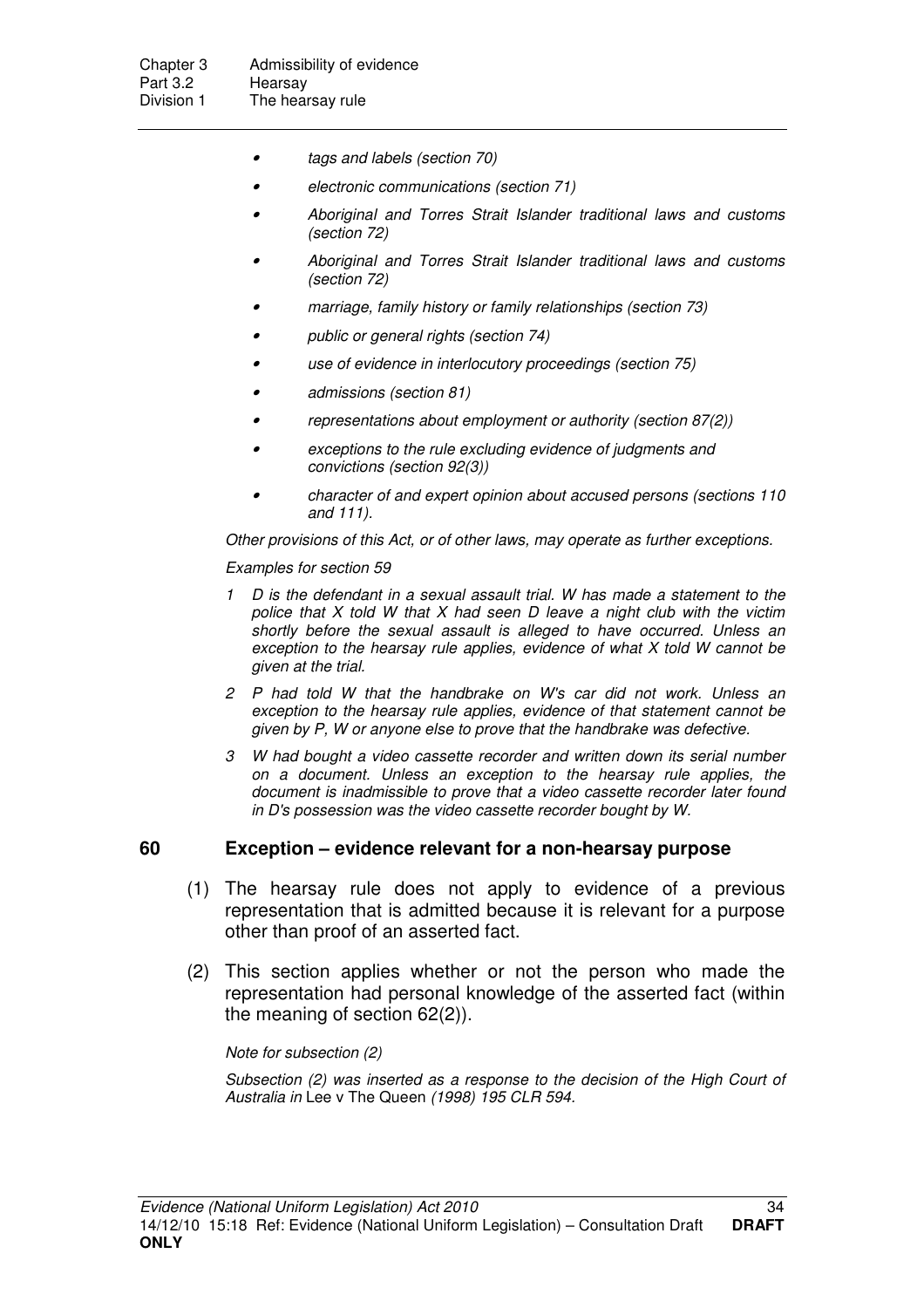(3) However, this section does not apply in a criminal proceeding to evidence of an admission.

Note for subsection (3)

The admission might still be admissible under section 81 as an exception to the hearsay rule if it is "first-hand" hearsay – see section 82.

## **61 Exceptions to the hearsay rule dependant on competency**

- (1) This Part does not enable use of a previous representation to prove the existence of an asserted fact if, when the representation was made, the person who made it was not competent to give evidence about the fact because of section 13(1).
- (2) This section does not apply to a contemporaneous representation made by a person about his or her health, feelings, sensations, intention, knowledge or state of mind.

Note for subsection (2) For the admissibility of such contemporaneous representations, see section 66A.

 (3) For the purposes of this section, it is presumed, unless the contrary is proved, that when the representation was made the person who made it was competent to give evidence about the asserted fact.

# **Division 2 "First-hand" hearsay**

# **62 Restriction to "first-hand" hearsay**

- (1) A reference in this Division (other than in subsection (2)) to a previous representation is a reference to a previous representation that was made by a person who had personal knowledge of an asserted fact.
- (2) A person has personal knowledge of the asserted fact if his or her knowledge of the fact was, or might reasonably be supposed to have been, based on something that the person saw, heard or otherwise perceived, other than a previous representation made by another person about the fact.
- (3) For the purposes of section 66A, a person has personal knowledge of the asserted fact if it is a fact about the person's health, feelings, sensations, intention, knowledge or state of mind at the time the representation referred to in that section was made.

# **63 Exception – civil proceedings if maker not available**

 (1) This section applies in a civil proceeding if a person who made a previous representation is not available to give evidence about an asserted fact.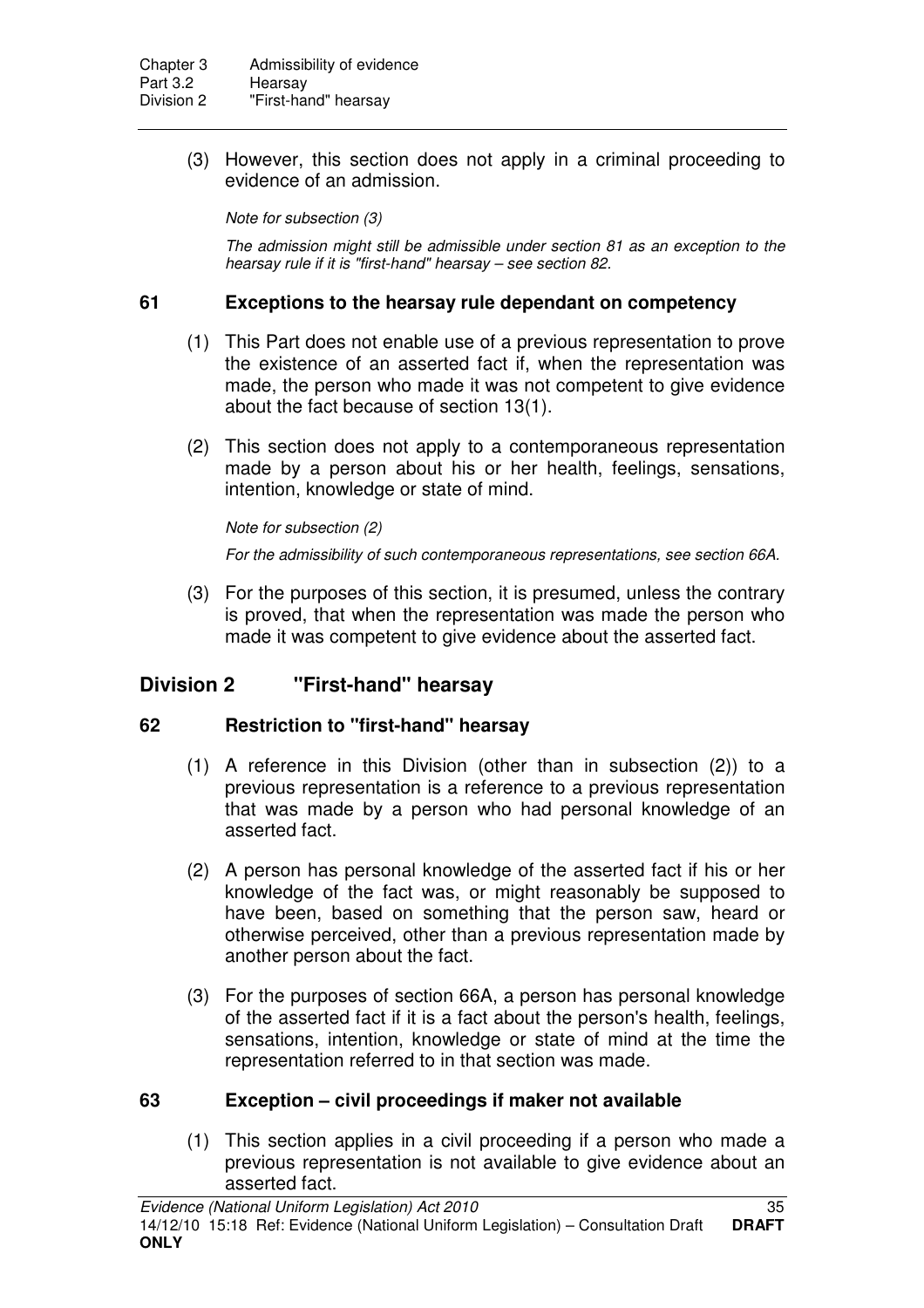- (2) The hearsay rule does not apply to:
	- (a) evidence of the representation that is given by a person who saw, heard or otherwise perceived the representation being made; or
	- (b) a document so far as it contains the representation, or another representation to which it is reasonably necessary to refer in order to understand the representation.

### Notes for subsection (2)

- 1 Section 67 imposes notice requirements relating to this subsection.
- 2 Clause 4 of Part 2 of the Dictionary is about the availability of persons.

### **64 Exception – civil proceedings if maker available**

- (1) This section applies in a civil proceeding if a person who made a previous representation is available to give evidence about an asserted fact.
- (2) The hearsay rule does not apply to:
	- (a) evidence of the representation that is given by a person who saw, heard or otherwise perceived the representation being made; or
	- (b) a document so far as it contains the representation, or another representation to which it is reasonably necessary to refer in order to understand the representation;

if it would cause undue expense or undue delay, or would not be reasonably practicable, to call the person who made the representation to give evidence.

### Note for subsection (2)

Section 67 imposes notice requirements relating to this subsection. Section 68 is about objections to notices that relate to this subsection.

- (3) If the person who made the representation has been or is to be called to give evidence, the hearsay rule does not apply to evidence of the representation that is given by:
	- (a) that person; or
	- (b) a person who saw, heard or otherwise perceived the representation being made.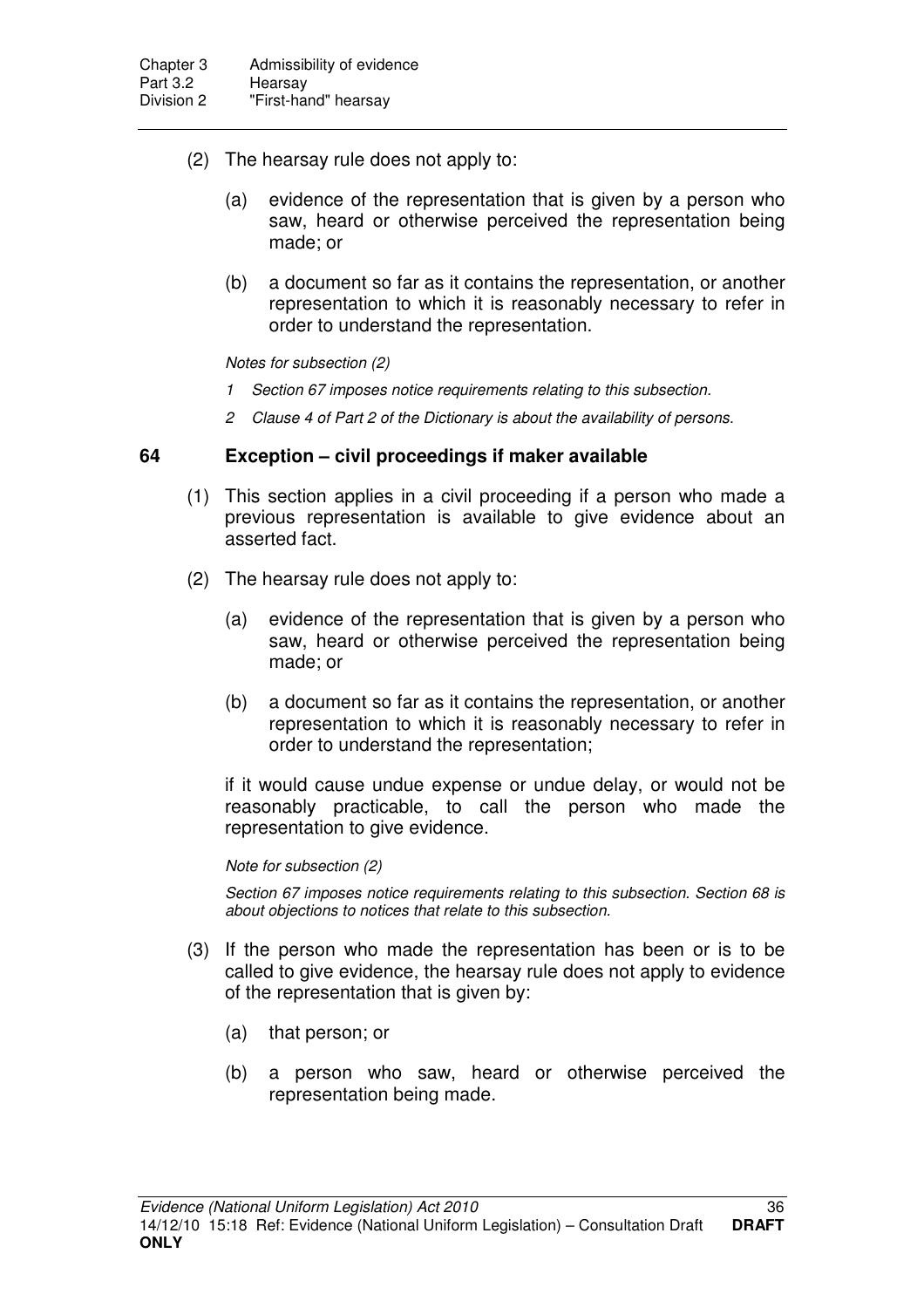(4) A document containing a representation to which subsection (3) applies must not be tendered before the conclusion of the examination in chief of the person who made the representation, unless the court gives leave.

Note for section 64

Clause 4 of Part 2 of the Dictionary is about the availability of persons.

### **65 Exception – criminal proceedings if maker not available**

- (1) This section applies in a criminal proceeding if a person who made a previous representation is not available to give evidence about an asserted fact.
- (2) The hearsay rule does not apply to evidence of a previous representation that is given by a person who saw, heard or otherwise perceived the representation being made, if the representation:
	- (a) was made under a duty to make that representation or to make representations of that kind; or
	- (b) was made when or shortly after the asserted fact occurred and in circumstances that make it unlikely that the representation is a fabrication; or
	- (c) was made in circumstances that make it highly probable that the representation is reliable; or
	- (d) was:
		- (i) against the interests of the person who made it at the time it was made; and
		- (ii) made in circumstances that make it likely that the representation is reliable.

### Note for subsection (2)

Section 67 imposes notice requirements relating to this subsection.

- (3) The hearsay rule does not apply to evidence of a previous representation made in the course of giving evidence in an Australian or overseas proceeding if, in that proceeding, the defendant in the proceeding to which this section is being applied:
	- (a) cross-examined the person who made the representation about it; or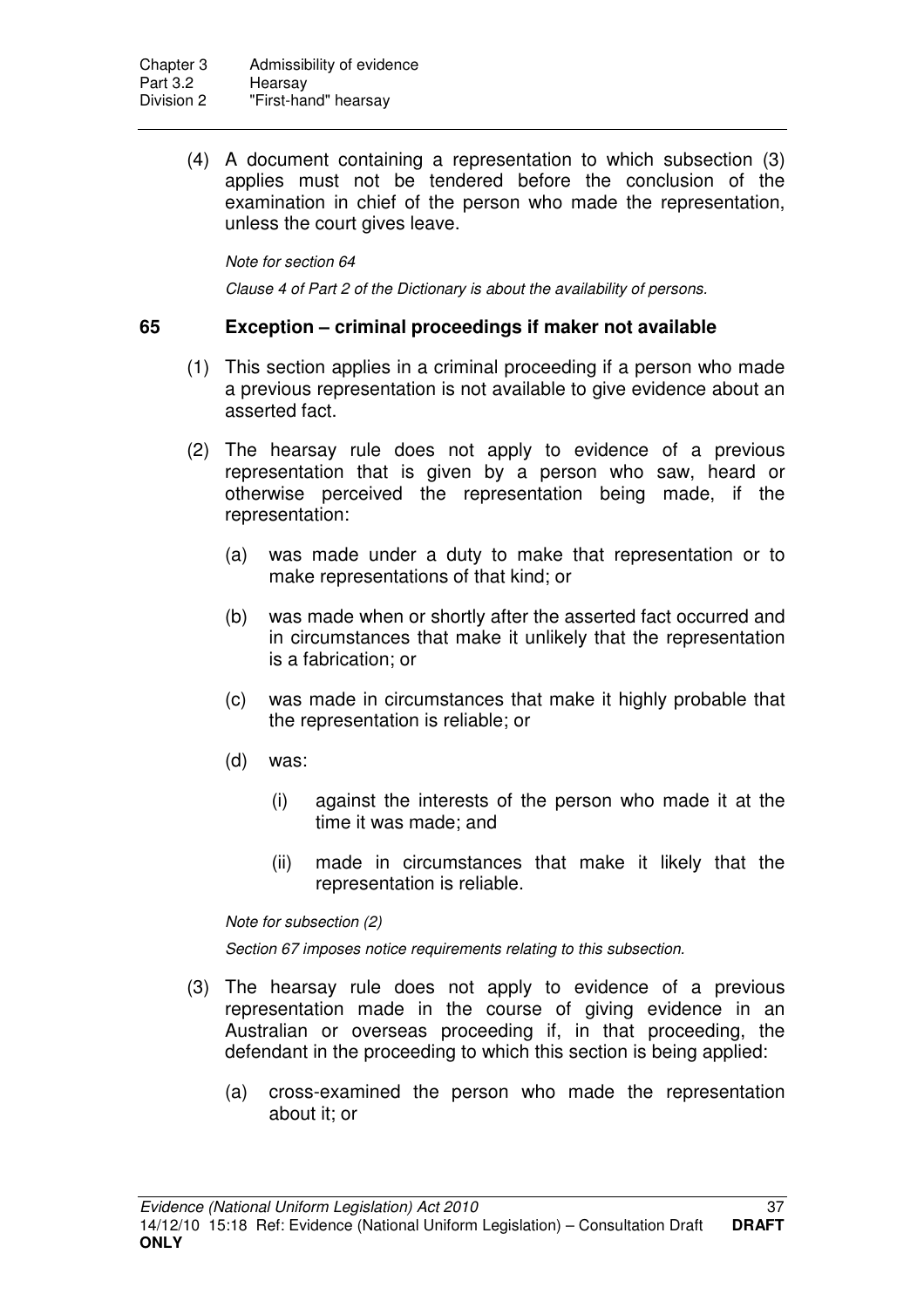(b) had a reasonable opportunity to cross-examine the person who made the representation about it.

Note for subsection (3)

Section 67 imposes notice requirements relating to this subsection.

- (4) If there is more than one defendant in the criminal proceeding, evidence of a previous representation that:
	- (a) is given in an Australian or overseas proceeding; and
	- (b) is admitted into evidence in the criminal proceeding because of subsection (3);

cannot be used against a defendant who did not cross-examine, and did not have a reasonable opportunity to cross-examine, the person about the representation.

- (5) For the purposes of subsections (3) and (4), a defendant is taken to have had a reasonable opportunity to cross-examine a person if the defendant was not present at a time when the cross-examination of a person might have been conducted but:
	- (a) could reasonably have been present at that time; and
	- (b) if present could have cross-examined the person.
- (6) Evidence of the making of a representation to which subsection (3) applies may be adduced by producing a transcript, or a recording, of the representation that is authenticated by:
	- (a) the person to whom, or the court or other body to which, the representation was made; or
	- (b) if applicable, the registrar or other proper officer of the court or other body to which the representation was made; or
	- (c) the person or body responsible for producing the transcript or recording.
- (7) Without limiting subsection (2)(d), a representation is taken for the purposes of that subsection to be against the interests of the person who made it if it tends:
	- (a) to damage the person's reputation; or
	- (b) to show that the person has committed an offence for which the person has not been convicted; or
	- (c) to show that the person is liable in an action for damages.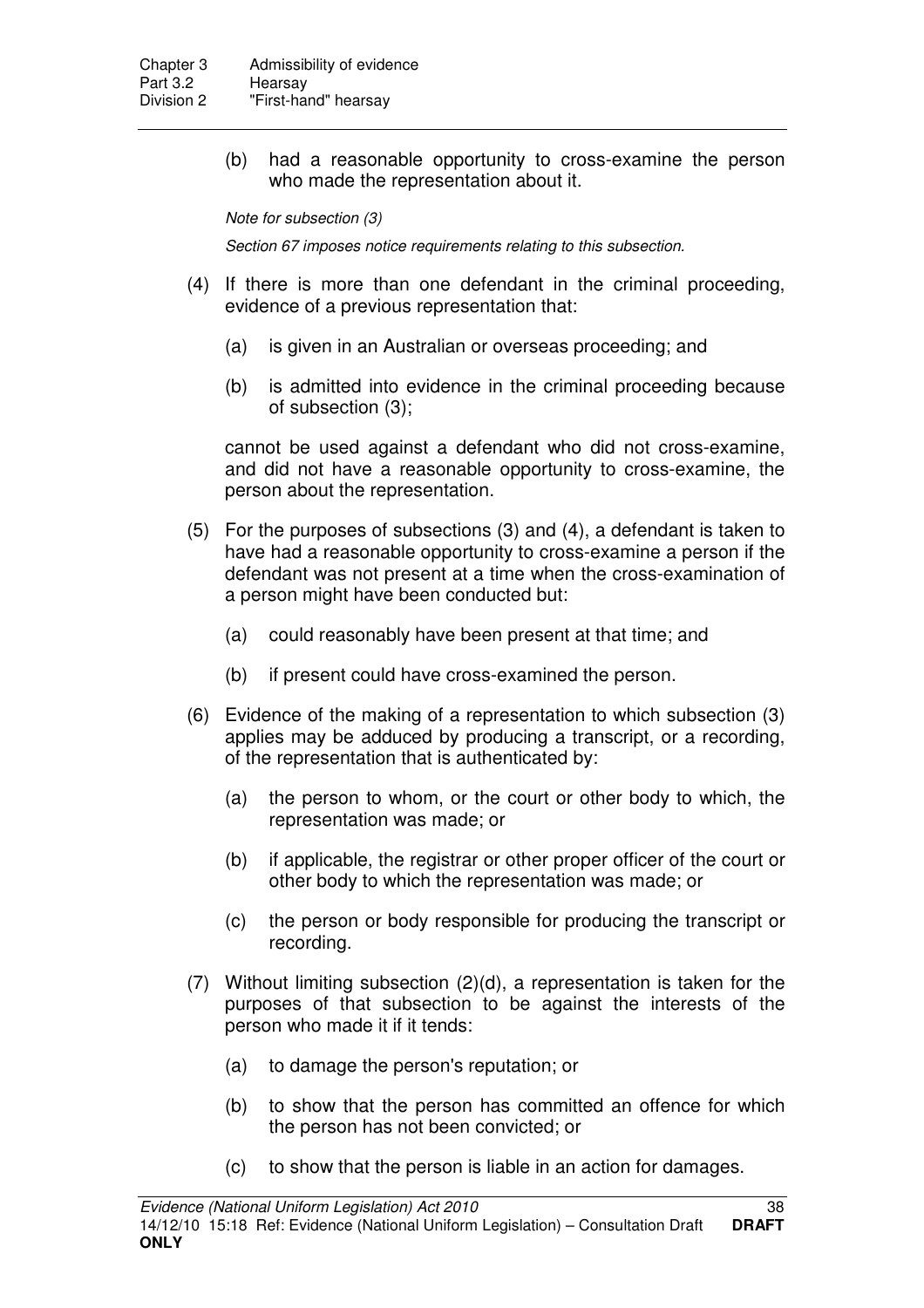- (8) The hearsay rule does not apply to:
	- (a) evidence of a previous representation adduced by a defendant if the evidence is given by a person who saw, heard or otherwise perceived the representation being made; or
	- (b) a document tendered as evidence by a defendant so far as it contains a previous representation, or another representation to which it is reasonably necessary to refer in order to understand the representation.

### Note for subsection (8)

Section 67 imposes notice requirements relating to this subsection.

- (9) If evidence of a previous representation about a matter has been adduced by a defendant and has been admitted, the hearsay rule does not apply to evidence of another representation about the matter that:
	- (a) is adduced by another party; and
	- (b) is given by a person who saw, heard or otherwise perceived the other representation being made.

### Note for section 65

Clause 4 of Part 2 of the Dictionary is about the availability of persons.

# **66 Exception – criminal proceedings if maker available**

- (1) This section applies in a criminal proceeding if a person who made a previous representation is available to give evidence about an asserted fact.
- (2) If that person has been or is to be called to give evidence, the hearsay rule does not apply to evidence of the representation that is given by:
	- (a) that person; or
	- (b) a person who saw, heard or otherwise perceived the representation being made;

if, when the representation was made, the occurrence of the asserted fact was fresh in the memory of the person who made the representation.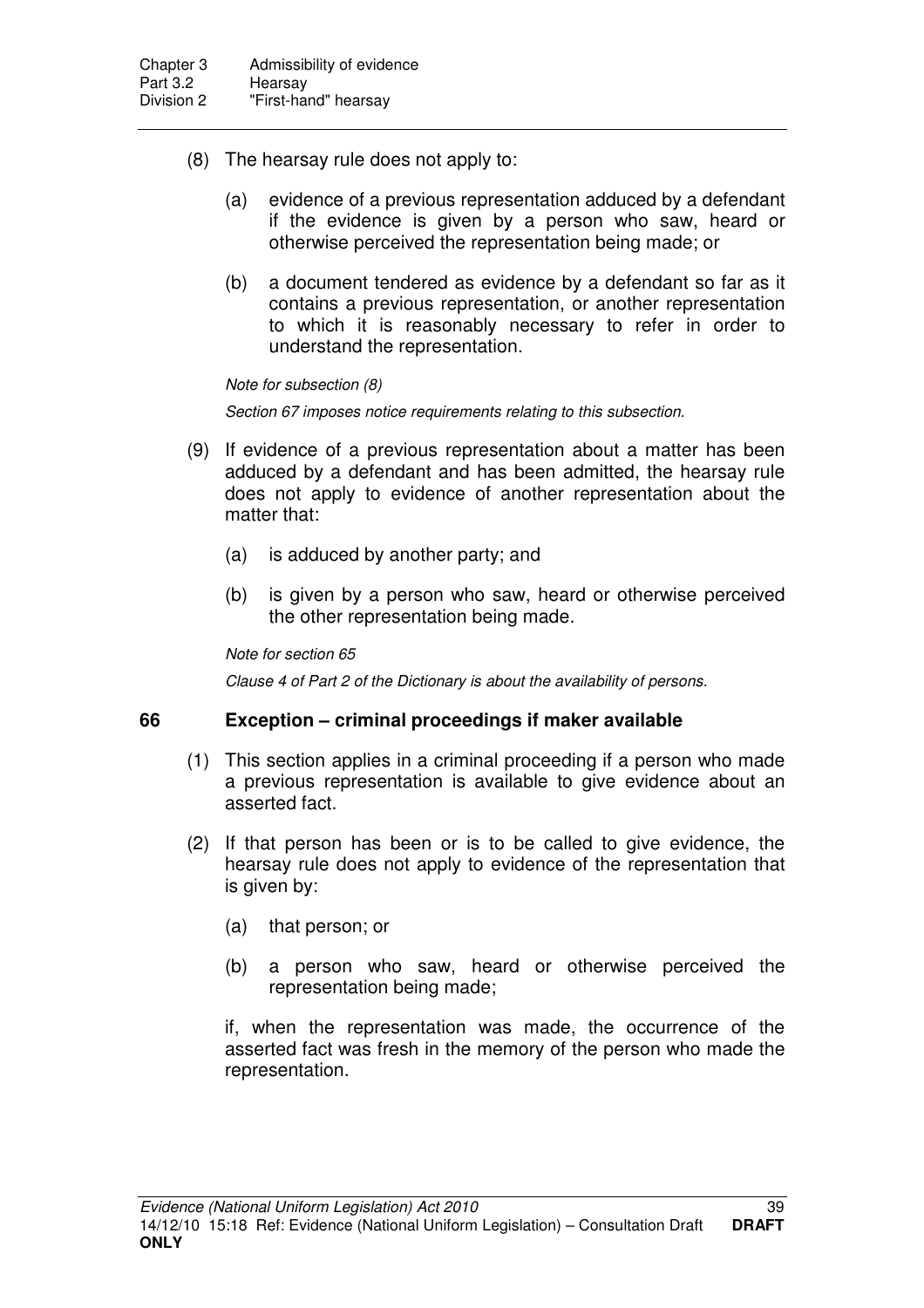- (2A) In determining whether the occurrence of the asserted fact was fresh in the memory of a person, the court may take into account all matters that it considers are relevant to the question, including:
	- (a) the nature of the event concerned; and
	- (b) the age and health of the person; and
	- (c) the period of time between the occurrence of the asserted fact and the making of the representation.

### Note for subsection (2A)

Subsection (2A) was inserted as a response to the decision of the High Court of Australia in Graham v The Queen (1998) 195 CLR 606.

- (3) If a representation was made for the purpose of indicating the evidence that the person who made it would be able to give in an Australian or overseas proceeding, subsection (2) does not apply to evidence adduced by the prosecutor of the representation unless the representation concerns the identity of a person, place or thing.
- (4) A document containing a representation to which subsection (2) applies must not be tendered before the conclusion of the examination in chief of the person who made the representation, unless the court gives leave.

### Note for section 66

Clause 4 of Part 2 of the Dictionary is about the availability of persons.

## **66A Exception – contemporaneous statements about a person's health etc**

The hearsay rule does not apply to evidence of a previous representation made by a person if the representation was a contemporaneous representation about the person's health, feelings, sensations, intention, knowledge or state of mind.

# **67 Notice to be given**

- (1) Sections 63(2), 64(2) and 65(2), (3) and (8) do not apply to evidence adduced by a party unless that party has given reasonable notice in writing to each other party of the party's intention to adduce the evidence.
- (2) Notices given under subsection (1) are to be given in accordance with any regulations or rules of court made for the purposes of this section.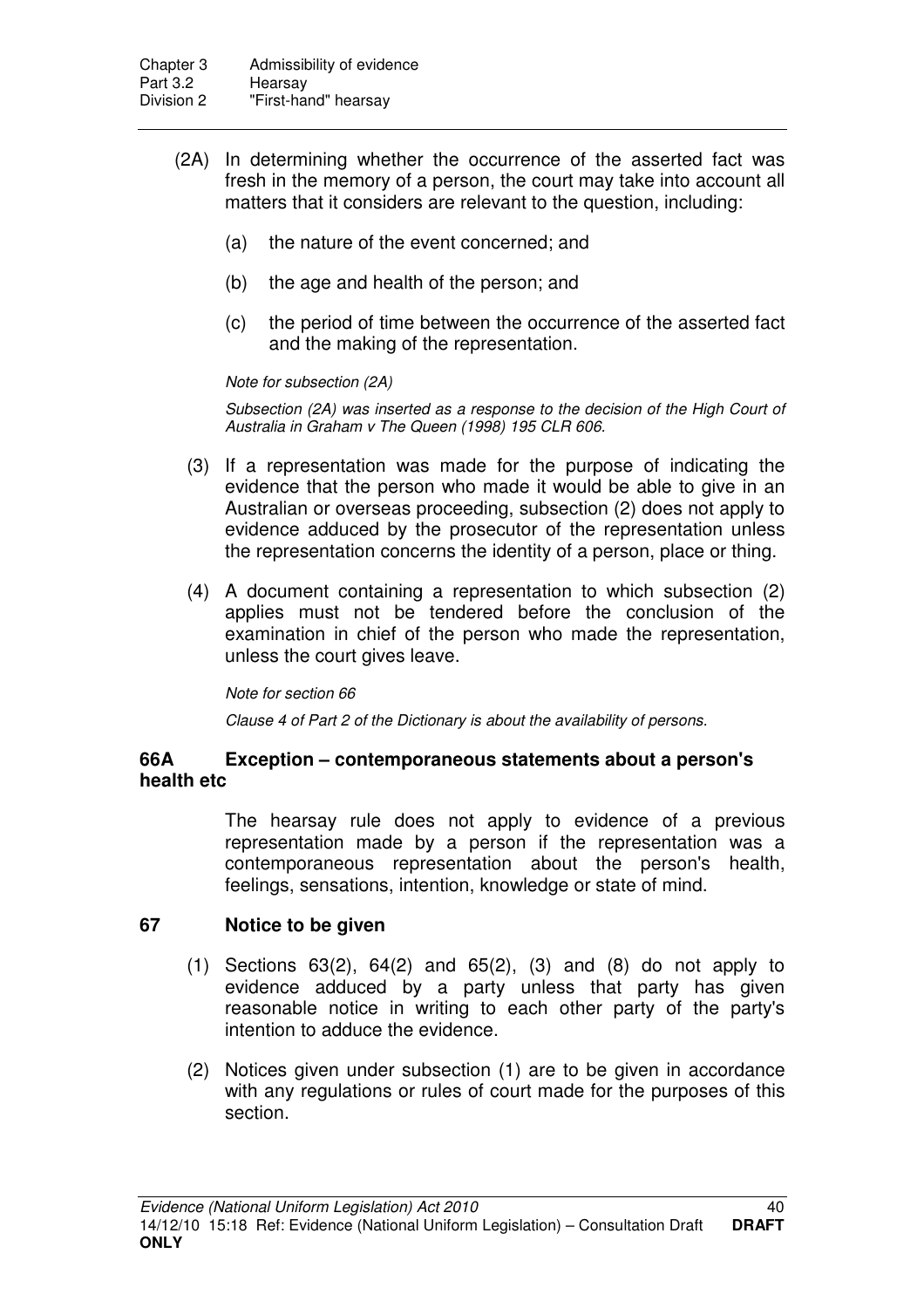- (3) The notice must state:
	- (a) the particular provisions of this Division on which the party intends to rely in arguing that the hearsay rule does not apply to the evidence; and
	- (b) if section  $64(2)$  is such a provision the grounds, specified in that provision, on which the party intends to rely.
- (4) Despite subsection (1), if notice has not been given, the court may, on the application of a party, direct that one or more of those subsections is to apply despite the party's failure to give notice.
- (5) The direction:
	- (a) is subject to such conditions (if any) as the court thinks fit; and
	- (b) in particular, may provide that, in relation to specified evidence, the subsection or subsections concerned apply with such modifications as the court specifies.

### **68 Objections to tender of hearsay evidence in civil proceedings if maker available**

- (1) In a civil proceeding, if the notice discloses that it is not intended to call the person who made the previous representation concerned because it:
	- (a) would cause undue expense or undue delay; or
	- (b) would not be reasonably practicable;

a party may, not later than 21 days after notice has been given, object to the tender of the evidence, or of a specified part of the evidence.

- (2) The objection is to be made by giving to each other party a written notice setting out the grounds on which the objection is made.
- (3) The court may, on the application of a party, determine the objection at or before the hearing.
- (4) If the objection is unreasonable, the court may order that, in any event, the party objecting is to bear the costs incurred by another party:
	- (a) in relation to the objection; and
	- (b) in calling the person who made the representation to give evidence.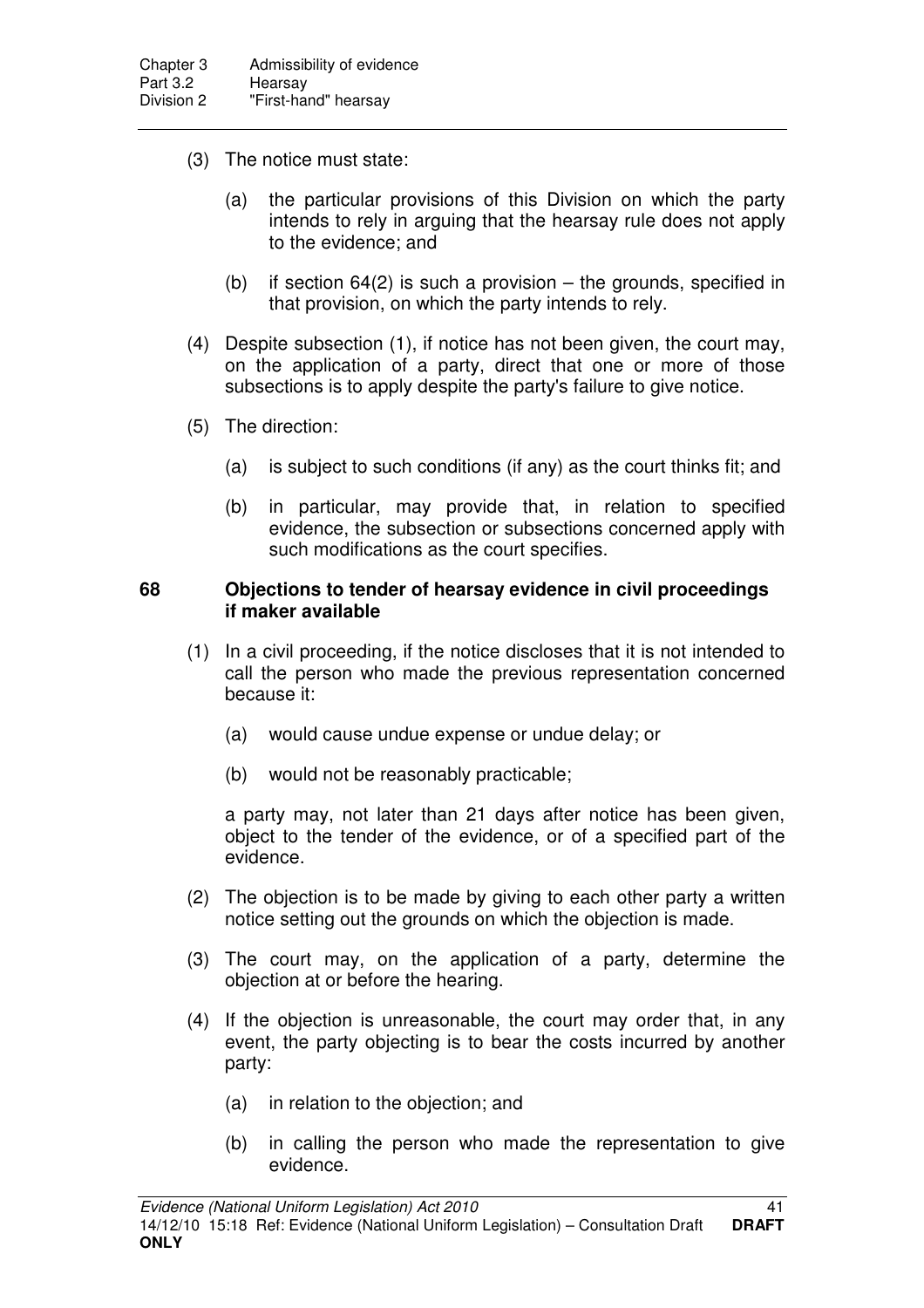### Note for subsection (4)

This subsection differs from section 68(4) of the Commonwealth Act because of the different way costs are ascertained by Territory courts.

# **Division 3 Other exceptions to the hearsay rule**

# **69 Exception – business records**

- (1) This section applies to a document that:
	- (a) either:
		- (i) is or forms part of the records belonging to or kept by a person, body or organisation in the course of, or for the purposes of, a business; or
		- (ii) at any time was or formed part of such a record; and
	- (b) contains a previous representation made or recorded in the document in the course of, or for the purposes of, the business.
- (2) The hearsay rule does not apply to the document (so far as it contains the representation) if the representation was made:
	- (a) by a person who had or might reasonably be supposed to have had personal knowledge of the asserted fact; or
	- (b) on the basis of information directly or indirectly supplied by a person who had or might reasonably be supposed to have had personal knowledge of the asserted fact.
- (3) Subsection (2) does not apply if the representation:
	- (a) was prepared or obtained for the purpose of conducting, or for or in contemplation of or in connection with, an Australian or overseas proceeding; or
	- (b) was made in connection with an investigation relating or leading to a criminal proceeding.
- (4) If:
	- (a) the occurrence of an event of a particular kind is in question; and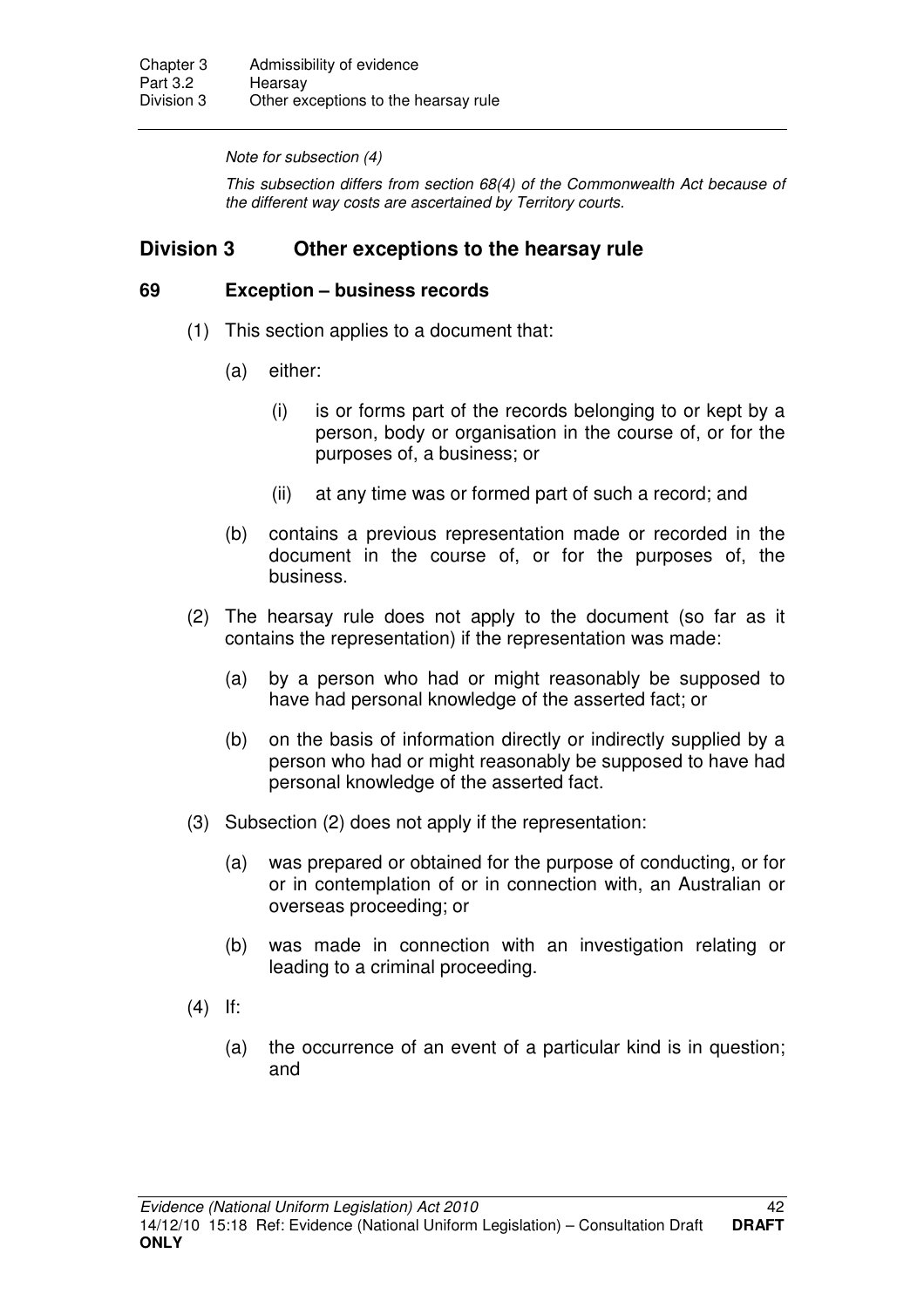(b) in the course of a business, a system has been followed of making and keeping a record of the occurrence of all events of that kind;

the hearsay rule does not apply to evidence that tends to prove that there is no record kept, in accordance with that system, of the occurrence of the event.

 (5) For the purposes of this section, a person is taken to have had personal knowledge of a fact if the person's knowledge of the fact was or might reasonably be supposed to have been based on what the person saw, heard or otherwise perceived (other than a previous representation made by a person about the fact).

### Notes for section 69

- 1 Sections 48, 49, 50, 146, 147 and 150(1) are relevant to the mode of proof, and authentication, of business records.
- 2 Section 182 of the Commonwealth Act gives section 69 of the Commonwealth Act a wider application in relation to Commonwealth records.

## **70 Exception – contents of tags, labels and writing**

The hearsay rule does not apply to a tag or label attached to, or writing placed on, an object (including a document) if the tag or label or writing may reasonably be supposed to have been so attached or placed:

- (a) in the course of a business; and
- (b) for the purpose of describing or stating the identity, nature, ownership, destination, origin or weight of the object, or of the contents (if any) of the object.

### Note for section 70

The Commonwealth Act has an additional subsection. It provides that the exception does not apply to Customs and Excise prosecutions. Section 5 of the Commonwealth Act extends the application of that subsection to proceedings in all Australian courts.

### **71 Exception – electronic communications**

The hearsay rule does not apply to a representation contained in a document recording an electronic communication so far as the representation is a representation as to:

- (a) the identity of the person from whom or on whose behalf the communication was sent; or
- (b) the date on which or the time at which the communication was sent; or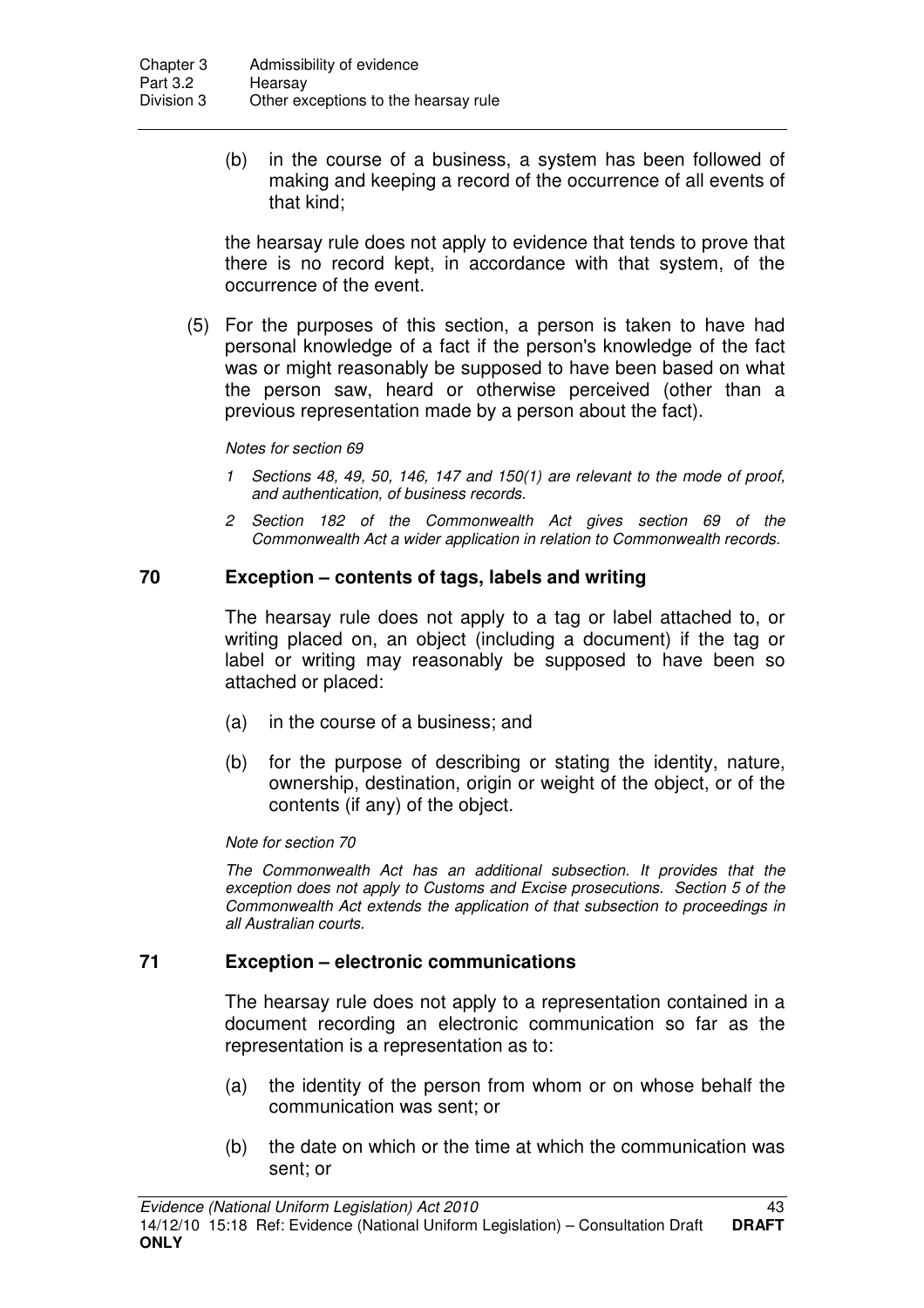(c) the destination of the communication or the identity of the person to whom the communication was addressed.

Notes for section 71

- 1 Division 3 of Part 4.3 contains presumptions about electronic communications.
- 2 Section 182 of the Commonwealth Act gives section 71 of the Commonwealth Act a wider application in relation to Commonwealth records.
- 3 Electronic communication is defined in the Dictionary.

## **72 Exception – Aboriginal and Torres Strait Islander traditional laws and customs**

The hearsay rule does not apply to evidence of a representation about the existence or non-existence, or the content, of the traditional laws and customs of an Aboriginal or Torres Strait Islander group.

### Note for section 72

Section 72 formerly provided an exception for contemporaneous statements about a person's health etc. Such provision can now be found in section 66A.

## **73 Exception – reputation as to relationships and age**

- (1) The hearsay rule does not apply to evidence of reputation concerning:
	- (a) whether a person was, at a particular time or at any time, a married person; or
	- (b) whether a man and a woman cohabiting at a particular time were married to each other at that time; or
	- (c) a person's age; or
	- (d) family history or a family relationship.
- (2) In a criminal proceeding, subsection (1) does not apply to evidence adduced by a defendant unless:
	- (a) it tends to contradict evidence of a kind referred to in subsection (1) that has been admitted; or
	- (b) the defendant has given reasonable notice in writing to each other party of the defendant's intention to adduce the evidence.
- (3) In a criminal proceeding, subsection (1) does not apply to evidence adduced by the prosecutor unless it tends to contradict evidence of a kind referred to in subsection (1) that has been admitted.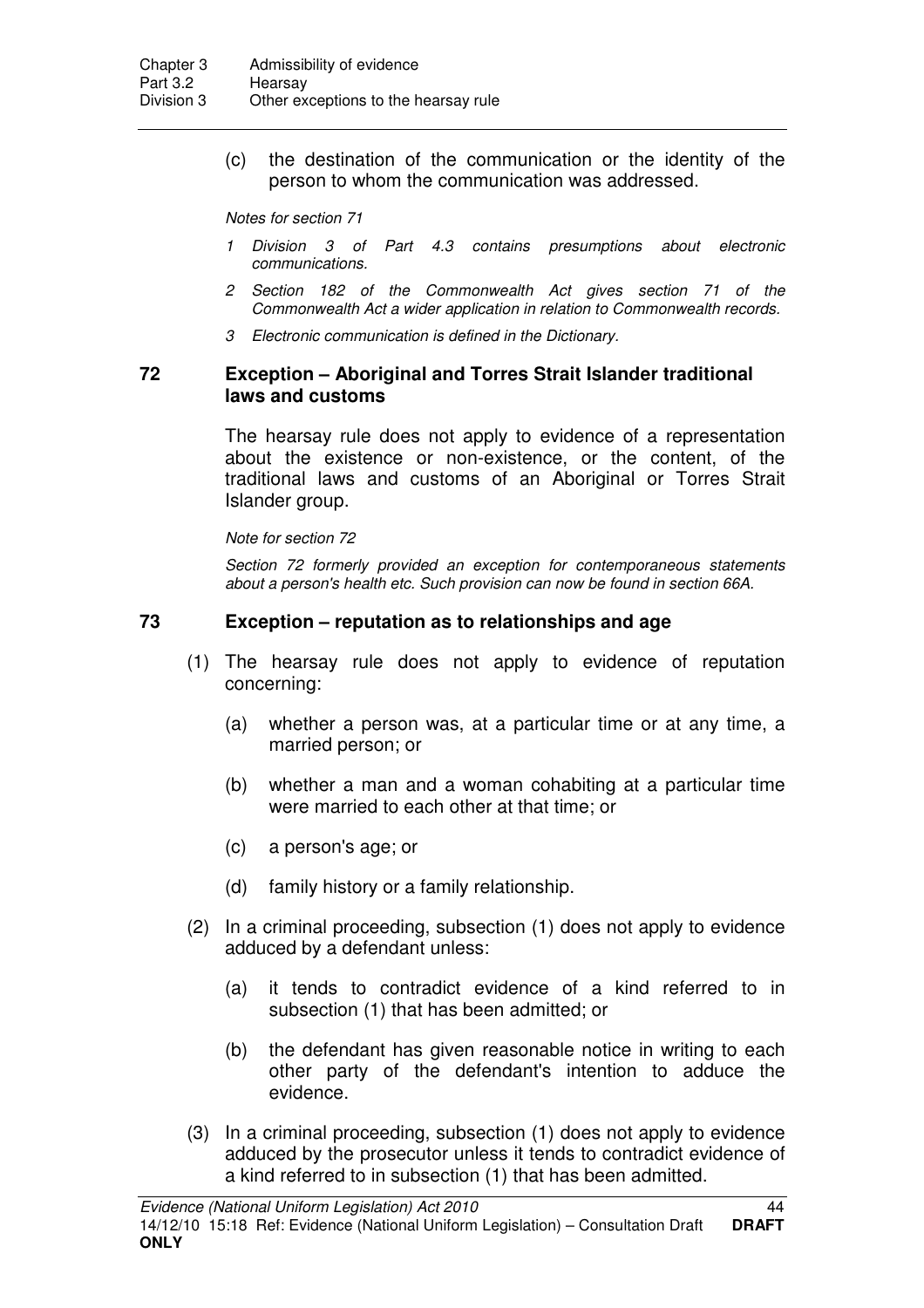# **74 Exception – reputation of public or general rights**

- (1) The hearsay rule does not apply to evidence of reputation concerning the existence, nature or extent of a public or general right.
- (2) In a criminal proceeding, subsection (1) does not apply to evidence adduced by the prosecutor unless it tends to contradict evidence of a kind referred to in subsection (1) that has been admitted.

## **75 Exception – interlocutory proceedings**

In an interlocutory proceeding, the hearsay rule does not apply to evidence if the party who adduces it also adduces evidence of its source.

# **Part 3.3 Opinion**

# **76 The opinion rule**

- (1) Evidence of an opinion is not admissible to prove the existence of a fact about the existence of which the opinion was expressed.
- (2) Subsection (1) does not apply to evidence of an opinion contained in a certificate or other document given or made under regulations made under an Act other than this Act to the extent to which the regulations provide that the certificate or other document has evidentiary effect.

### Notes for section 69

Specific exceptions to the opinion rule are as follows:

- summaries of voluminous or complex documents (section 50(3))
- evidence relevant otherwise than as opinion evidence (section 77)
- lay opinion (section 78)
- Aboriginal and Torres Strait Islander traditional laws and customs (section 78A)
- expert opinion (section 79)
- admissions (section 81)
- exceptions to the rule excluding evidence of judgments and convictions (section 92(3))
- character of and expert opinion about accused persons (sections 110 and 111).

Other provisions of this Act, or of other laws, may operate as further exceptions.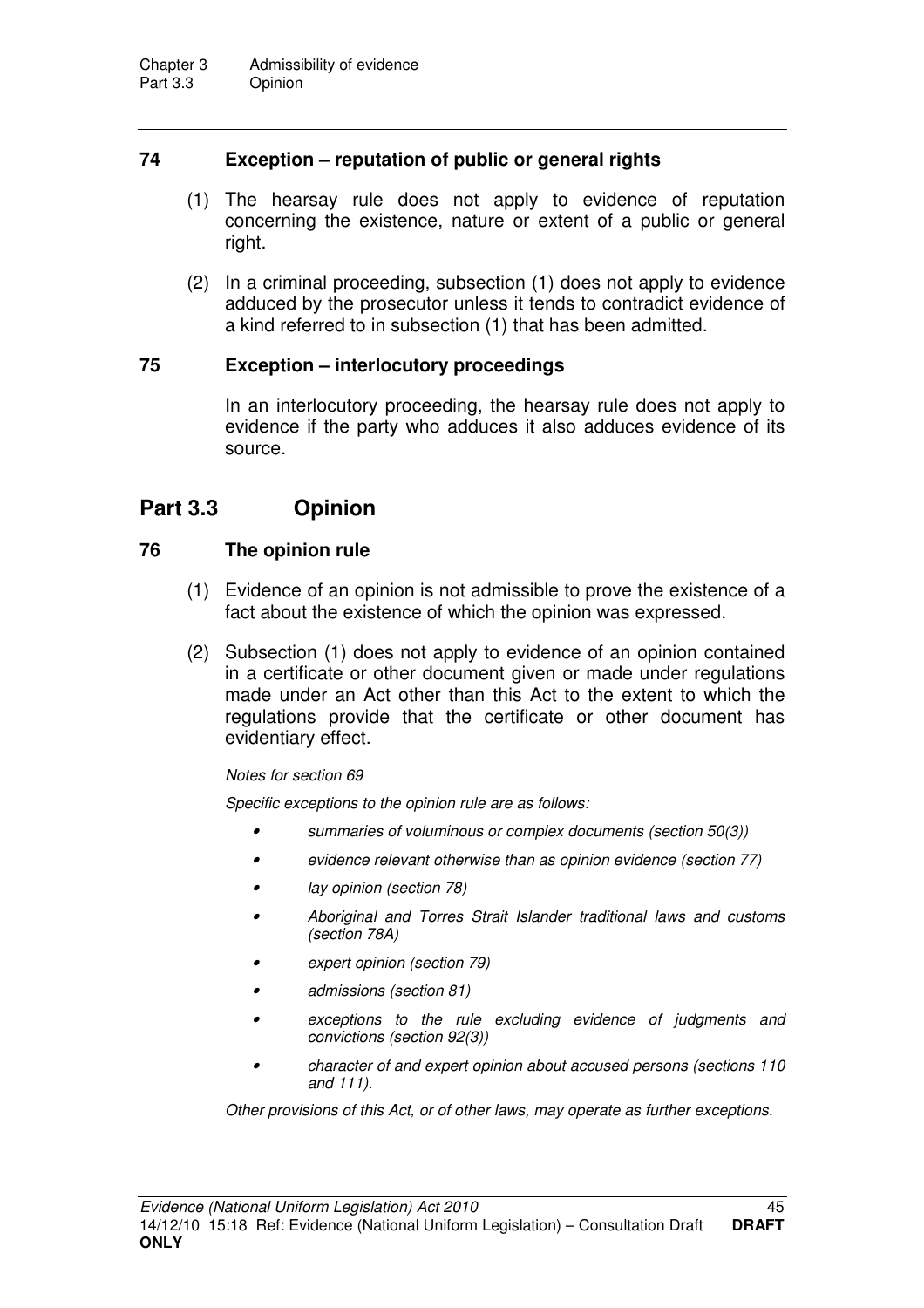Examples for section 76

- 1 P sues D, her doctor, for the negligent performance of a surgical operation. Unless an exception to the opinion rule applies, P's neighbour, W, who had the same operation, cannot give evidence of his opinion that D had not performed the operation as well as his own.
- 2 P considers that electrical work that D, an electrician, has done for her is unsatisfactory. Unless an exception to the opinion rule applies, P cannot give evidence of her opinion that D does not have the necessary skills to do electrical work.

### **77 Exception – evidence relevant otherwise than as opinion evidence**

The opinion rule does not apply to evidence of an opinion that is admitted because it is relevant for a purpose other than proof of the existence of a fact about the existence of which the opinion was expressed.

## **78 Exception – lay opinions**

The opinion rule does not apply to evidence of an opinion expressed by a person if:

- (a) the opinion is based on what the person saw, heard or otherwise perceived about a matter or event; and
- (b) evidence of the opinion is necessary to obtain an adequate account or understanding of the person's perception of the matter or event.

## **78A Exception – Aboriginal and Torres Strait Islander traditional laws and customs**

The opinion rule does not apply to evidence of an opinion expressed by a member of an Aboriginal or Torres Strait Islander group about the existence or non-existence, or the content, of the traditional laws and customs of the group.

# **79 Exception – opinions based on specialised knowledge**

 (1) If a person has specialised knowledge based on the person's training, study or experience, the opinion rule does not apply to evidence of an opinion of that person that is wholly or substantially based on that knowledge.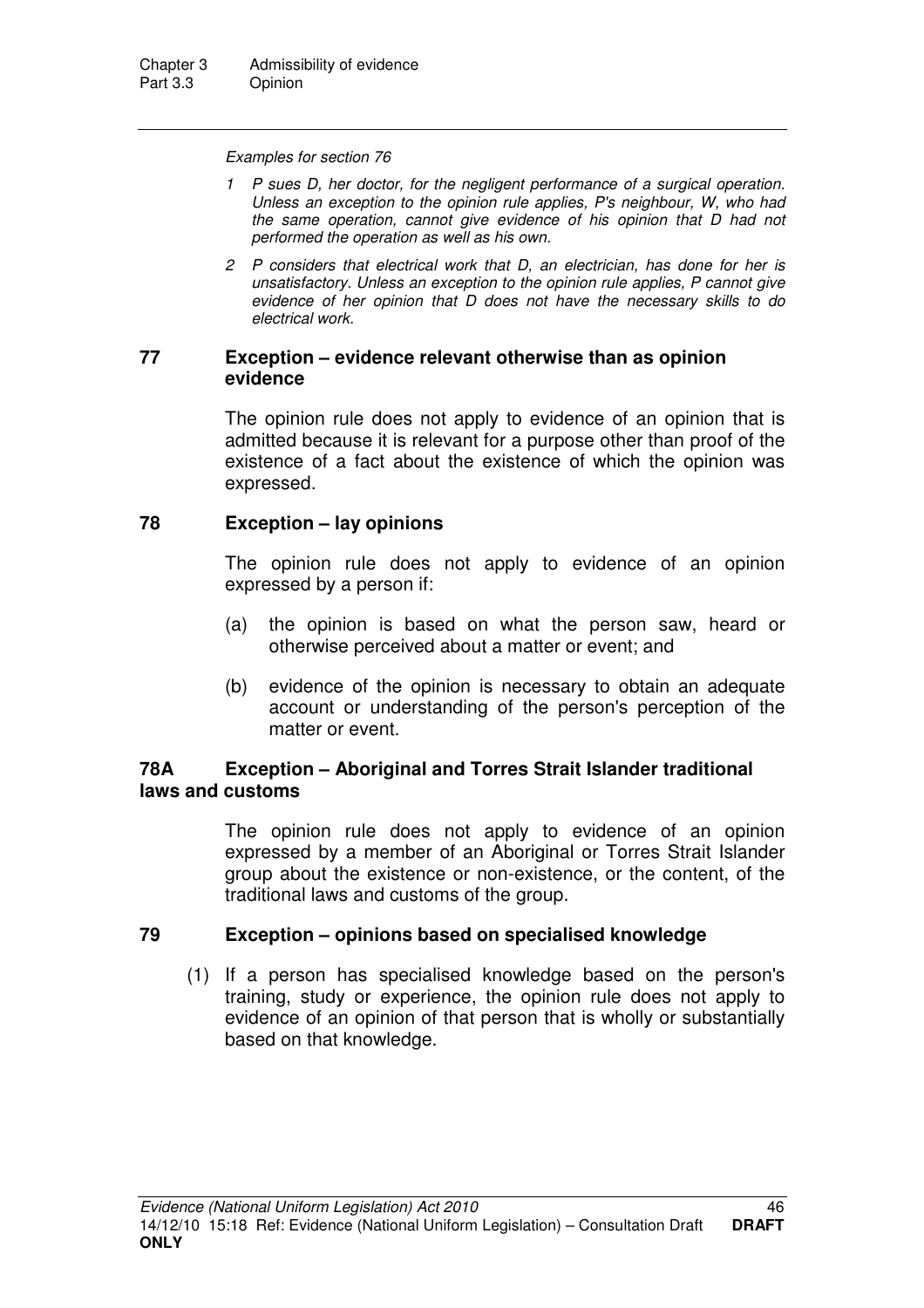- (2) To avoid doubt, and without limiting subsection (1):
	- (a) a reference in that subsection to specialised knowledge includes a reference to specialised knowledge of child development and child behaviour (including specialised knowledge of the impact of sexual abuse on children and their development and behaviour during and following the abuse); and
	- (b) a reference in that subsection to an opinion of a person includes, if the person has specialised knowledge of the kind referred to in paragraph (a), a reference to an opinion relating to either or both of the following:
		- (i) the development and behaviour of children generally;
		- (ii) the development and behaviour of children who have been victims of sexual offences, or offences similar to sexual offences.

## **80 Ultimate issue and common knowledge rules abolished**

Evidence of an opinion is not inadmissible only because it is about:

- (a) a fact in issue or an ultimate issue; or
- (b) a matter of common knowledge.

# **Part 3.4 Admissions**

Note for part 3.4

**Admission** is defined in the Dictionary.

## **81 Hearsay and opinion rules – exception for admissions and related representations**

- (1) The hearsay rule and the opinion rule do not apply to evidence of an admission.
- (2) The hearsay rule and the opinion rule do not apply to evidence of a previous representation:
	- (a) that was made in relation to an admission at the time the admission was made, or shortly before or after that time; and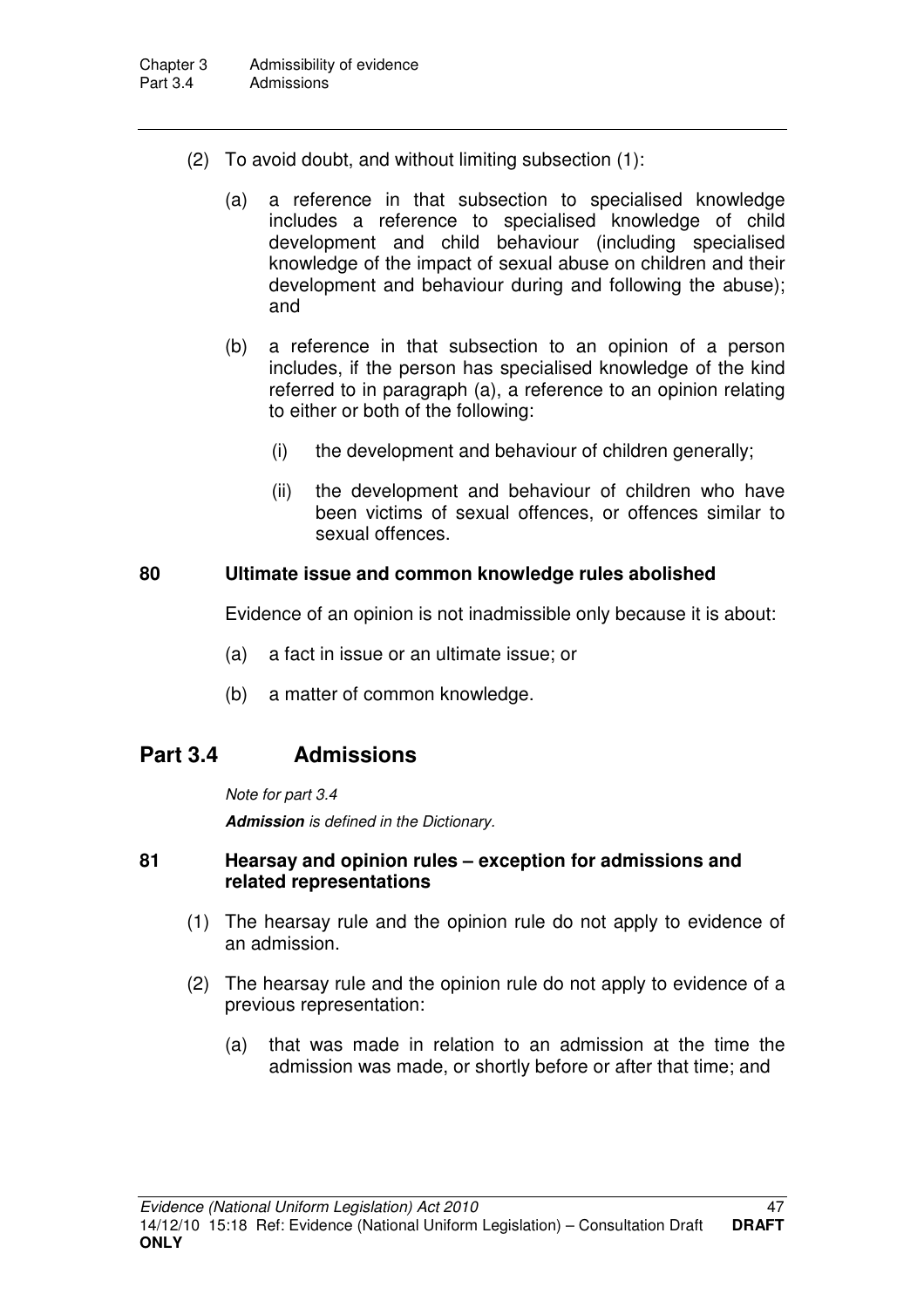(b) to which it is reasonably necessary to refer in order to understand the admission.

Note for section 81

Specific exclusionary rules relating to admissions are as follows:

- evidence of admissions that is not first-hand (section 82)
- use of admissions against third parties (section 83)
- admissions influenced by violence and certain other conduct (section 84)
- unreliable admissions of accused persons (section 85)
- records of oral questioning of accused persons (section 860

#### Example for section 81

D admits to W, his best friend, that he sexually assaulted V. In D's trial for the sexual assault, the prosecution may lead evidence from W:

- (a) that D made the admission to W as proof of the truth of that admission; and
- (b) that W formed the opinion that D was sane when he made the admission.

### **82 Exclusion of evidence of admissions that is not first-hand**

Section 81 does not prevent the application of the hearsay rule to evidence of an admission unless:

- (a) it is given by a person who saw, heard or otherwise perceived the admission being made; or
- (b) it is a document in which the admission is made.

### Note for section 82

Section 60 does not apply in a criminal proceeding to evidence of an admission.

### **83 Exclusion of evidence of admissions as against third parties**

- (1) Section 81 does not prevent the application of the hearsay rule or the opinion rule to evidence of an admission in respect of the case of a third party.
- (2) The evidence may be used in respect of the case of a third party if that party consents.
- (3) Consent cannot be given in respect of part only of the evidence.
- (4) In this section, third party means a party to the proceeding concerned, other than the party who:
	- (a) made the admission; or
	- (b) adduced the evidence.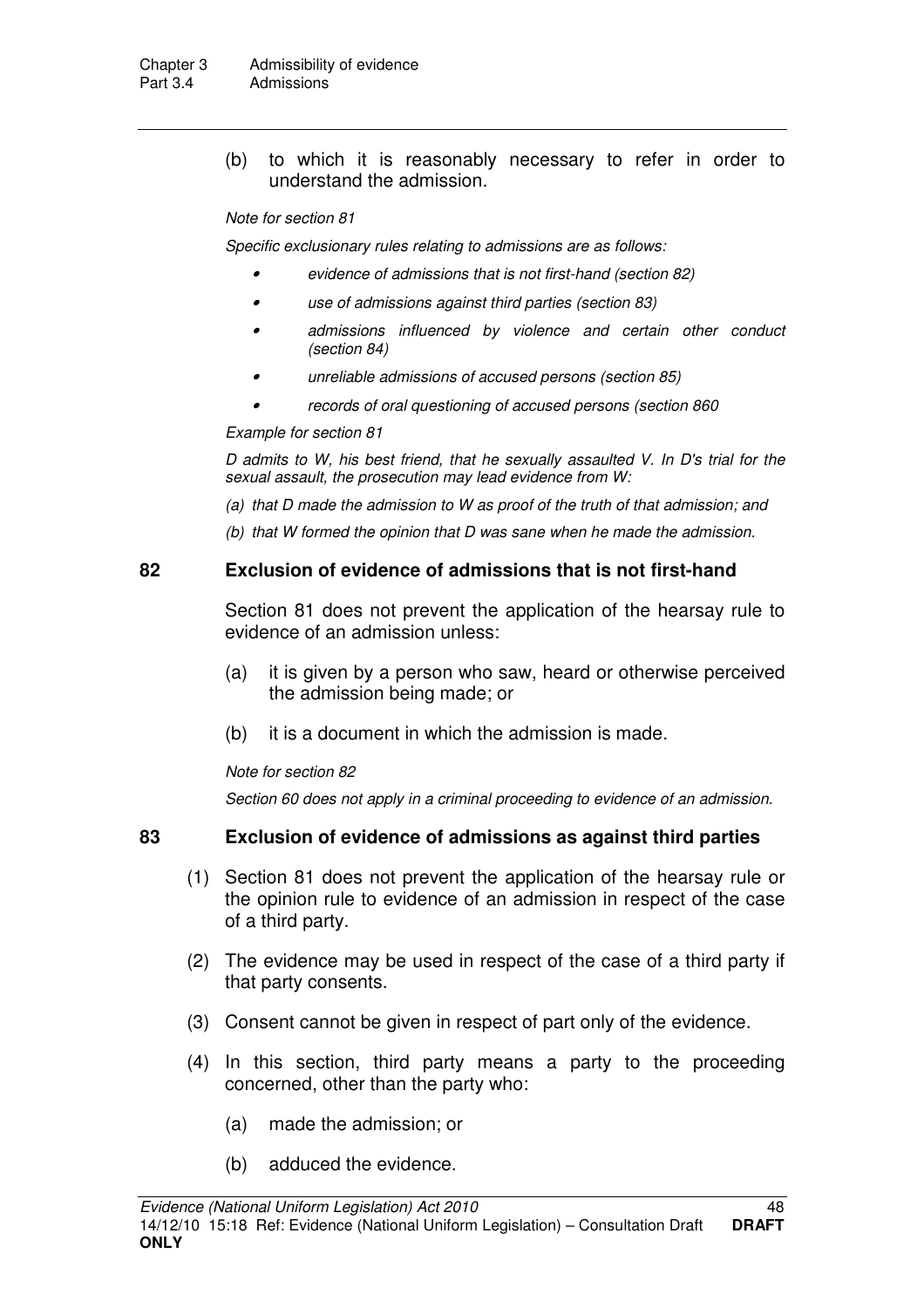### **84 Exclusion of admissions influenced by violence and certain other conduct**

- (1) Evidence of an admission is not admissible unless the court is satisfied that the admission, and the making of the admission, were not influenced by:
	- (a) violent, oppressive, inhuman or degrading conduct, whether towards the person who made the admission or towards another person; or
	- (b) a threat of conduct of that kind.
- (2) Subsection (1) only applies if the party against whom evidence of the admission is adduced has raised in the proceeding an issue about whether the admission or its making were so influenced.

## **85 Criminal proceedings – reliability of admissions by defendants**

- (1) This section applies only in a criminal proceeding and only to evidence of an admission made by a defendant:
	- (a) to, or in the presence of, an investigating official who at that time was performing functions in connection with the investigation of the commission, or possible commission, of an offence; or
	- (b) as a result of an act of another person who was, and who the defendant knew or reasonably believed to be, capable of influencing the decision whether a prosecution of the defendant should be brought or should be continued.

### Note for subsection (1)

Subsection (1) was inserted as a response to the decision of the High Court of Australia in Kelly v The Queen (2004) 218 CLR 216.

- (2) Evidence of the admission is not admissible unless the circumstances in which the admission was made were such as to make it unlikely that the truth of the admission was adversely affected.
- (3) Without limiting the matters that the court may take into account for the purposes of subsection (2), it is to take into account:
	- (a) any relevant condition or characteristic of the person who made the admission, including age, personality and education and any mental, intellectual or physical disability to which the person is or appears to be subject; and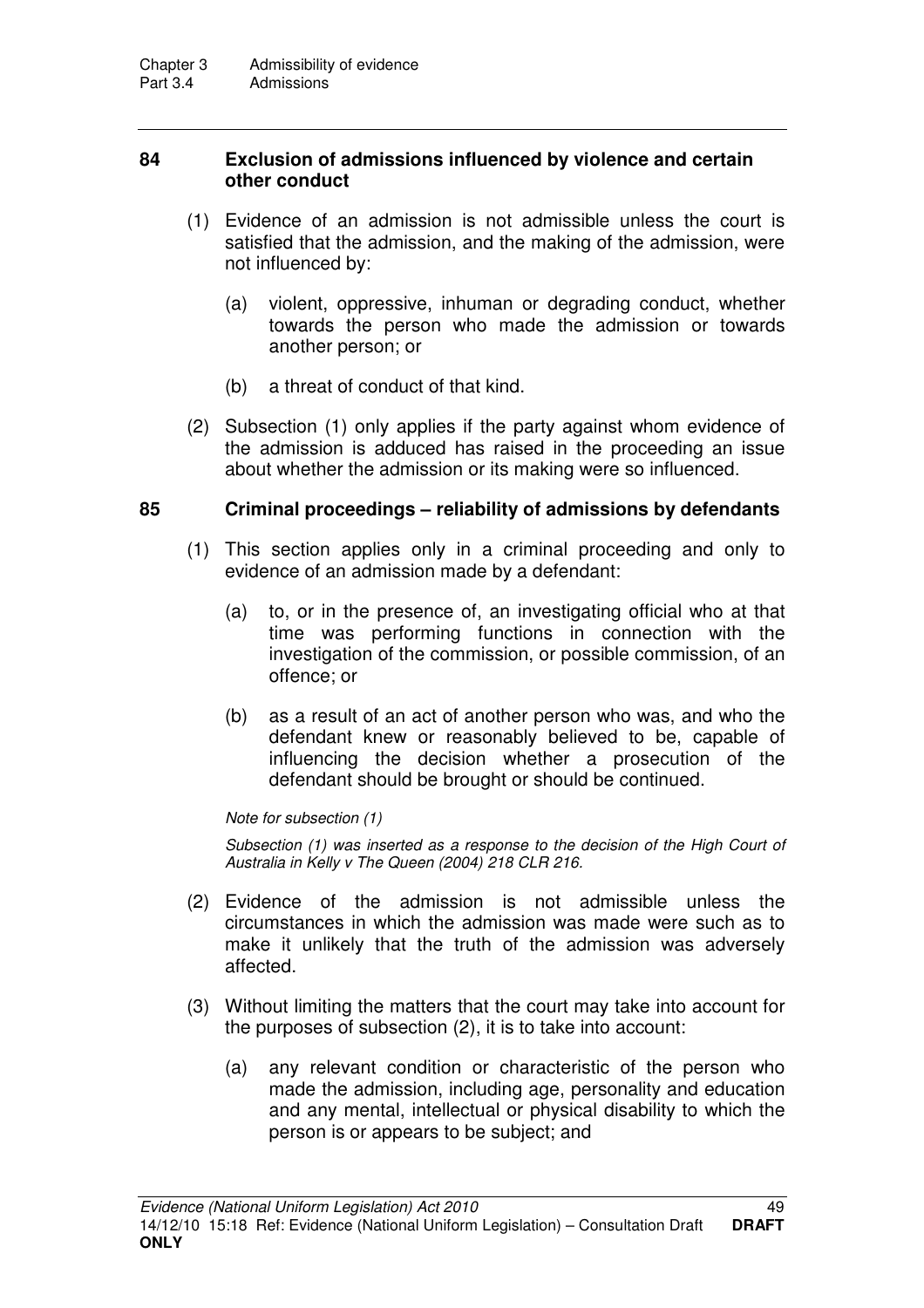- (b) if the admission was made in response to questioning:
	- (i) the nature of the questions and the manner in which they were put; and
	- (ii) the nature of any threat, promise or other inducement made to the person questioned.

## **86 Exclusion of records of oral questioning**

- (1) This section applies only in a criminal proceeding and only if an oral admission was made by a defendant to an investigating official in response to a question put or a representation made by the official.
- (2) A document prepared by or on behalf of the official is not admissible to prove the contents of the question, representation or response unless the defendant has acknowledged that the document is a true record of the question, representation or response.
- (3) The acknowledgement must be made by signing, initialling or otherwise marking the document.
- (4) In this section, **document** does not include:
	- (a) a sound recording, or a transcript of a sound recording; or
	- (b) a recording of visual images and sounds, or a transcript of the sounds so recorded.

# **87 Admissions made with authority**

- (1) For the purpose of determining whether a previous representation made by a person is also taken to be an admission by a party, the court is to admit the representation if it is reasonably open to find that:
	- (a) when the representation was made, the person had authority to make statements on behalf of the party in relation to the matter with respect to which the representation was made; or
	- (b) when the representation was made, the person was an employee of the party, or had authority otherwise to act for the party, and the representation related to a matter within the scope of the person's employment or authority; or
	- (c) the representation was made by the person in furtherance of a common purpose (whether lawful or not) that the person had with the party or one or more persons including the party.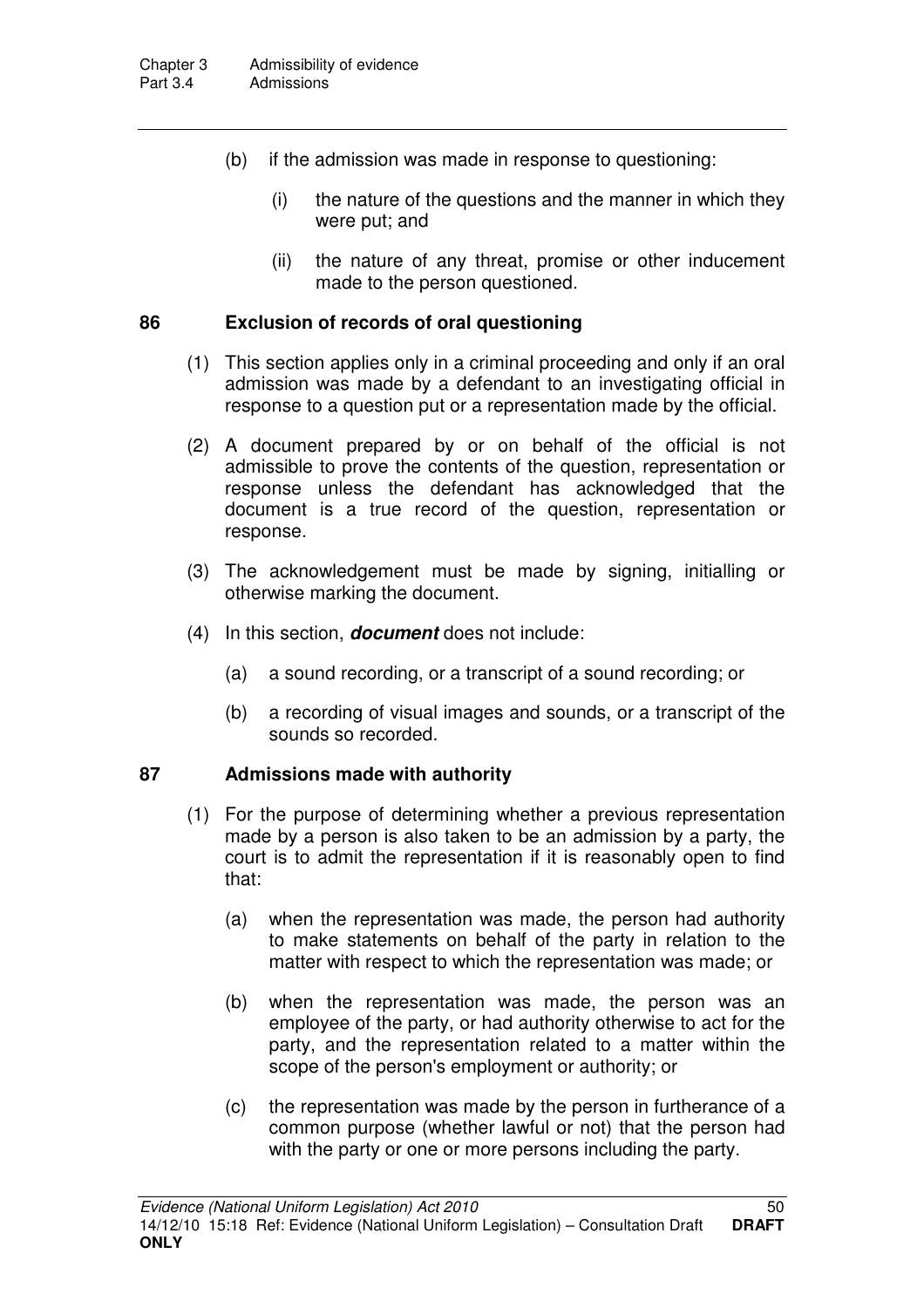- (2) For the purposes of this section, the hearsay rule does not apply to a previous representation made by a person that tends to prove:
	- (a) that the person had authority to make statements on behalf of another person in relation to a matter; or
	- (b) that the person was an employee of another person or had authority otherwise to act for another person; or
	- (c) the scope of the person's employment or authority.

## **88 Proof of admissions**

For the purpose of determining whether evidence of an admission is admissible, the court is to find that a particular person made the admission if it is reasonably open to find that he or she made the admission.

### **89 Evidence of silence**

- (1) In a criminal proceeding, an inference unfavourable to a party must not be drawn from evidence that the party or another person failed or refused:
	- (a) to answer one or more questions; or
	- (b) to respond to a representation;

put or made to the party or other person by an investigating official who at that time was performing functions in connection with the investigation of the commission, or possible commission, of an offence.

- (2) Evidence of that kind is not admissible if it can only be used to draw such an inference.
- (3) Subsection (1) does not prevent use of the evidence to prove that the party or other person failed or refused to answer the question or to respond to the representation if the failure or refusal is a fact in issue in the proceeding.
- (4) In this section, **inference** includes:
	- (a) an inference of consciousness of guilt; or
	- (b) an inference relevant to a party's credibility.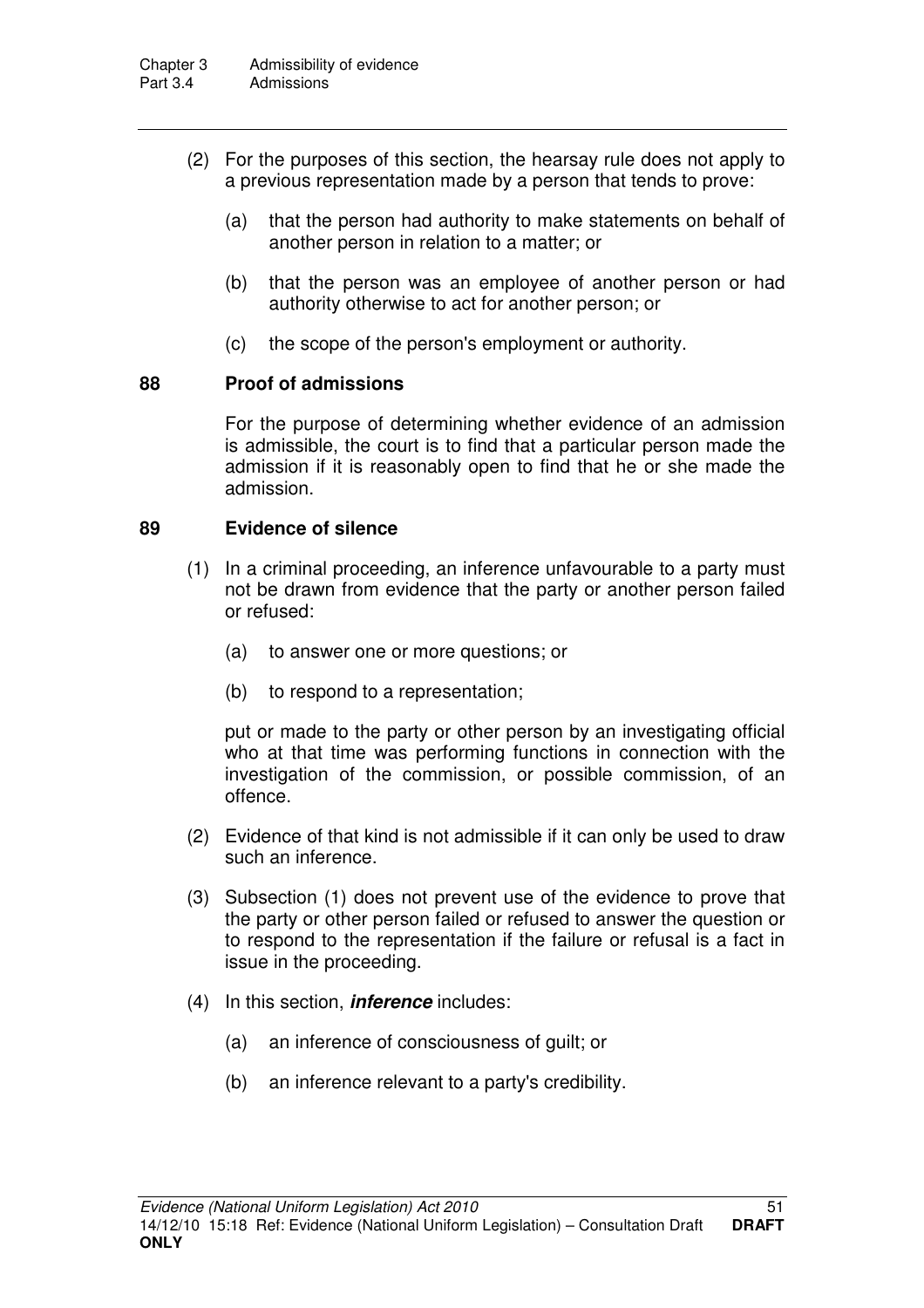# **90 Discretion to exclude admissions**

In a criminal proceeding, the court may refuse to admit evidence of an admission, or refuse to admit the evidence to prove a particular fact, if:

- (a) the evidence is adduced by the prosecution; and
- (b) having regard to the circumstances in which the admission was made, it would be unfair to a defendant to use the evidence.

Note for section 90

Part 3.11 contains other exclusionary discretions that are applicable to admissions.

# **Part 3.5 Evidence of judgments and convictions**

# **91 Exclusion of evidence of judgments and convictions**

- (1) Evidence of the decision, or of a finding of fact, in an Australian or overseas proceeding is not admissible to prove the existence of a fact that was in issue in that proceeding.
- (2) Evidence that, under this Part, is not admissible to prove the existence of a fact may not be used to prove that fact even if it is relevant for another purpose.

Note for section 91

Section 178 (Convictions, acquittals and other judicial proceedings) provides for certificate evidence of decisions.

# **92 Exceptions**

- (1) Section 91(1) does not prevent the admission or use of evidence of the grant of probate, letters of administration or a similar order of a court to prove:
	- (a) the death, or date of death, of a person; or
	- (b) the due execution of a testamentary document.
- (2) In a civil proceeding, section 91(1) does not prevent the admission or use of evidence that a party, or a person through or under whom a party claims, has been convicted of an offence, not being a conviction:
	- (a) in respect of which a review or appeal (however described) has been instituted but not finally determined; or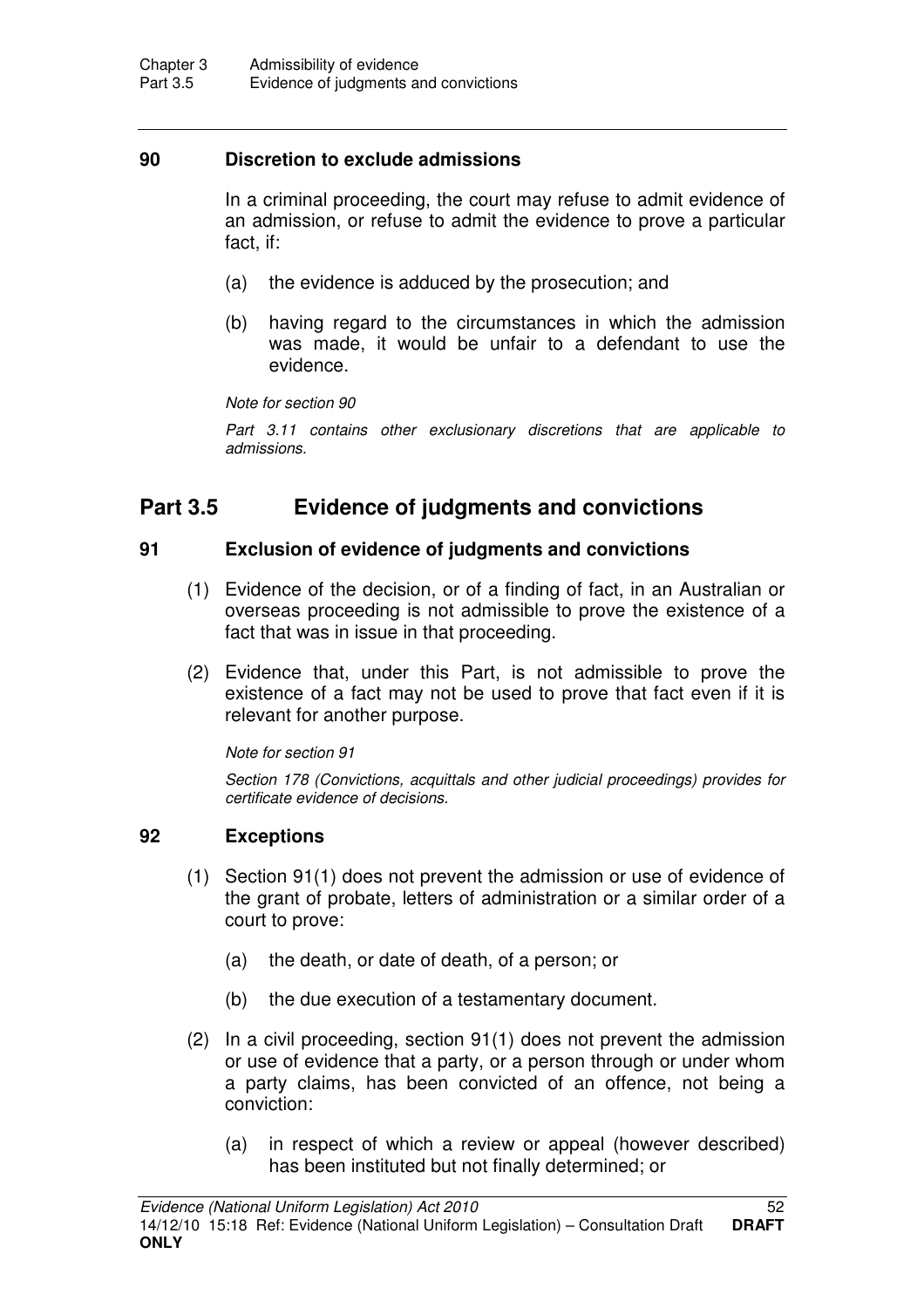- (b) that has been quashed or set aside; or
- (c) in respect of which a pardon has been given.
- (3) The hearsay rule and the opinion rule do not apply to evidence of a kind referred to in this section.

## **93 Savings**

This Part does not affect the operation of:

- (a) a law that relates to the admissibility or effect of evidence of a conviction tendered in a proceeding (including a criminal proceeding) for defamation; or
- (b) a judgment in rem; or
- (c) the law relating to res judicata or issue estoppel.

# **Part 3.6 Tendency and coincidence**

# **94 Application**

- (1) This Part does not apply to evidence that relates only to the credibility of a witness.
- (2) This Part does not apply so far as a proceeding relates to bail or sentencing.
- (3) This Part does not apply to evidence of:
	- (a) the character, reputation or conduct of a person; or
	- (b) a tendency that a person has or had;

if that character, reputation, conduct or tendency is a fact in issue.

# **95 Use of evidence for other purposes**

- (1) Evidence that under this Part is not admissible to prove a particular matter must not be used to prove that matter even if it is relevant for another purpose.
- (2) Evidence that under this Part cannot be used against a party to prove a particular matter must not be used against the party to prove that matter even if it is relevant for another purpose.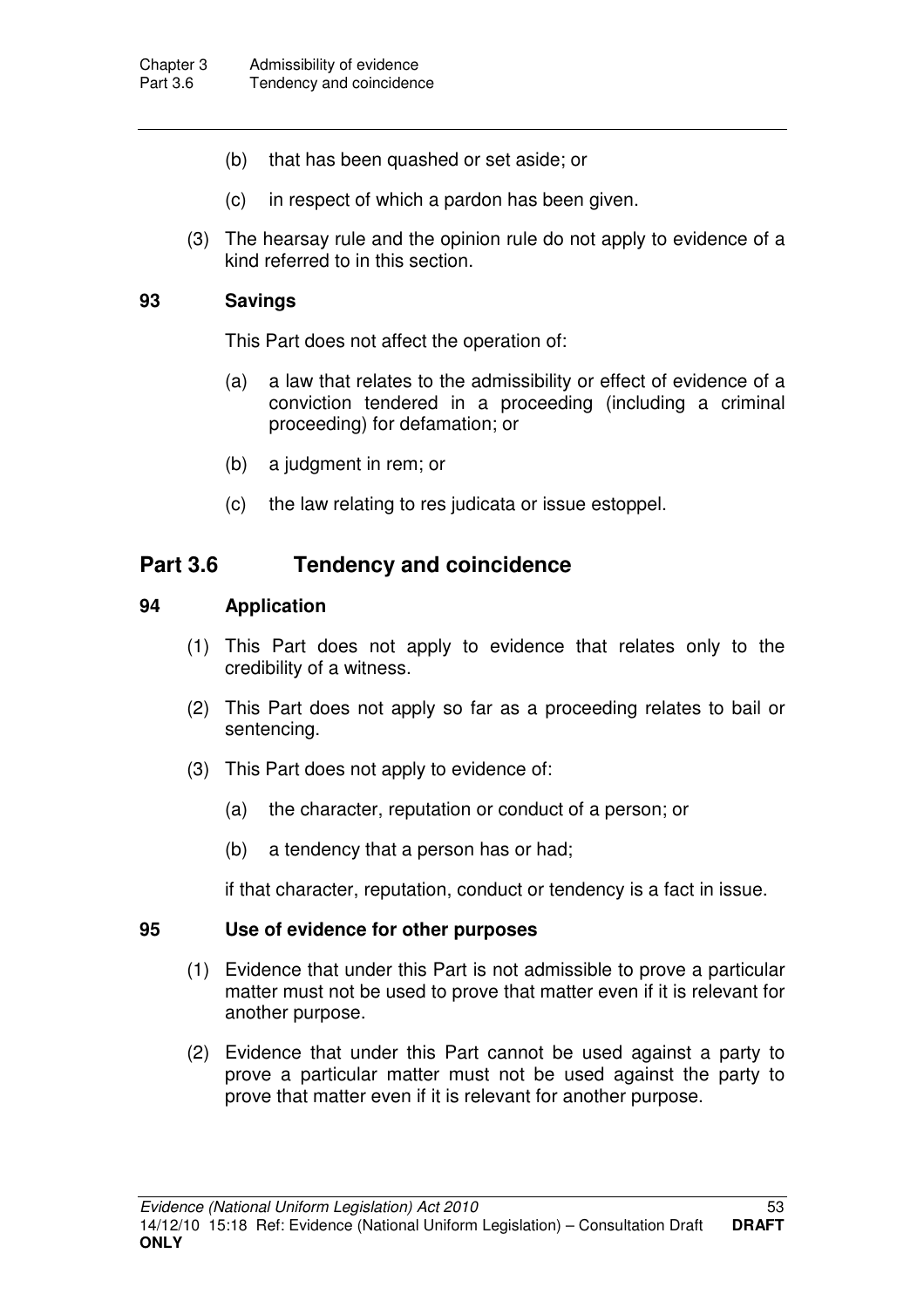## **96 Failure to act**

A reference in this Part to doing an act includes a reference to failing to do that act.

## **97 The tendency rule**

- (1) Evidence of the character, reputation or conduct of a person, or a tendency that a person has or had, is not admissible to prove that a person has or had a tendency (whether because of the person's character or otherwise) to act in a particular way, or to have a particular state of mind unless:
	- (a) the party seeking to adduce the evidence gave reasonable notice in writing to each other party of the party's intention to adduce the evidence; and
	- (b) the court thinks that the evidence will, either by itself or having regard to other evidence adduced or to be adduced by the party seeking to adduce the evidence, have significant probative value.
- (2) Subsection (1)(a) does not apply if:
	- (a) the evidence is adduced in accordance with any directions made by the court under section 100; or
	- (b) the evidence is adduced to explain or contradict tendency evidence adduced by another party.

Note for section 97

The tendency rule is subject to specific exceptions concerning character of and expert opinion about accused persons (sections 110 and 111). Other provisions of this Act, or of other laws, may operate as further exceptions.

### **98 The coincidence rule**

- (1) Evidence that 2 or more events occurred is not admissible to prove that a person did a particular act or had a particular state of mind on the basis that, having regard to any similarities in the events or the circumstances in which they occurred, or any similarities in both the events and the circumstances in which they occurred, it is improbable that the events occurred coincidentally unless:
	- (a) the party seeking to adduce the evidence gave reasonable notice in writing to each other party of the party's intention to adduce the evidence; and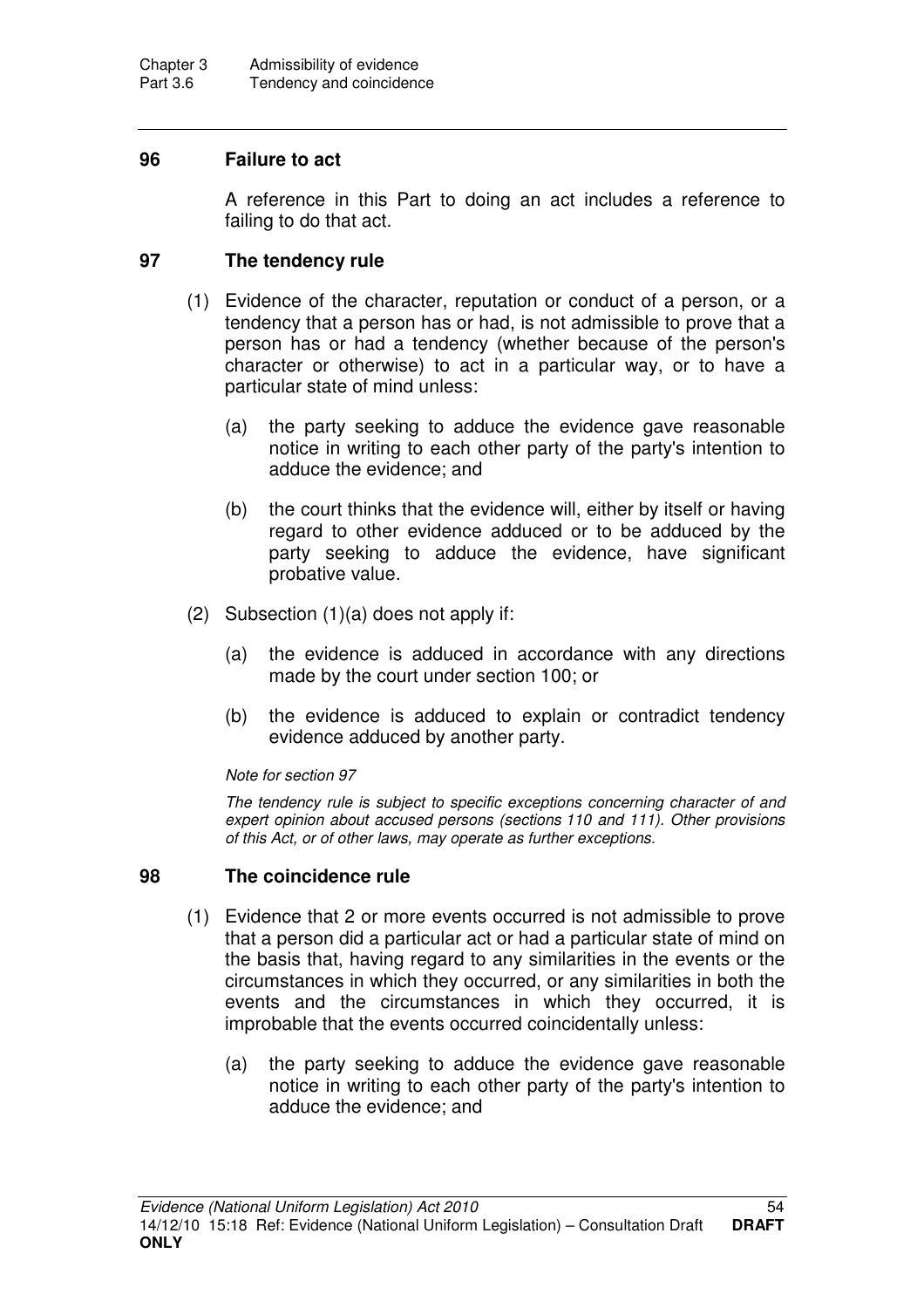(b) the court thinks that the evidence will, either by itself or having regard to other evidence adduced or to be adduced by the party seeking to adduce the evidence, have significant probative value.

### Note for subsection (1)

One of the events referred to in subsection (1) may be an event the occurrence of which is a fact in issue in the proceeding.

- (2) Subsection (1)(a) does not apply if:
	- (a) the evidence is adduced in accordance with any directions made by the court under section 100; or
	- (b) the evidence is adduced to explain or contradict coincidence evidence adduced by another party.

### Note for section 98

Other provisions of this Act, or of other laws, may operate as exceptions to the coincidence rule.

### **99 Requirements for notices**

Notices given under section 97 or 98 are to be given in accordance with any regulations or rules of court made for the purposes of this section.

### **100 Court may dispense with notice requirements**

- (1) The court may, on the application of a party, direct that the tendency rule is not to apply to particular tendency evidence despite the party's failure to give notice under section 97.
- (2) The court may, on the application of a party, direct that the coincidence rule is not to apply to particular coincidence evidence despite the party's failure to give notice under section 98.
- (3) The application may be made either before or after the time by which the party would, apart from this section, be required to give, or to have given, the notice.
- (4) In a civil proceeding, the party's application may be made without notice of it having been given to one or more of the other parties.
- (5) The direction:
	- (a) is subject to such conditions (if any) as the court thinks fit; and
	- (b) may be given either at or before the hearing.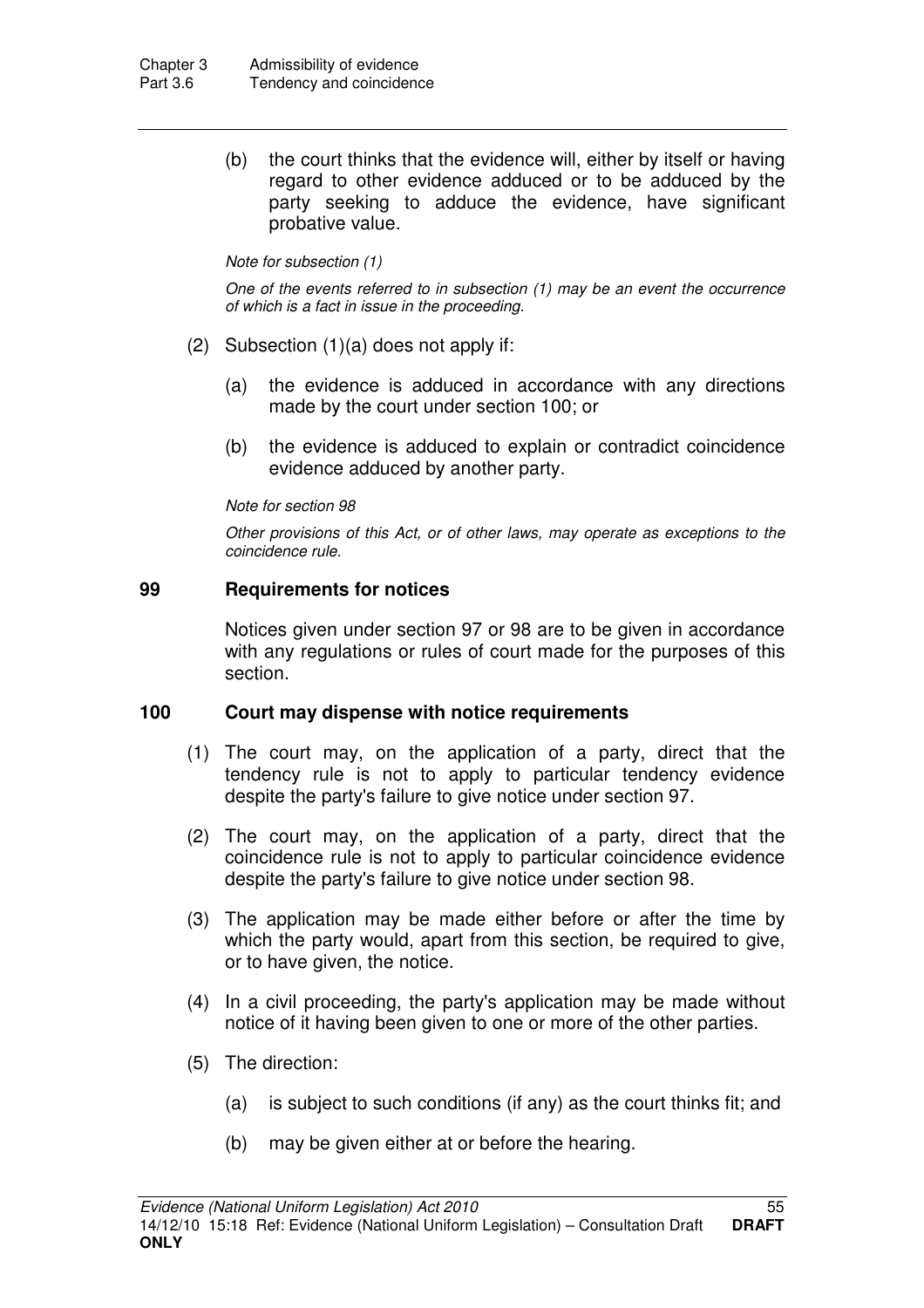- (6) Without limiting the court's power to impose conditions under this section, those conditions may include one or more of the following:
	- (a) a condition that the party give notice of its intention to adduce the evidence to a specified party, or to each other party other than a specified party;
	- (b) a condition that the party give such notice only in respect of specified tendency evidence, or all tendency evidence that the party intends to adduce other than specified tendency evidence;
	- (c) a condition that the party give such notice only in respect of specified coincidence evidence, or all coincidence evidence that the party intends to adduce other than specified coincidence evidence.

### **101 Further restrictions on tendency evidence and coincidence evidence adduced by prosecution**

- (1) This section only applies in a criminal proceeding and so applies in addition to sections 97 and 98.
- (2) Tendency evidence about a defendant, or coincidence evidence about a defendant, that is adduced by the prosecution cannot be used against the defendant unless the probative value of the evidence substantially outweighs any prejudicial effect it may have on the defendant.
- (3) This section does not apply to tendency evidence that the prosecution adduces to explain or contradict tendency evidence adduced by the defendant.
- (4) This section does not apply to coincidence evidence that the prosecution adduces to explain or contradict coincidence evidence adduced by the defendant.

# **Part 3.7 Credibility**

# **Division 1 Credibility evidence**

# **101A Credibility evidence**

**Credibility evidence**, in relation to a witness or other person, is evidence relevant to the credibility of the witness or person that:

(a) is relevant only because it affects the assessment of the credibility of the witness or person; or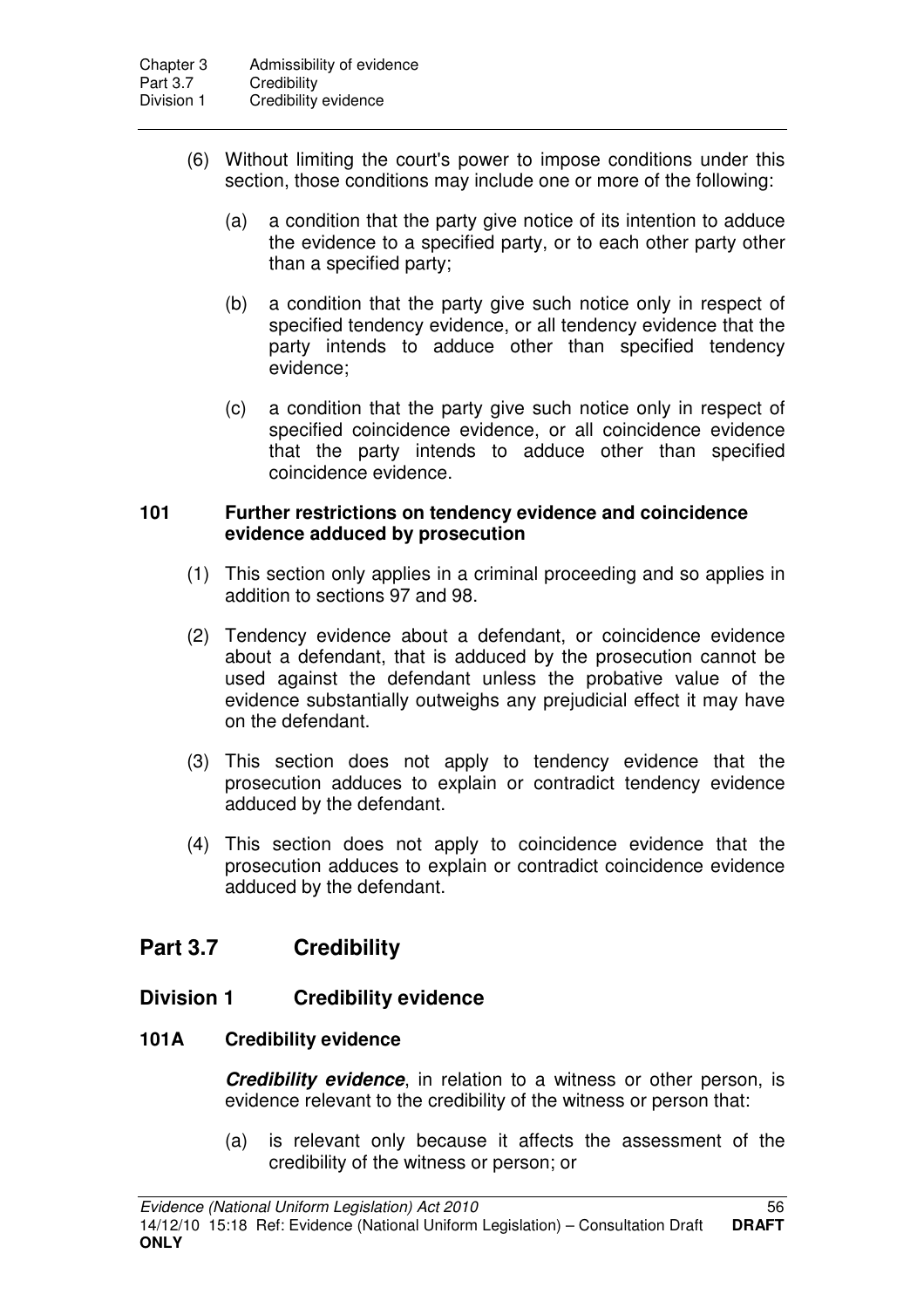- (b) is relevant:
	- (i) because it affects the assessment of the credibility of the witness or person; and
	- (ii) for some other purpose for which it is not admissible, or cannot be used, because of a provision of Parts 3.2 to 3.6.

### Notes for section 101A

- 1 Sections 60 and 77 will not affect the application of paragraph (b), because they cannot apply to evidence that is yet to be admitted.
- 2 Section 101A was inserted as a response to the decision of the High Court of Australia in Adam v The Queen (2001) 207 CLR 96.

# **Division 2 Credibility of witnesses**

## **102 The credibility rule**

Credibility evidence about a witness is not admissible.

Notes for section 102

- 1 Specific exceptions to the credibility rule are as follows:
	- evidence adduced in cross-examination (sections 103 and 104)
	- evidence in rebuttal of denials (section 106)
	- evidence to re-establish credibility (section 108)
	- evidence of persons with specialised knowledge (section 108C)
	- character of accused persons (section 110)

 Other provisions of this Act, or of other laws, may operate as further exceptions.

2 Sections 108A and 108B deal with the admission of credibility evidence about a person who has made a previous representation but is not a witness.

### **103 Exception – cross-examination as to credibility**

- (1) The credibility rule does not apply to evidence adduced in crossexamination of a witness if the evidence could substantially affect the assessment of the credibility of the witness.
- (2) Without limiting the matters to which the court may have regard for the purposes of subsection (1), it is to have regard to:
	- (a) whether the evidence tends to prove that the witness knowingly or recklessly made a false representation when the witness was under an obligation to tell the truth; and
	- (b) the period that has elapsed since the acts or events to which the evidence relates were done or occurred.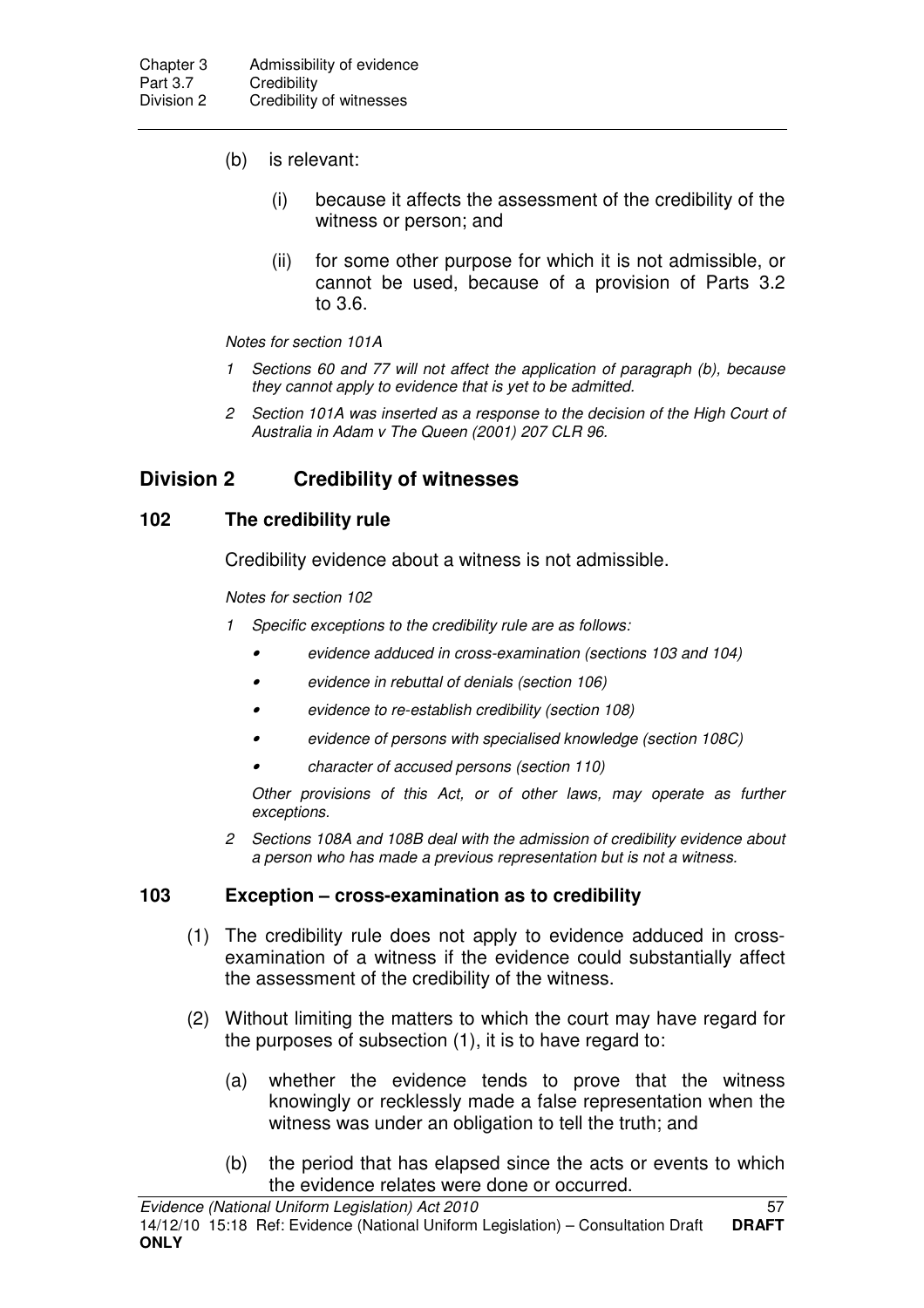### **104 Further protections – cross-examination as to credibility**

- (1) This section applies only to credibility evidence in a criminal proceeding and so applies in addition to section 103.
- (2) A defendant must not be cross-examined about a matter that is relevant to the assessment of the defendant's credibility, unless the court gives leave.
- (3) Despite subsection (2), leave is not required for cross-examination by the prosecutor about whether the defendant:
	- (a) is biased or has a motive to be untruthful; or
	- (b) is, or was, unable to be aware of or recall matters to which his or her evidence relates; or
	- (c) has made a prior inconsistent statement.
- (4) Leave must not be given for cross-examination by the prosecutor under subsection (2) unless evidence adduced by the defendant has been admitted that:
	- (a) tends to prove that a witness called by the prosecutor has a tendency to be untruthful; and
	- (b) is relevant solely or mainly to the witness's credibility.
- (5) A reference in subsection (4) to evidence does not include a reference to evidence of conduct in relation to:
	- (a) the events in relation to which the defendant is being prosecuted; or
	- (b) the investigation of the offence for which the defendant is being prosecuted.
- (6) Leave is not to be given for cross-examination by another defendant unless:
	- (a) the evidence that the defendant to be cross-examined has given includes evidence adverse to the defendant seeking leave to cross-examine; and
	- (b) that evidence has been admitted.

### **105 Further protections – defendants making unsworn statements**

Note for section 105

The Commonwealth Act included a provision that will only apply in proceedings in a federal court sitting in Norfolk Island. This provision has been repealed.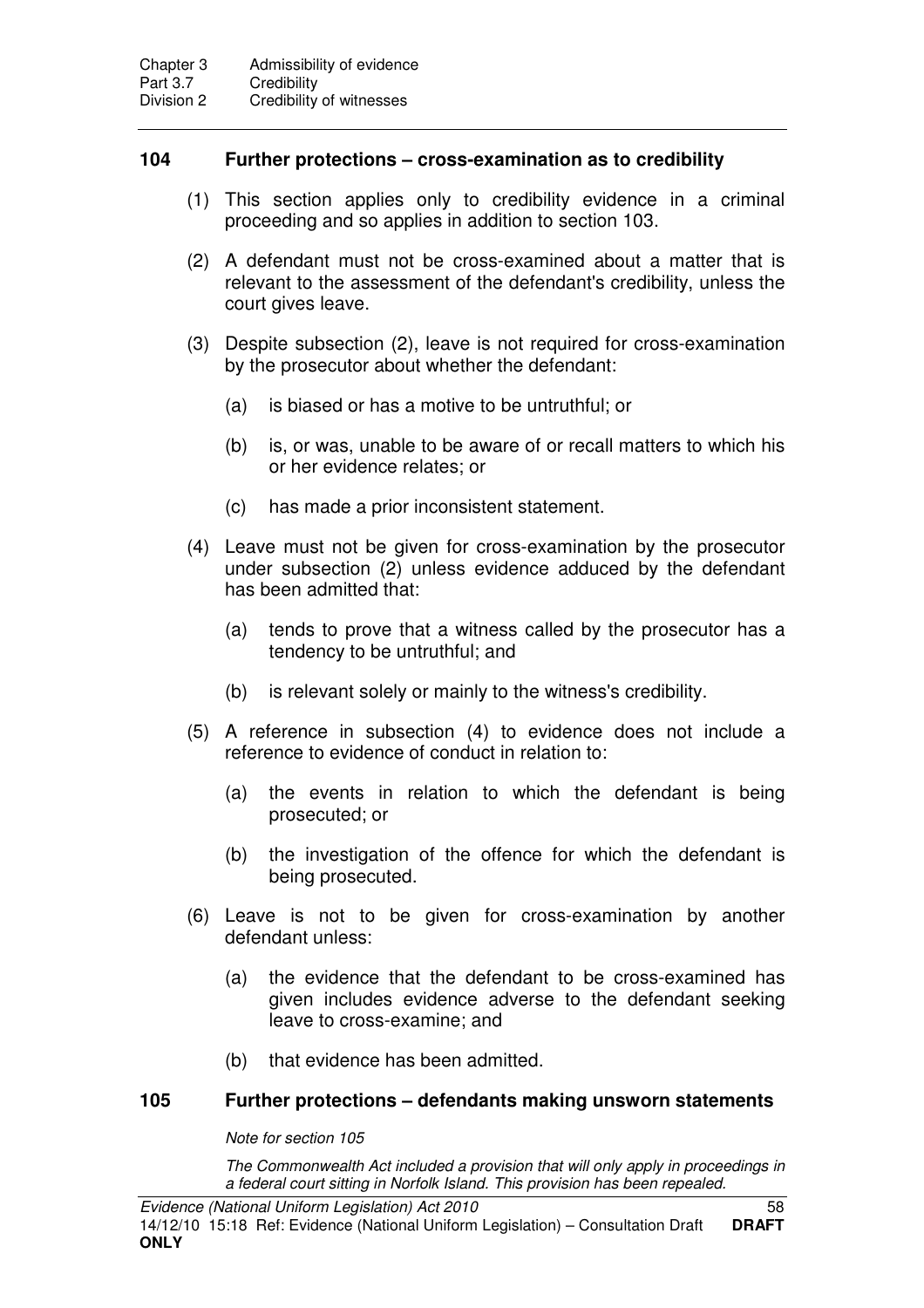## **106 Exception – rebutting denials by other evidence**

- (1) The credibility rule does not apply to evidence that is relevant to a witness's credibility and that is adduced otherwise than from the witness if:
	- (a) in cross-examination of the witness:
		- (i) the substance of the evidence was put to the witness; and
		- (ii) the witness denied, or did not admit or agree to, the substance of the evidence; and
	- (b) the court gives leave to adduce the evidence.
- (2) Leave under subsection (1)(b) is not required if the evidence tends to prove that the witness:
	- (a) is biased or has a motive for being untruthful; or
	- (b) has been convicted of an offence, including an offence against the law of a foreign country; or
	- (c) has made a prior inconsistent statement; or
	- (d) is, or was, unable to be aware of matters to which his or her evidence relates; or
	- (e) has knowingly or recklessly made a false representation while under an obligation, imposed by or under an Australian law or a law of a foreign country, to tell the truth.

### **107 Exception – application of certain provisions to makers of representations**

#### Note for section 107

This section has been repealed from the Commonwealth Act and New South Wales Act.

### **108 Exception – re-establishing credibility**

 (1) The credibility rule does not apply to evidence adduced in reexamination of a witness.

Note for subsection (2)

The Commonwealth Act includes a subsection referring to section 105 of that Act That subsection has been repealed.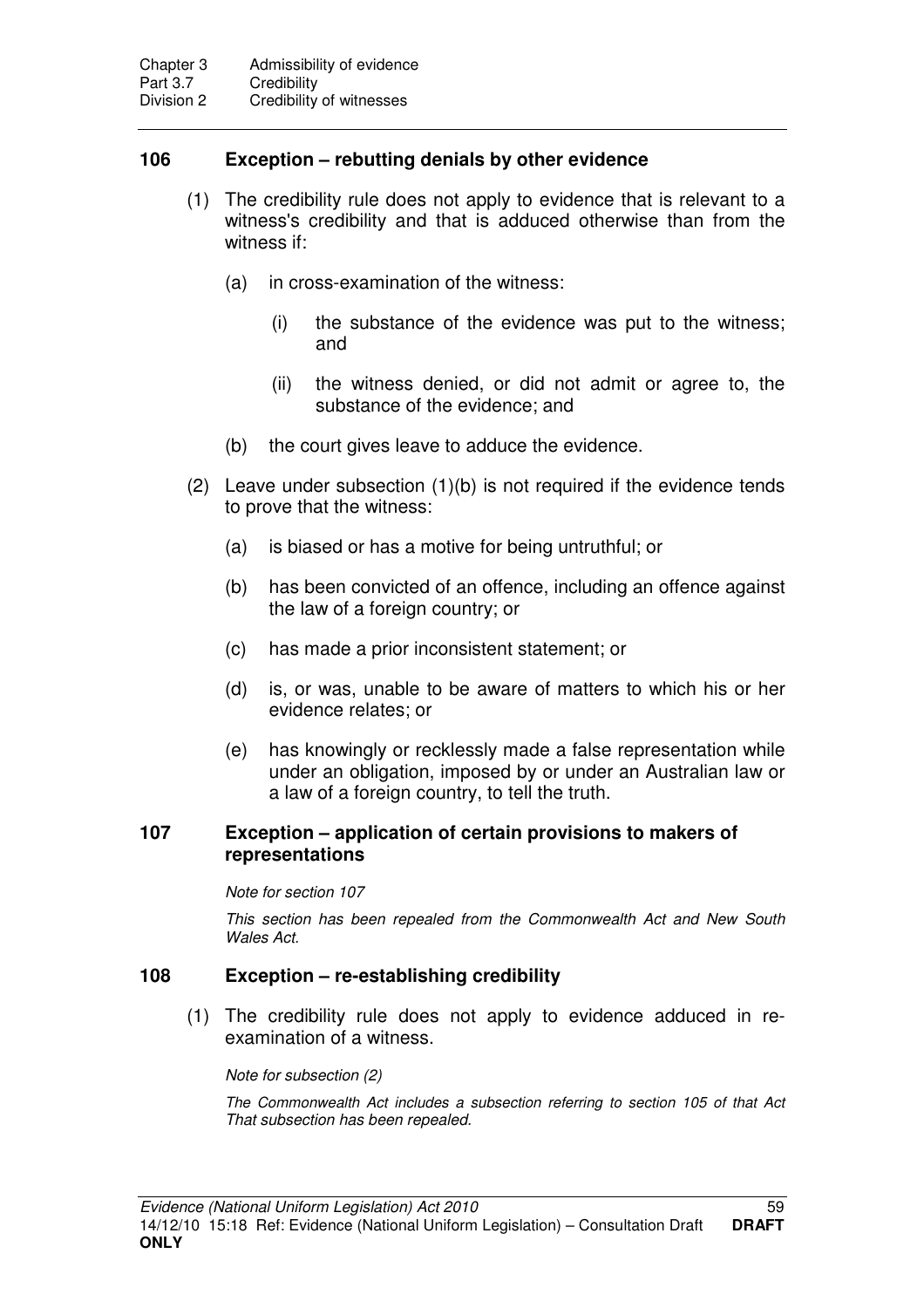- (3) The credibility rule does not apply to evidence of a prior consistent statement of a witness if:
	- (a) evidence of a prior inconsistent statement of the witness has been admitted; or
	- (b) it is or will be suggested (either expressly or by implication) that evidence given by the witness has been fabricated or reconstructed (whether deliberately or otherwise) or is the result of a suggestion;

and the court gives leave to adduce the evidence of the prior consistent statement.

# **Division 3 Credibility of persons who are not witnesses**

## **108A Admissibility of evidence of credibility of person who has made a previous representation**

- (1) If:
	- (a) evidence of a previous representation has been admitted in a proceeding; and
	- (b) the person who made the representation has not been called, and will not be called, to give evidence in the proceeding;

credibility evidence about the person who made the representation is not admissible unless the evidence could substantially affect the assessment of the person's credibility.

- (2) Without limiting the matters to which the court may have regard for the purposes of subsection (1), it is to have regard to:
	- (a) whether the evidence tends to prove that the person who made the representation knowingly or recklessly made a false representation when the person was under an obligation to tell the truth; and
	- (b) the period that elapsed between the doing of the acts or the occurrence of the events to which the representation related and the making of the representation.

### **108B Further protections – previous representations of an accused who is not a witness**

 (1) This section applies only in a criminal proceeding and so applies in addition to section 108A.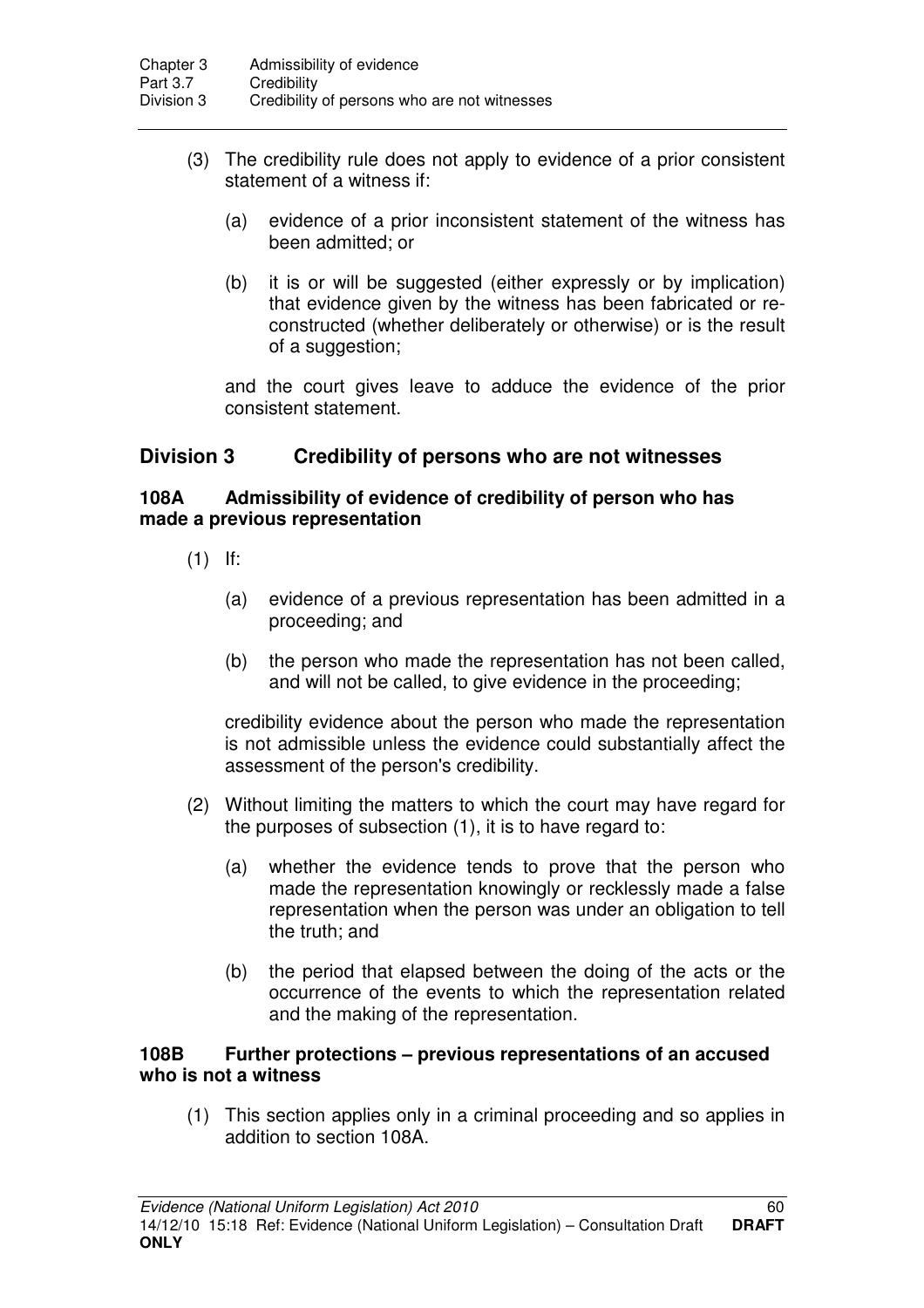- (2) If the person referred to in that section is a defendant, the credibility evidence is not admissible unless the court gives leave.
- (3) Despite subsection (2), leave is not required if the evidence is about whether the defendant:
	- (a) is biased or has a motive to be untruthful; or
	- (b) is, or was, unable to be aware of or recall matters to which his or her previous representation relates; or
	- (c) has made a prior inconsistent statement.
- (4) The prosecution must not be given leave under subsection (2) unless evidence adduced by the defendant has been admitted that:
	- (a) tends to prove that a witness called by the prosecution has a tendency to be untruthful; and
	- (b) is relevant solely or mainly to the witness's credibility.
- (5) A reference in subsection (4) to evidence does not include a reference to evidence of conduct in relation to:
	- (a) the events in relation to which the defendant is being prosecuted; or
	- (b) the investigation of the offence for which the defendant is being prosecuted.
- (6) Another defendant must not be given leave under subsection (2) unless the previous representation of the defendant that has been admitted includes evidence adverse to the defendant seeking leave.

# **Division 4 Persons with specialised knowledge**

### **108C Exception – evidence of persons with specialised knowledge**

- (1) The credibility rule does not apply to evidence given by a person concerning the credibility of another witness if:
	- (a) the person has specialised knowledge based on the person's training, study or experience; and
	- (b) the evidence is evidence of an opinion of the person that:
		- (i) is wholly or substantially based on that knowledge; and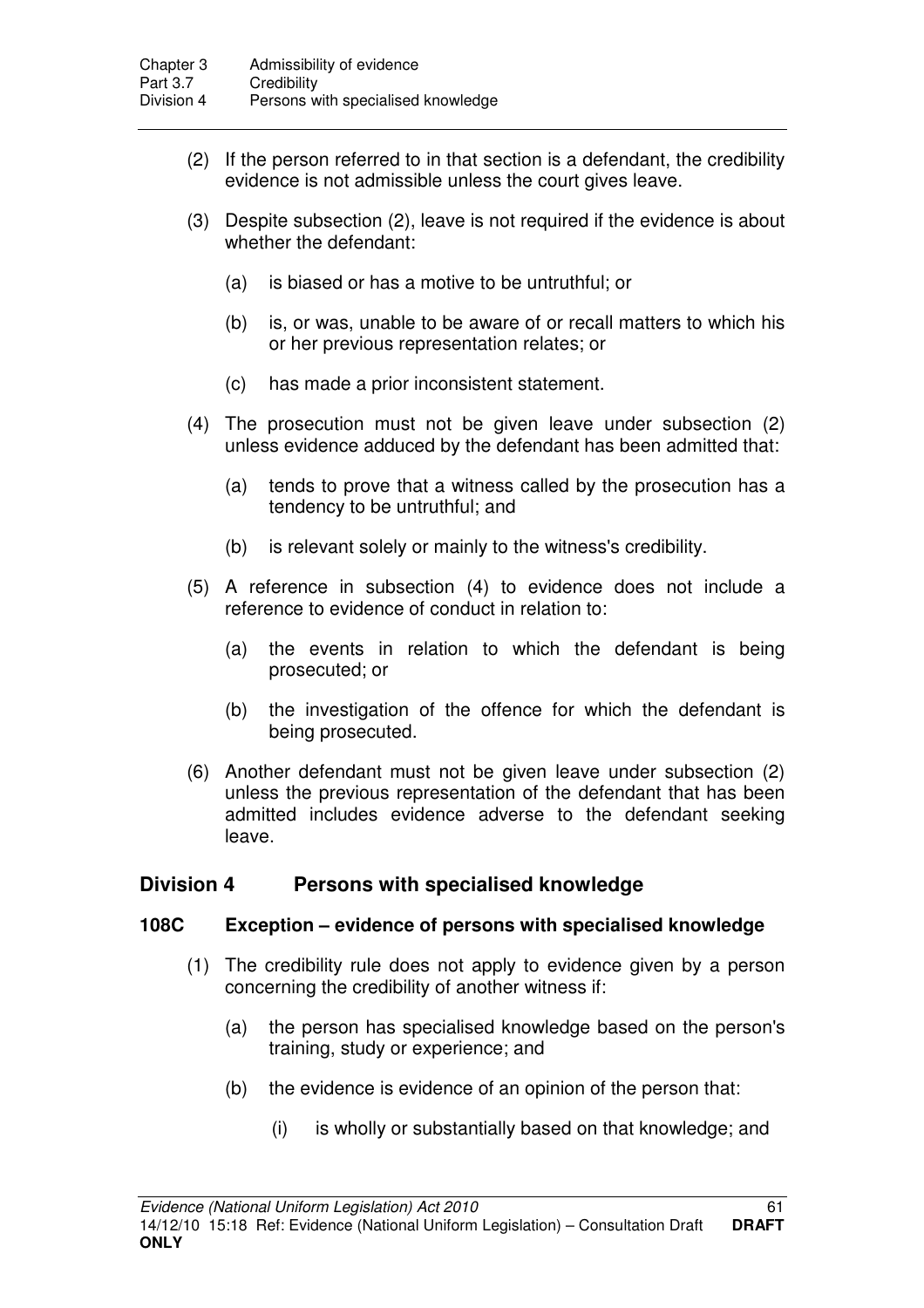- (ii) could substantially affect the assessment of the credibility of the witness; and
- (c) the court gives leave to adduce the evidence.
- (2) To avoid doubt, and without limiting subsection (1):
	- (a) a reference in that subsection to specialised knowledge includes a reference to specialised knowledge of child development and child behaviour (including specialised knowledge of the impact of sexual abuse on children and their behaviour during and following the abuse); and
	- (b) a reference in that subsection to an opinion of a person includes, if the person has specialised knowledge of that kind, a reference to an opinion relating to either or both of the following:
		- (i) the development and behaviour of children generally;
		- (ii) the development and behaviour of children who have been victims of sexual offences, or offences similar to sexual offences.

# **Part 3.8 Character**

# **109 Application**

This Part applies only in a criminal proceeding.

# **110 Evidence about character of accused persons**

- (1) The hearsay rule, the opinion rule, the tendency rule and the credibility rule do not apply to evidence adduced by a defendant to prove (directly or by implication) that the defendant is, either generally or in a particular respect, a person of good character.
- (2) If evidence adduced to prove (directly or by implication) that a defendant is generally a person of good character has been admitted, the hearsay rule, the opinion rule, the tendency rule and the credibility rule do not apply to evidence adduced to prove (directly or by implication) that the defendant is not generally a person of good character.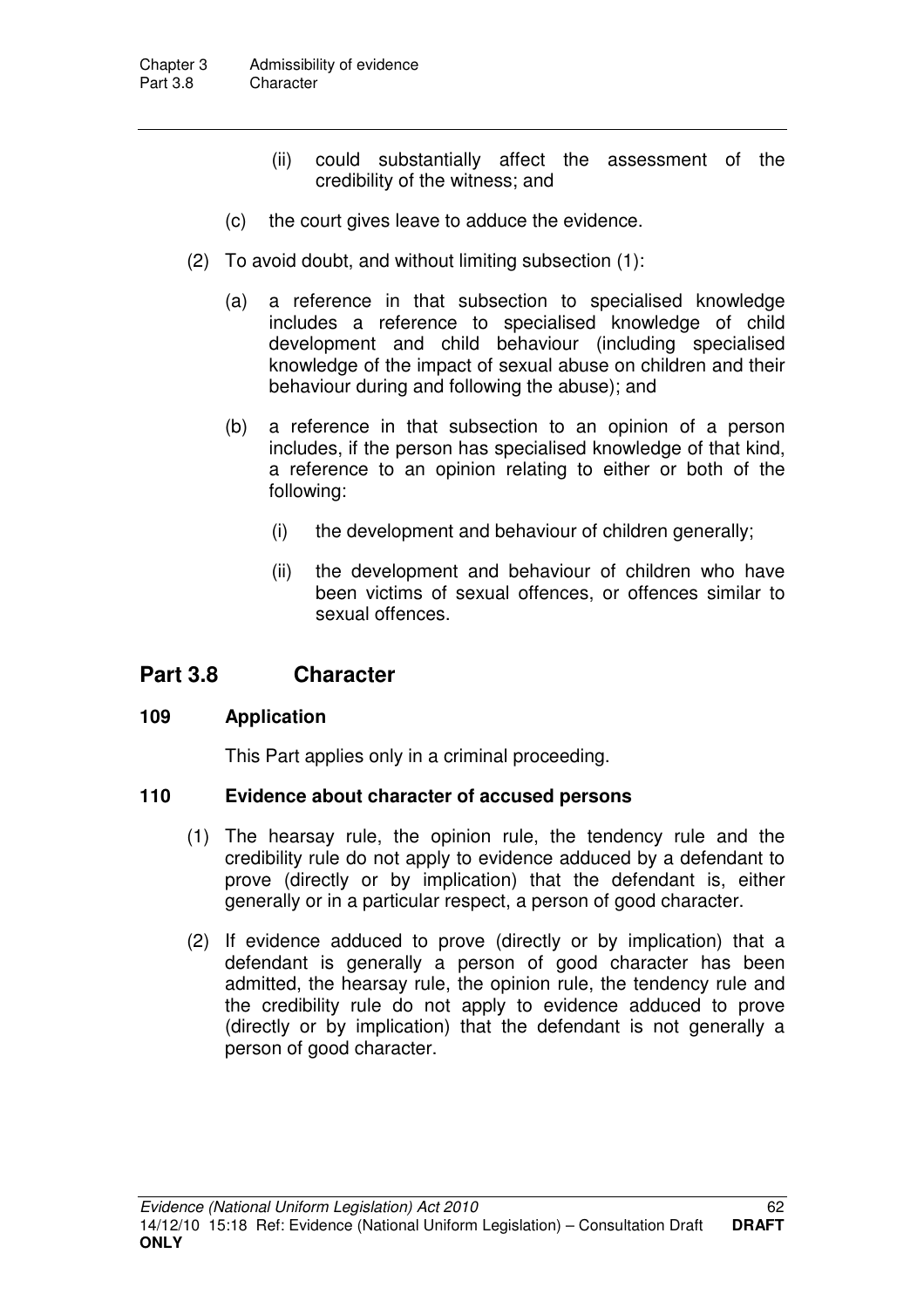(3) If evidence adduced to prove (directly or by implication) that a defendant is a person of good character in a particular respect has been admitted, the hearsay rule, the opinion rule, the tendency rule and the credibility rule do not apply to evidence adduced to prove (directly or by implication) that the defendant is not a person of good character in that respect.

## **111 Evidence about character of co-accused**

- (1) The hearsay rule and the tendency rule do not apply to evidence of a defendant's character if:
	- (a) the evidence is evidence of an opinion about the defendant adduced by another defendant; and
	- (b) the person whose opinion it is has specialised knowledge based on the person's training, study or experience; and
	- (c) the opinion is wholly or substantially based on that knowledge.
- (2) If such evidence has been admitted, the hearsay rule, the opinion rule and the tendency rule do not apply to evidence adduced to prove that that evidence should not be accepted.

## **112 Leave required to cross-examine about character of accused or co-accused**

A defendant must not be cross-examined about matters arising out of evidence of a kind referred to in this Part unless the court gives leave.

# **Part 3.9 Identification evidence**

Note for Part 3.9

**Identification evidence** is defined in the Dictionary.

## **113 Application of Part**

This Part applies only in a criminal proceeding.

## **114 Exclusion of visual identification evidence**

 (1) In this section, **visual identification evidence** means identification evidence relating to an identification based wholly or partly on what a person saw but does not include picture identification evidence.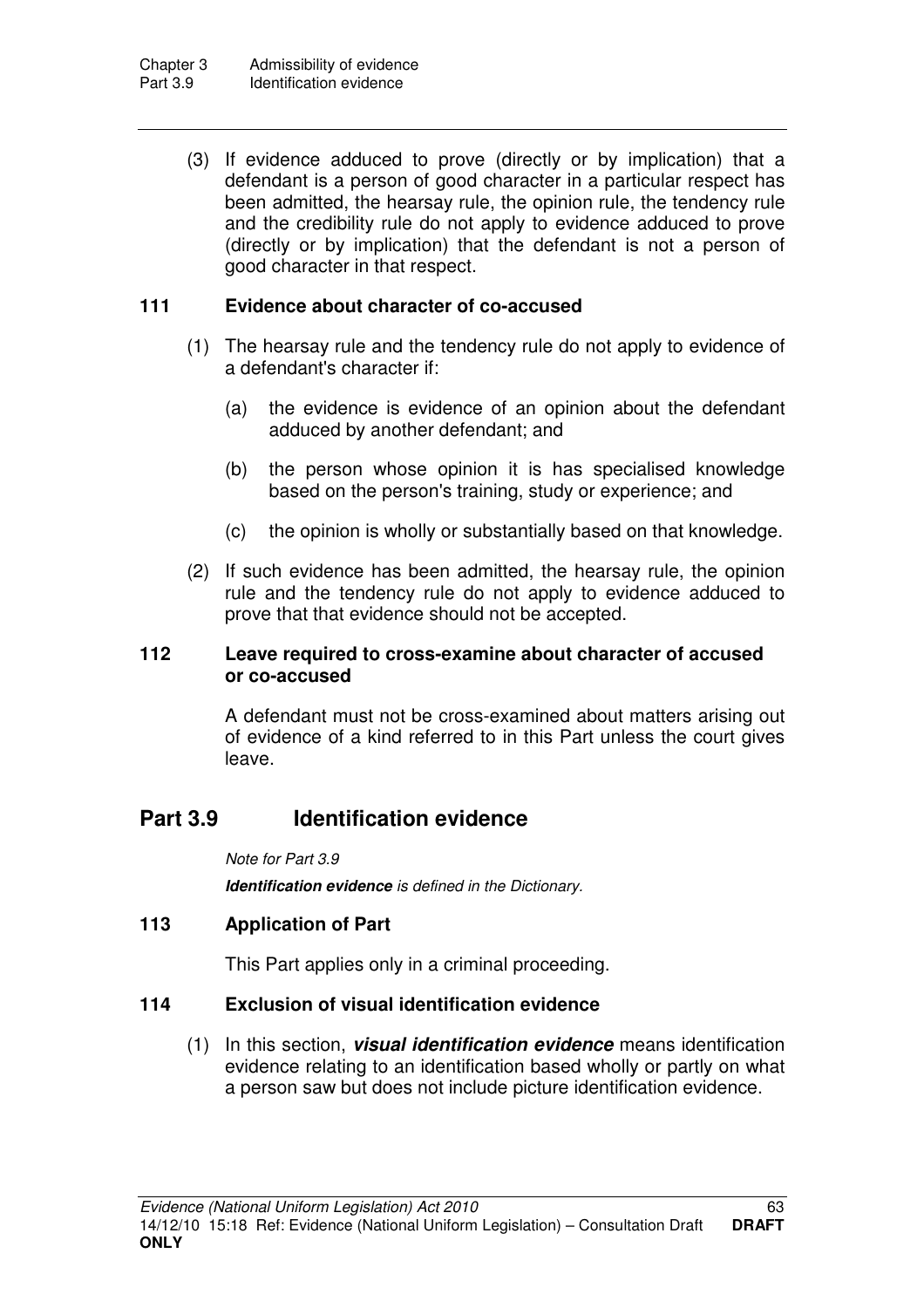- (2) Visual identification evidence adduced by the prosecutor is not admissible unless:
	- (a) an identification parade that included the defendant was held before the identification was made; or
	- (b) it would not have been reasonable to have held such a parade; or
	- (c) the defendant refused to take part in such a parade;

and the identification was made without the person who made it having been intentionally influenced to identify the defendant.

- (3) Without limiting the matters that may be taken into account by the court in determining whether it was reasonable to hold an identification parade, it is to take into account:
	- (a) the kind of offence, and the gravity of the offence, concerned; and
	- (b) the importance of the evidence; and
	- (c) the practicality of holding an identification parade having regard, among other things:
		- (i) if the defendant failed to cooperate in the conduct of the parade – to the manner and extent of, and the reason (if any) for, the failure; and
		- $(ii)$  in any case to whether the identification was made at or about the time of the commission of the offence; and
	- (d) the appropriateness of holding an identification parade having regard, among other things, to the relationship (if any) between the defendant and the person who made the identification.
- (4) It is presumed that it would not have been reasonable to have held an identification parade if it would have been unfair to the defendant for such a parade to have been held.
- (5) If:
	- (a) the defendant refused to take part in an identification parade unless an Australian legal practitioner or legal counsel acting for the defendant, or another person chosen by the defendant, was present while it was being held; and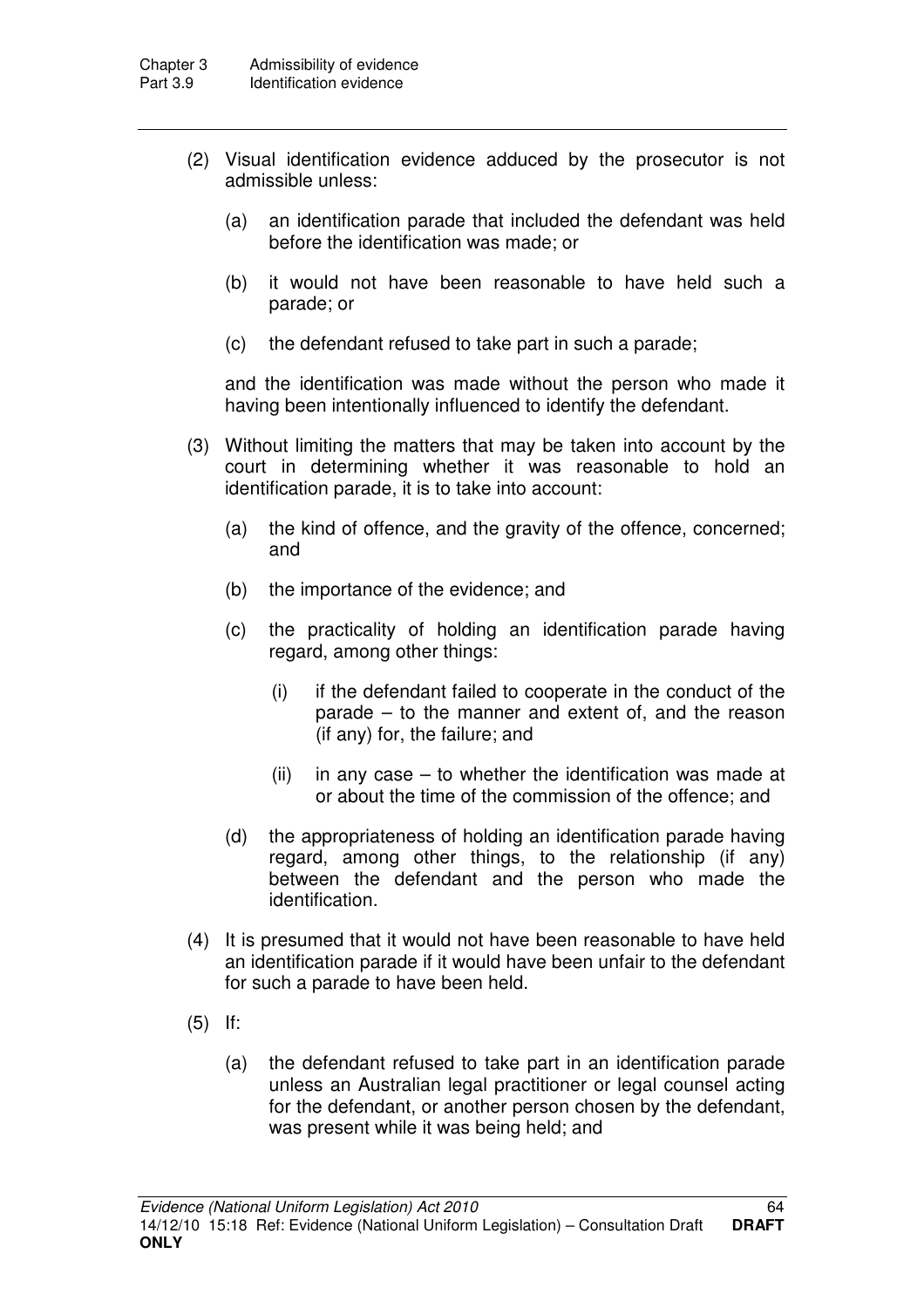(b) there were, at the time when the parade was to have been conducted, reasonable grounds to believe that it was not reasonably practicable for such an Australian legal practitioner or legal counsel or person to be present;

it is presumed that it would not have been reasonable to have held an identification parade at that time.

 (6) In determining whether it was reasonable to have held an identification parade, the court is not to take into account the availability of pictures or photographs that could be used in making identifications.

## **115 Exclusion of evidence of identification by pictures**

- (1) In this section, **picture identification evidence** means identification evidence relating to an identification made wholly or partly by the person who made the identification examining pictures kept for the use of police officers.
- (2) Picture identification evidence adduced by the prosecutor is not admissible if the pictures examined suggest that they are pictures of persons in police custody.
- (3) Subject to subsection (4), picture identification evidence adduced by the prosecutor is not admissible if:
	- (a) when the pictures were examined, the defendant was in the custody of a police officer of the police force investigating the commission of the offence with which the defendant has been charged; and
	- (b) the picture of the defendant that was examined was made before the defendant was taken into that police custody.
- (4) Subsection (3) does not apply if:
	- (a) the defendant's appearance had changed significantly between the time when the offence was committed and the time when the defendant was taken into that custody; or
	- (b) it was not reasonably practicable to make a picture of the defendant after the defendant was taken into that custody.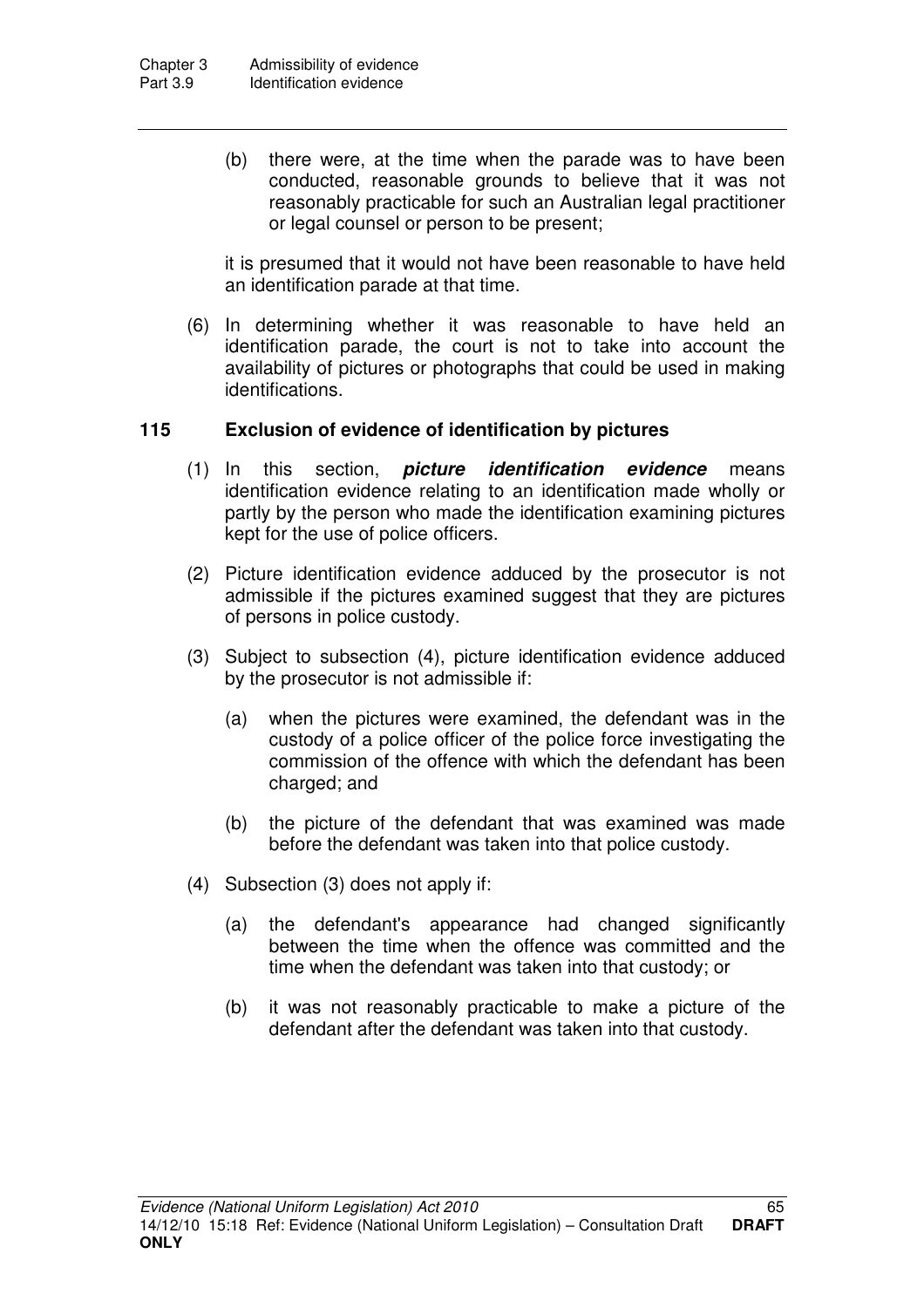- (5) Picture identification evidence adduced by the prosecutor is not admissible if, when the pictures were examined, the defendant was in the custody of a police officer of the police force investigating the commission of the offence with which the defendant has been charged, unless:
	- (a) the defendant refused to take part in an identification parade; or
	- (b) the defendant's appearance had changed significantly between the time when the offence was committed and the time when the defendant was taken into that custody; or
	- (c) it would not have been reasonable to have held an identification parade that included the defendant.
- (6) Sections 114(3), (4), (5) and (6) apply in determining, for the purposes of subsection (5)(c) of this section, whether it would have been reasonable to have held an identification parade.
- (7) If picture identification evidence adduced by the prosecutor is admitted into evidence, the judge must, on the request of the defendant:
	- (a) if the picture of the defendant was made after the defendant was taken into that custody  $-$  inform the jury that the picture was made after the defendant was taken into that custody; or
	- (b) otherwise warn the jury that they must not assume that the defendant has a criminal record or has previously been charged with an offence.

Note for subsection (7)

Sections 116 (Directions to jury) and 165 (Unreliable evidence) also deal with warnings about identification evidence.

- (8) This section does not render inadmissible picture identification evidence adduced by the prosecutor that contradicts or qualifies picture identification evidence adduced by the defendant.
- (9) This section applies in addition to section 114.
- (10) In this section:
	- (a) a reference to a picture includes a reference to a photograph; and
	- (b) a reference to making a picture includes a reference to taking a photograph.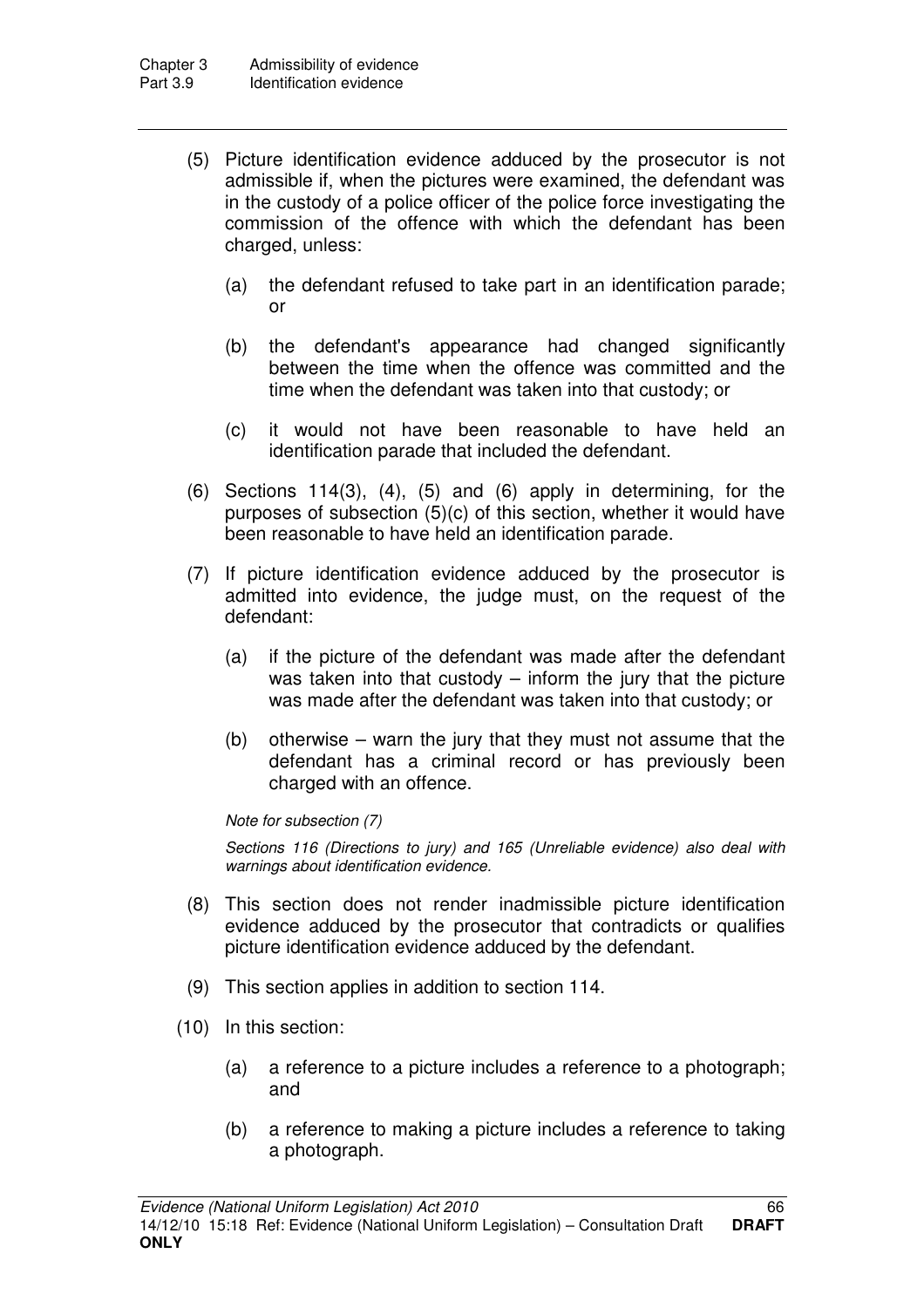## **116 Directions to jury**

- (1) If identification evidence has been admitted, the judge is to inform the jury:
	- (a) that there is a special need for caution before accepting identification evidence; and
	- (b) of the reasons for that need for caution, both generally and in the circumstances of the case.
- (2) It is not necessary that a particular form of words be used in so informing the jury.

# **Part 3.10 Privileges**

# **Division 1 Client legal privilege**

## **117 Definitions**

(1) In this Division:

**client** includes the following:

- (a) a person or body who engages a lawyer to provide legal services or who employs a lawyer (including under a contract of service);
- (b) an employee or agent of a client;
- (c) an employer of a lawyer if the employer is:
	- (i) the Commonwealth or a State or Territory; or
	- (ii) a body established by a law of the Commonwealth or a State or Territory;
- (d) if, under a law of a State or Territory relating to persons of unsound mind, a manager, committee or person (however described) is for the time being acting in respect of the person, estate or property of a client – a manager, committee or person so acting;
- (e) if a client has died a personal representative of the client;
- (f) a successor to the rights and obligations of a client, being rights and obligations in respect of which a confidential communication was made.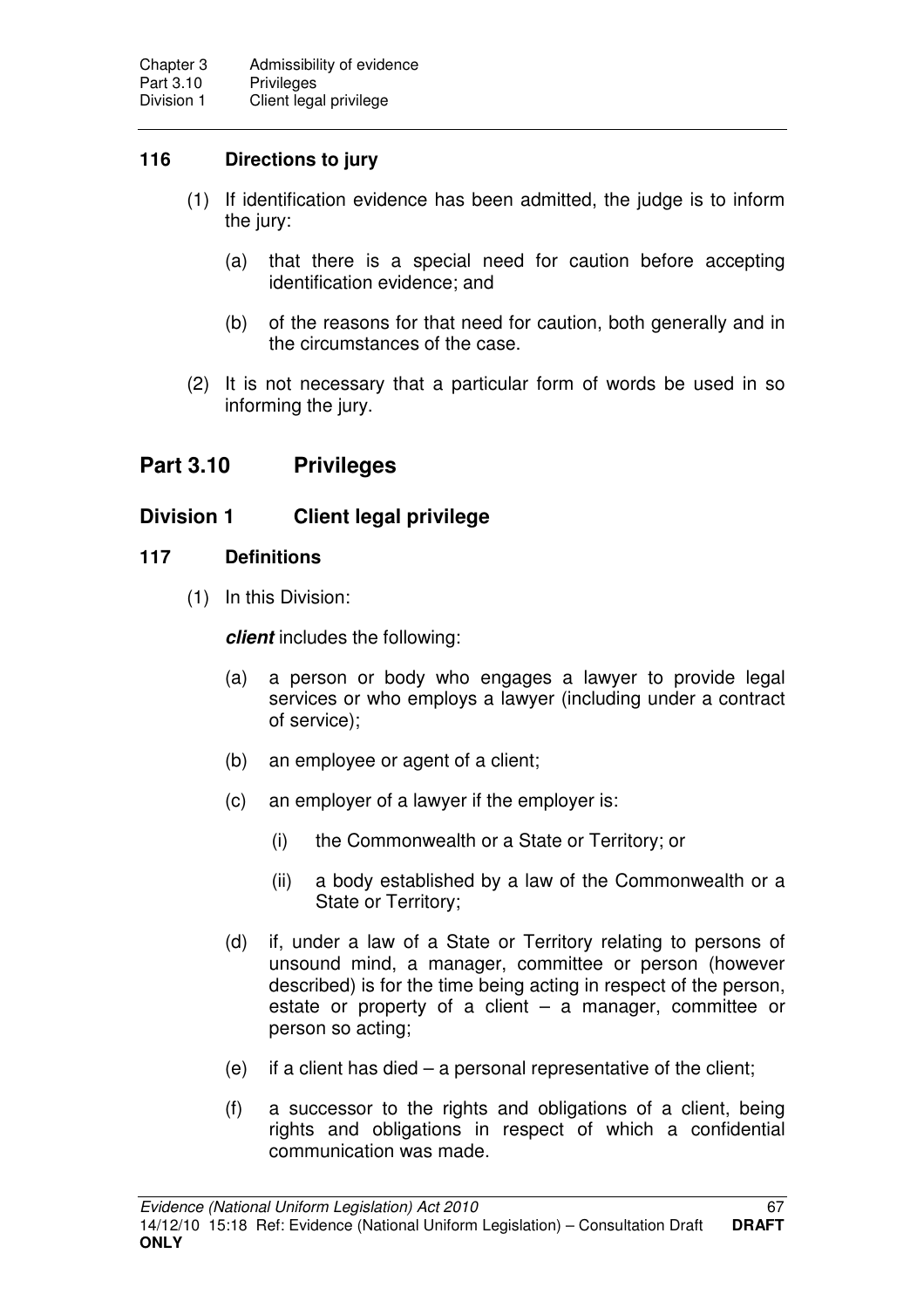**confidential communication** means a communication made in such circumstances that, when it was made:

- (a) the person who made it; or
- (b) the person to whom it was made;

was under an express or implied obligation not to disclose its contents, whether or not the obligation arises under law.

**confidential document** means a document prepared in such circumstances that, when it was prepared:

- (a) the person who prepared it; or
- (b) the person for whom it was prepared;

was under an express or implied obligation not to disclose its contents, whether or not the obligation arises under law.

## **lawyer** means:

- (a) an Australian lawyer; and
- (b) an Australian-registered foreign lawyer; and
- (c) an overseas-registered foreign lawyer or a natural person who, under the law of a foreign country, is permitted to engage in legal practice in that country; and
- (d) an employee or agent of a lawyer referred to in paragraph (a), (b) or (c).

**party** includes the following:

- (a) an employee or agent of a party;
- (b) if, under a law of a State or Territory relating to persons of unsound mind, a manager, committee or person (however described) is for the time being acting in respect of the person, estate or property of a party  $-$  a manager, committee or person so acting;
- (c) if a party has died a personal representative of the party;
- (d) a successor to the rights and obligations of a party, being rights and obligations in respect of which a confidential communication was made.
- (2) A reference in this Division to the commission of an act includes a reference to a failure to act.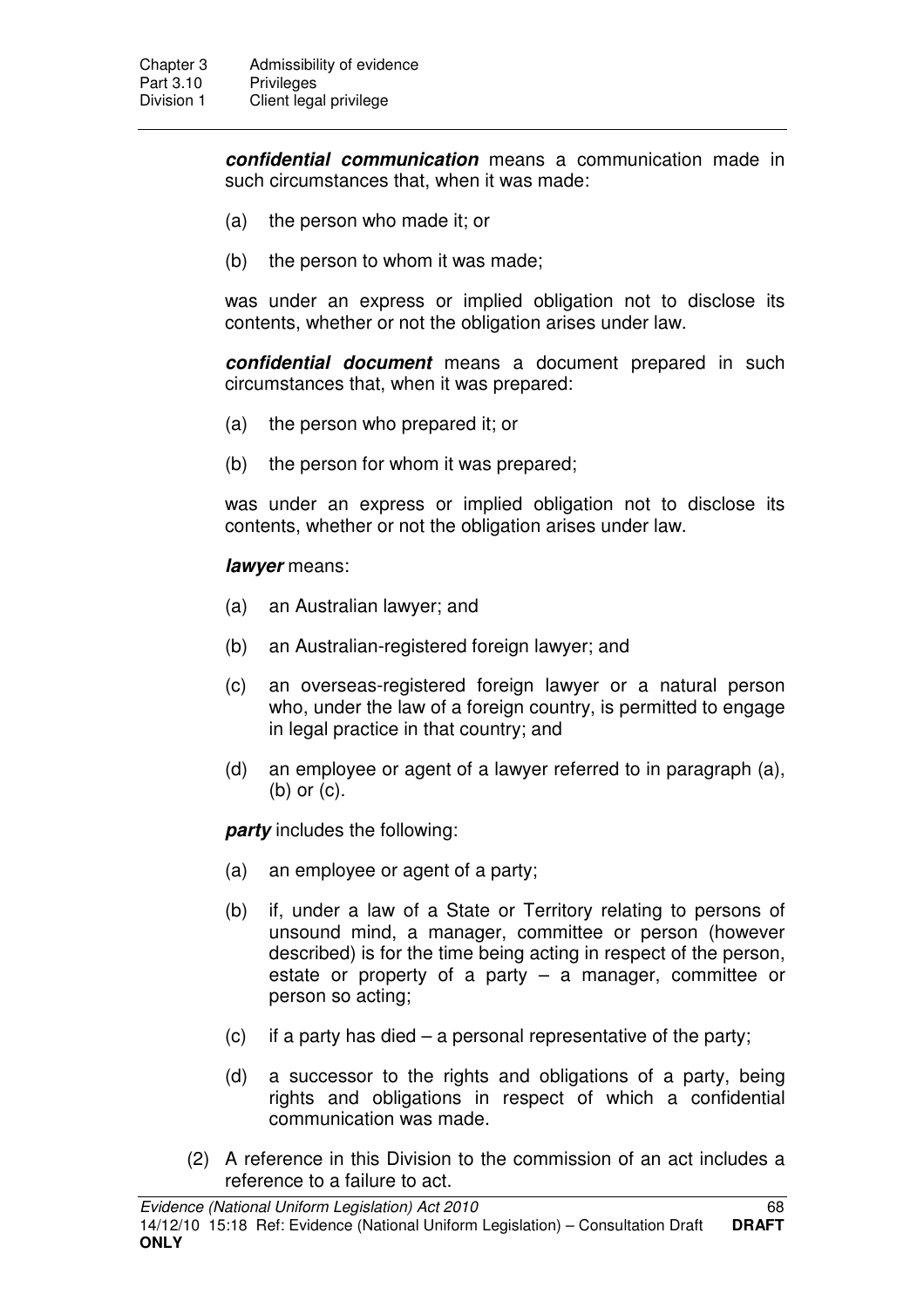## **118 Legal advice**

Evidence is not to be adduced if, on objection by a client, the court finds that adducing the evidence would result in disclosure of:

- (a) a confidential communication made between the client and a lawyer; or
- (b) a confidential communication made between 2 or more lawyers acting for the client; or
- (c) the contents of a confidential document (whether delivered or not) prepared by the client, lawyer or another person;

for the dominant purpose of the lawyer, or one or more of the lawyers, providing legal advice to the client.

## **119 Litigation**

Evidence is not to be adduced if, on objection by a client, the court finds that adducing the evidence would result in disclosure of:

- (a) a confidential communication between the client and another person, or between a lawyer acting for the client and another person, that was made; or
- (b) the contents of a confidential document (whether delivered or not) that was prepared;

for the dominant purpose of the client being provided with professional legal services relating to an Australian or overseas proceeding (including the proceeding before the court), or an anticipated or pending Australian or overseas proceeding, in which the client is or may be, or was or might have been, a party.

## **120 Unrepresented parties**

- (1) Evidence is not to be adduced if, on objection by a party who is not represented in the proceeding by a lawyer, the court finds that adducing the evidence would result in disclosure of:
	- (a) a confidential communication between the party and another person; or
	- (b) the contents of a confidential document (whether delivered or not) that was prepared, either by or at the direction or request of, the party;

for the dominant purpose of preparing for or conducting the proceeding.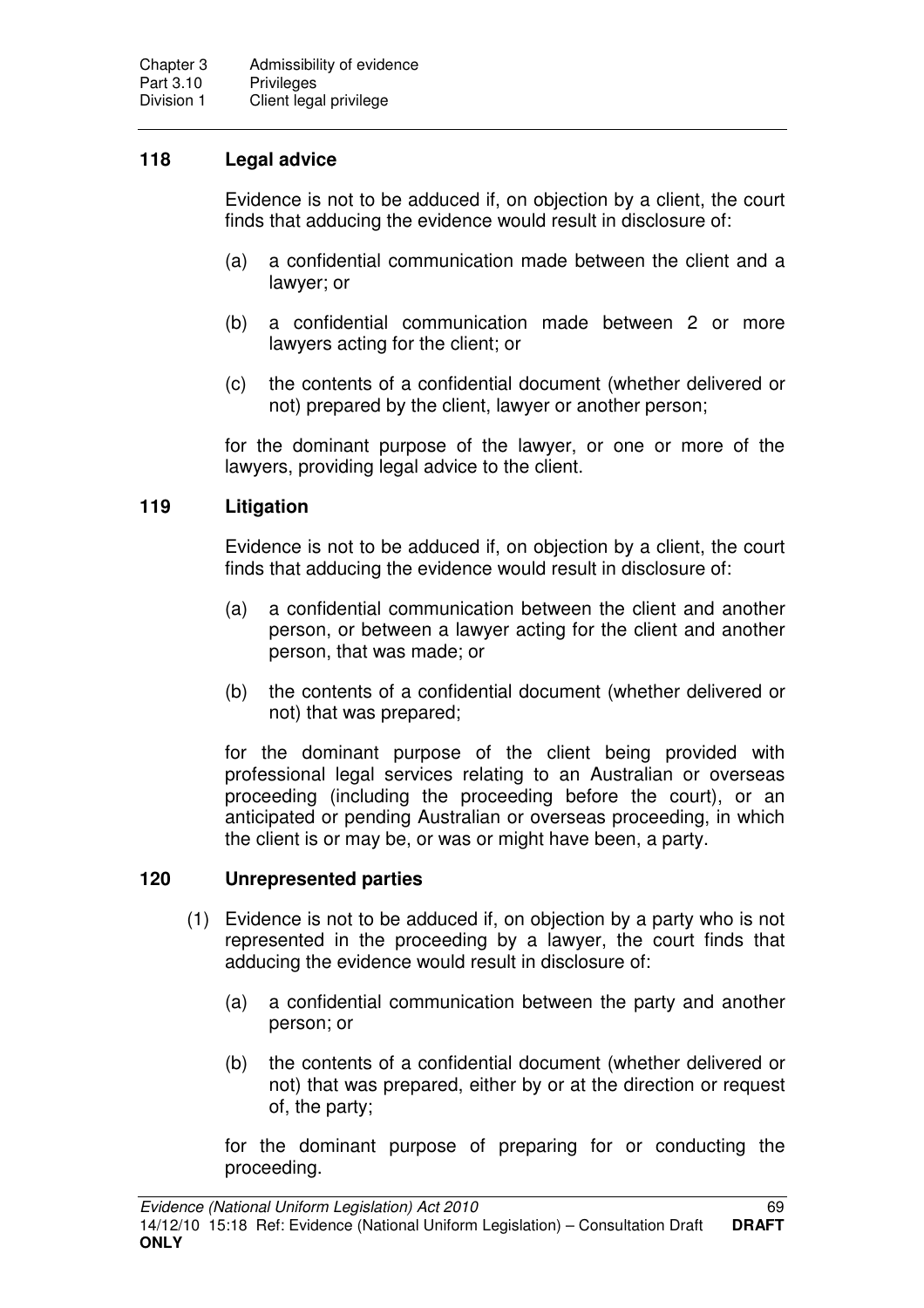## **121 Loss of client legal privilege – generally**

- (1) This Division does not prevent the adducing of evidence relevant to a question concerning the intentions, or competence in law, of a client or party who has died.
- (2) This Division does not prevent the adducing of evidence if, were the evidence not adduced, the court would be prevented, or it could reasonably be expected that the court would be prevented, from enforcing an order of an Australian court.
- (3) This Division does not prevent the adducing of evidence of a communication or document that affects a right of a person.

## **122 Loss of client legal privilege – consent and related matters**

- (1) This Division does not prevent the adducing of evidence given with the consent of the client or party concerned.
- (2) Subject to subsection (5), this Division does not prevent the adducing of evidence if the client or party concerned has acted in a way that is inconsistent with the client or party objecting to the adducing of the evidence because it would result in a disclosure of a kind referred to in section 118, 119 or 120.
- (3) Without limiting subsection (2), a client or party is taken to have so acted if:
	- (a) the client or party knowingly and voluntarily disclosed the substance of the evidence to another person; or
	- (b) the substance of the evidence has been disclosed with the express or implied consent of the client or party.
- (4) The reference in subsection (3)(a) to a knowing and voluntary disclosure does not include a reference to a disclosure by a person who was, at the time of the disclosure, an employee or agent of the client or party or of a lawyer of the client or party unless the employee or agent was authorised by the client, party or lawyer to make the disclosure.
- (5) A client or party is not taken to have acted in a manner inconsistent with the client or party objecting to the adducing of the evidence merely because:
	- (a) the substance of the evidence has been disclosed:
		- (i) in the course of making a confidential communication or preparing a confidential document; or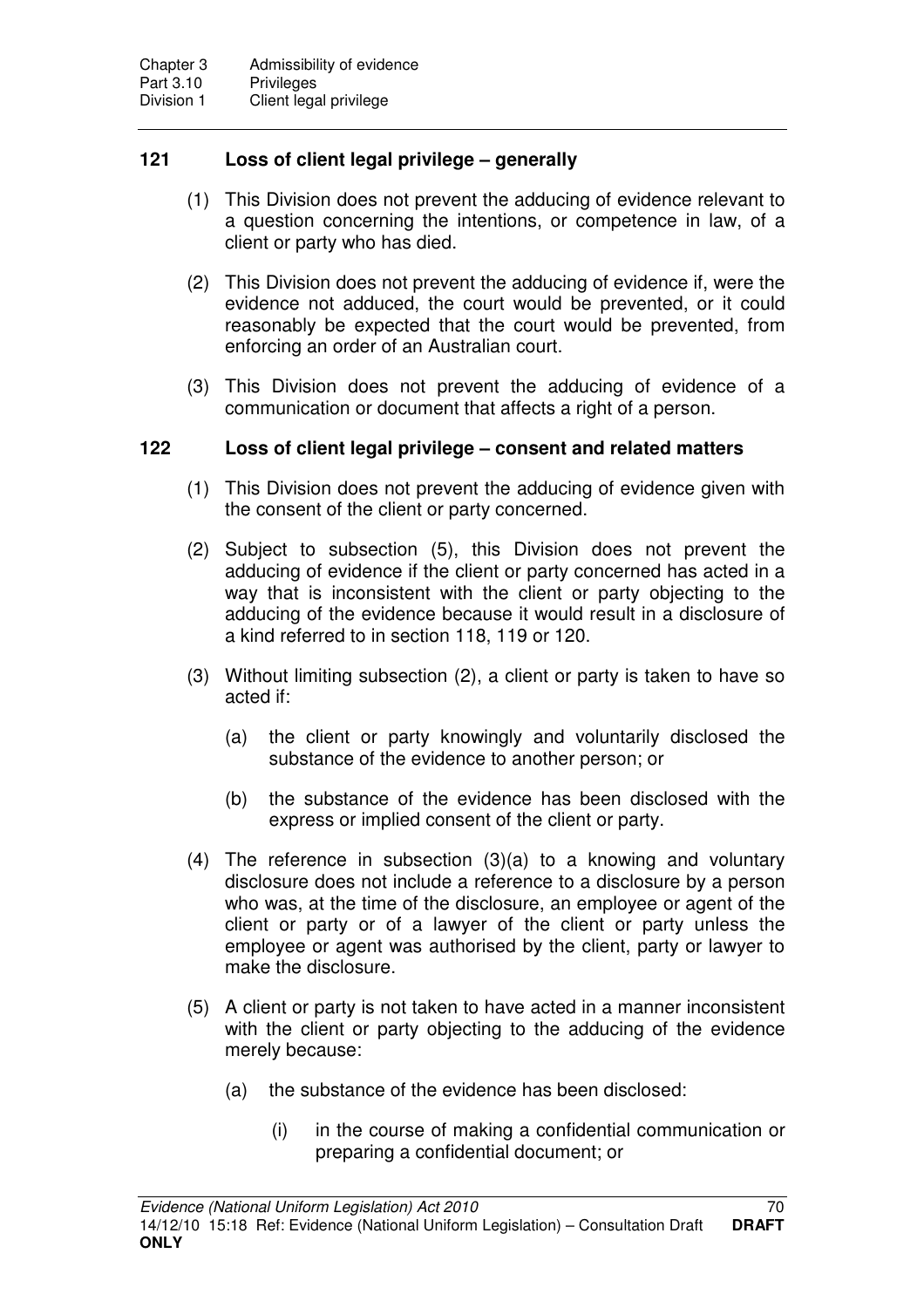- (ii) as a result of duress or deception; or
- (iii) under compulsion of law; or
- (iv) if the client or party is a body established by, or a person holding an office under, an Australian law – to the Minister, or the Minister of the Commonwealth, the State or Territory, administering the law, or part of the law, under which the body is established or the office is held; or
- (b) of a disclosure by a client to another person if the disclosure concerns a matter in relation to which the same lawyer is providing, or is to provide, professional legal services to both the client and the other person; or
- (c) of a disclosure to a person with whom the client or party had, at the time of the disclosure, a common interest relating to the proceeding or an anticipated or pending proceeding in an Australian court or a foreign court.
- (6) This Division does not prevent the adducing of evidence of a document that a witness has used to try to revive the witness's memory about a fact or opinion or has used as mentioned in section 32 (Attempts to revive memory in court) or 33 (Evidence given by police officers).

### **123 Loss of client legal privilege – defendants**

In a criminal proceeding, this Division does not prevent a defendant from adducing evidence unless it is evidence of:

- (a) a confidential communication made between an associated defendant and a lawyer acting for that person in connection with the prosecution of that person; or
- (b) the contents of a confidential document prepared by an associated defendant or by a lawyer acting for that person in connection with the prosecution of that person.

Note for section 123

**Associated defendant** is defined in the Dictionary.

## **124 Loss of client legal privilege – joint clients**

 (1) This section only applies to a civil proceeding in connection with which 2 or more parties have, before the commencement of the proceeding, jointly retained a lawyer in relation to the same matter.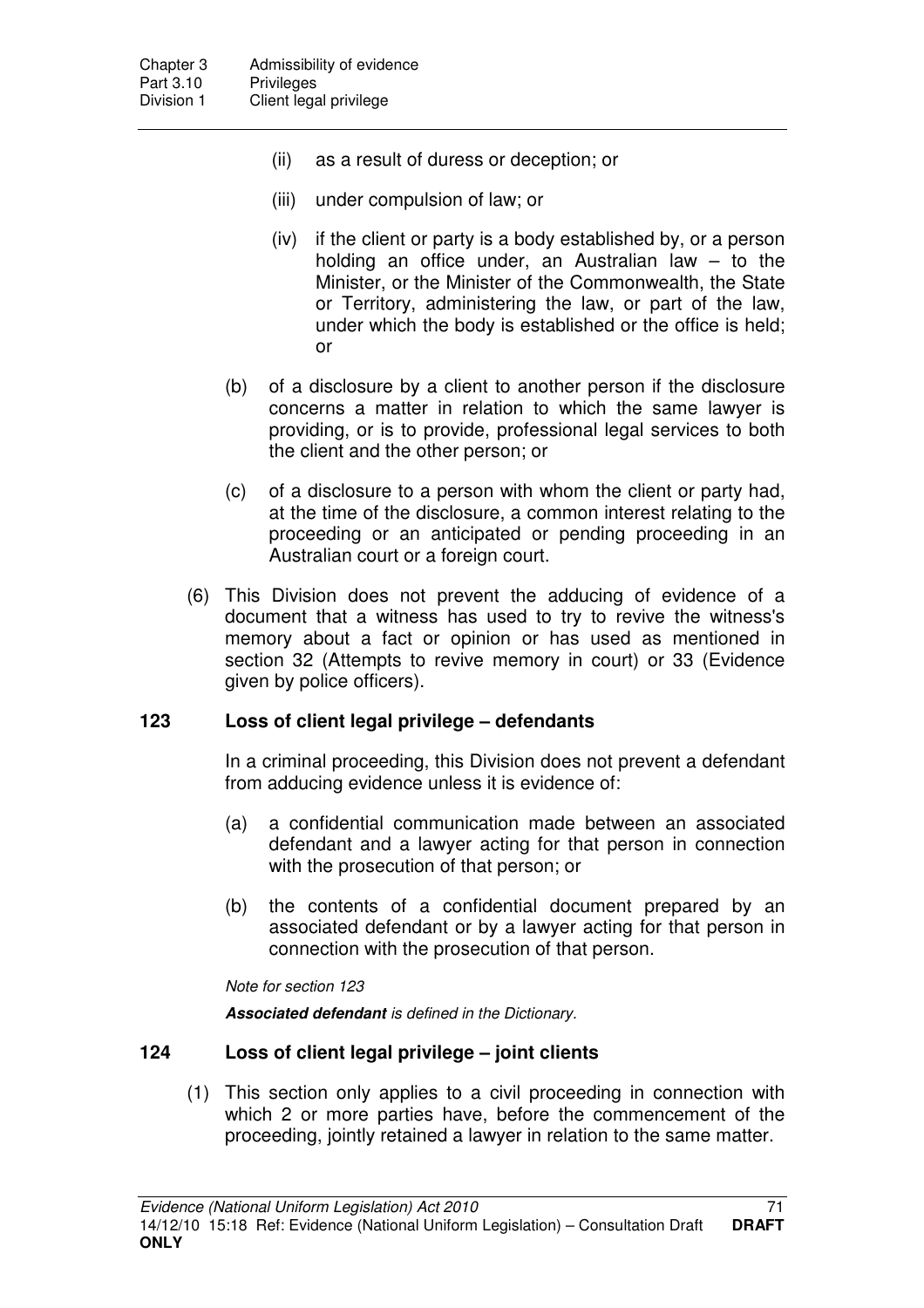- (2) This Division does not prevent one of those parties from adducing evidence of:
	- (a) a communication made by any one of them to the lawyer; or
	- (b) the contents of a confidential document prepared by or at the direction or request of any one of them;

in connection with that matter.

### **125 Loss of client legal privilege – misconduct**

- (1) This Division does not prevent the adducing of evidence of:
	- (a) a communication made or the contents of a document prepared by a client or lawyer (or both), or a party who is not represented in the proceeding by a lawyer, in furtherance of the commission of a fraud or an offence or the commission of an act that renders a person liable to a civil penalty; or
	- (b) a communication or the contents of a document that the client or lawyer (or both), or the party, knew or ought reasonably to have known was made or prepared in furtherance of a deliberate abuse of a power.
- (2) For the purposes of this section, if the commission of the fraud, offence or act, or the abuse of power, is a fact in issue and there are reasonable grounds for finding that:
	- (a) the fraud, offence or act, or the abuse of power, was committed; and
	- (b) a communication was made or document prepared in furtherance of the commission of the fraud, offence or act or the abuse of power;

the court may find that the communication was so made or the document so prepared.

 (3) In this section, **power** means a power conferred by or under an Australian law.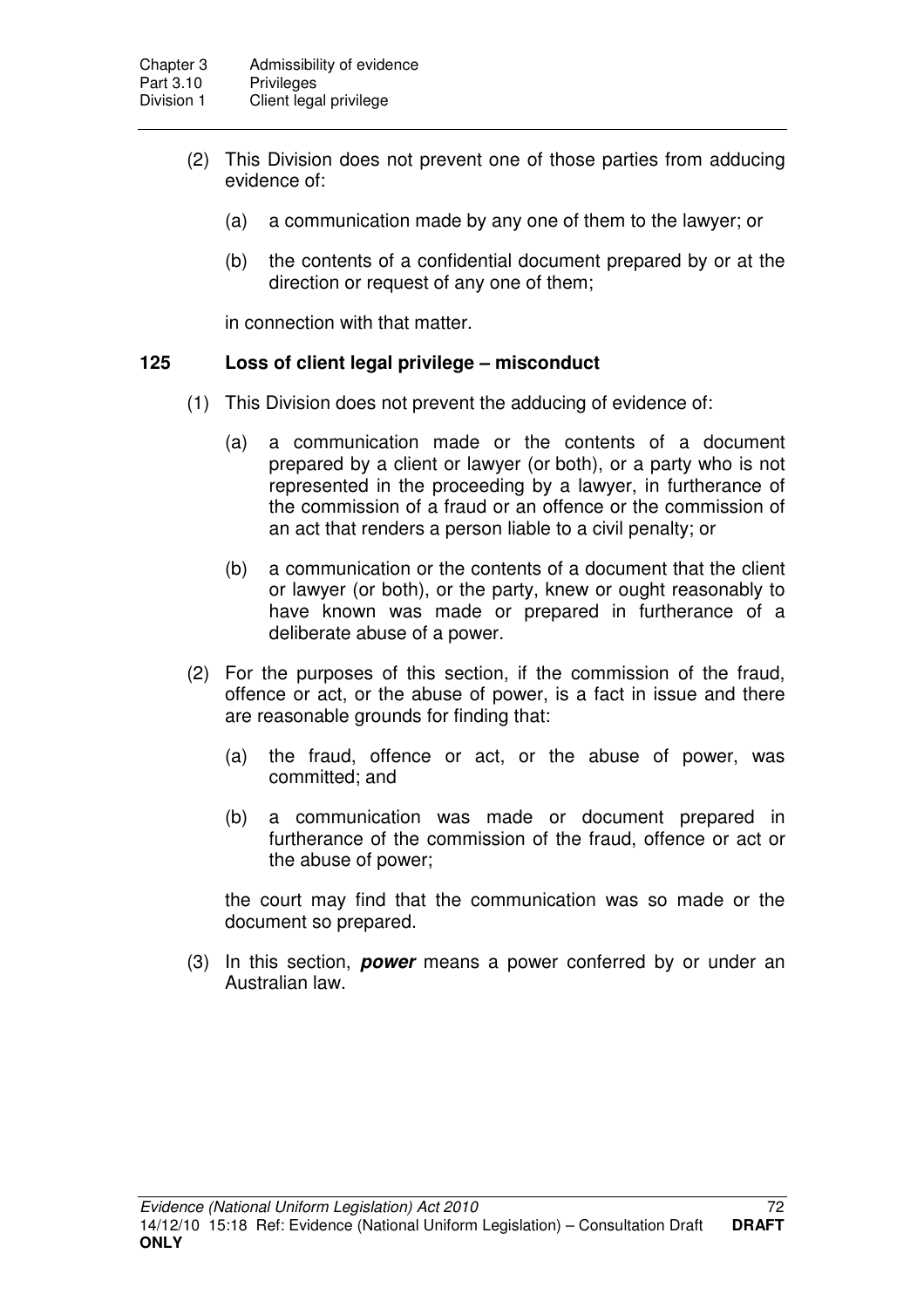## **126 Loss of client legal privilege – related communications and documents**

If, because of the application of section 121, 122, 123, 124 or 125, this Division does not prevent the adducing of evidence of a communication or the contents of a document, those sections do not prevent the adducing of evidence of another communication or document if it is reasonably necessary to enable a proper understanding of the communication or document.

#### Example for section 126

A lawyer advises his client to understate her income for the previous year to evade taxation because of her potential tax liability "as set out in my previous letter to you dated 11 August 1994". In proceedings against the taxpayer for tax evasion, evidence of the contents of the letter dated 11 August 1994 may be admissible (even if that letter would otherwise be privileged) to enable a proper understanding of the second letter.

## **Division 1A Professional confidential relationship privilege**

## **126A Definitions**

(1) In this Division:

**harm** includes actual physical bodily harm, financial loss, stress or shock, damage to reputation or emotional or psychological harm (such as shame, humiliation and fear).

**protected confidence** means a communication made by a person in confidence to another person (in this Division called the **confidant**):

- (a) in the course of a relationship in which the confidant was acting in a professional capacity; and
- (b) when the confidant was under an express or implied obligation not to disclose its contents, whether or not the obligation arises under law or can be inferred from the nature of the relationship between the person and the confidant.

#### Note for definition **protected confidence**

This definition differs from the corresponding definition in section 126A (1) of the Commonwealth Act, which is limited to communications to journalists.

**protected confider** means a person who made a protected confidence.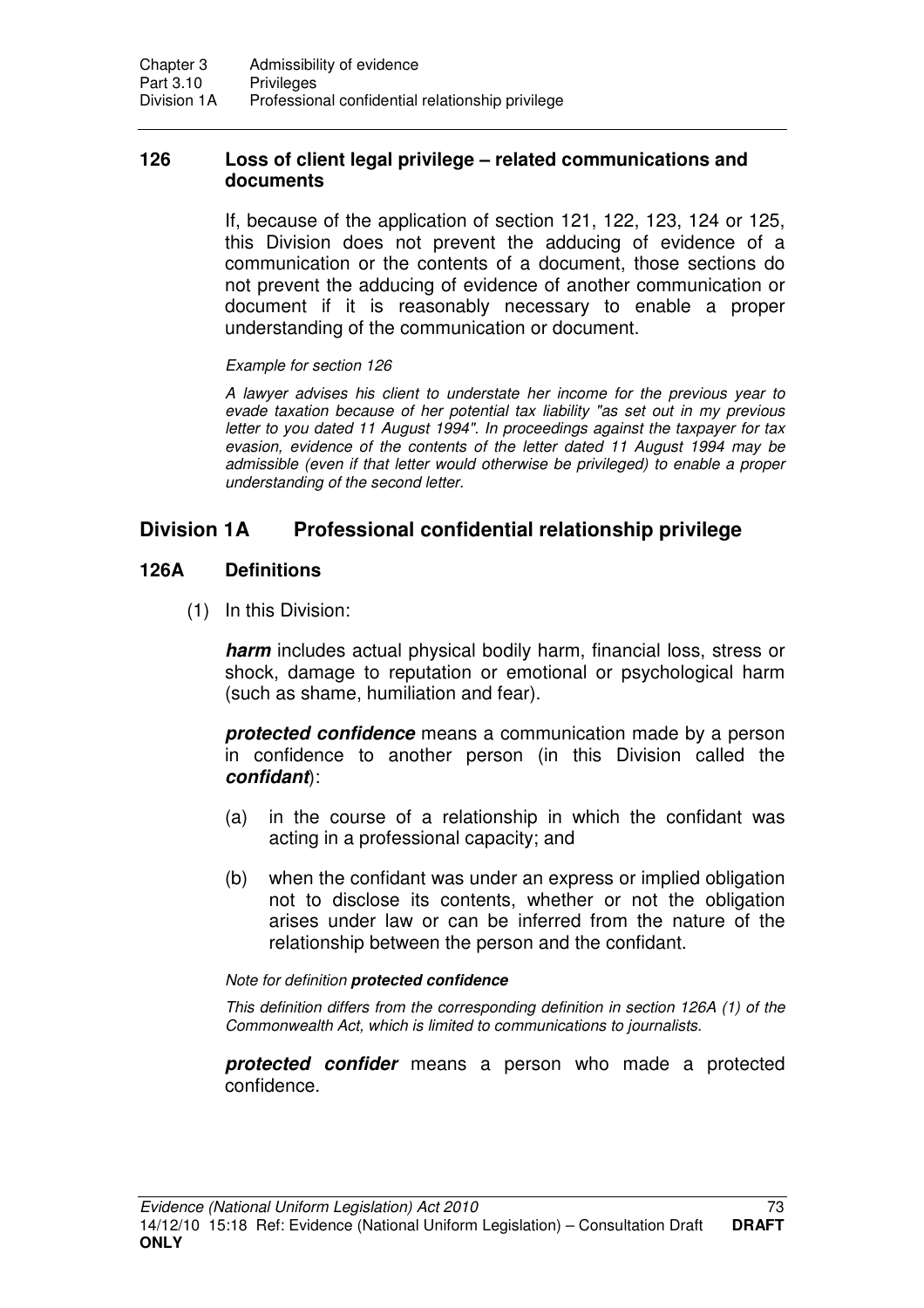**protected identity information** means information about, or enabling a person to ascertain, the identity of the person who made a protected confidence.

 (2) For the purposes of this Division, a communication may be made in confidence even if it is made in the presence of a third party if the third party's presence is necessary to facilitate communication.

## **126B Exclusion of evidence of protected confidences**

- (1) The court may direct that evidence not be adduced in a proceeding if the court finds that adducing it would disclose:
	- (a) a protected confidence; or
	- (b) the contents of a document recording a protected confidence, or
	- (c) protected identity information.
- (2) The court may give such a direction:
	- (a) on its own initiative; or
	- (b) on the application of the protected confider or confidant concerned (whether or not either is a party).
- (3) The court must give such a direction if it is satisfied that:
	- (a) it is likely that harm would or might be caused (whether directly or indirectly) to a protected confider if the evidence is adduced; and
	- (b) the nature and extent of the harm outweighs the desirability of the evidence being given.
- (4) Without limiting the matters that the court may take into account for the purposes of this section, it is to take into account the following matters:
	- (a) the probative value of the evidence in the proceeding;
	- (b) the importance of the evidence in the proceeding;
	- (c) the nature and gravity of the relevant offence, cause of action or defence and the nature of the subject matter of the proceeding;
	- (d) the availability of any other evidence concerning the matters to which the protected confidence or protected identity information relates;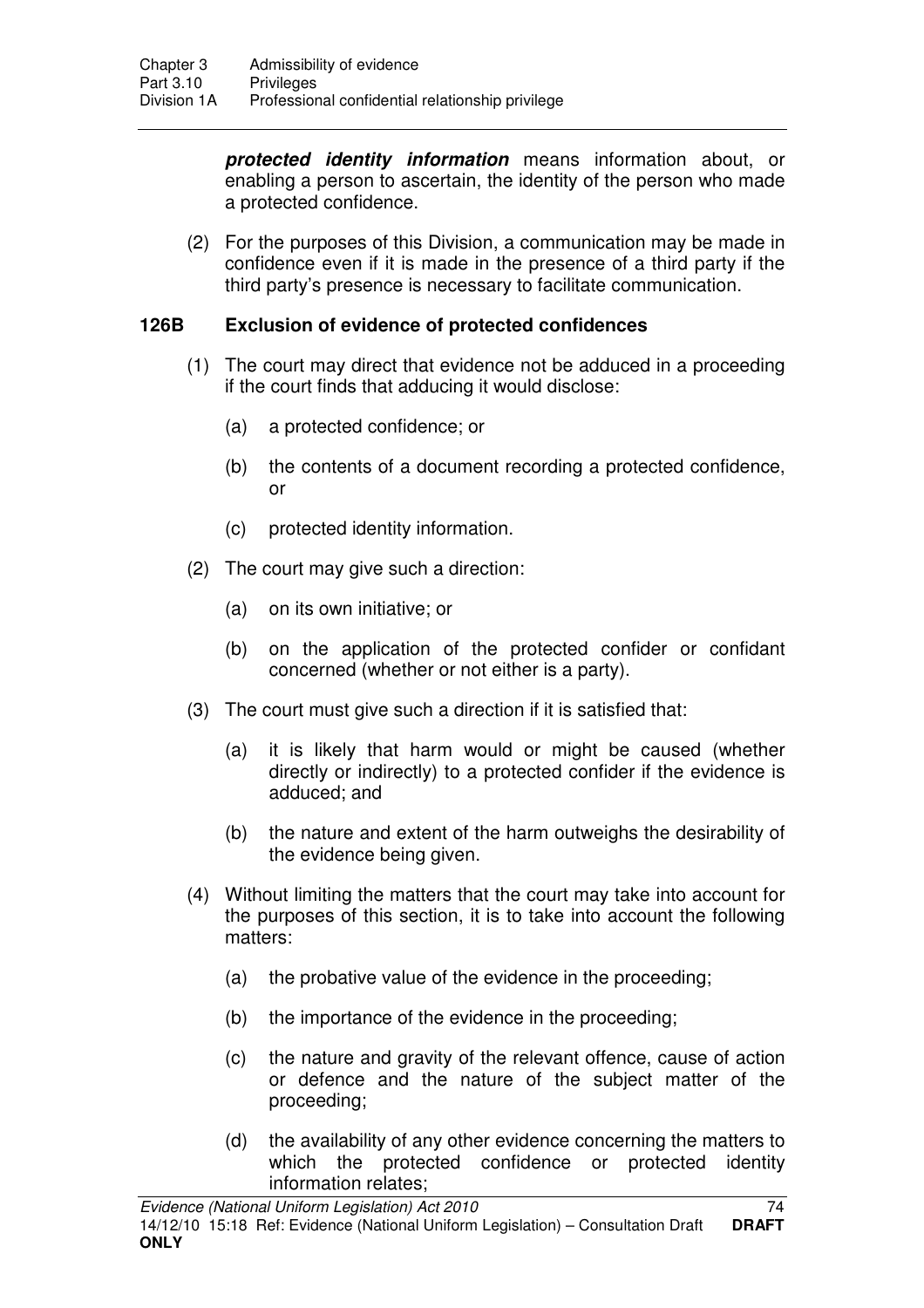- (e) the likely effect of adducing evidence of the protected confidence or protected identity information, including the likelihood of harm, and the nature and extent of harm that would be caused to the protected confider;
- (f) the means (including any ancillary orders that may be made under section 126E) available to the court to limit the harm or extent of the harm that is likely to be caused if evidence of the protected confidence or the protected identity information is disclosed;
- (g) if the proceeding is a criminal proceeding whether the party seeking to adduce evidence of the protected confidence or protected identity information is a defendant or the prosecutor;
- (h) whether the substance of the protected confidence or the protected identity information has already been disclosed by the protected confider or any other person.
- (5) The court must state its reasons for giving or refusing to give a direction under this section.

## **126C Loss of professional confidential relationship privilege: consent**

This Division does not prevent the adducing of evidence given with the consent of the protected confider concerned.

## **126D Loss of professional confidential relationship privilege: misconduct**

- (1) This Division does not prevent the adducing of evidence of a communication made or the contents of a document prepared in the furtherance of the commission of a fraud or an offence or the commission of an act that renders a person liable to a civil penalty.
- (2) For the purposes of this section, if the commission of the fraud, offence or act is a fact in issue and there are reasonable grounds for finding that:
	- (a) the fraud, offence or act was committed; and
	- (b) a communication was made or document prepared in furtherance of the commission of the fraud, offence or act;

the court may find that the communication was so made or document so prepared.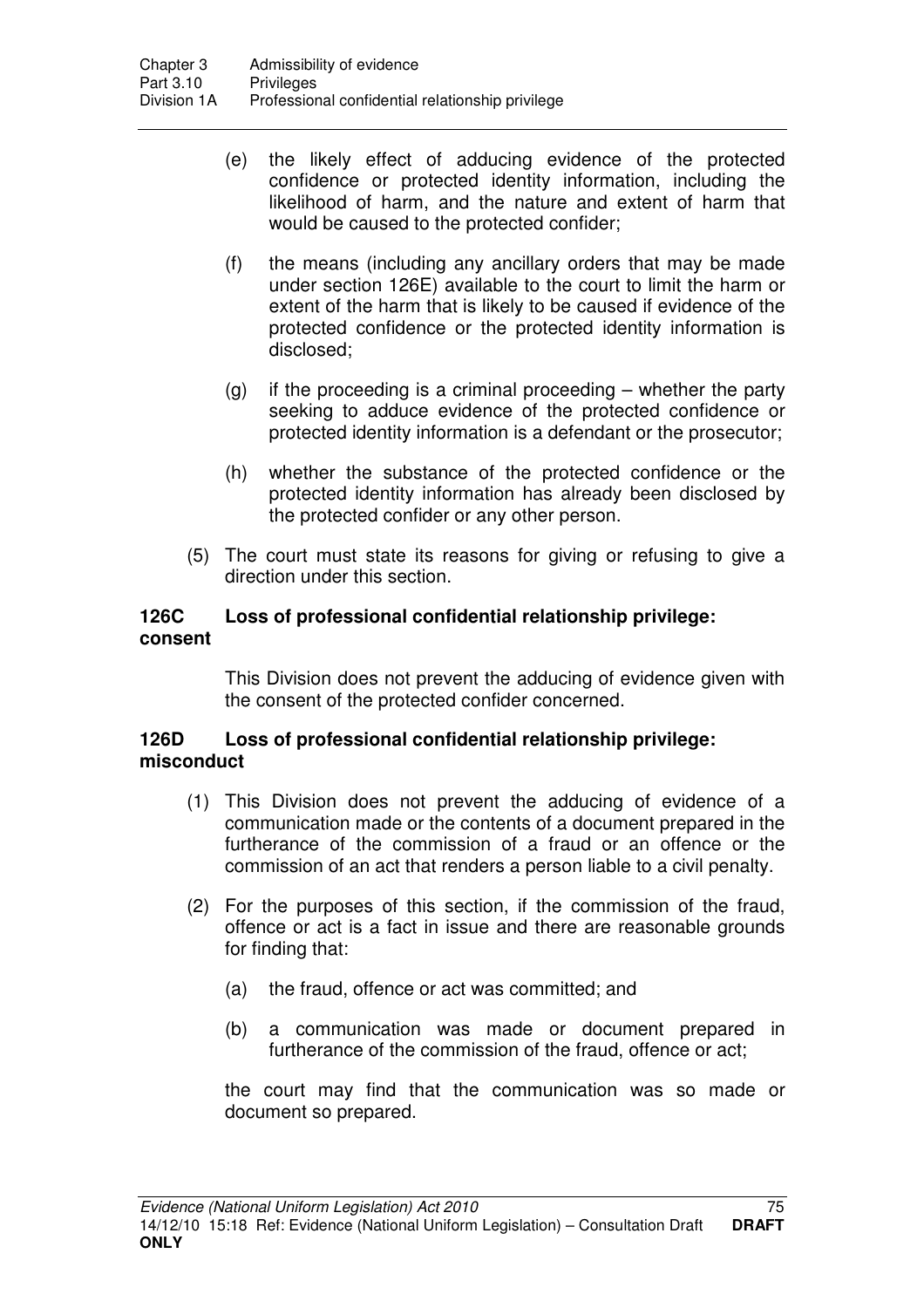## **126E Ancillary orders**

Without limiting any action the court may take to limit the possible harm, or extent of the harm, likely to be caused by the disclosure of evidence of a protected confidence or protected identity information, the court may:

- (a) order that all or part of the evidence be heard in camera; and
- (b) make such orders relating to the suppression of publication of all or part of the evidence given before the court as, in its opinion, are necessary to protect the safety and welfare of the protected confider.

## **126F Application of Division**

- (1) This Division does not apply in relation to a proceeding the hearing of which began before the commencement of this Division.
- (2) This Division applies in relation to a protected confidence within the meaning of this Division whether made before or after the commencement of this Division.

Note for subsection (3)

The NSW Act includes a subsection (3) relating to sexual assault communications privilege.

 (4) The court may give a direction under this Division in respect of a protected confidence or protected identity information whether or not the protected confidence or protected identity information is privileged under another section of this Part or would be so privileged except for a limitation or restriction imposed by that section.

Note for subsection (4)

Subsection 69ZX(4) and section 100C of the Family Law Act 1975 have the effect of modifying this Division as it applies to certain proceedings under that Act.

## **Division 2 Other privileges**

## **127 Religious confessions**

- (1) A person who is or was a member of the clergy of any church or religious denomination is entitled to refuse to divulge that a religious confession was made, or the contents of a religious confession made, to the person when a member of the clergy.
- (2) Subsection (1) does not apply if the communication involved in the religious confession was made for a criminal purpose.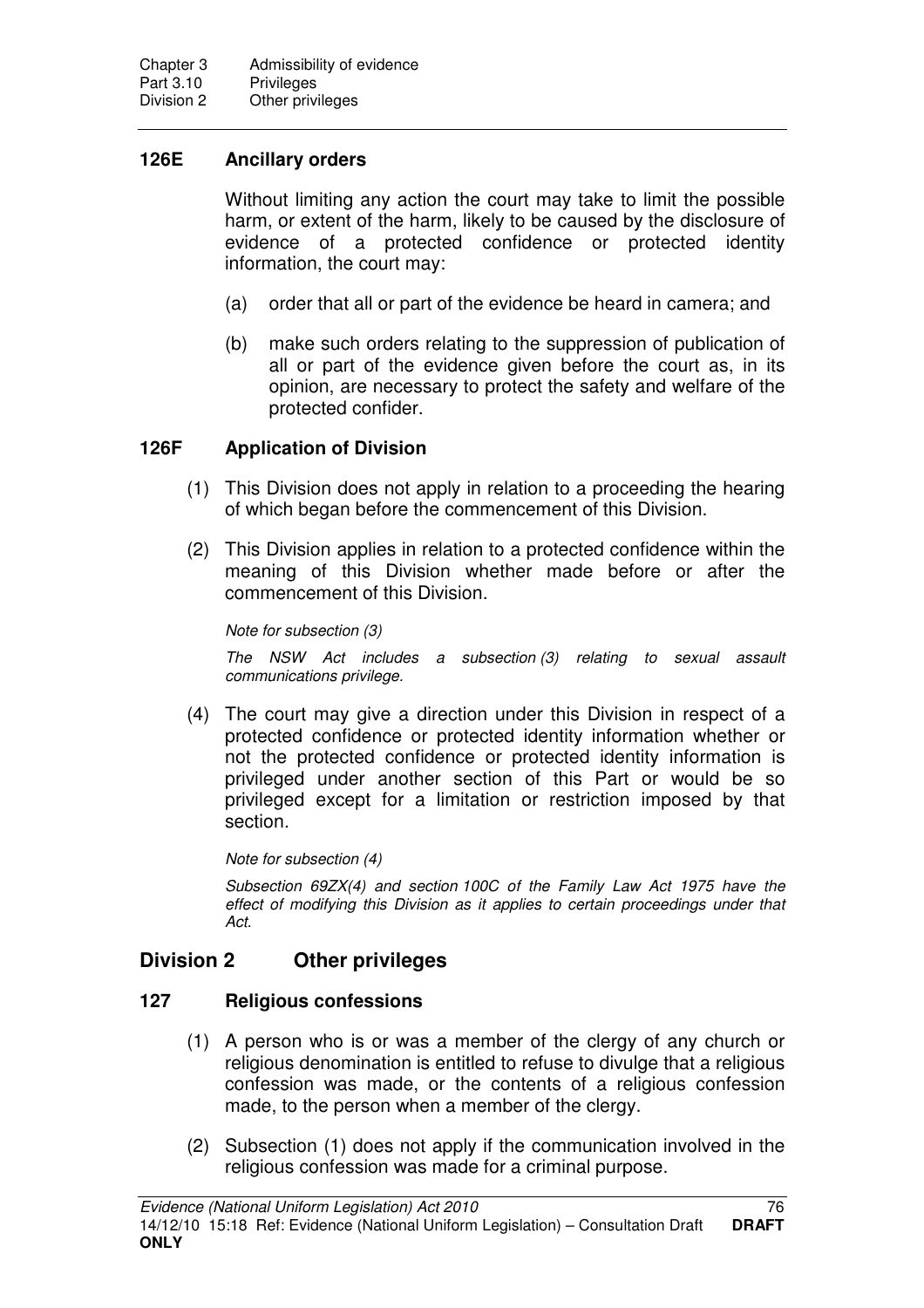- (3) This section applies even if an Act provides:
	- (a) that the rules of evidence do not apply or that a person or body is not bound by the rules of evidence; or
	- (b) that a person is not excused from answering any question or producing any document or other thing on the ground of privilege or any other ground.
- (4) In this section, religious confession means a confession made by a person to a member of the clergy in the member's professional capacity according to the ritual of the church or religious denomination concerned.

## **127A Communication to counsellor**

- (1) A counselling communication must not be disclosed in any criminal proceedings unless the victim has consented to the disclosure.
- (2) A person must not be required, in or in connection with any criminal proceedings, to produce a document that records a counselling communication unless the victim has consented to the production of the document.
- (3) Evidence of a counselling communication must not be adduced or admitted in any criminal proceedings unless the victim has consented to the adducing or admission of the evidence.
- (4) For this section, **counselling communication** means a communication made before, on or after the commencement of this Act in circumstances that give rise to a reasonable expectation of confidentiality or a duty of confidentiality if the communication is made:
	- (a) by a victim of a sexual offence to a counsellor in the course of counselling or treatment of the victim by the counsellor for any emotional or psychological harm suffered in connection with the offence; or
	- (b) to, or in relation to, that victim for the purposes of that counselling or treatment.
- (5) For subsection (4), in determining whether a communication was made in circumstances that gave rise to a reasonable expectation of confidentiality or a duty of confidentiality, it does not matter that the communication was made in the presence of a third party if the third party's presence was necessary to facilitate communication or further the counselling process.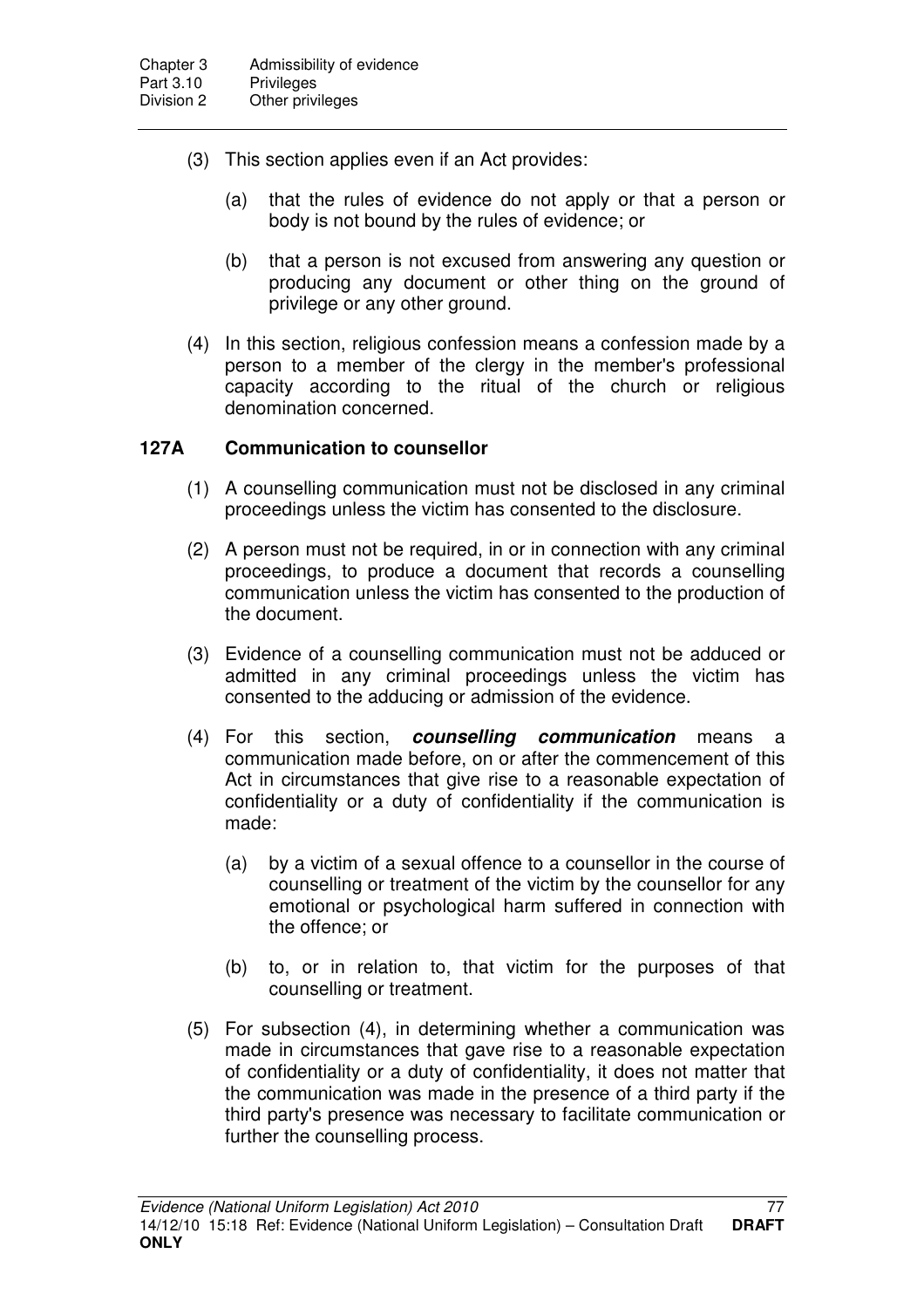(6) In this section:

**counsellor** means a person:

- (a) whose profession or work consists of or includes the provision of psychiatric or psychological therapy to victims of sexual offences; or
- (b) who provides, for fee or other reward or on a voluntary basis, psychiatric or psychological therapy to victims of sexual offences for or at the direction of a body or organisation that provides such therapy to such victims.

**victim** includes alleged victim.

Note for section 127 The Commonwealth Act does not include this section.

### **128 Privilege in respect of self-incrimination in other proceedings**

- (1) This section applies if a witness objects to giving particular evidence, or evidence on a particular matter, on the ground that the evidence may tend to prove that the witness:
	- (a) has committed an offence against or arising under an Australian law or a law of a foreign country; or
	- (b) is liable to a civil penalty.
- (2) The court must determine whether or not there are reasonable grounds for the objection.
- (3) If the court determines that there are reasonable grounds for the objection, the court is to inform the witness:
	- (a) that the witness need not give the evidence unless required by the court to do so under subsection (4); and
	- (b) that the court will give a certificate under this section if:
		- (i) the witness willingly gives the evidence without being required to do so under subsection (4); or
		- (ii) the witness gives the evidence after being required to do so under subsection (4); and
	- (c) of the effect of such a certificate.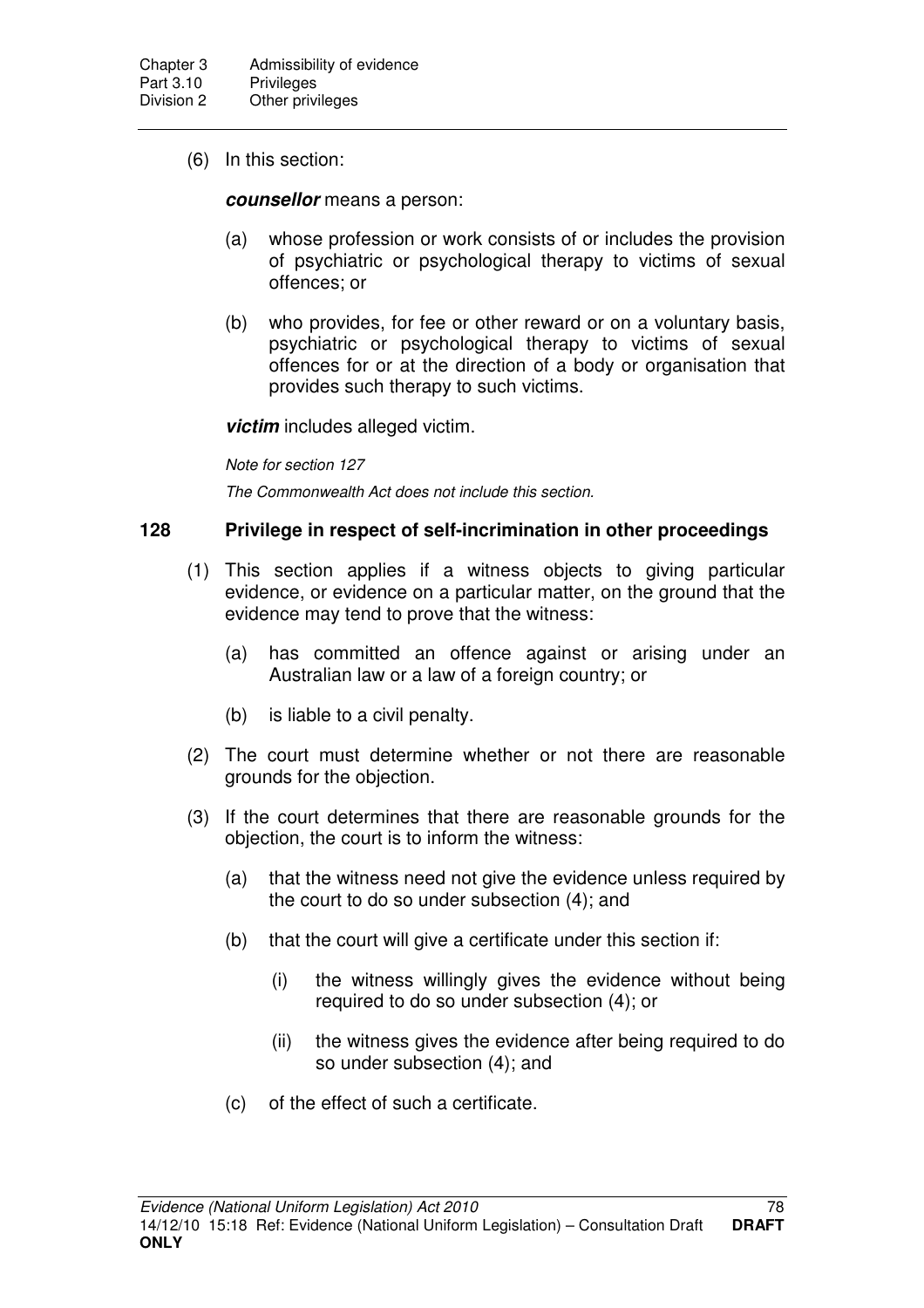- (4) The court may require the witness to give the evidence if the court is satisfied that:
	- (a) the evidence does not tend to prove that the witness has committed an offence against or arising under, or is liable to a civil penalty under, a law of a foreign country; and
	- (b) the interests of justice require that the witness give the evidence.
- (5) If the witness either willingly gives the evidence without being required to do so under subsection (4), or gives it after being required to do so under that subsection, the court must cause the witness to be given a certificate under this section in respect of the evidence.
- (6) The court is also to cause a witness to be given a certificate under this section if;
	- (a) the objection has been overruled; and
	- (b) after the evidence has been given, the court finds that there were reasonable grounds for the objection.
- (7) In any proceeding in a Territory court or before any person or body authorised by a law of this Territory, or by consent of parties, to hear, receive and examine evidence:
	- (a) evidence given by a person in respect of which a certificate under this section has been given; and
	- (b) any information, document or thing obtained as a direct or indirect consequence of the person having given evidence;

cannot be used against the person. However, this does not apply to a criminal proceeding in respect of the falsity of the evidence.

### Note for subsection (7)

This subsection differs from section 128(7) of the Commonwealth Act. The Commonwealth provision refers to an "Australian Court" instead of a "Territory court".

- (8) Subsection (7) has effect despite any challenge, review, quashing or calling into question on any ground of the decision to give, or the validity of, the certificate concerned.
- (9) If a defendant in a criminal proceeding for an offence is given a certificate under this section, subsection (7) does not apply in a proceeding that is a retrial of the defendant for the same offence or a trial of the defendant for an offence arising out of the same facts that gave rise to that offence.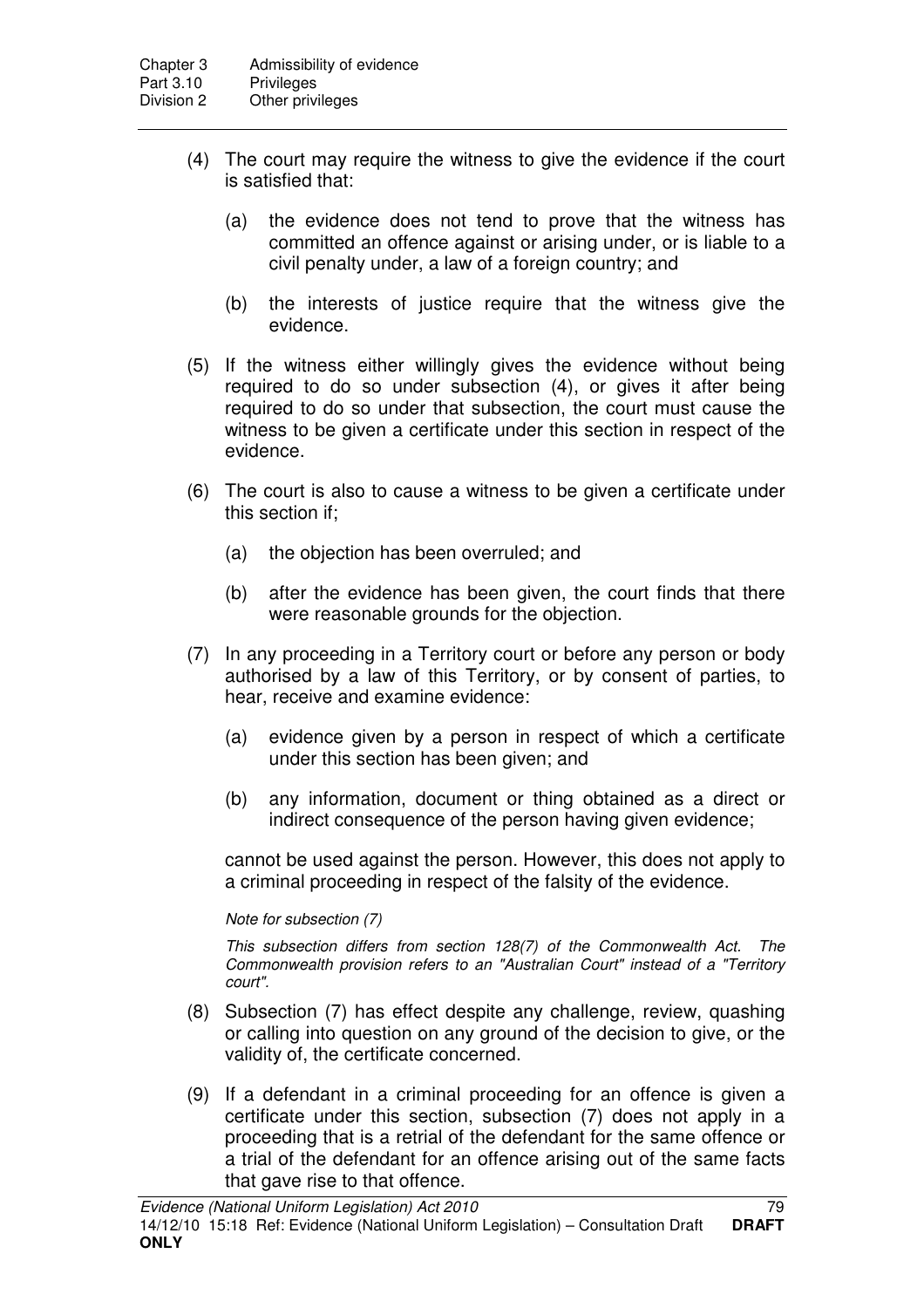- (10) In a criminal proceeding, this section does not apply in relation to the giving of evidence by a defendant, being evidence that the defendant:
	- (a) did an act the doing of which is a fact in issue; or
	- (b) had a state of mind the existence of which is a fact in issue.
- (11) A reference in this section to doing an act includes a reference to failing to act.

Notes for section 128

- 1 Bodies corporate cannot claim this privilege. See section 187.
- 2 Clause 3 of Part 2 of the Dictionary sets out what is a civil penalty.
- 3 The Commonwealth Act includes additional subsections ((12) to (15)). The subsections give effect to certificates in relation to self-incriminating evidence under this Act in proceedings in federal and Australian Capital Territory courts and in Territory prosecutions for Commonwealth and Australian Capital Territory offences.
- 4 Subsections (8) and (9) were inserted as a response to the decision of the High Court of Australia in Cornwell v. The (2007) 271 CLR 260.

## **128A Privilege in respect of self-incrimination – exception for certain orders etc**

(1) In this section:

**disclosure order** means an order made by a Territory court in a civil proceeding requiring a person to disclose information, as part of, or in connection with a freezing or search order under the Rules of the Supreme Court but does not include an order made by a court under the Proceeds of Crime Act 2002 (Cth) or the Criminal Property Forfeiture Act.

#### Note for definition **disclosure order**

This definition differs from the New South Wales Act and Victorian Act.

**relevant person** means a person to whom a disclosure order is directed.

- (2) If a relevant person objects to complying with a disclosure order on the grounds that some or all of the information required to be disclosed may tend to prove that the person:
	- (a) has committed an offence against or arising under an Australian law or a law of a foreign country; or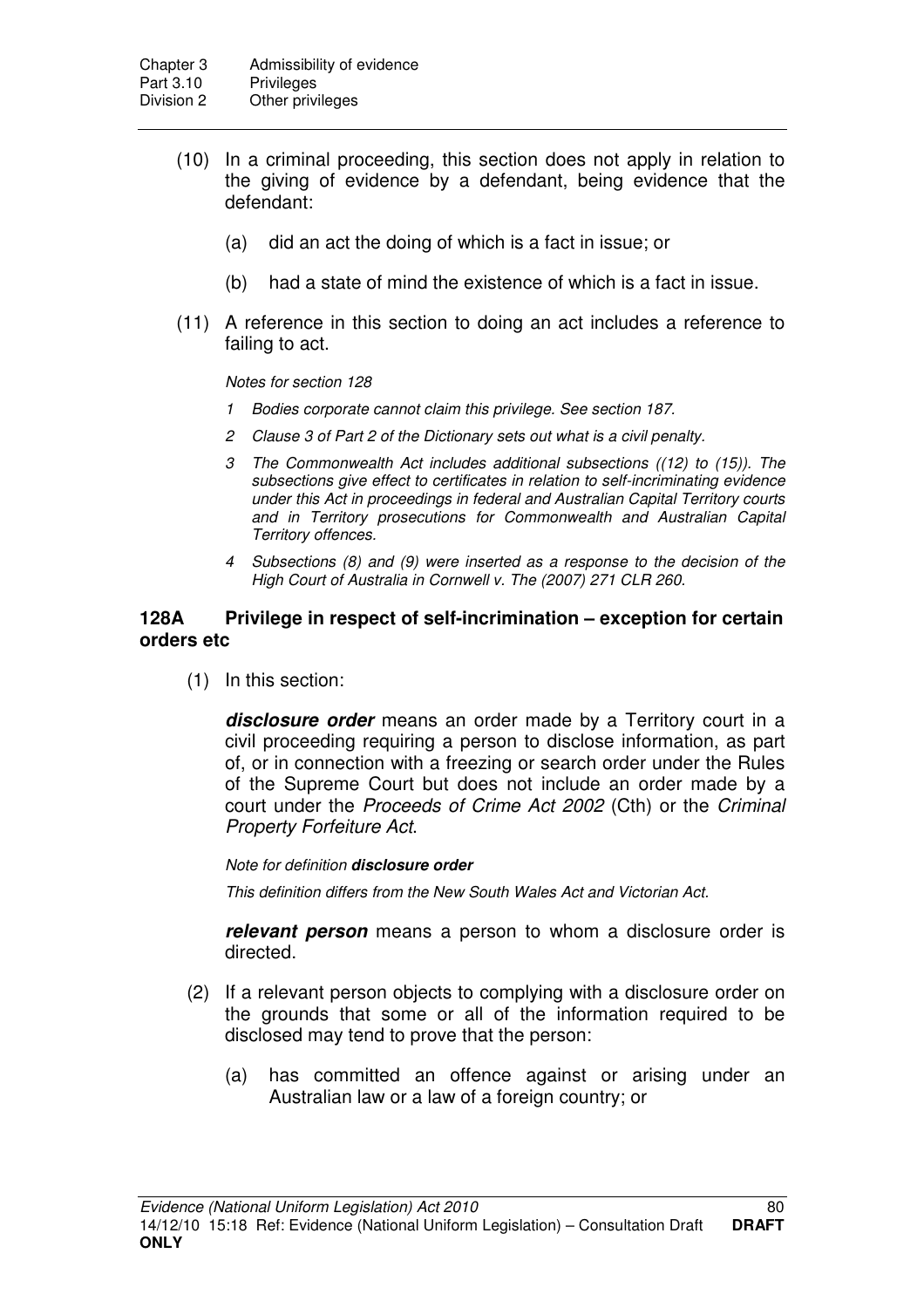(b) is liable to a civil penalty;

the person must:

- (c) disclose so much of the information required to be disclosed to which no objection is taken; and
- (d) prepare an affidavit containing so much of the information required to be disclosed to which objection is taken (the privilege affidavit) and deliver it to the court in a sealed envelope; and
- (e) file and serve on each other party a separate affidavit setting out the basis of the objection.
- (3) The sealed envelope containing the privilege affidavit must not be opened except as directed by the court.
- (4) The court must determine whether or not there are reasonable grounds for the objection.
- (5) Subject to subsection (6), if the court finds that there are reasonable grounds for the objection, the court must not require the information contained in the privilege affidavit to be disclosed and must return it to the relevant person.
- (6) If the court is satisfied that:
	- (a) any information disclosed in the privilege affidavit may tend to prove that the relevant person has committed an offence against or arising under, or is liable to a civil penalty under, an Australian law; and
	- (b) the information does not tend to prove that the relevant person has committed an offence against or arising under, or is liable to a civil penalty under, a law of a foreign country; and
	- (c) the interests of justice require the information to be disclosed;

the court may make an order requiring the whole or any part of the privilege affidavit containing information of the kind referred to in paragraph (a) to be filed and served on the parties.

 (7) If the whole or any part of the privilege affidavit is disclosed (including by order under subsection (6)), the court must cause the relevant person to be given a certificate in respect of the information referred to in subsection (6)(a).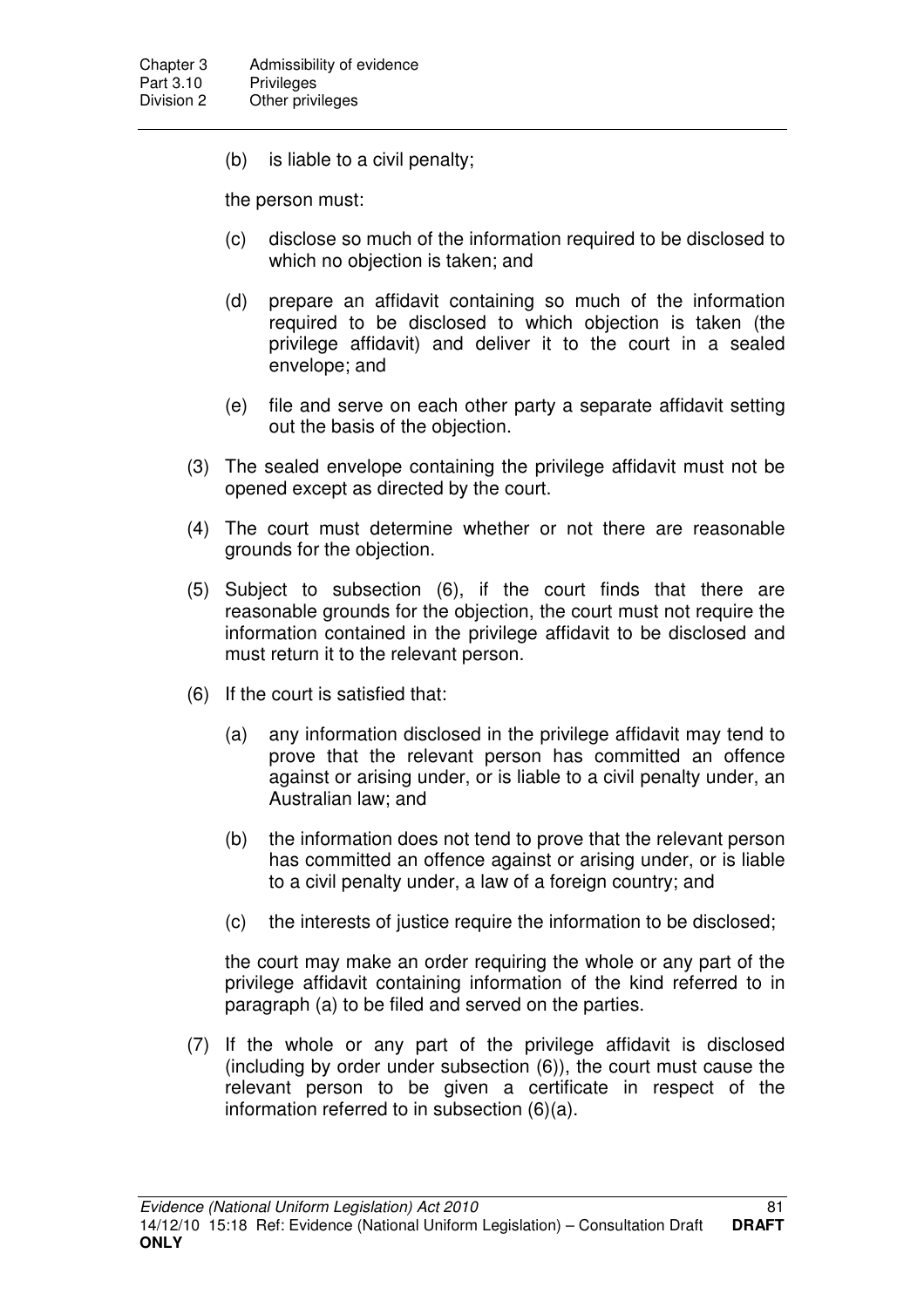- (8) In any proceeding in a Territory court:
	- (a) evidence of information disclosed by a relevant person in respect of which a certificate has been given under this section; and
	- (b) evidence of any information, document or thing obtained as a direct result or indirect consequence of the relevant person having disclosed that information;

cannot be used against the person. However, this does not apply to a criminal proceeding in respect of the falsity of the evidence concerned.

- (9) Subsection (8) does not prevent the use against the relevant person of any information disclosed by a document:
	- (a) that is an annexure or exhibit to a privilege affidavit prepared by the person in response to a disclosure order; and
	- (b) that was in existence before the order was made.
- (10) Subsection (8) has effect despite any challenge, review, quashing or calling into question on any ground of the decision to give, or the validity of, the certificate concerned.

## **Division 3 Evidence excluded in the public interest**

## **129 Exclusion of evidence of reasons for judicial etc decisions**

- (1) Evidence of the reasons for a decision made by a person who is:
	- (a) a judge in an Australian or overseas proceeding; or
	- (b) an arbitrator in respect of a dispute that has been submitted to the person, or to the person and one or more other persons, for arbitration;

or the deliberations of a person so acting in relation to such a decision, must not be given by the person, or a person who was, in relation to the proceeding or arbitration, under the direction or control of that person.

- (2) Such evidence must not be given by tendering as evidence a document prepared by such a person.
- (3) This section does not prevent the admission or use, in a proceeding, of published reasons for a decision.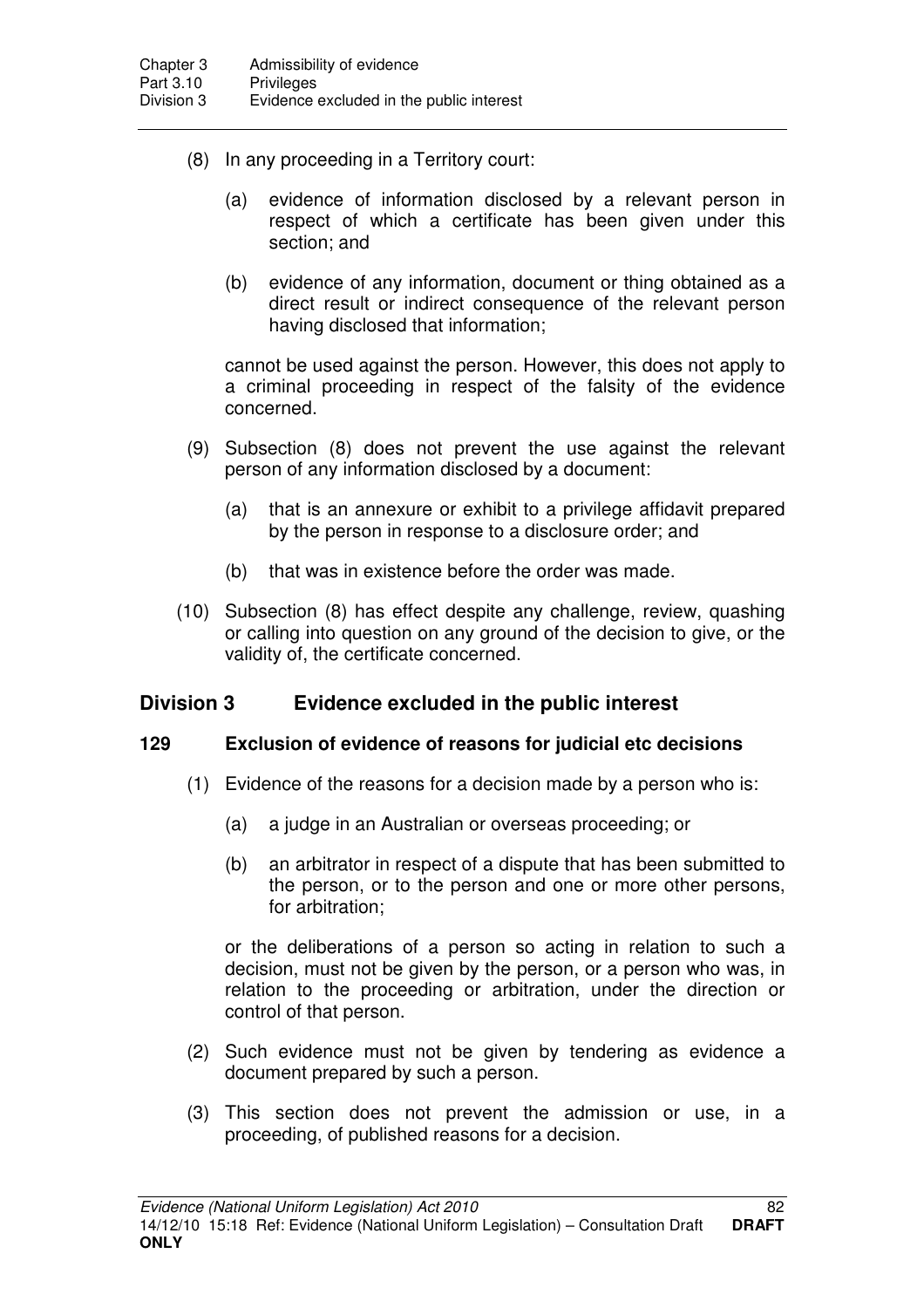- (4) In a proceeding, evidence of the reasons for a decision made by a member of a jury in another Australian or overseas proceeding, or of the deliberations of a member of a jury in relation to such a decision, must not be given by any of the members of that jury.
- (5) This section does not apply in a proceeding that is:
	- (a) a prosecution for one or more of the following offences:
		- (i) attempt to pervert the course of justice;
		- (ii) perverting the course of justice;
		- (iii) subornation of perjury;
		- (iv) embracery;
		- (v) bribery of public official;
		- (vi) misconduct in public office;
		- (vii) an offence against section 95, 96, 100, 103A, 109, and 204 of the Criminal Code;
		- (viii) an offence against section 49A of the Juries Act;
		- (ix) an offence connected with an offence mentioned in subparagraphs (i) to (viii), including an offence of conspiring to commit such an offence; or
	- (b) in respect of a contempt of a court; or
	- (c) by way of appeal from, or judicial review of, a judgment, decree, order or sentence of a court; or
	- (d) by way of review of an arbitral award; or
	- (e) a civil proceeding in respect of an act of a judicial officer or arbitrator that was, and that was known at the time by the judicial officer or arbitrator to be, outside the scope of the matters in relation to which the judicial officer or arbitrator had authority to act.

#### Note for subsection (5)(a)

Subsection (5)(a) differs from section 129(5)(a) of the Commonwealth Act and New South Wales Act and Victorian Act.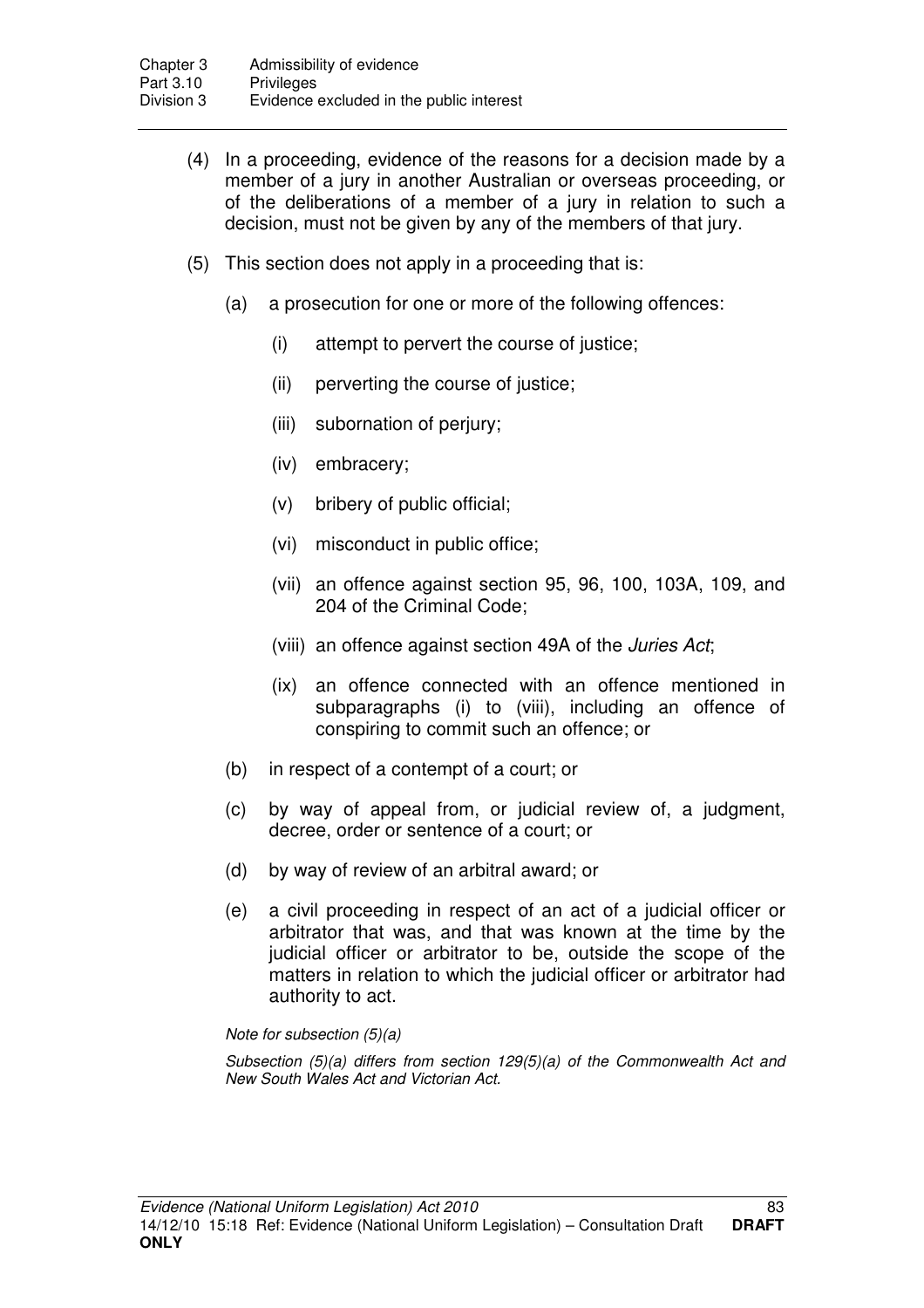## **130 Exclusion of evidence of matters of state**

- (1) If the public interest in admitting into evidence information or a document that relates to matters of state is outweighed by the public interest in preserving secrecy or confidentiality in relation to the information or document, the court may direct that the information or document not be adduced as evidence.
- (2) The court may give such a direction either on its own initiative or on the application of any person (whether or not the person is a party).
- (3) In deciding whether to give such a direction, the court may inform itself in any way it thinks fit.
- (4) Without limiting the circumstances in which information or a document may be taken for the purposes of subsection (1) to relate to matters of state, the information or document is taken for the purposes of that subsection to relate to matters of state if adducing it as evidence would:
	- (a) prejudice the security, defence or international relations of Australia; or
	- (b) damage relations between the Commonwealth and a State or between 2 or more States; or
	- (c) prejudice the prevention, investigation or prosecution of an offence; or
	- (d) prejudice the prevention or investigation of, or the conduct of proceedings for recovery of civil penalties brought with respect to, other contraventions of the law; or
	- (e) disclose, or enable a person to ascertain, the existence or identity of a confidential source of information relating to the enforcement or administration of a law of the Commonwealth or a State; or
	- (f) prejudice the proper functioning of the government of the Commonwealth or a State.
- (5) Without limiting the matters that the court may take into account for the purposes of subsection (1), it is to take into account the following matters:
	- (a) the importance of the information or the document in the proceeding;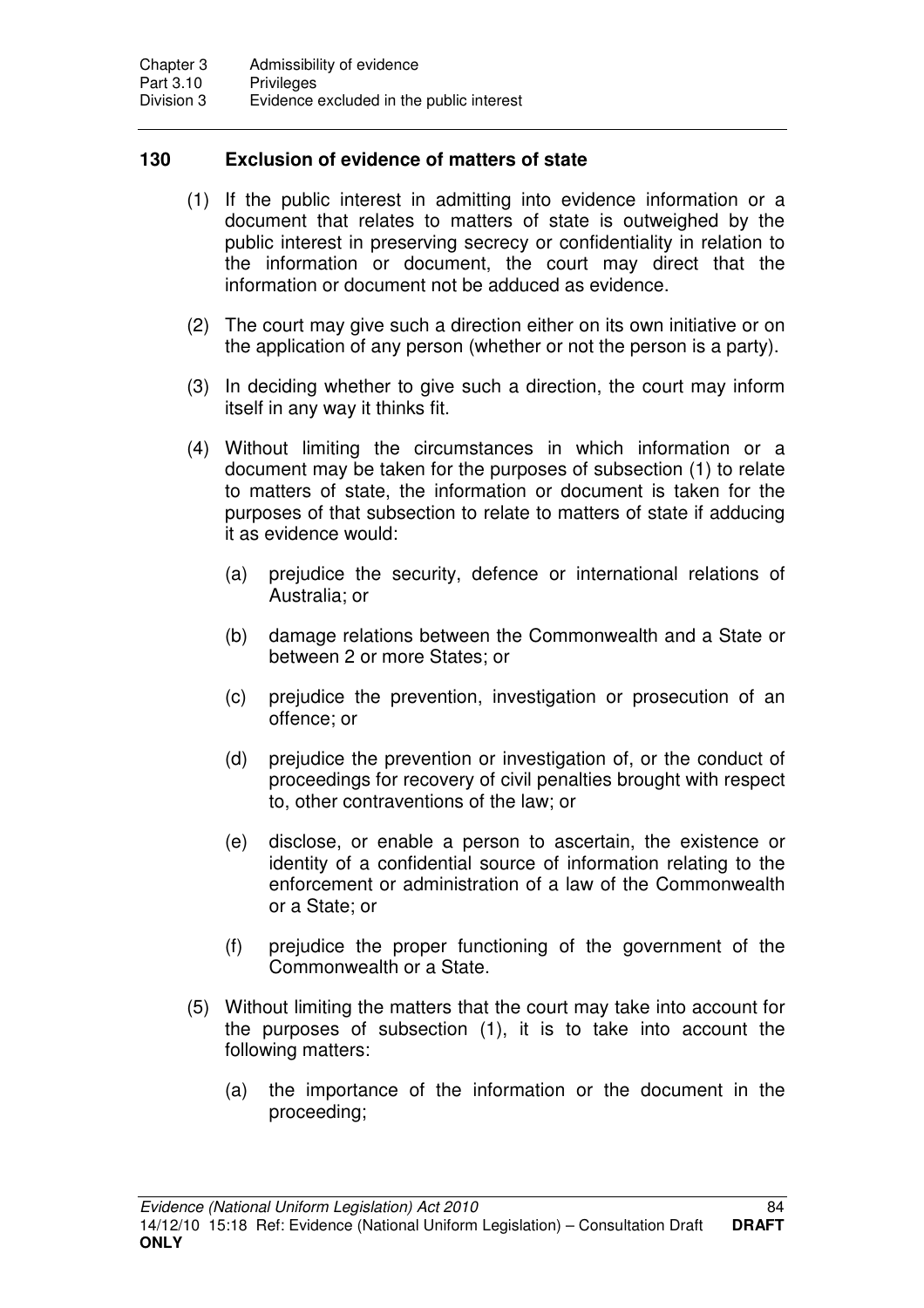- (b) if the proceeding is a criminal proceeding whether the party seeking to adduce evidence of the information or document is a defendant or the prosecutor;
- (c) the nature of the offence, cause of action or defence to which the information or document relates, and the nature of the subject matter of the proceeding;
- (d) the likely effect of adducing evidence of the information or document, and the means available to limit its publication;
- (e) whether the substance of the information or document has already been published;
- (f) if the proceeding is a criminal proceeding and the party seeking to adduce evidence of the information or document is a defendant – whether the direction is to be made subject to the condition that the prosecution be stayed.
- (6) A reference in this section to a State includes a reference to a Territory.

## **131 Exclusion of evidence of settlement negotiations**

- (1) Evidence is not to be adduced of:
	- (a) a communication that is made between persons in dispute, or between one or more persons in dispute and a third party, in connection with an attempt to negotiate a settlement of the dispute; or
	- (b) a document (whether delivered or not) that has been prepared in connection with an attempt to negotiate a settlement of a dispute.
- (2) Subsection (1) does not apply if:
	- (a) the persons in dispute consent to the evidence being adduced in the proceeding concerned or, if any of those persons has tendered the communication or document in evidence in another Australian or overseas proceeding, all the other persons so consent; or
	- (b) the substance of the evidence has been disclosed with the express or implied consent of all the persons in dispute; or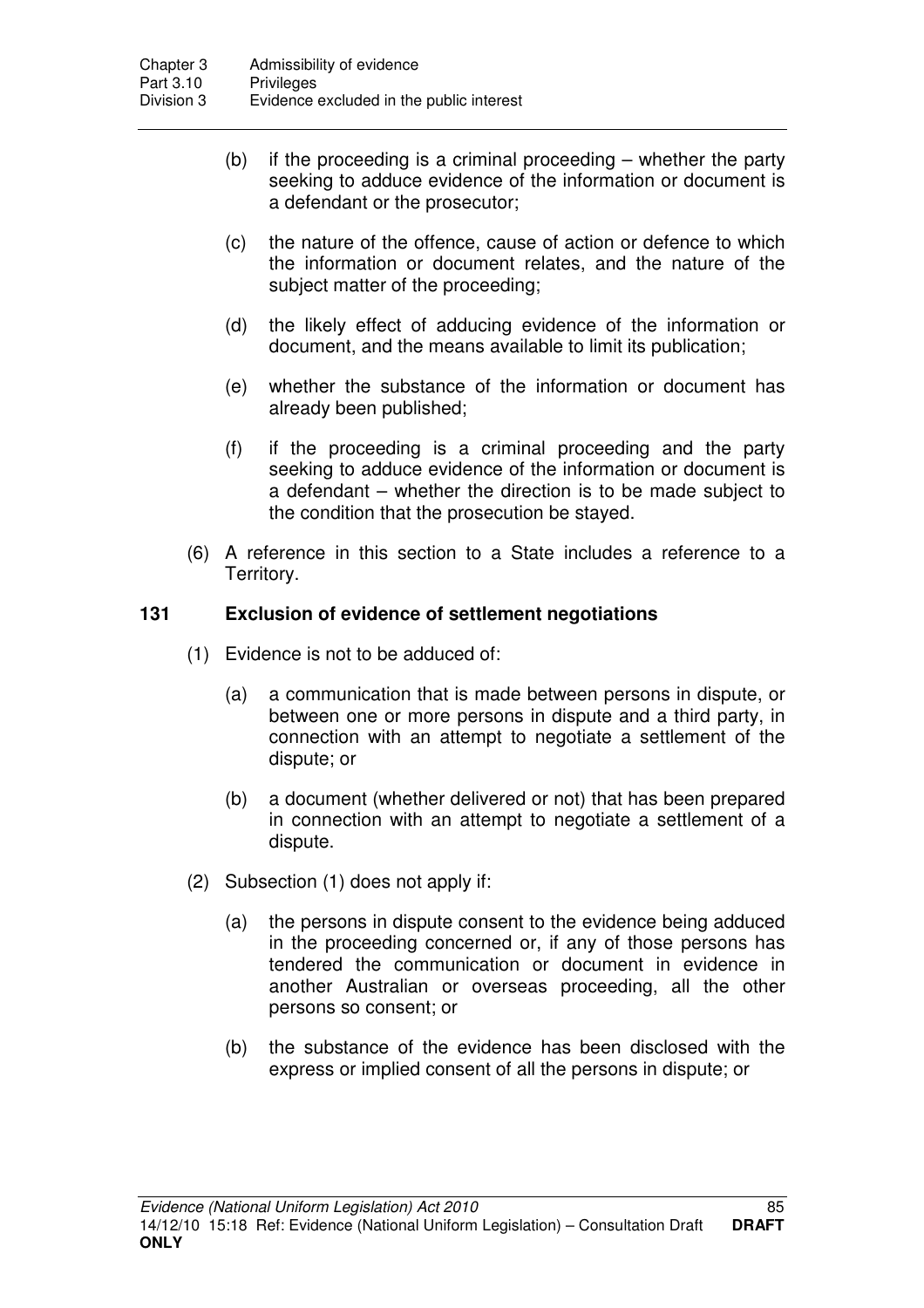- (c) the substance of the evidence has been partly disclosed with the express or implied consent of the persons in dispute, and full disclosure of the evidence is reasonably necessary to enable a proper understanding of the other evidence that has already been adduced; or
- (d) the communication or document included a statement to the effect that it was not to be treated as confidential; or
- (e) the evidence tends to contradict or to qualify evidence that has already been admitted about the course of an attempt to settle the dispute; or
- (f) the proceeding in which it is sought to adduce the evidence is a proceeding to enforce an agreement between the persons in dispute to settle the dispute, or a proceeding in which the making of such an agreement is in issue; or
- (g) evidence that has been adduced in the proceeding, or an inference from evidence that has been adduced in the proceeding, is likely to mislead the court unless evidence of the communication or document is adduced to contradict or to qualify that evidence; or
- (h) the communication or document is relevant to determining liability for costs; or
- (i) making the communication, or preparing the document, affects a right of a person; or
- (j) the communication was made, or the document was prepared, in furtherance of the commission of a fraud or an offence or the commission of an act that renders a person liable to a civil penalty; or
- (k) one of the persons in dispute, or an employee or agent of such a person, knew or ought reasonably to have known that the communication was made, or the document was prepared, in furtherance of a deliberate abuse of a power.
- (3) For the purposes of subsection  $(2)(i)$ , if commission of the fraud, offence or act is a fact in issue and there are reasonable grounds for finding that:
	- (a) the fraud, offence or act was committed; and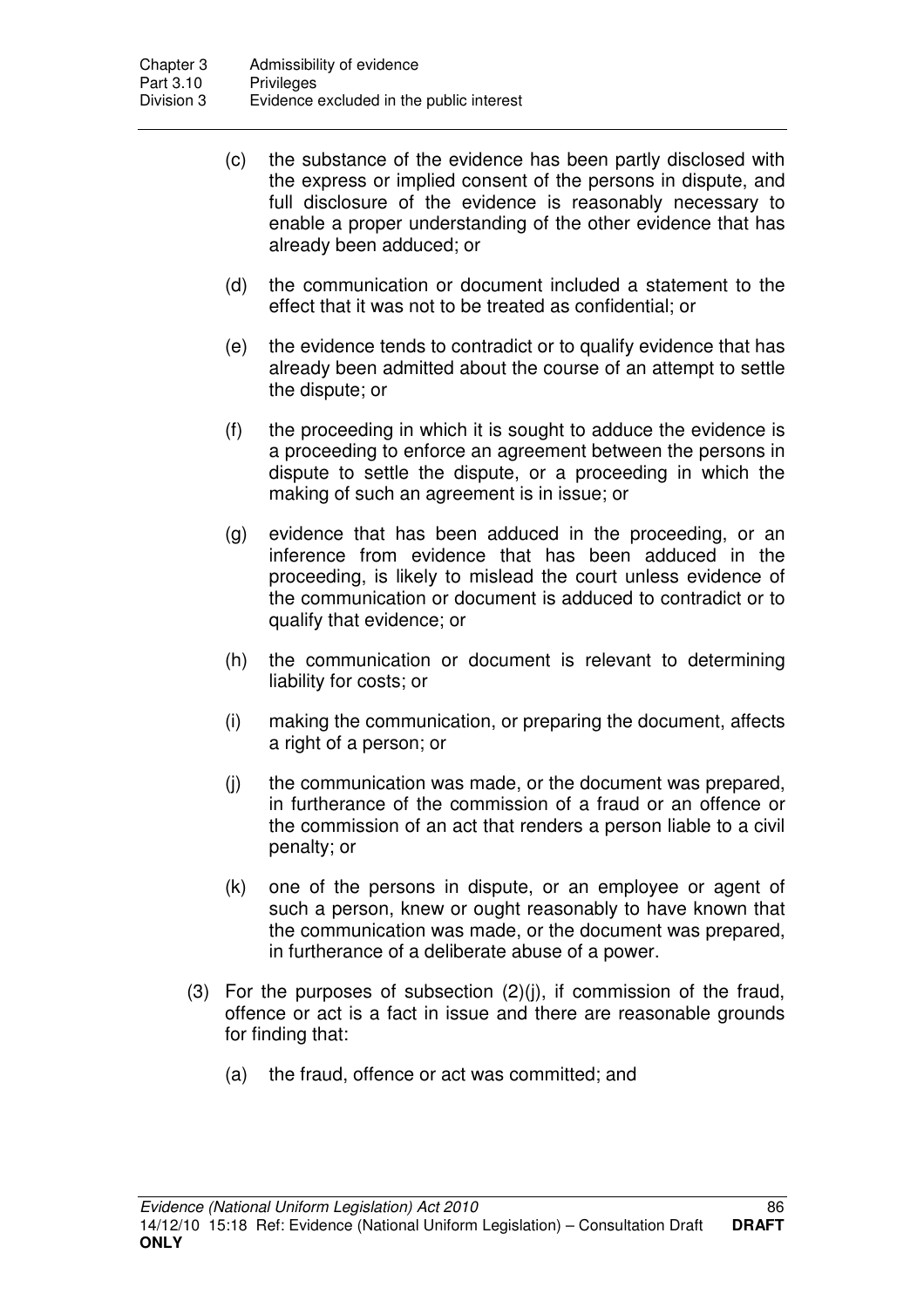(b) a communication was made or document prepared in furtherance of the commission of the fraud, offence or act;

the court may find that the communication was so made or the document so prepared.

- $(4)$  For the purposes of subsection  $(2)(k)$ , if:
	- (a) the abuse of power is a fact in issue; and
	- (b) there are reasonable grounds for finding that a communication was made or document prepared in furtherance of the abuse of power;

the court may find that the communication was so made or the document was so prepared.

- (5) In this section:
	- (a) a reference to a dispute is a reference to a dispute of a kind in respect of which relief may be given in an Australian or overseas proceeding; and
	- (b) a reference to an attempt to negotiate the settlement of a dispute does not include a reference to an attempt to negotiate the settlement of a criminal proceeding or an anticipated criminal proceeding; and
	- (c) a reference to a communication made by a person in dispute includes a reference to a communication made by an employee or agent of such a person; and
	- (d) a reference to the consent of a person in dispute includes a reference to the consent of an employee or agent of such a person, being an employee or agent who is authorised so to consent; and
	- (e) a reference to commission of an act includes a reference to a failure to act.
- (6) In this section, **power** means a power conferred by or under an Australian law.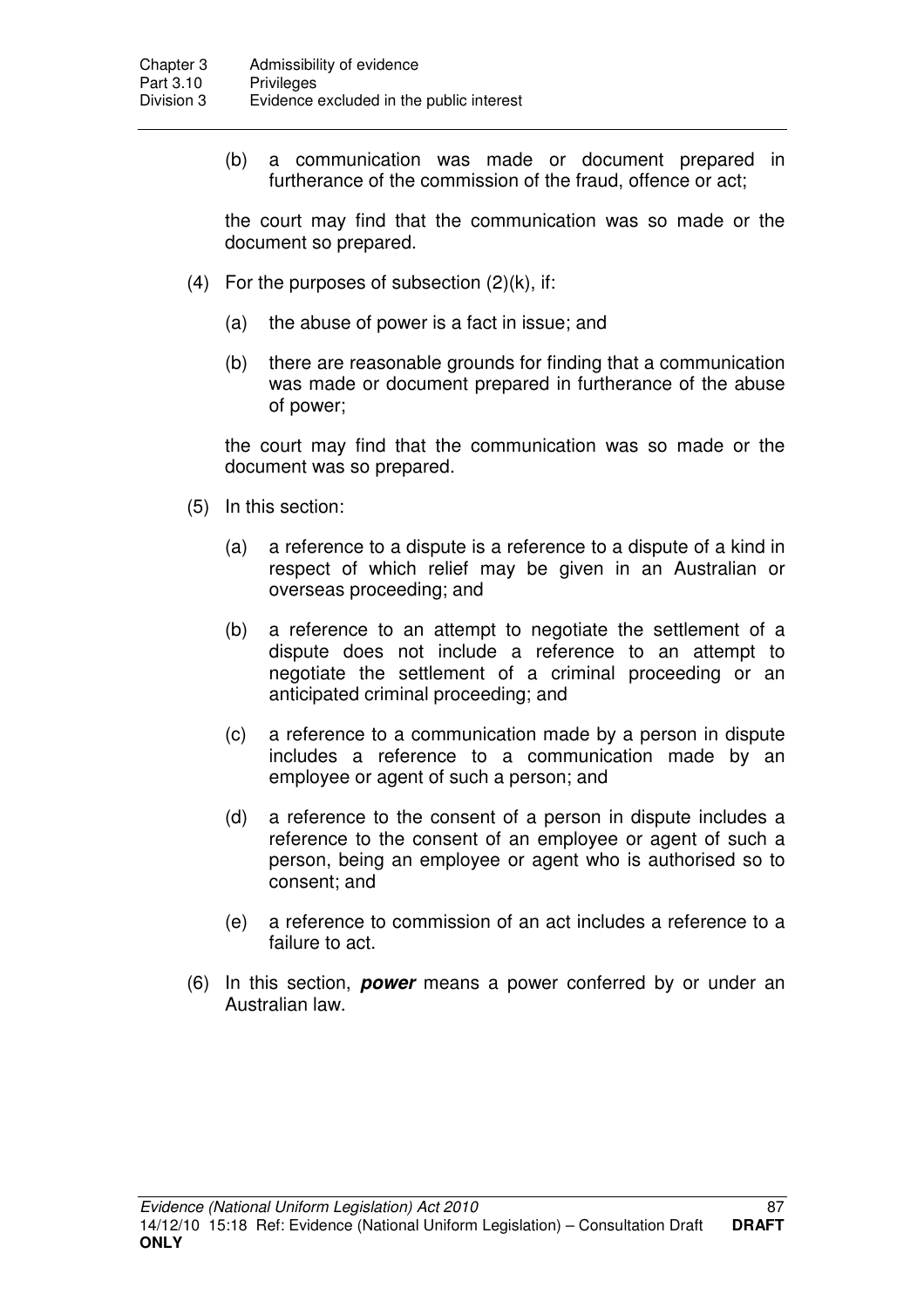# **Division 4 General**

## **131A Application of Division to preliminary proceedings of courts**

- (1) If:
	- (a) a person is required by a disclosure requirement to give information, or to produce a document, which would result in the disclosure of a communication, a document or its contents or other information of a kind referred to in Division 1, 1A or 3; and
	- (b) the person objects to giving that information or providing that document;

the court must determine the objection by applying the provisions of this Part (other than sections 123 and 128) with any necessary modifications as if the objection to giving information or producing the document were an objection to the giving or adducing of evidence.

- (2) In this section, **disclosure requirement** means a process or order of a court that requires the disclosure of information or a document and includes the following:
	- (a) a summons or subpoena to produce documents or give evidence;
	- (b) pre-trial discovery;
	- (c) non-party discovery;
	- (d) interrogatories;
	- (e) a notice to produce;
	- (f) a request to produce a document under Division 1 of Part 4.6.

## **132 Court to inform of rights to make applications and objections**

If it appears to the court that a witness or a party may have grounds for making an application or objection under a provision of this Part, the court must satisfy itself (if there is a jury, in the absence of the jury) that the witness or party is aware of the effect of that provision.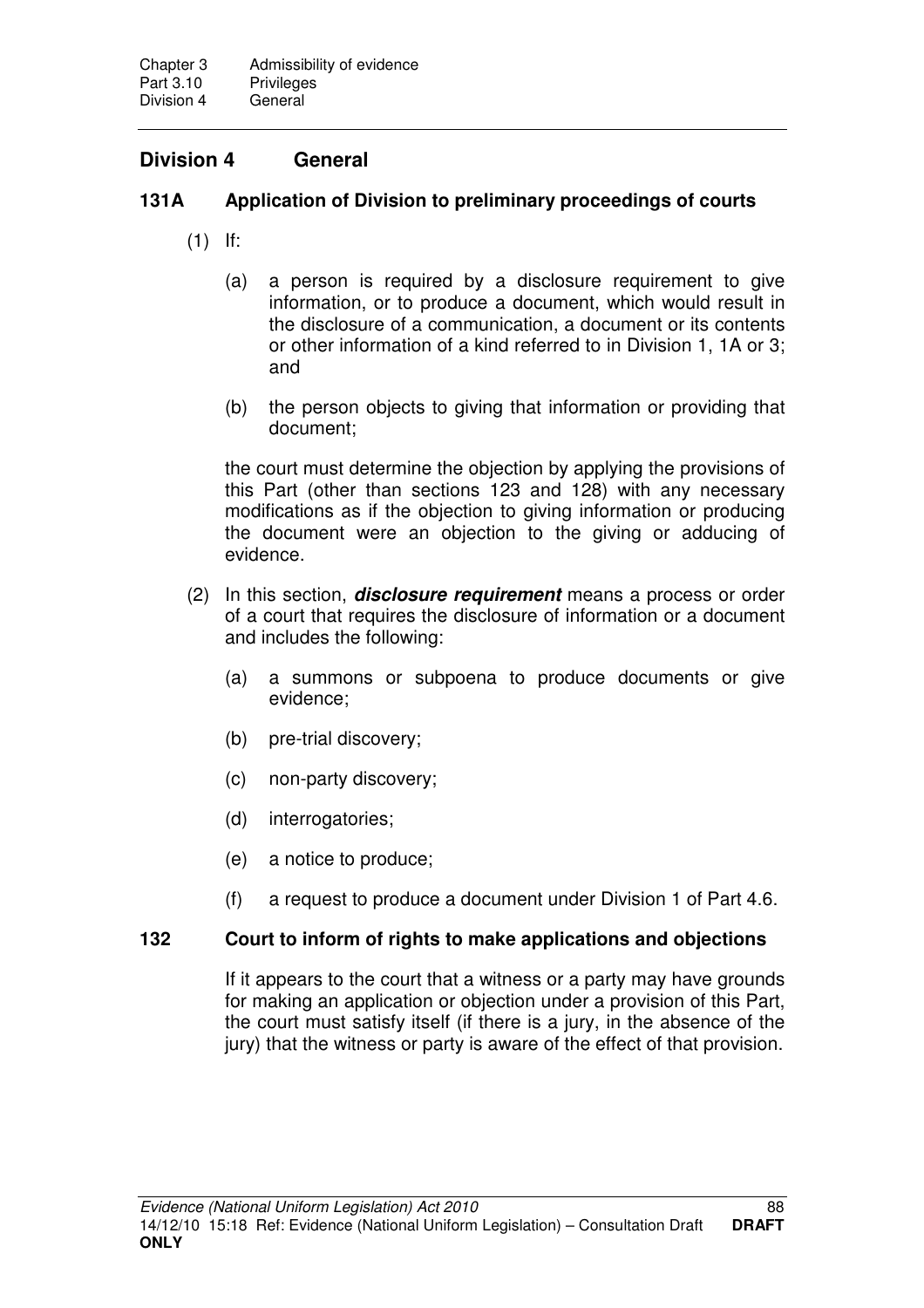## **133 Court may inspect etc documents**

If a question arises under this Part relating to a document, the court may order that the document be produced to it and may inspect the document for the purpose of determining the question.

### **134 Inadmissibility of evidence that must not be adduced or given**

Evidence that, because of this Part, must not be adduced or given in a proceeding is not admissible in the proceeding.

## **Part 3.11 Discretionary and mandatory exclusions**

## **135 General discretion to exclude evidence**

The court may refuse to admit evidence if its probative value is substantially outweighed by the danger that the evidence might:

- (a) be unfairly prejudicial to a party; or
- (b) be misleading or confusing; or
- (c) cause or result in undue waste of time.

## **136 General discretion to limit use of evidence**

The court may limit the use to be made of evidence if there is a danger that a particular use of the evidence might:

- (a) be unfairly prejudicial to a party; or
- (b) be misleading or confusing.

## **137 Exclusion of prejudicial evidence in criminal proceedings**

In a criminal proceeding, the court must refuse to admit evidence adduced by the prosecutor if its probative value is outweighed by the danger of unfair prejudice to the defendant.

### **138 Exclusion of improperly or illegally obtained evidence**

- (1) Evidence that was obtained:
	- (a) improperly or in contravention of an Australian law; or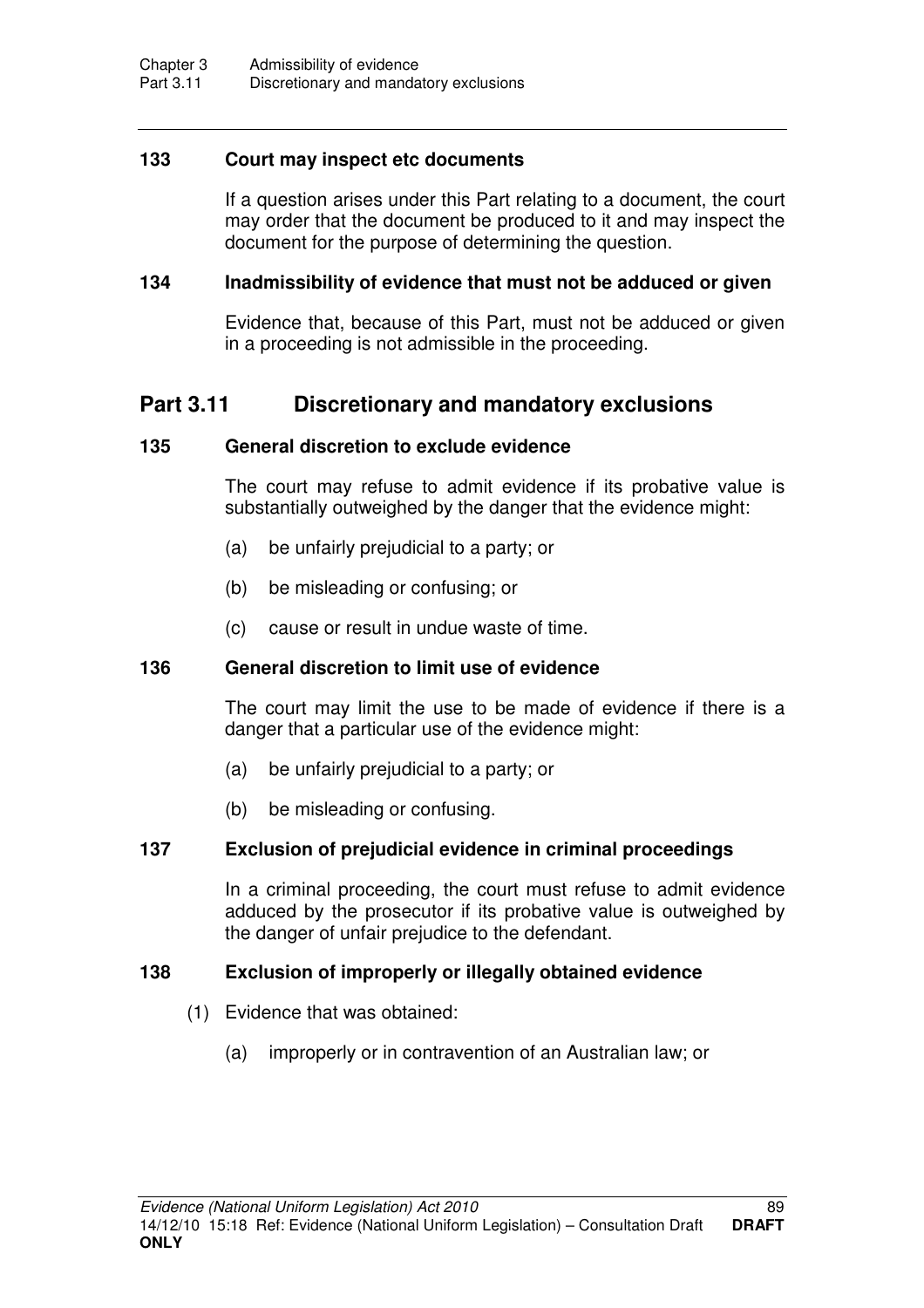(b) in consequence of an impropriety or of a contravention of an Australian law;

is not to be admitted unless the desirability of admitting the evidence outweighs the undesirability of admitting evidence that has been obtained in the way in which the evidence was obtained.

- (2) Without limiting subsection (1), evidence of an admission that was made during or in consequence of questioning, and evidence obtained in consequence of the admission, is taken to have been obtained improperly if the person conducting the questioning:
	- (a) did, or omitted to do, an act in the course of the questioning even though he or she knew or ought reasonably to have known that the act or omission was likely to impair substantially the ability of the person being questioned to respond rationally to the questioning; or
	- (b) made a false statement in the course of the questioning even though he or she knew or ought reasonably to have known that the statement was false and that making the false statement was likely to cause the person who was being questioned to make an admission.
- (3) Without limiting the matters that the court may take into account under subsection (1), it is to take into account:
	- (a) the probative value of the evidence; and
	- (b) the importance of the evidence in the proceeding; and
	- (c) the nature of the relevant offence, cause of action or defence and the nature of the subject-matter of the proceeding; and
	- (d) the gravity of the impropriety or contravention; and
	- (e) whether the impropriety or contravention was deliberate or reckless; and
	- (f) whether the impropriety or contravention was contrary to or inconsistent with a right of a person recognised by the International Covenant on Civil and Political Rights; and
	- (g) whether any other proceeding (whether or not in a court) has been or is likely to be taken in relation to the impropriety or contravention; and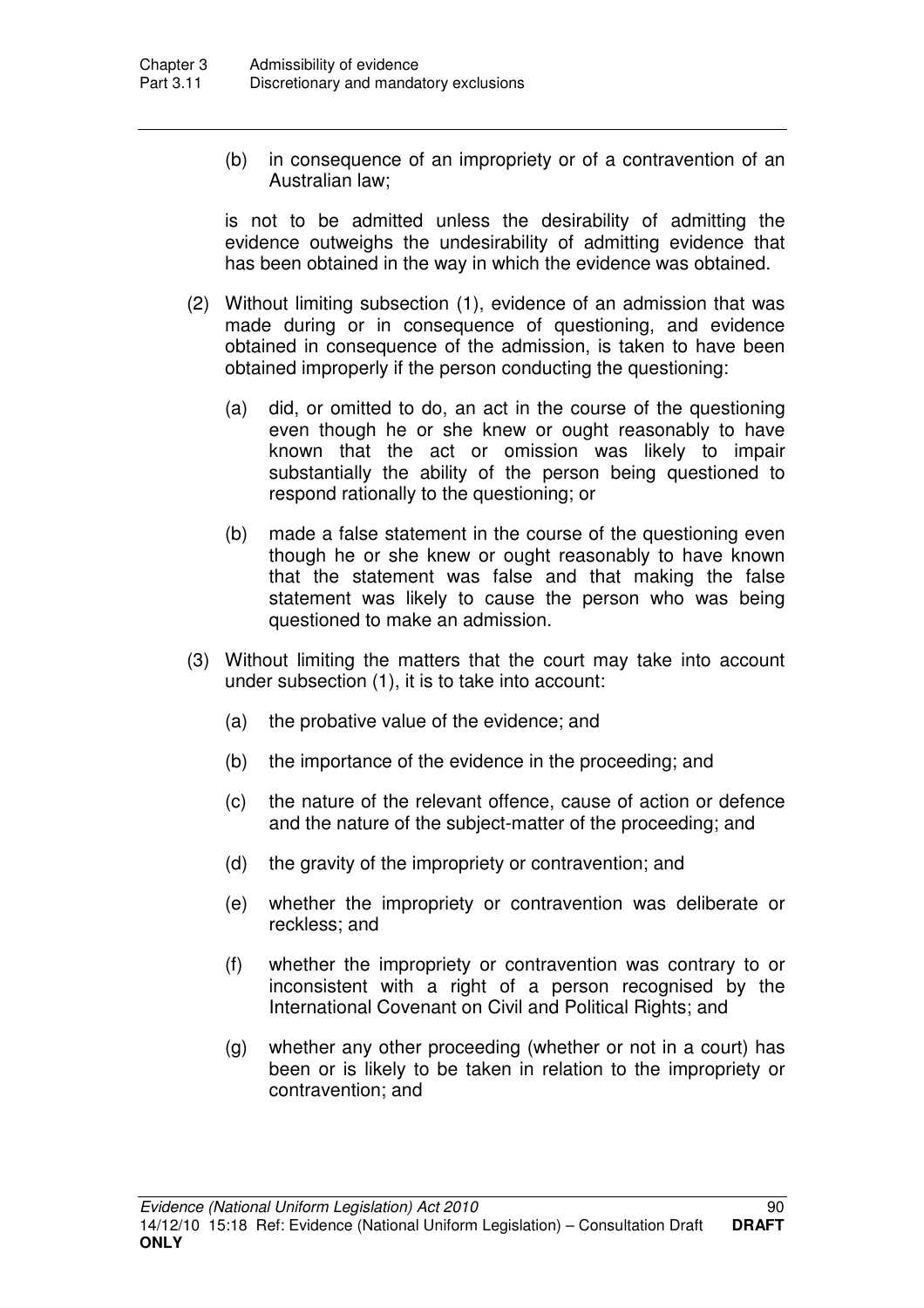(h) the difficulty (if any) of obtaining the evidence without impropriety or contravention of an Australian law.

Note for subsection (3)(f)

The International Covenant on Civil and Political Rights is set out in Schedule 2 to the Human Rights and Equal Opportunity Commission Act 1986 (Cth).

## **139 Cautioning of persons**

- (1) For the purposes of section 138(1)(a), evidence of a statement made or an act done by a person during questioning is taken to have been obtained improperly if:
	- (a) the person was under arrest for an offence at the time; and
	- (b) the questioning was conducted by an investigating official who was at the time empowered, because of the office that he or she held, to arrest the person; and
	- (c) before starting the questioning the investigating official did not caution the person that the person does not have to say or do anything but that anything the person does say or do may be used in evidence.
- (2) For the purposes of section 138(1)(a), evidence of a statement made or an act done by a person during questioning is taken to have been obtained improperly if:
	- (a) the questioning was conducted by an investigating official who did not have the power to arrest the person; and
	- (b) the statement was made, or the act was done, after the investigating official formed a belief that there was sufficient evidence to establish that the person has committed an offence; and
	- (c) the investigating official did not, before the statement was made or the act was done, caution the person that the person does not have to say or do anything but that anything the person does say or do may be used in evidence.
- (3) The caution must be given in, or translated into, a language in which the person is able to communicate with reasonable fluency, but need not be given in writing unless the person cannot hear adequately.
- (4) Subsections (1), (2) and (3) do not apply so far as any Australian law requires the person to answer questions put by, or do things required by, the investigating official.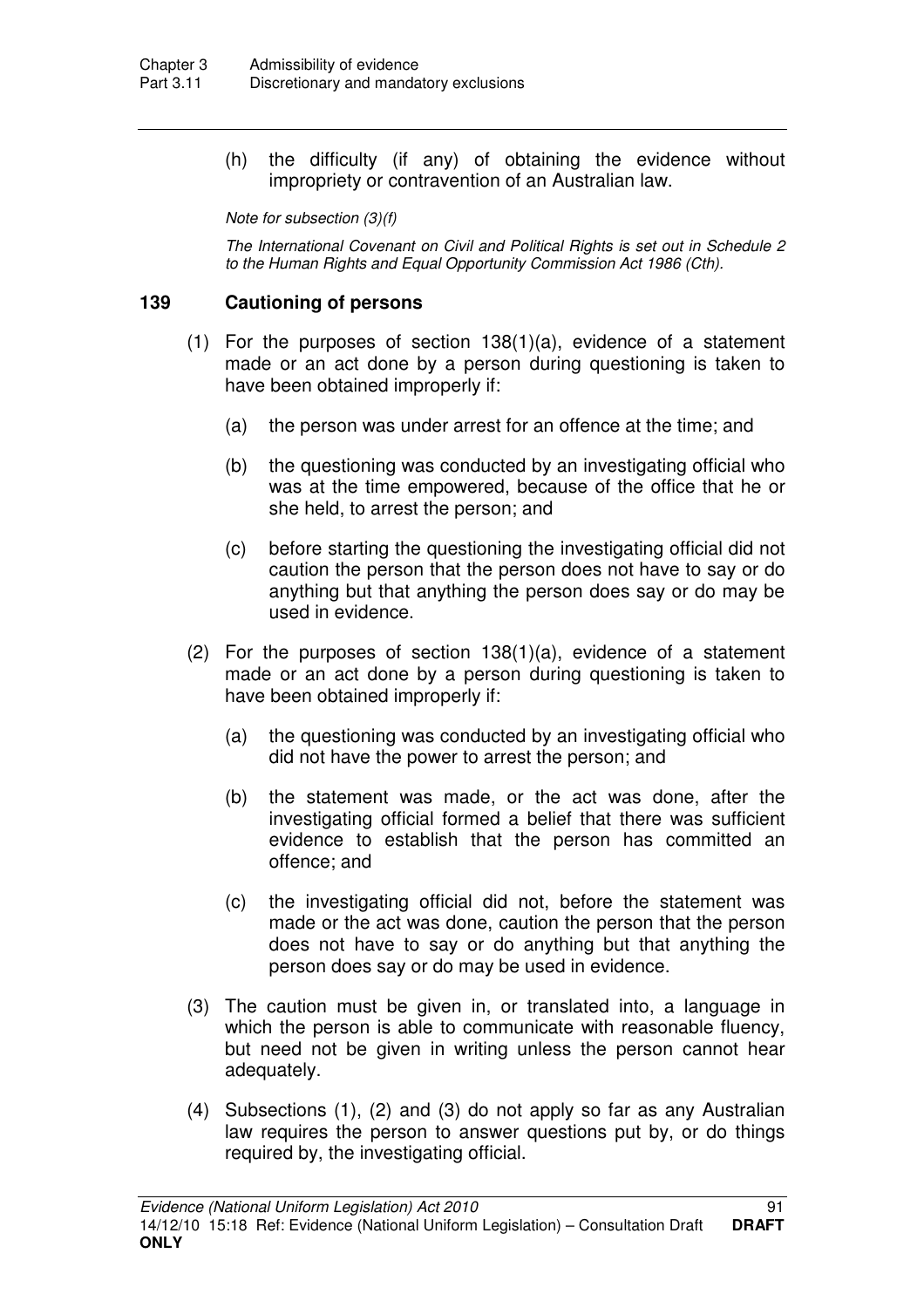- (5) A reference in subsection (1) to a person who is under arrest includes a reference to a person who is in the company of an investigating official for the purpose of being questioned, if:
	- (a) the official believes that there is sufficient evidence to establish that the person has committed an offence that is to be the subject of the questioning; or
	- (b) the official would not allow the person to leave if the person wished to do so; or
	- (c) the official has given the person reasonable grounds for believing that the person would not be allowed to leave if he or she wished to do so.
- (6) A person is not treated as being under arrest only because of subsection (5) if:
	- (a) the official is performing functions in relation to persons or goods entering or leaving Australia and the official does not believe the person has committed an offence against a law of the Commonwealth; or
	- (b) the official is exercising a power under an Australian law to detain and search the person or to require the person to provide information or to answer questions.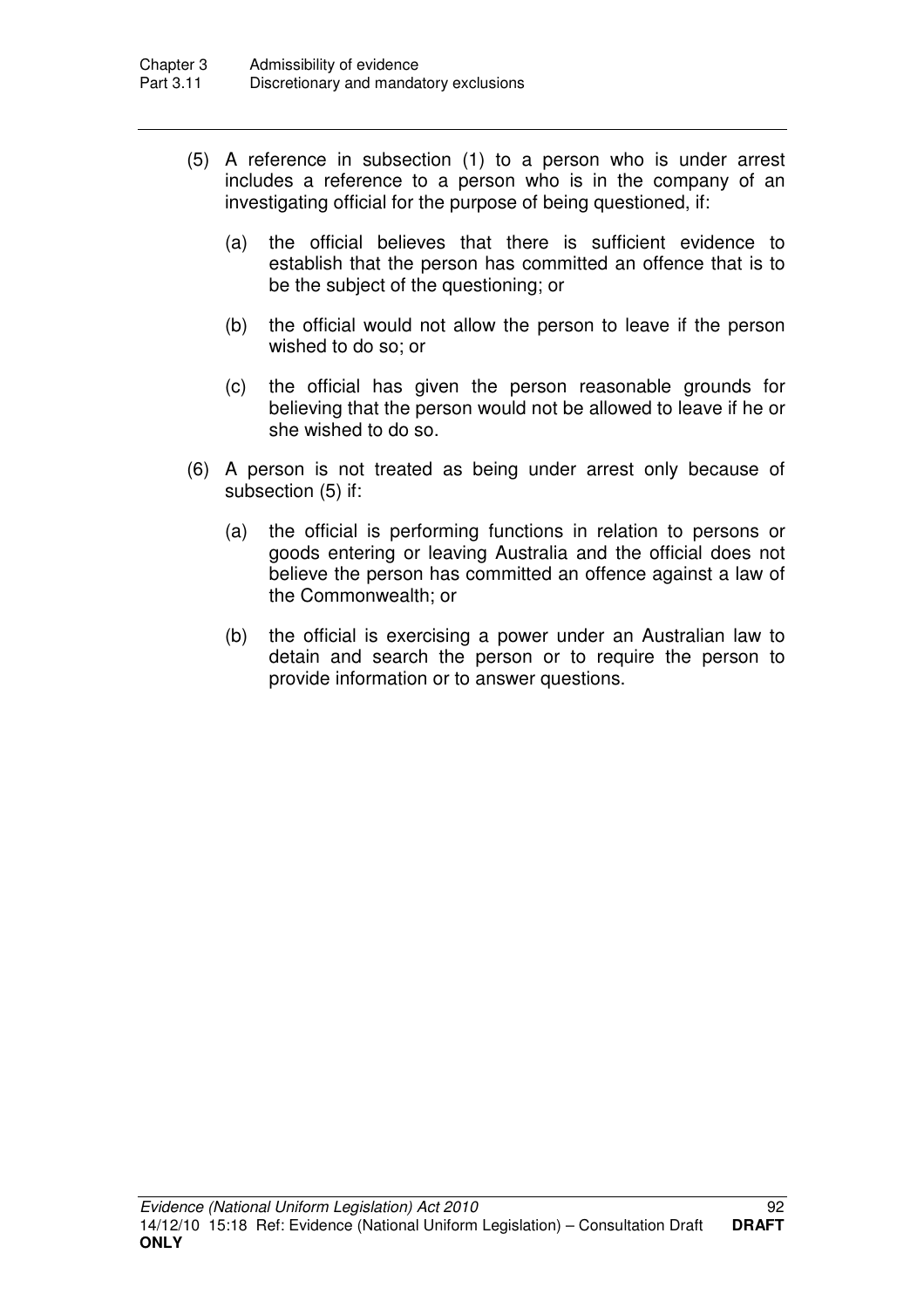# **Chapter 4 Proof**

## **Introductory Note**

## **Outline of this Chapter**

This Chapter is about the proof of matters in a proceeding.

Part 4.1 is about the standard of proof in civil proceedings and in criminal proceedings.

Part 4.2 is about matters that do not require proof in a proceeding.

Part 4.3 makes easier the proof of the matters dealt with in that Part.

Part 4.4 is about requirements that evidence be corroborated.

Part 4.5 requires judges to warn juries about the potential unreliability of certain kinds of evidence.

Part 4.6 sets out procedures for proving certain other matters.

# **Part 4.1 Standard of proof**

## **140 Civil proceedings – standard of proof**

- (1) In a civil proceeding, the court must find the case of a party proved if it is satisfied that the case has been proved on the balance of probabilities.
- (2) Without limiting the matters that the court may take into account in deciding whether it is so satisfied, it is to take into account:
	- (a) the nature of the cause of action or defence; and
	- (b) the nature of the subject-matter of the proceeding; and
	- (c) the gravity of the matters alleged.

## **141 Criminal proceedings – standard of proof**

- (1) In a criminal proceeding, the court is not to find the case of the prosecution proved unless it is satisfied that it has been proved beyond reasonable doubt.
- (2) In a criminal proceeding, the court is to find the case of a defendant proved if it is satisfied that the case has been proved on the balance of probabilities.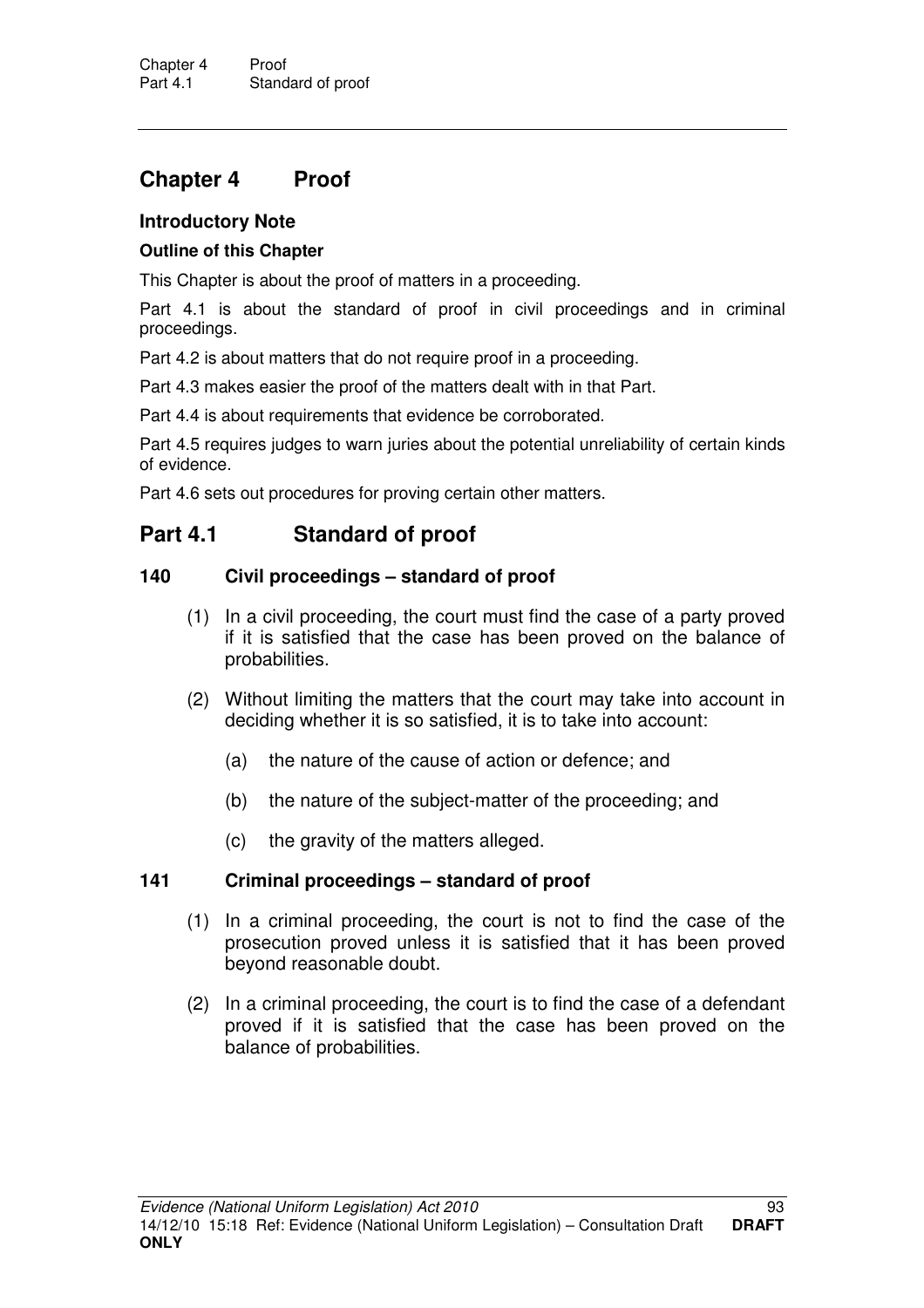## **142 Admissibility of evidence – standard of proof**

- (1) Except as otherwise provided by this Act, in any proceeding the court is to find that the facts necessary for deciding:
	- (a) a question whether evidence should be admitted or not admitted, whether in the exercise of a discretion or not; or
	- (b) any other question arising under this Act;

have been proved if it is satisfied that they have been proved on the balance of probabilities.

- (2) In determining whether it is so satisfied, the matters that the court must take into account include:
	- (a) the importance of the evidence in the proceeding; and
	- (b) the gravity of the matters alleged in relation to the question.

# **Part 4.2 Judicial notice**

## **143 Matters of law**

- (1) Proof is not required about the provisions and coming into operation (in whole or in part) of:
	- (a) an Act, an Imperial Act in force in Australia, a Commonwealth Act, an Act of a State or an Act or Ordinance of a Territory; or
	- (b) a regulation, rule or by-law made, or purporting to be made, under such an Act or Ordinance; or
	- (c) a proclamation or order of the Governor-General, the Governor of a State or the Administrator or Executive of a Territory made, or purporting to be made, under such an Act or Ordinance; or
	- (d) an instrument of a legislative character (for example, a rule of court) made, or purporting to be made, under such an Act or Ordinance, being an instrument that is required by or under a law to be published, or the making of which is required by or under a law to be notified, in any government or official gazette (by whatever name called).
- (2) A judge may inform himself or herself about those matters in any way that the judge thinks fit.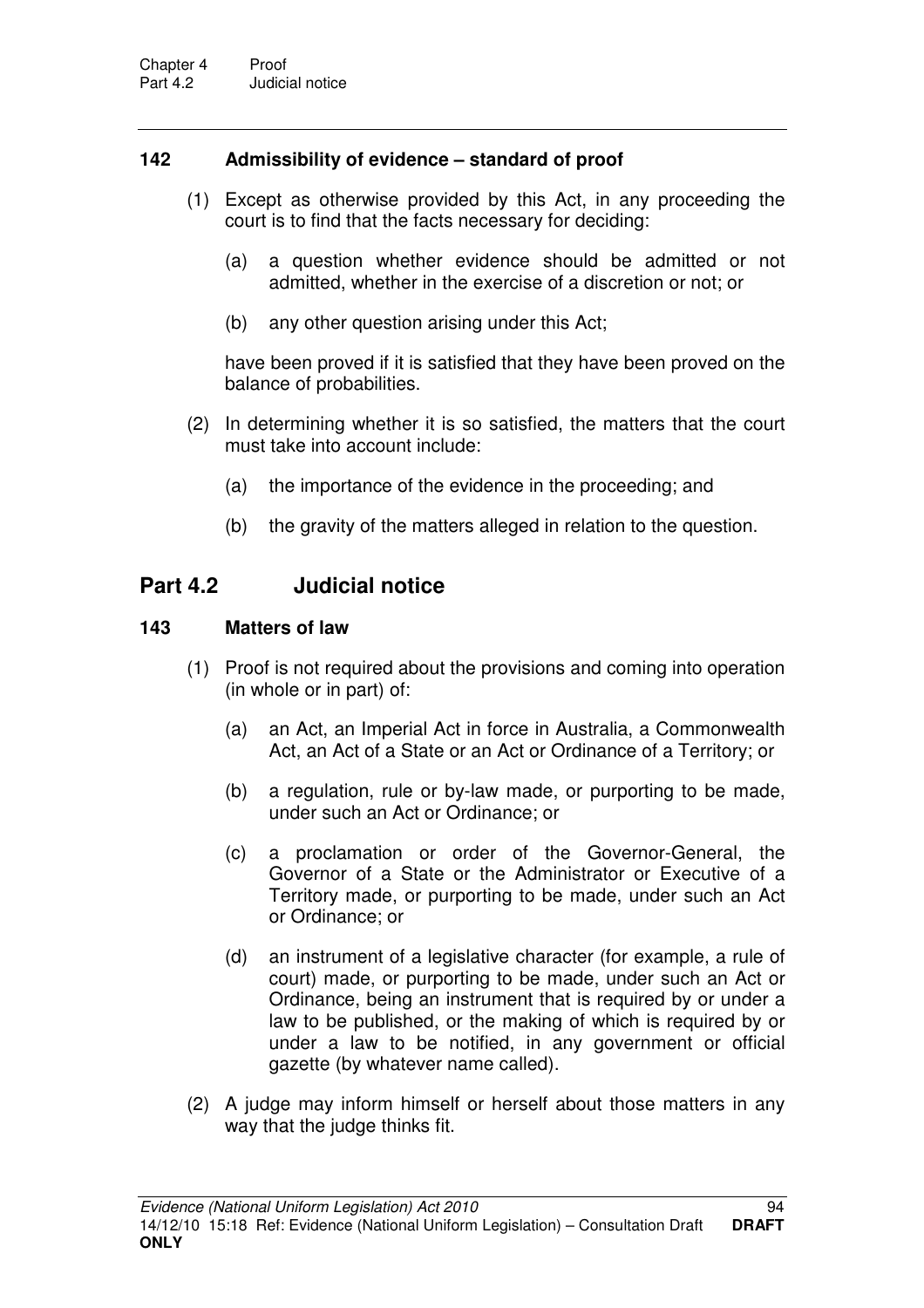(3) A reference in this section to an Act, being an Act of an Australian Parliament, includes a reference to a private Act passed by that Parliament.

Note for section 143

Section 5 of the Commonwealth Act extends the operation of the equivalent Commonwealth section to proceedings in all Australian courts.

## **144 Matters of common knowledge**

- (1) Proof is not required about knowledge that is not reasonably open to question and is:
	- (a) common knowledge in the locality in which the proceeding is being held or generally; or
	- (b) capable of verification by reference to a document the authority of which cannot reasonably be questioned.
- (2) The judge may acquire knowledge of that kind in any way the judge thinks fit.
- (3) The court (including, if there is a jury, the jury) is to take knowledge of that kind into account.
- (4) The judge is to give a party such opportunity to make submissions, and to refer to relevant information, relating to the acquiring or taking into account of knowledge of that kind as is necessary to ensure that the party is not unfairly prejudiced.

## **145 Certain Crown certificates**

This Part does not exclude the application of the principles and rules of the common law and of equity relating to the effect of a certificate given by or on behalf of the Crown with respect to a matter of international affairs.

# **Part 4.3 Facilitation of proof**

## **Division 1 General**

## **146 Evidence produced by processes, machines and other devices**

- (1) This section applies to a document or thing:
	- (a) that is produced wholly or partly by a device or process; and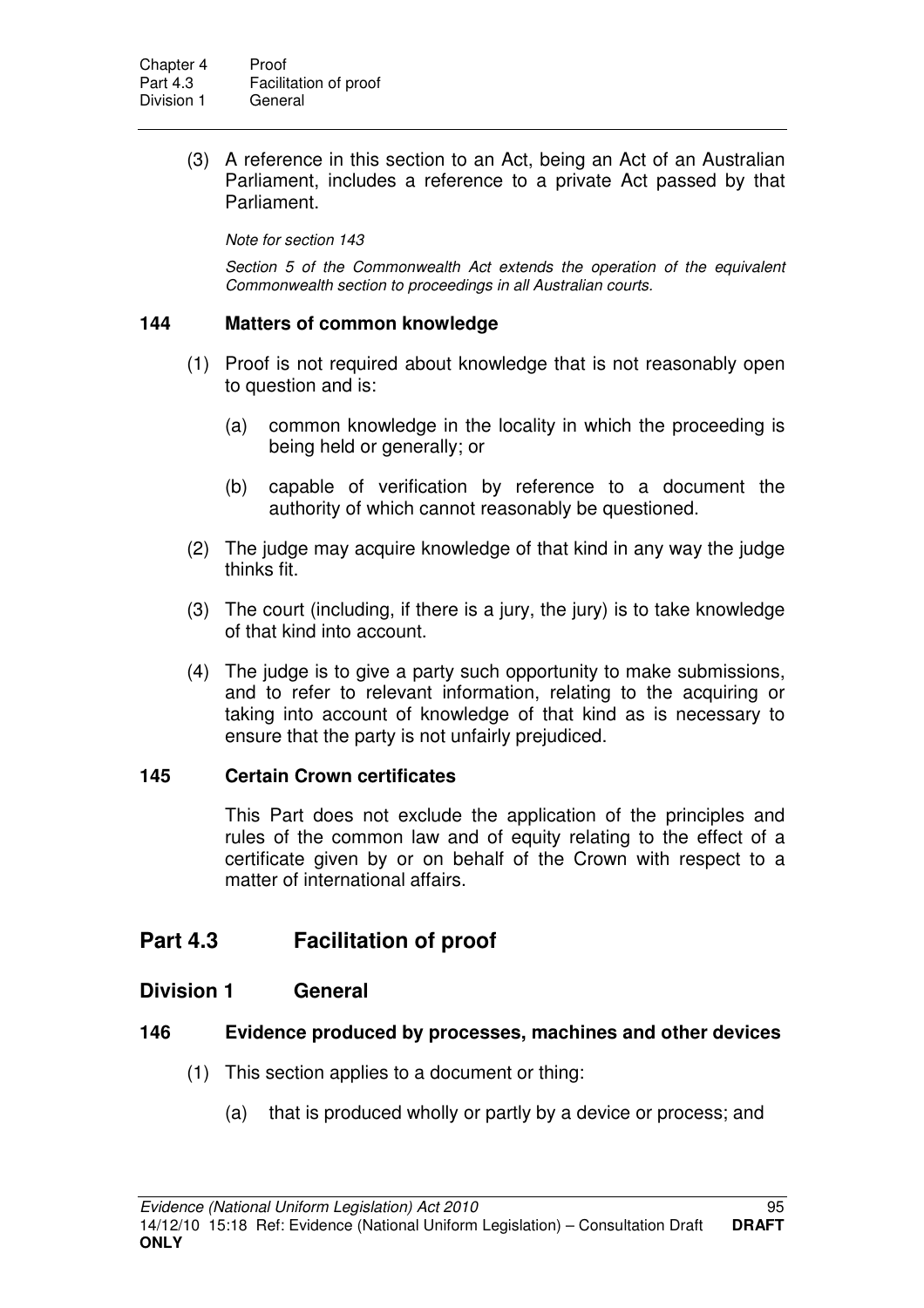- (b) that is tendered by a party who asserts that, in producing the document or thing, the device or process has produced a particular outcome.
- (2) If it is reasonably open to find that the device or process is one that, or is of a kind that, if properly used, ordinarily produces that outcome, it is presumed (unless evidence sufficient to raise doubt about the presumption is adduced) that, in producing the document or thing on the occasion in question, the device or process produced that outcome.

#### Example for section 146

It would not be necessary to call evidence to prove that a photocopier normally produced complete copies of documents and that it was working properly when it was used to photocopy a particular document.

#### **147 Documents produced by processes, machines and other devices in the course of business**

- (1) This section applies to a document:
	- (a) that is produced wholly or partly by a device or process; and
	- (b) that is tendered by a party who asserts that, in producing the document, the device or process has produced a particular outcome.
- (2) If:
	- (a) the document is, or was at the time it was produced, part of the records of, or kept for the purposes of, a business (whether or not the business is still in existence); and
	- (b) the device or process is or was at that time used for the purposes of the business;

it is presumed (unless evidence sufficient to raise doubt about the presumption is adduced) that, in producing the document on the occasion in question, the device or process produced that outcome.

- (3) Subsection (2) does not apply to the contents of a document that was produced:
	- (a) for the purpose of conducting, or for or in contemplation of or in connection with, an Australian or overseas proceeding; or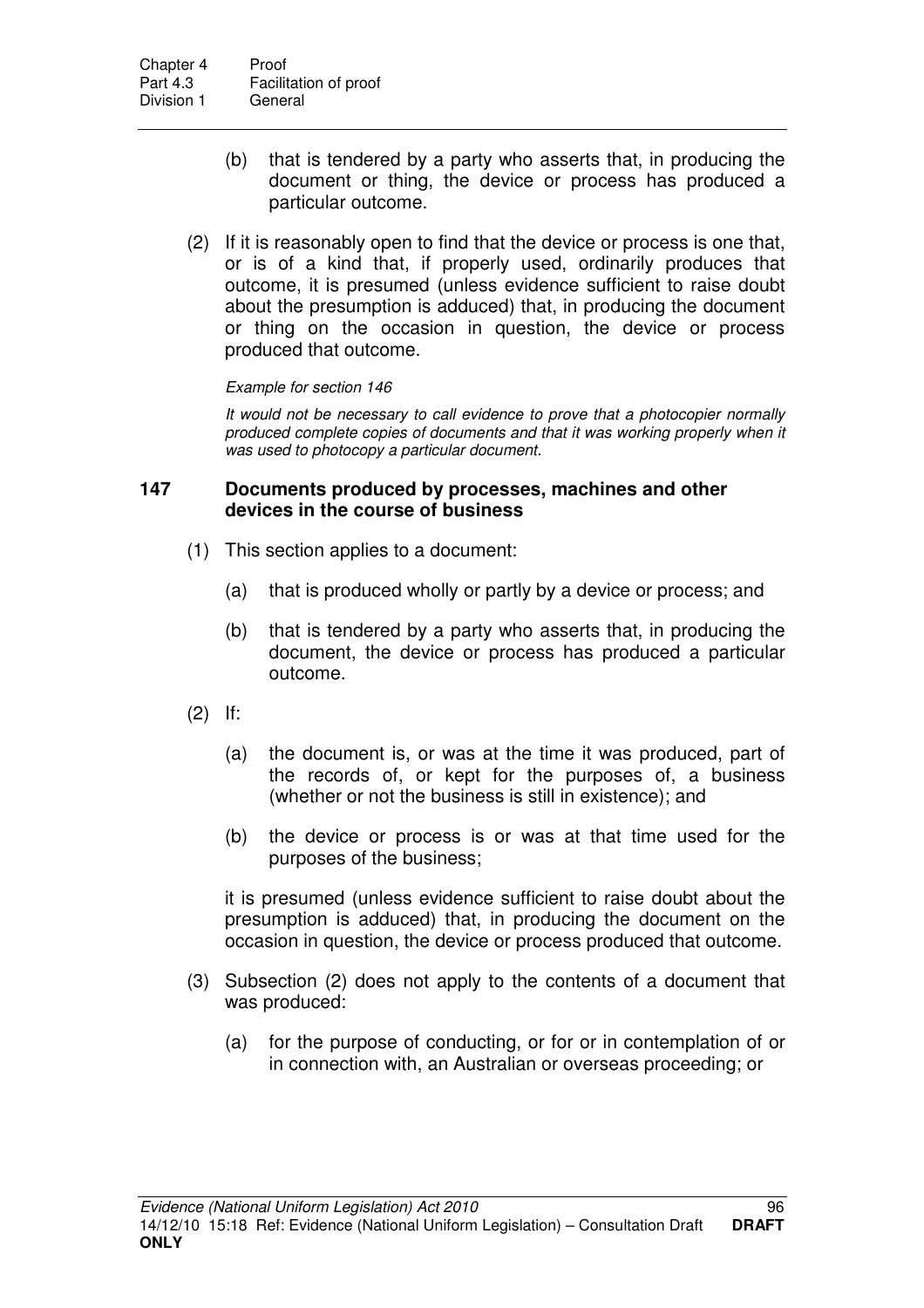(b) in connection with an investigation relating or leading to a criminal proceeding.

Note for section 147

Section 182 of the Commonwealth Act gives section 147 of the Commonwealth Act a wider application in relation to Commonwealth records and certain Commonwealth documents.

## **148 Evidence of certain acts of justices, Australian lawyers and notaries public**

It is presumed, unless the contrary is proved, that a document was attested or verified by, or signed or acknowledged before, a justice of the peace, Australian lawyer or notary public, if:

- (a) an Australian law requires, authorises or permits it to be attested, verified, signed or acknowledged by a justice of the peace, an Australian lawyer or a notary public, as the case may be; and
- (b) it purports to have been so attested, verified, signed or acknowledged.

Consider the need to include reference to Commissioner of Oaths.

### **149 Attestation of documents**

It is not necessary to adduce the evidence of an attesting witness to a document (not being a testamentary document) to prove that the document was signed or attested as it purports to have been signed or attested.

Note for section 149

Section 182 of the Commonwealth Act gives section 149 of the Commonwealth Act a wider application in relation to Commonwealth records and certain Commonwealth documents.

### **150 Seals and signatures**

- (1) If the imprint of a seal appears on a document and purports to be the imprint of:
	- (a) the Public Seal of the Territory; or
	- (b) a Royal Great Seal; or
	- (c) the Great Seal of Australia; or
	- (d) another seal of the Commonwealth; or
	- (e) a seal of a State, another Territory or a foreign country; or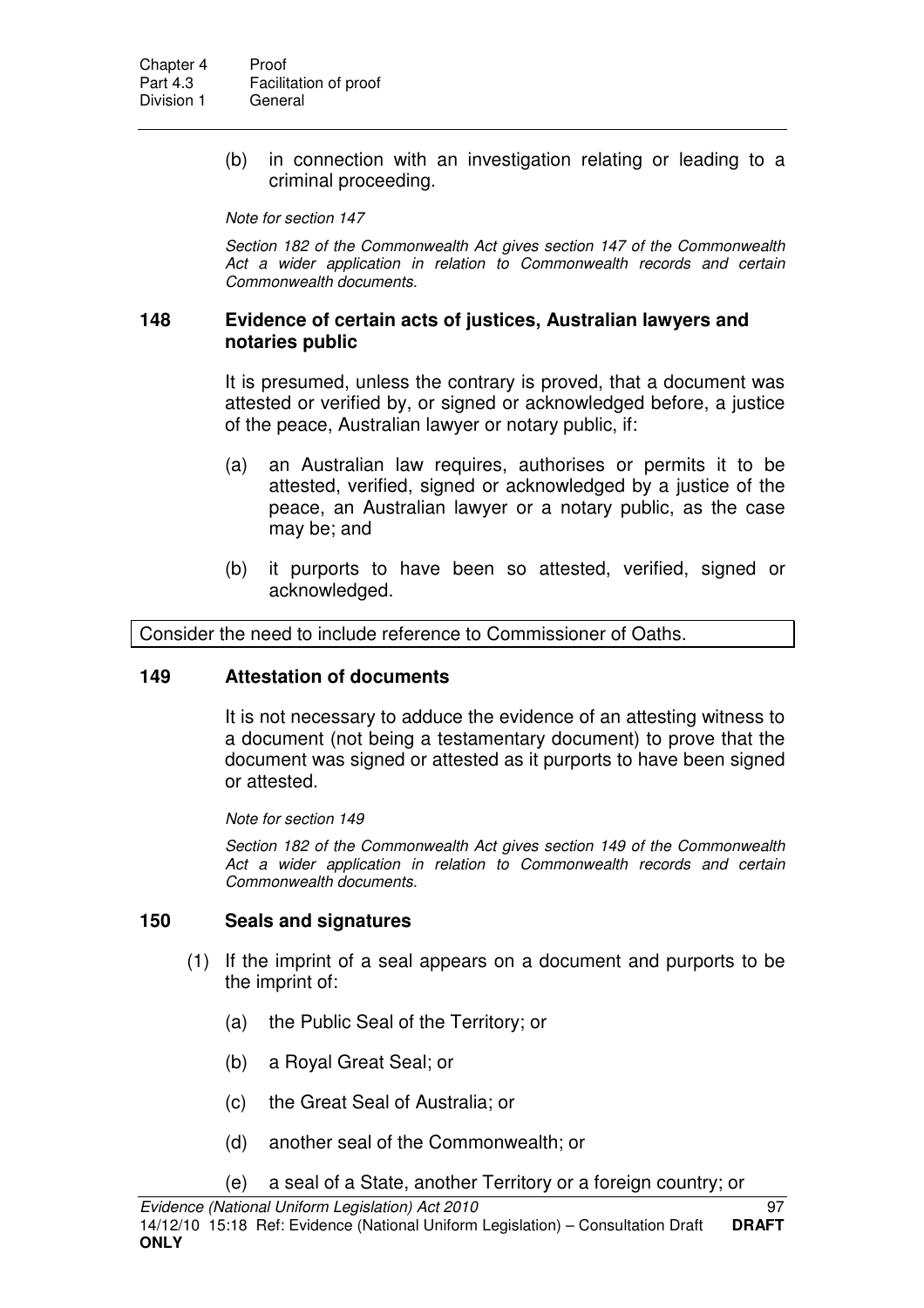(f) the seal of a body (including a court or a tribunal), or a body corporate, established by or under Royal Charter or by an Australian law or the law of a foreign country;

it is presumed, unless the contrary is proved, that the imprint is the imprint of that seal, and the document was duly sealed as it purports to have been sealed.

Note for subsection (1)

The Commonwealth Act has a different subsection (1).

- (2) If the imprint of a seal appears on a document and purports to be the imprint of the seal of an office holder, it is presumed, unless the contrary is proved, that:
	- (a) the imprint is the imprint of that seal; and
	- (b) the document was duly sealed by the office holder acting in his or her official capacity; and
	- (c) the office holder held the relevant office when the document was sealed.
- (3) If a document purports to have been signed by an office holder in his or her official capacity, it is presumed, unless the contrary is proved, that:
	- (a) the document was signed by the office holder acting in that capacity; and
	- (b) the office holder held the relevant office when the document was signed.
- (4) In this section, **office holder** means:
	- (a) the Sovereign; or
	- (b) the Governor-General; or
	- (c) the Governor of a State; or
	- (d) the Administrator of a Territory; or
	- (e) a person holding any other office under an Australian law or a law of a foreign country.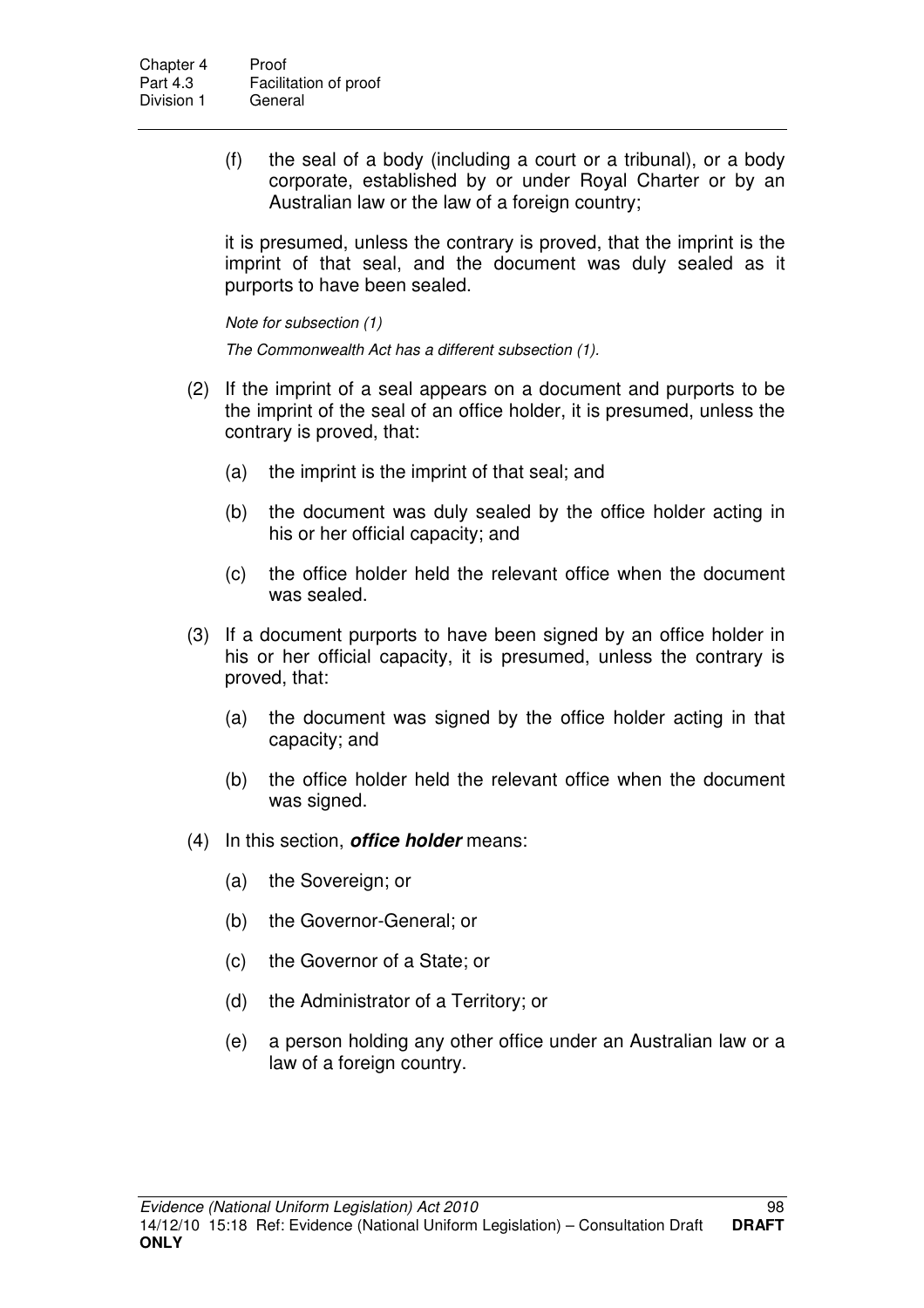(5) This section extends to documents sealed, and documents signed, before the commencement of this section.

Notes for section 150

- 1 Section 5 of the Commonwealth Act extends the operation of this section of the Commonwealth Act to proceedings in all Australian courts.
- 2 **Australian law** is defined in the Dictionary.

#### **151 Seals of bodies established under State law**

Note for section 151

The Commonwealth Act includes a provision dealing with certain seals of bodies established by Royal Charter or a law of a State.

### **152 Documents produced from proper custody**

If a document that is or purports to be more than 20 years old is produced from proper custody, it is presumed, unless the contrary is proved, that:

- (a) the document is the document that it purports to be; and
- (b) if it purports to have been executed or attested by a person it was duly executed or attested by that person.

#### Note for section 152

Section 182 of the Commonwealth Act gives section 152 of the Commonwealth Act a wider application in relation to Commonwealth records and certain Commonwealth documents.

### **Division 2 Matters of official record**

### **153 Gazettes and other official documents**

- (1) It is presumed, unless the contrary is proved, that a document purporting:
	- (a) to be any government or official gazette (by whatever name called) of the Territory, the Commonwealth, a State, another Territory or a foreign country; or
	- (b) to have been printed by the Government Printer of the Territory, or by the government or official printer of the Commonwealth or of a State or another Territory; or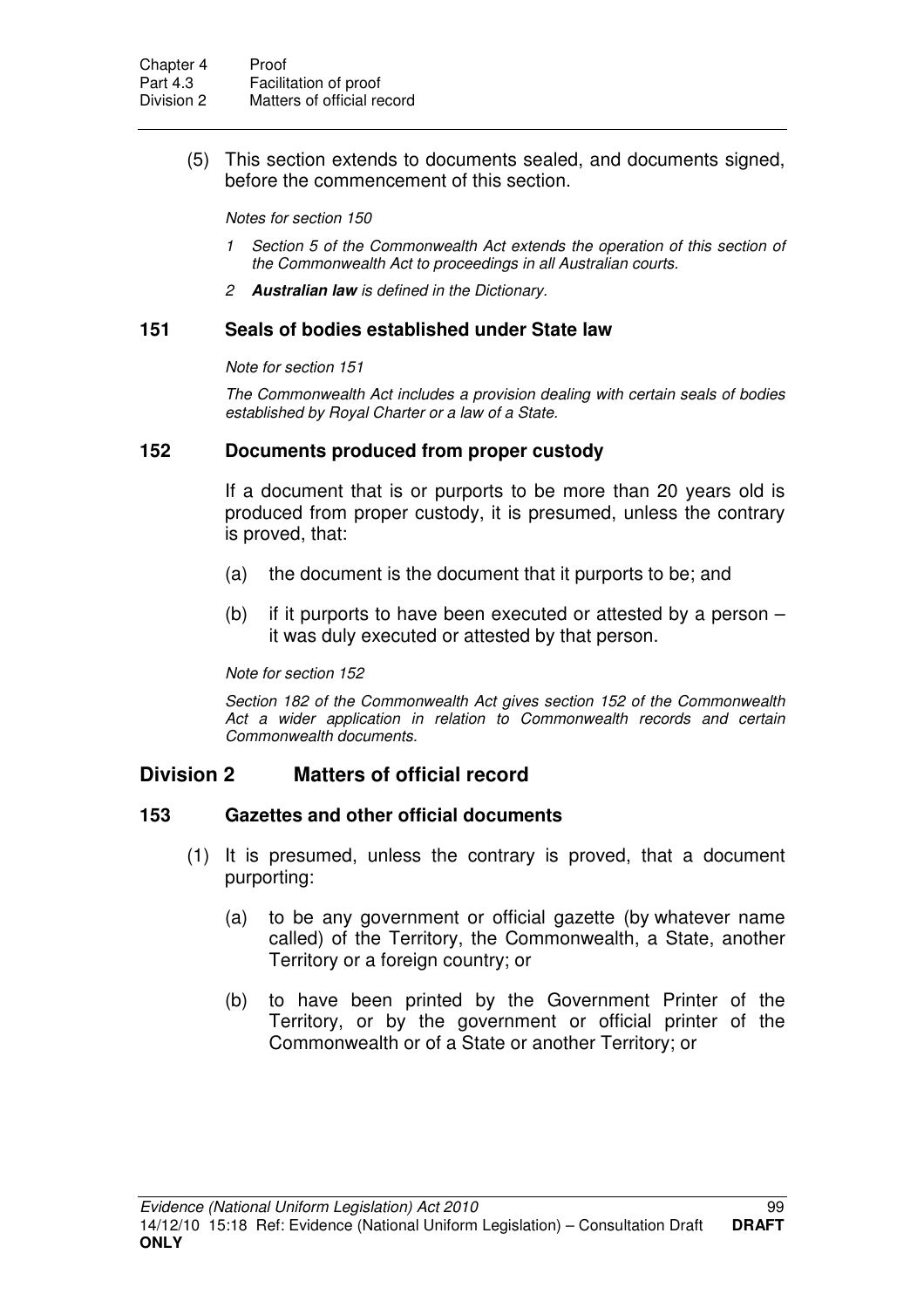(c) to have been printed by authority of the government or administration of the Territory, the Commonwealth, a State, another Territory or a foreign country;

is what it purports to be and was published on the day on which it purports to have been published.

(2) If:

- (a) there is produced to a court:
	- (i) a copy of any government or official gazette (by whatever name called) of the Territory, the Commonwealth, a State, another Territory or a foreign country; or
	- (ii) a document that purports to have been printed by the Government Printer of the Territory, or by the government or official printer of the Commonwealth or of a State or another Territory; or
	- (iii) a document that purports to have been printed by authority of the government or administration of the Territory, the Commonwealth, a State or another Territory or a foreign country; and
- (b) the doing of an act:
	- (i) by the Governor-General or by the Governor of a State or the Administrator of a Territory; or
	- (ii) by a person authorised or empowered to do the act by an Australian law or a law of a foreign country;

is notified or published in the copy or document;

it is presumed, unless the contrary is proved, that the act was duly done and, if the day on which the act was done appears in the copy or document, it was done on that day.

Note for section 153

Section 5 of the Commonwealth Act extends the operation of section 153 of the Commonwealth Act to proceedings in all Australian courts.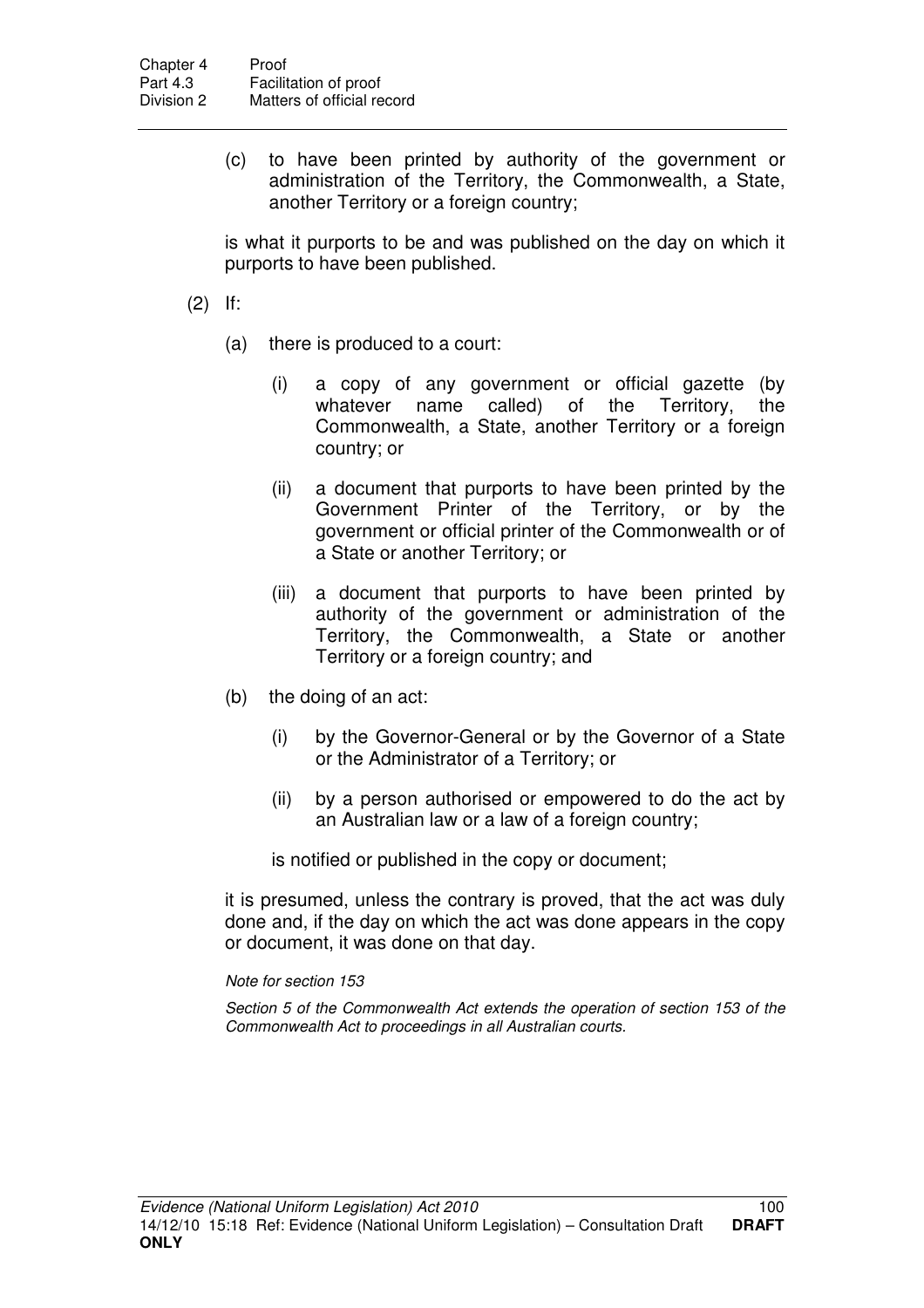### **154 Documents published by authority of Parliaments etc**

It is presumed, unless the contrary is proved, that a document purporting to have been printed by authority of an Australian Parliament, a House of an Australian Parliament, a committee of such a House or a committee of an Australian Parliament:

- (a) is what it purports to be; and
- (b) was published on the day on which it purports to have been published.

### **155 Evidence of official records**

- (1) Evidence of a Commonwealth record or of a public document of the Territory, a State or another Territory may be adduced by producing a document that:
	- (a) purports to be such a record or document and to be signed or sealed by:
		- (i) a Minister of the Commonwealth, or a Minister of the Territory, a State or another Territory, as the case requires; or
		- (ii) a person who might reasonably be supposed to have custody of the record or document; or
	- (b) purports to be a copy of or extract from the record or document that is certified to be a true copy or extract by:
		- (i) a Minister of the Commonwealth, or a Minister of the Territory, a State or another Territory, as the case requires; or
		- (ii) a person who might reasonably be supposed to have custody of the record or document.
- (2) If such a document is produced, it is presumed, unless evidence that is sufficient to raise doubt about the presumption is adduced, that:
	- (a) the document is the record, public document, copy or extract that it purports to be; and
	- (b) the Minister of the Commonwealth, or the Minister of the Territory, the State or the other Territory, or the person:
		- (i) signed or sealed the record; or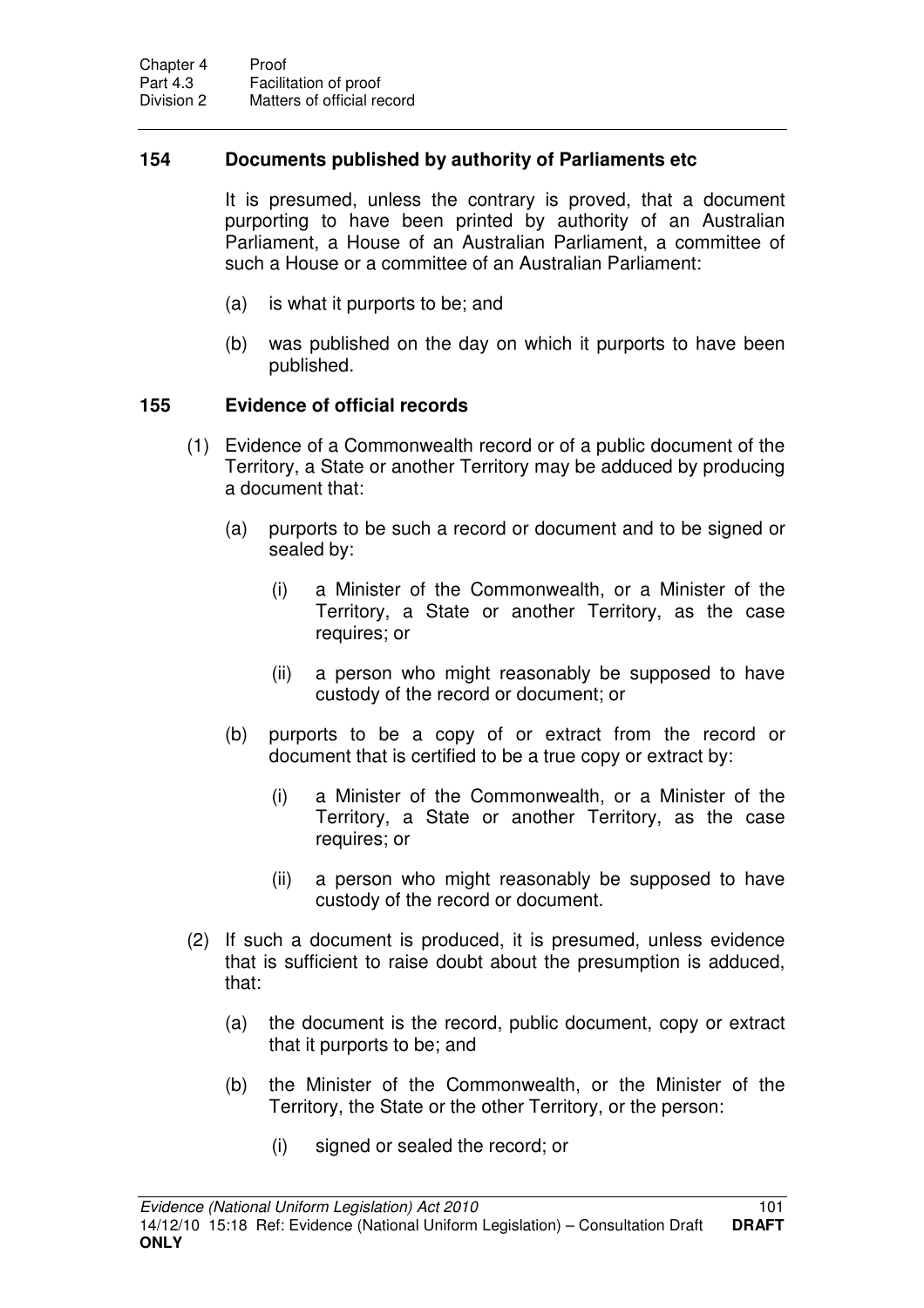(ii) certified the copy or extract as a true copy or extract;

as the case requires.

Note for section 155s

This section differs from section 155 of the Commonwealth Act. The Commonwealth provision refers to evidence of a "public record" of a State or Territory rather than evidence of a "public document" of a State or Territory.

#### **155A Evidence of Commonwealth documents**

#### Note for section 155A

The Commonwealth Act includes a provision that relates to evidence of Commonwealth documents.

#### **156 Public documents**

- (1) A document that purports to be a copy of, or an extract from or summary of, a public document and to have been:
	- (a) sealed with the seal of a person who, or a body that, might reasonably be supposed to have the custody of the public document; or
	- (b) certified as such a copy, extract or summary by a person who might reasonably be supposed to have custody of the public document;

is presumed, unless the contrary is proved, to be a copy of the public document, or an extract from or summary of the public document.

- (2) If an officer entrusted with the custody of a public document is required by a court to produce the public document, it is sufficient compliance with the requirement for the officer to produce a copy of, or extract from, the public document if it purports to be signed and certified by the officer as a true copy or extract.
- (3) It is sufficient production of a copy or extract for the purposes of subsection (2) if the officer sends it by prepaid post, or causes it to be delivered, to:
	- (a) the proper officer of the court in which it is to be produced; or
	- (b) the person before whom it is to be produced.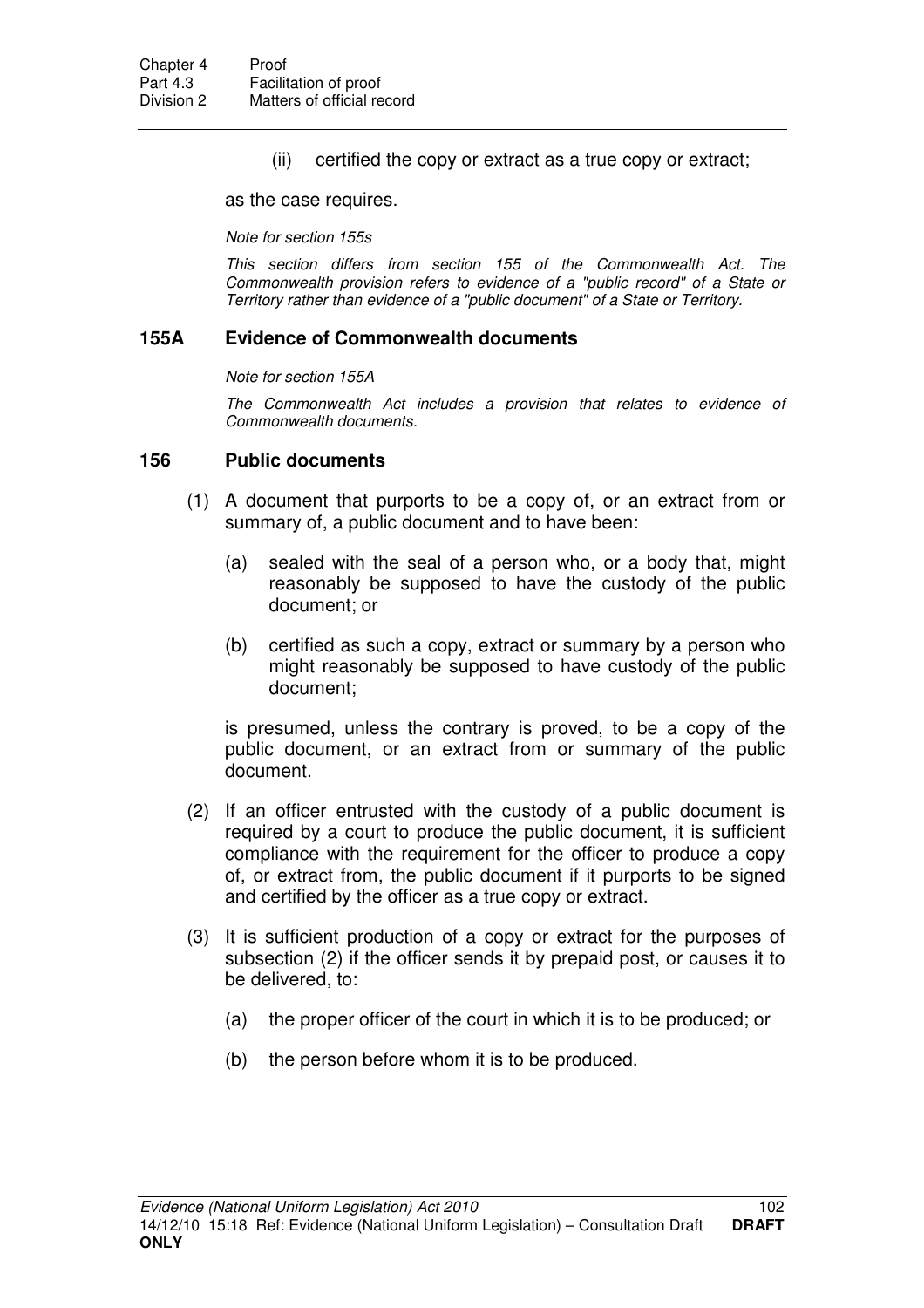(4) The court before which a copy or extract is produced under subsection (2) may direct the officer to produce the original public document.

Note for section 156

Section 182 of the Commonwealth Act gives section 156 of the Commonwealth Act a wider application in relation to Commonwealth records.

### **157 Public documents relating to court processes**

Evidence of a public document that is a judgment, act or other process of an Australian court or a foreign court, or that is a document lodged with an Australian court or a foreign court, may be adduced by producing a document that purports to be a copy of the public document and that:

- (a) is proved to be an examined copy; or
- (b) purports to be sealed with the seal of that court; or
- (c) purports to be signed by a judge, magistrate, registrar or other proper officer of that court.

#### Note for section 157

Section 5 of the Commonwealth Act extends the operation of section 157 of the Commonwealth Act to proceedings in all Australian courts.

### **158 Evidence of certain public documents**

- (1) If:
	- (a) a public document, or a certified copy of a public document, of a State or this or another Territory is admissible for a purpose in the State or Territory under the law of that State or Territory; and
	- (b) it purports to be sealed, or signed and sealed, or signed alone, as directed by the law of that State or Territory;

it is admissible in evidence to the same extent and for that purpose in all Territory courts:

- (c) without proof of:
	- (i) the seal or signature; or
	- (ii) the official character of the person appearing to have signed it; and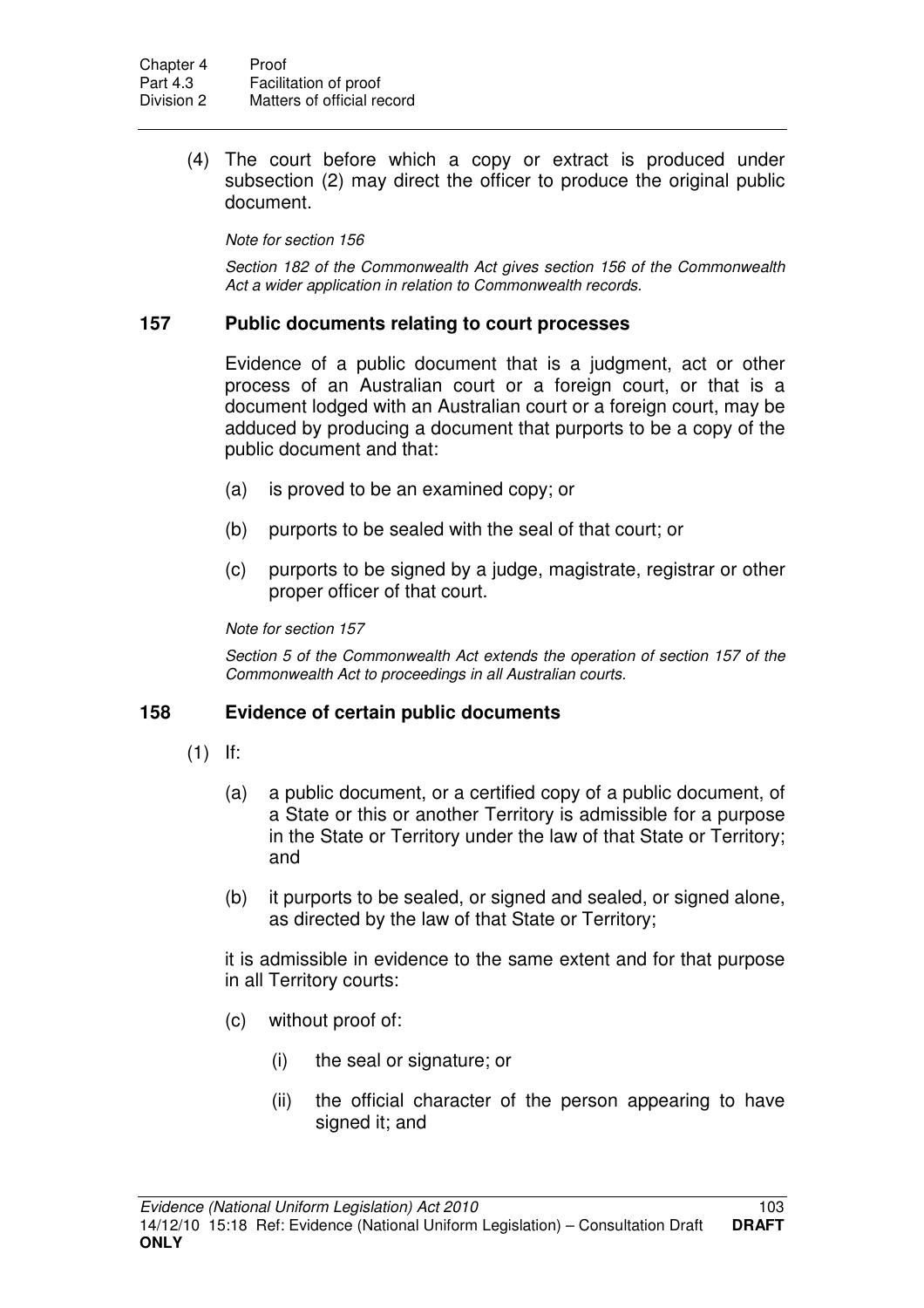- (d) without further proof in every case in which the original document could have been received in evidence.
- (2) A public document of a State or this or another Territory that is admissible in evidence for any purpose in that State or Territory under the law of that State or Territory without proof of:
	- (a) the seal or signature authenticating the document; or
	- (b) the judicial or official character of the person appearing to have signed the document:

is admissible in evidence to the same extent and for any purpose in all Territory courts without such proof.

 (3) This section only applies to documents that are public records of a State or this or another Territory.

### **159 Official statistics**

A document that purports:

- (a) to be published by the Australian Statistician; and
- (b) to contain statistics or abstracts compiled and analysed by the Australian Statistician under the Census and Statistics Act 1905 (Cth);

is evidence that those statistics or abstracts were compiled and analysed by the Australian Statistician under that Act.

Note for section 159

Section 5 of the Commonwealth Act extends the operation of section 159 of the Commonwealth Act to proceedings in all Australian courts.

## **Division 3 Matters relating to post and communications**

### **160 Postal articles**

- (1) It is presumed (unless evidence sufficient to raise doubt about the presumption is adduced) that a postal article sent by prepaid post addressed to a person at a specified address in Australia or in an external Territory was received at that address on the fourth working day after having been posted.
- (2) This section does not apply if:
	- (a) the proceeding relates to a contract; and
	- (b) all the parties to the proceeding are parties to the contract;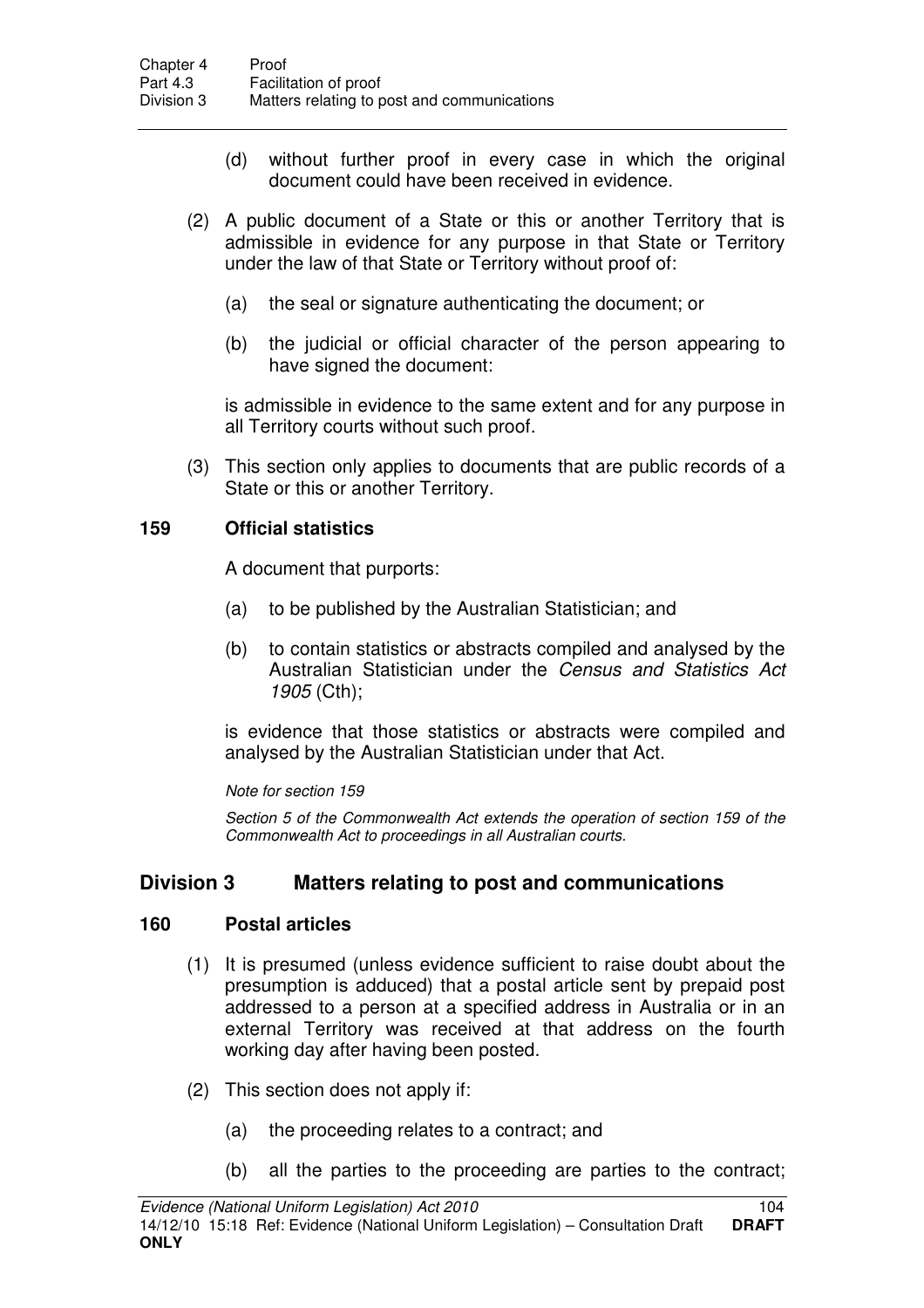and

- (c) subsection (1) is inconsistent with a term of the contract.
- (3) In this section, **working day** means a day that is not:
	- (a) a Saturday or a Sunday; or
	- (b) a public holiday or a bank holiday in the place to which the postal article was addressed.

#### Note for section 160

Section 182 of the Commonwealth Act gives section 160 of the Commonwealth Act a wider application in relation to postal articles sent by a Commonwealth agency.

### **161 Electronic communications**

- (1) If a document purports to contain a record of an electronic communication other than one referred to in section 162, it is presumed (unless evidence sufficient to raise doubt about the presumption is adduced) that the communication:
	- (a) was sent or made in the form of electronic communication that appears from the document to have been the form by which it was sent or made; and
	- (b) was sent or made by or on behalf of the person by or on whose behalf it appears from the document to have been sent or made; and
	- (c) was sent or made on the day on which, at the time at which and from the place from which it appears from the document to have been sent or made; and
	- (d) was received at the destination to which it appears from the document to have been sent; and
	- (e) if it appears from the document that the sending of the communication concluded at a particular time – was received at that destination at that time.
- (2) A provision of subsection (1) does not apply if:
	- (a) the proceeding relates to a contract; and
	- (b) all the parties to the proceeding are parties to the contract; and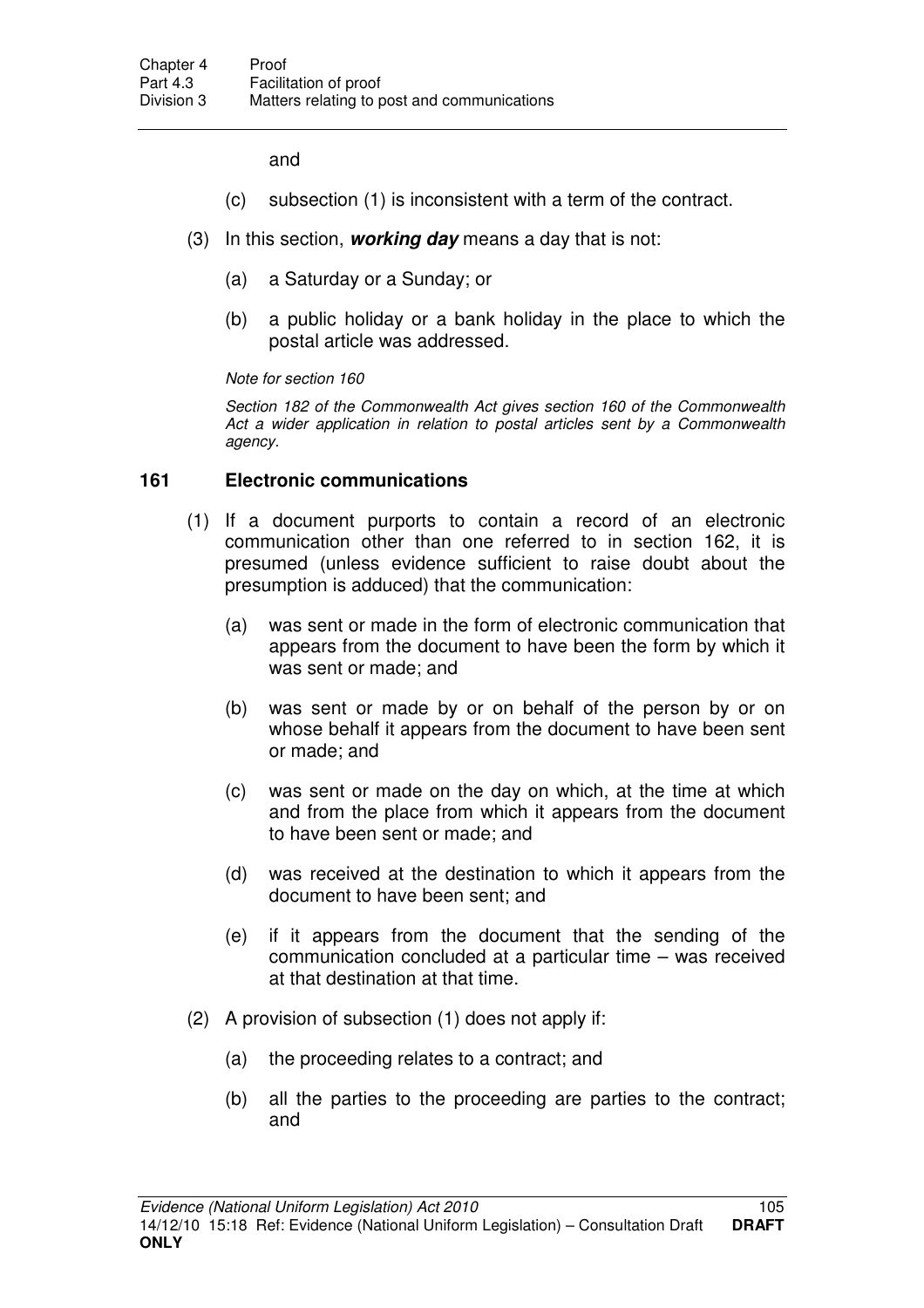(c) the provision is inconsistent with a term of the contract.

Note for section 161

Section 182 of the Commonwealth Act gives section 161 of the Commonwealth Act a wider application in relation to Commonwealth records.

#### **162 Lettergrams and telegrams**

- (1) If a document purports to contain a record of a message transmitted by means of a lettergram or telegram, it is presumed (unless evidence sufficient to raise doubt about the presumption is adduced) that the message was received by the person to whom it was addressed 24 hours after the message was delivered to a post office for transmission as a lettergram or telegram.
- (2) This section does not apply if:
	- (a) the proceeding relates to a contract; and
	- (b) all the parties to the proceeding are parties to the contract; and
	- (c) subsection (1) is inconsistent with a term of the contract.

Note for section 162

Section 182 of the Commonwealth Act gives section 162 of the Commonwealth Act a wider application in relation to Commonwealth records.

### **163 Proof of letters having been sent by Commonwealth agencies**

Note for section 163

Section 5 of the Commonwealth Act extends the operation of section 163 of the Commonwealth Act to proceedings in all Australian courts.

# **Part 4.4 Corroboration**

### **164 Corroboration requirements abolished**

- (1) It is not necessary that evidence on which a party relies be corroborated.
- (2) Subsection (1) does not affect the operation of a rule of law that requires corroboration with respect to the offence of perjury or a similar or related offence.
- (3) Despite any rule, whether of law or practice, to the contrary, but subject to the other provisions of this Act, if there is a jury, it is not necessary that the judge:

(a) warn the jury that it is dangerous to act on uncorroborated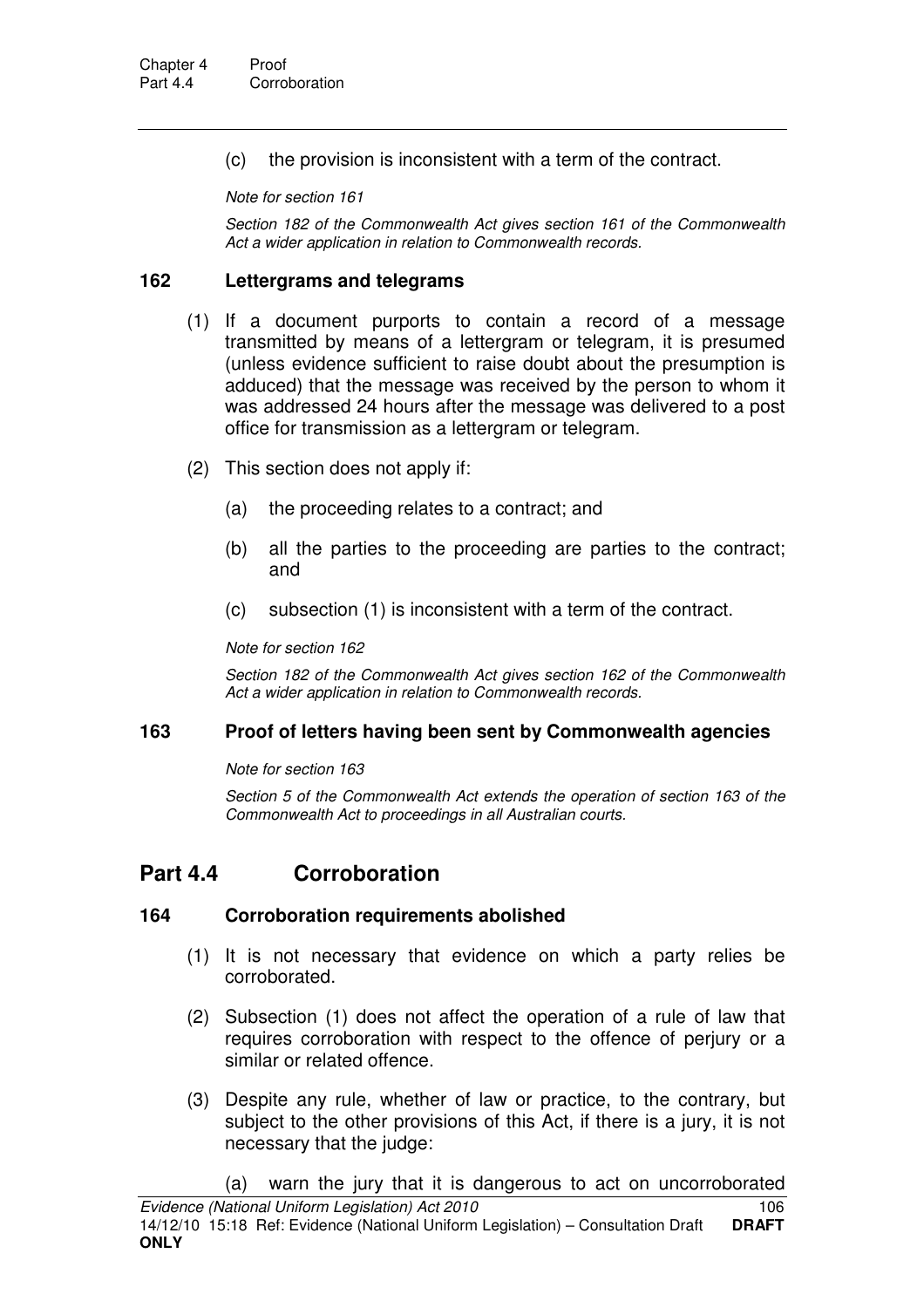evidence or give a warning to the same or similar effect; or

(b) give a direction relating to the absence of corroboration.

# **Part 4.5 Warnings and information**

### **165 Unreliable evidence**

- (1) This section applies to evidence of a kind that may be unreliable, including the following kinds of evidence:
	- (a) evidence in relation to which Part 3.2 (hearsay evidence) or 3.4 (admissions) applies;
	- (b) identification evidence;
	- (c) evidence the reliability of which may be affected by age, ill health (whether physical or mental), injury or the like;
	- (d) evidence given in a criminal proceeding by a witness, being a witness who might reasonably be supposed to have been criminally concerned in the events giving rise to the proceeding;
	- (e) evidence given in a criminal proceeding by a witness who is a prison informer;
	- (f) oral evidence of questioning by an investigating official of a defendant that is questioning recorded in writing that has not been signed, or otherwise acknowledged in writing, by the defendant;
	- (g) in a proceeding against the estate of a deceased person evidence adduced by or on behalf of a person seeking relief in the proceeding that is evidence about a matter about which the deceased person could have given evidence if he or she were alive.
- (2) If there is a jury and a party so requests, the judge is to:
	- (a) warn the jury that the evidence may be unreliable; and
	- (b) inform the jury of matters that may cause it to be unreliable; and
	- (c) warn the jury of the need for caution in determining whether to accept the evidence and the weight to be given to it.
- (3) The judge need not comply with subsection (2) if there are good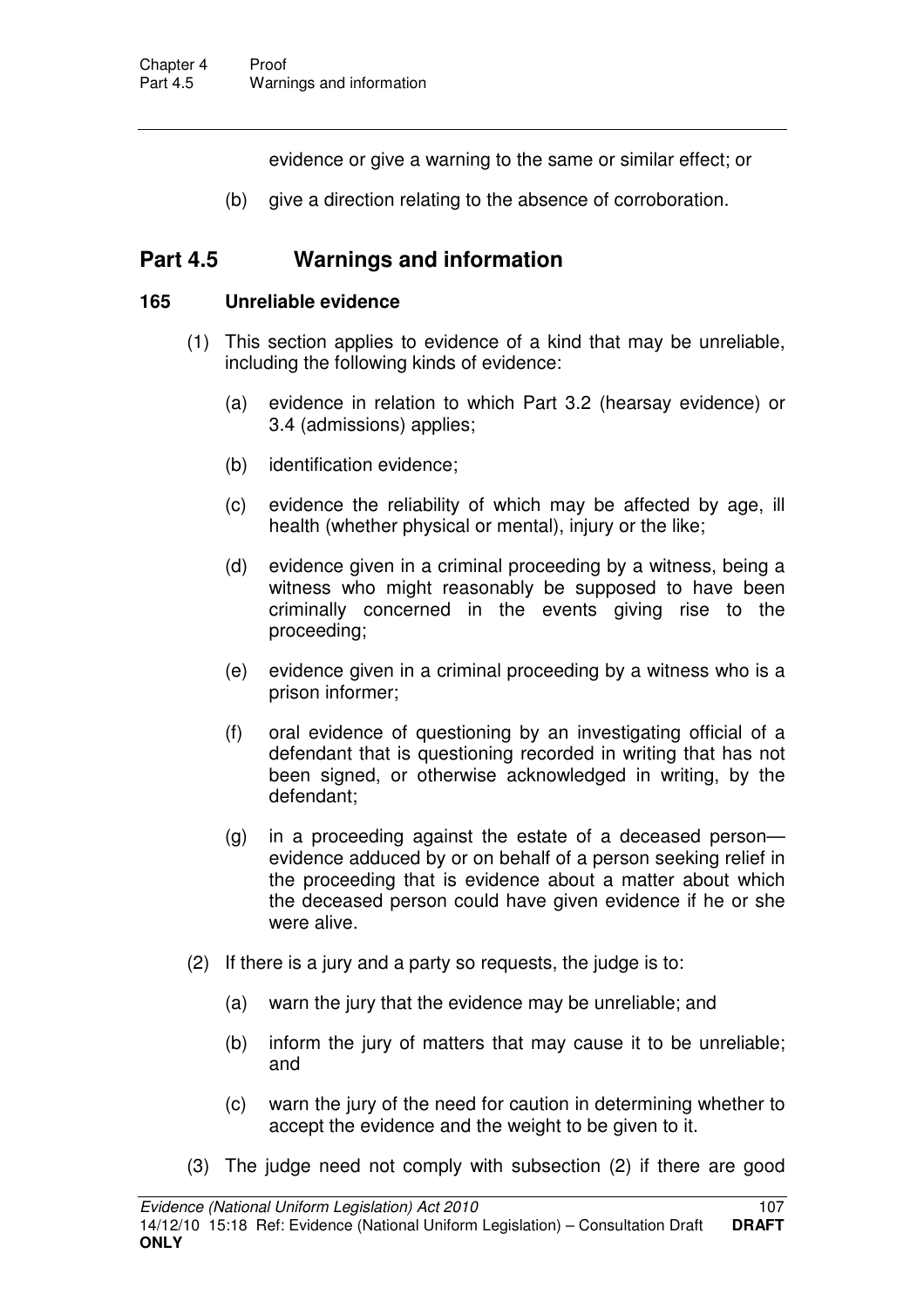reasons for not doing so.

- (4) It is not necessary that a particular form of words be used in giving the warning or information.
- (5) This section does not affect any other power of the judge to give a warning to, or to inform, the jury.
- (6) Subsection (2) does not permit a judge to warn or inform a jury in proceedings before it in which a child gives evidence that the reliability of the child's evidence may be affected by the age of the child. Any such warning or information may be given only in accordance with section 165A(2) and (3).

### **165A Warnings in relation to children's evidence**

- (1) A judge in any proceeding in which evidence is given by a child before a jury must not do any of the following:
	- (a) warn the jury, or suggest to the jury, that children as a class are unreliable witnesses;
	- (b) warn the jury, or suggest to the jury, that the evidence of children as a class is inherently less credible or reliable, or requires more careful scrutiny, than the evidence of adults;
	- (c) give a warning, or suggestion to the jury, about the unreliability of the particular child's evidence solely on account of the age of the child;
	- (d) in the case of a criminal proceeding give a general warning to the jury of the danger of convicting on the uncorroborated evidence of a witness who is a child.
- (2) Subsection (1) does not prevent the judge, at the request of a party, from:
	- (a) informing the jury that the evidence of the particular child may be unreliable and the reasons why it may be unreliable; and
	- (b) warning or informing the jury of the need for caution in determining whether to accept the evidence of the particular child and the weight to be given to it;

if the party has satisfied the court that there are circumstances (other than solely the age of the child) particular to the child that affect the reliability of the child's evidence and that warrant the giving of a warning or the information.

(3) This section does not affect any other power of a judge to give a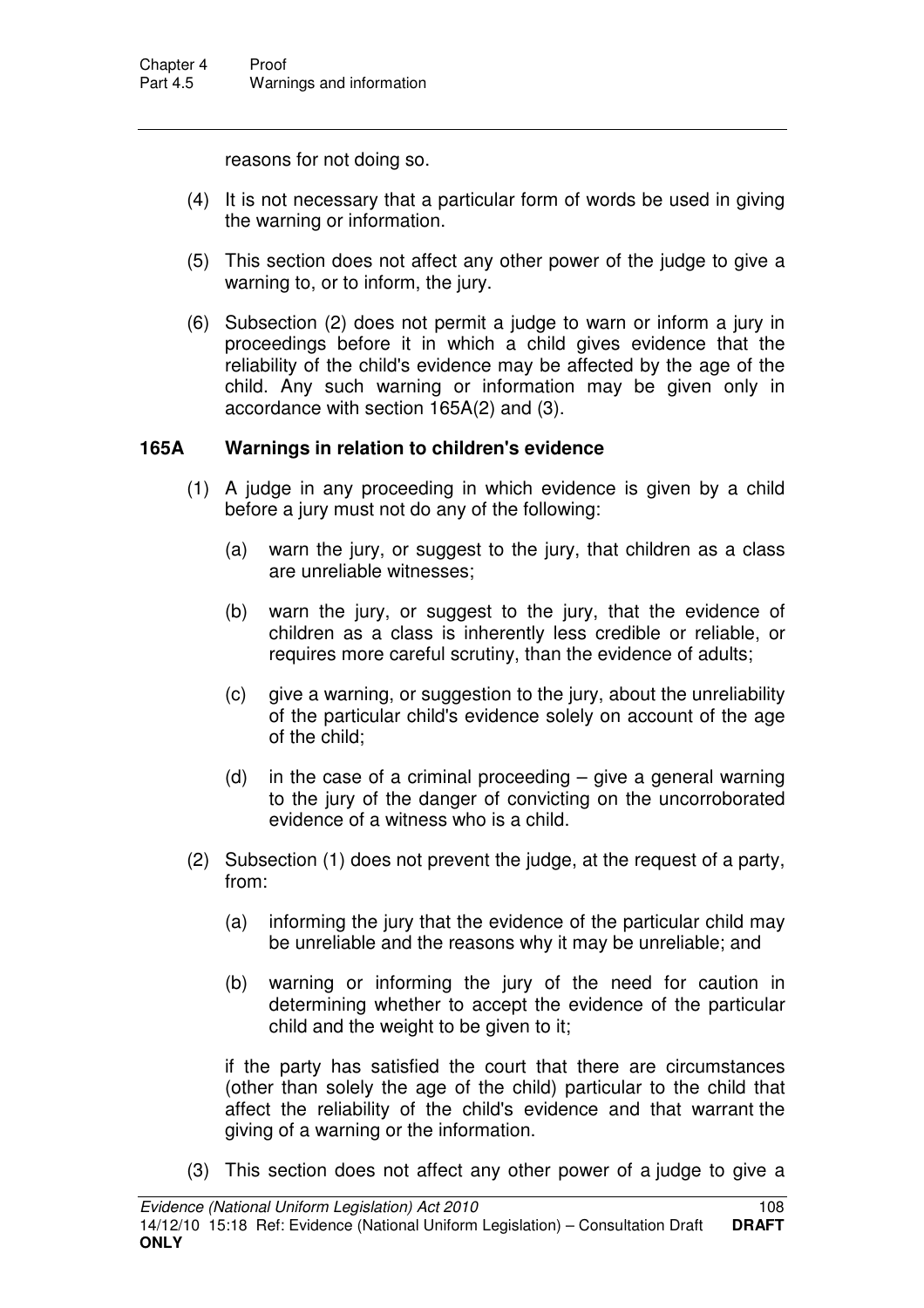warning to, or to inform, the jury.

### **165B Delay in prosecution**

- (1) This section applies in a criminal proceeding in which there is a jury.
- (2) If the court, on application by the defendant, is satisfied that the defendant has suffered a significant forensic disadvantage because of the consequences of delay, the court must inform the jury of the nature of that disadvantage and the need to take that disadvantage into account when considering the evidence.

Note for subsection (2) Subsection (2) differs from the New South Wales Act.

- (3) The judge need not comply with subsection (2) if there are good reasons for not doing so.
- (4) It is not necessary that a particular form of words be used in informing the jury of the nature of the significant forensic disadvantage suffered and the need to take that disadvantage into account, but the judge must not in any way suggest to the jury that it would be dangerous or unsafe to convict the defendant solely because of the delay or the forensic disadvantage suffered because of the consequences of the delay.
- (5) The judge must not warn or inform the jury about any forensic disadvantage the defendant may have suffered because of delay except in accordance with this section, but this section does not affect any other power of the judge to give any warning to, or to inform, the jury.
- (6) For the purposes of this section:
	- (a) delay includes delay between the alleged offence and its being reported; and
	- (b) significant forensic disadvantage is not to be regarded as being established by the mere existence of a delay.
- (7) For the purposes of this section, the factors that may be regarded as establishing a **significant forensic disadvantage** include, but are not limited to, the following:
	- (a) the fact that any potential witnesses have died or are not able to be located;
	- (b) the fact that any potential evidence has been lost or is otherwise unavailable.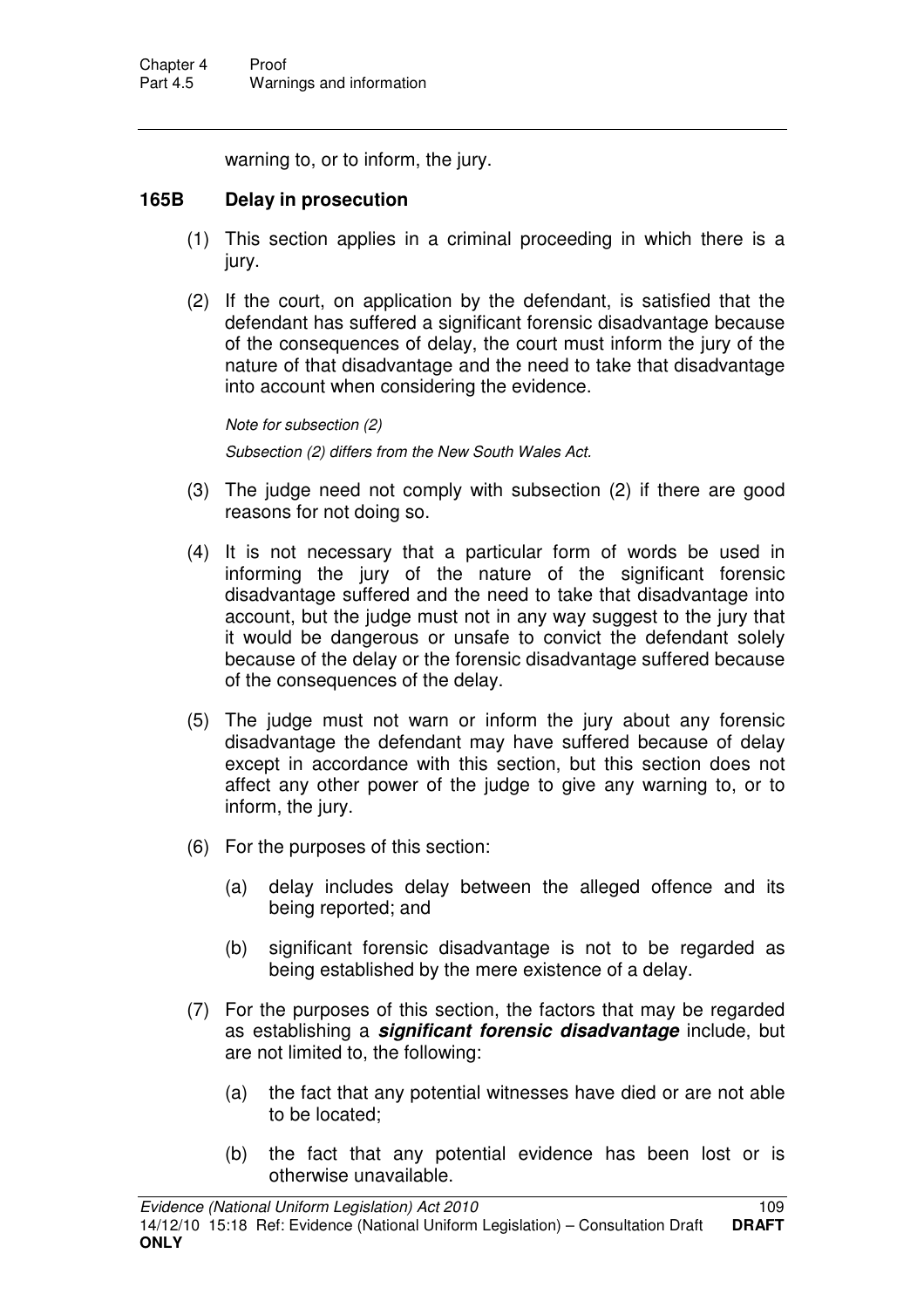# **Part 4.6 Ancillary provisions**

### **Division 1 Requests to produce documents or call witnesses**

Note for Part 4.6, Division 1

Section 182 of the Commonwealth Act gives Division 1 of Part 4.6 of the Commonwealth Act a wider application in relation to Commonwealth records and certain Commonwealth documents.

### **166 Definition of request**

In this Division, **request** means a request that a party (**the requesting party**) makes to another party to do one or more of the following:

- (a) to produce to the requesting party the whole or a part of a specified document or thing;
- (b) to permit the requesting party, adequately and in an appropriate way, to examine, test or copy the whole or a part of a specified document or thing;
- (c) to call as a witness a specified person believed to be concerned in the production or maintenance of a specified document or thing;
- (d) to call as a witness a specified person in whose possession or under whose control a specified document or thing is believed to be or to have been at any time;
- (e) in relation to a document of the kind referred to in paragraph (b) or (c) of the definition of **document** in the Dictionary – to permit the requesting party, adequately and in an appropriate way, to examine and test the document and the way in which it was produced and has been kept;
- $(f)$  in relation to evidence of a previous representation to call as a witness the person who made the previous representation;
- (g) in relation to evidence that a person has been convicted of an offence, being evidence to which section 92(2) applies – to call as a witness a person who gave evidence in the proceeding in which the person was so convicted.

### **167 Requests may be made about certain matters**

A party may make a reasonable request to another party for the purpose of determining a question that relates to:

(a) a previous representation; or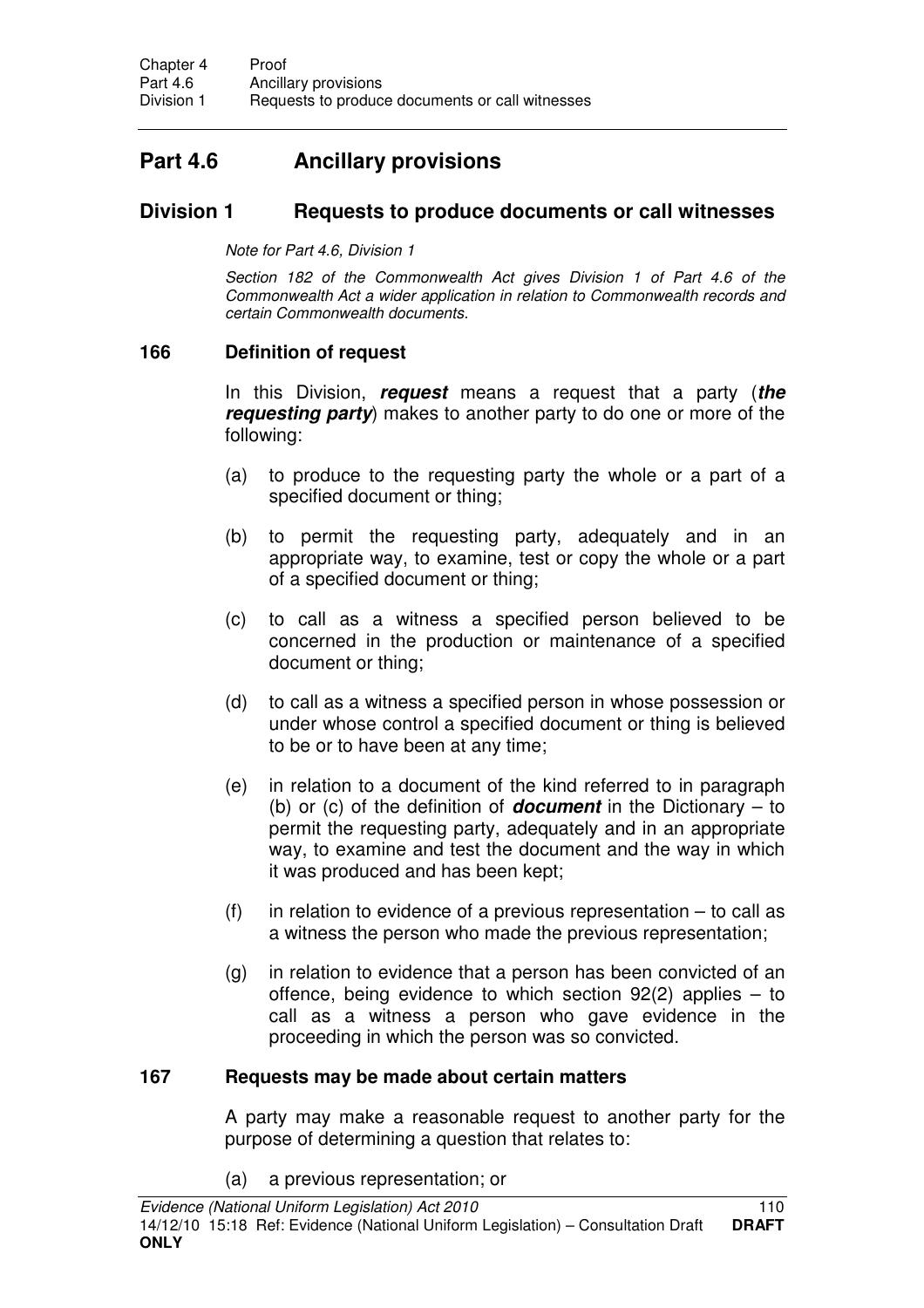- (b) evidence of a conviction of a person for an offence; or
- (c) the authenticity, identity or admissibility of a document or thing.

### **168 Time limits for making certain requests**

- (1) If a party has given to another party written notice of its intention to adduce evidence of a previous representation, the other party may only make a request to the party relating to the representation if the request is made within 21 days after the notice was given.
- (2) Despite subsection (1), the court may give the other party leave to make a request relating to the representation after the end of that 21 day period if it is satisfied that there is a good reason to do so.
- (3) If a party has given to another party written notice of its intention to adduce evidence of a person's conviction of an offence in order to prove a fact in issue, the other party may only make a request relating to evidence of the conviction if the request is made within 21 days after the notice is given.
- (4) Despite subsection (3), the court may give the other party leave to make a request relating to evidence of the conviction after the end of that 21 day period if it is satisfied that there is good reason to do so.
- (5) If a party has served on another party a copy of a document that it intends to tender in evidence, the other party may only make a request relating to the document if the request is made within 21 days after service of the copy.
- (6) If the copy of the document served under subsection (5) is accompanied by, or has endorsed on it, a notice stating that the document is to be tendered to prove the contents of another document, the other party may only make a request relating to the other document if the request is made within 21 days after service of the copy.
- (7) Despite subsections (5) and (6), the court may give the other party leave to make a request relating to the document, or other document, after the end of the 21 day period if it is satisfied that there is good reason to do so.

### **169 Failure or refusal to comply with requests**

 (1) If the party has, without reasonable cause, failed or refused to comply with a request, the court may, on application, make one or more of the following orders: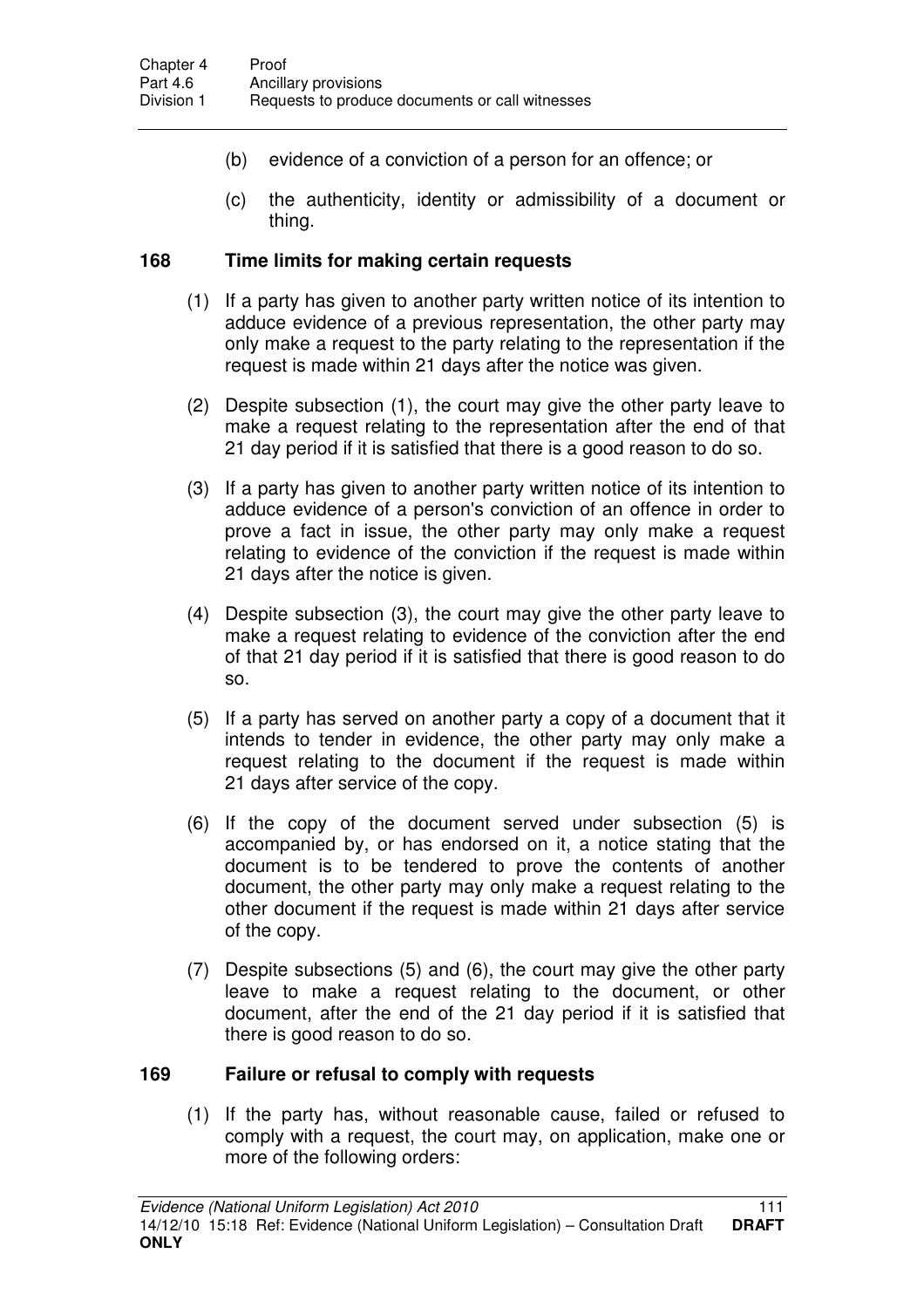- (a) an order directing the party to comply with the request;
- (b) an order that the party produce a specified document or thing, or call as a witness a specified person, as mentioned in section 166;
- (c) an order that the evidence in relation to which the request was made is not to be admitted in evidence;
- (d) such order with respect to adjournment or costs as is just.
- (2) If the party had, within a reasonable time after receiving the request, informed the other party that it refuses to comply with the request, any application under subsection (1) by the other party must be made within a reasonable time after being so informed.
- (3) The court may, on application, direct that evidence in relation to which a request was made is not to be admitted in evidence if an order made by it under subsection (1)(a) or (b) is not complied with.
- (4) Without limiting the circumstances that may constitute reasonable cause for a party to fail to comply with a request, it is reasonable cause to fail to comply with a request if:
	- (a) the document or thing to be produced is not available to the party; or
	- (b) the existence and contents of the document are not in issue in the proceeding in which evidence of the document is proposed to be adduced; or
	- (c) the person to be called as a witness is not available.
- (5) Without limiting the matters that the court may take into account in relation to the exercise of a power under subsection (1), it is to take into account:
	- (a) the importance in the proceeding of the evidence in relation to which the request was made; and
	- (b) whether there is likely to be a dispute about the matter to which the evidence relates; and
	- (c) whether there is a reasonable doubt as to the authenticity or accuracy of the evidence that is, or the document the contents of which are, sought to be proved; and
	- (d) whether there is a reasonable doubt as to the authenticity of the document or thing that is sought to be tendered; and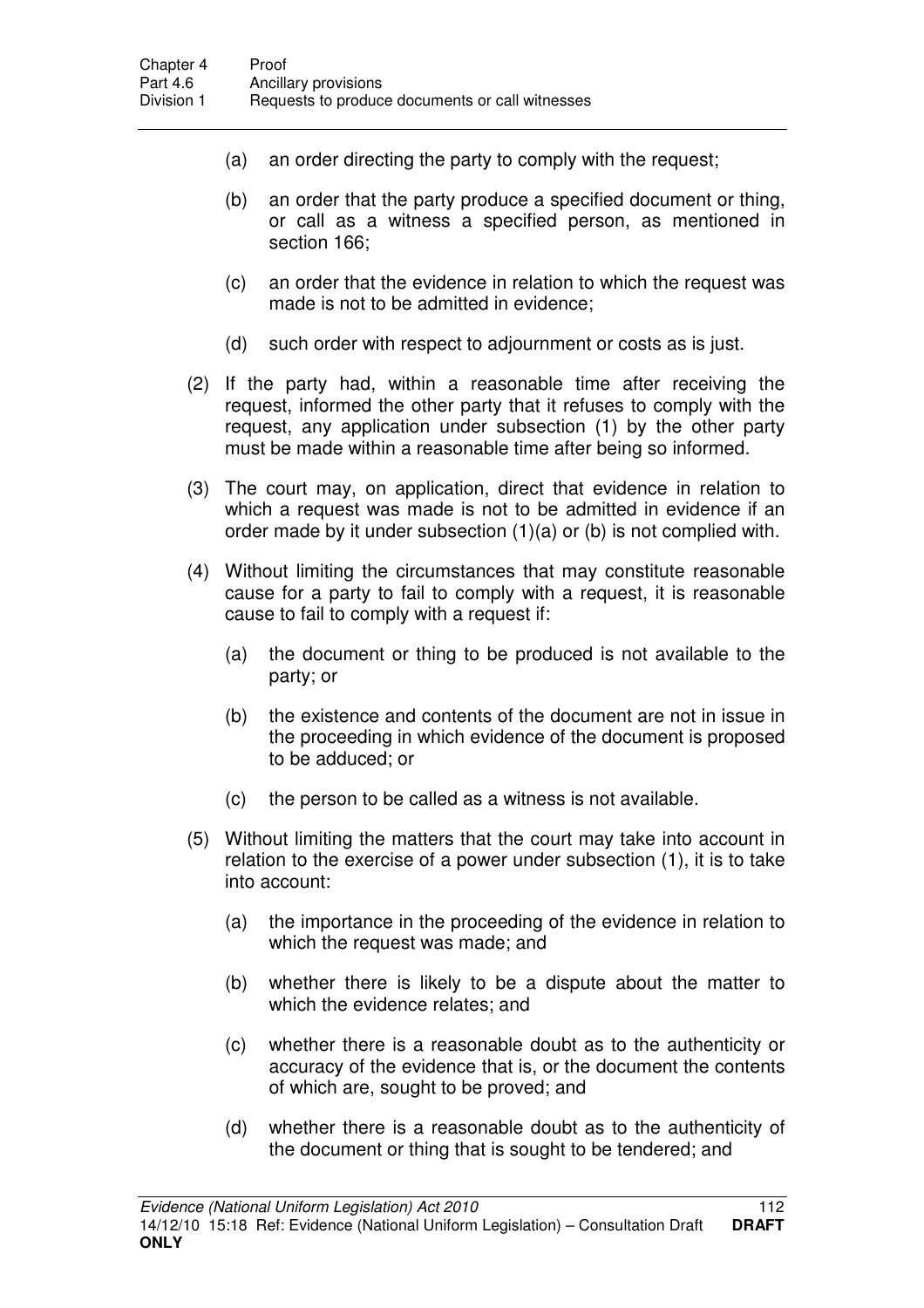- (e) if the request relates to evidence of a previous representation – whether there is a reasonable doubt as to the accuracy of the representation or of the evidence on which it was based; and
- (f) in the case of a request referred to in paragraph (g) of the definition of request in section 166 – whether another person is available to give evidence about the conviction or the facts that were in issue in the proceeding in which the conviction was obtained; and
- (g) whether compliance with the request would involve undue expense or delay or would not be reasonably practicable; and
- (h) the nature of the proceeding.

#### Note for section 169

Clause 5 of Part 2 of the Dictionary is about the availability of documents and things, and clause 4 of Part 2 of the Dictionary is about the availability of persons.

### **Division 2 Proof of certain matters by affidavits or written statements**

#### Note for Part 4.6, Division 2

Section 182 of the Commonwealth Act gives Division 2 of Part 4.6 of the Commonwealth Act a wider application in relation to Commonwealth records and certain Commonwealth documents.

### **170 Evidence relating to certain matters**

 (1) Evidence of a fact that is, because of a provision of this Act referred to in the Table, to be proved in relation to a document or thing may be given by a person permitted under section 171 to give such evidence.

| Provisions of this Act        | Subject-matter                                          |
|-------------------------------|---------------------------------------------------------|
| Section 48                    | Proof of contents of<br>documents                       |
| Sections 63, 64 and<br>65     | Hearsay exceptions for<br>"first-hand" hearsay          |
| Section 69                    | Hearsay exception for<br>business records               |
| Section 70                    | Hearsay exception for tags,<br>labels and other writing |
| Section 71                    | Hearsay exception for<br>telecommunications             |
| The provisions of<br>Part 4.3 | Facilitation of proof                                   |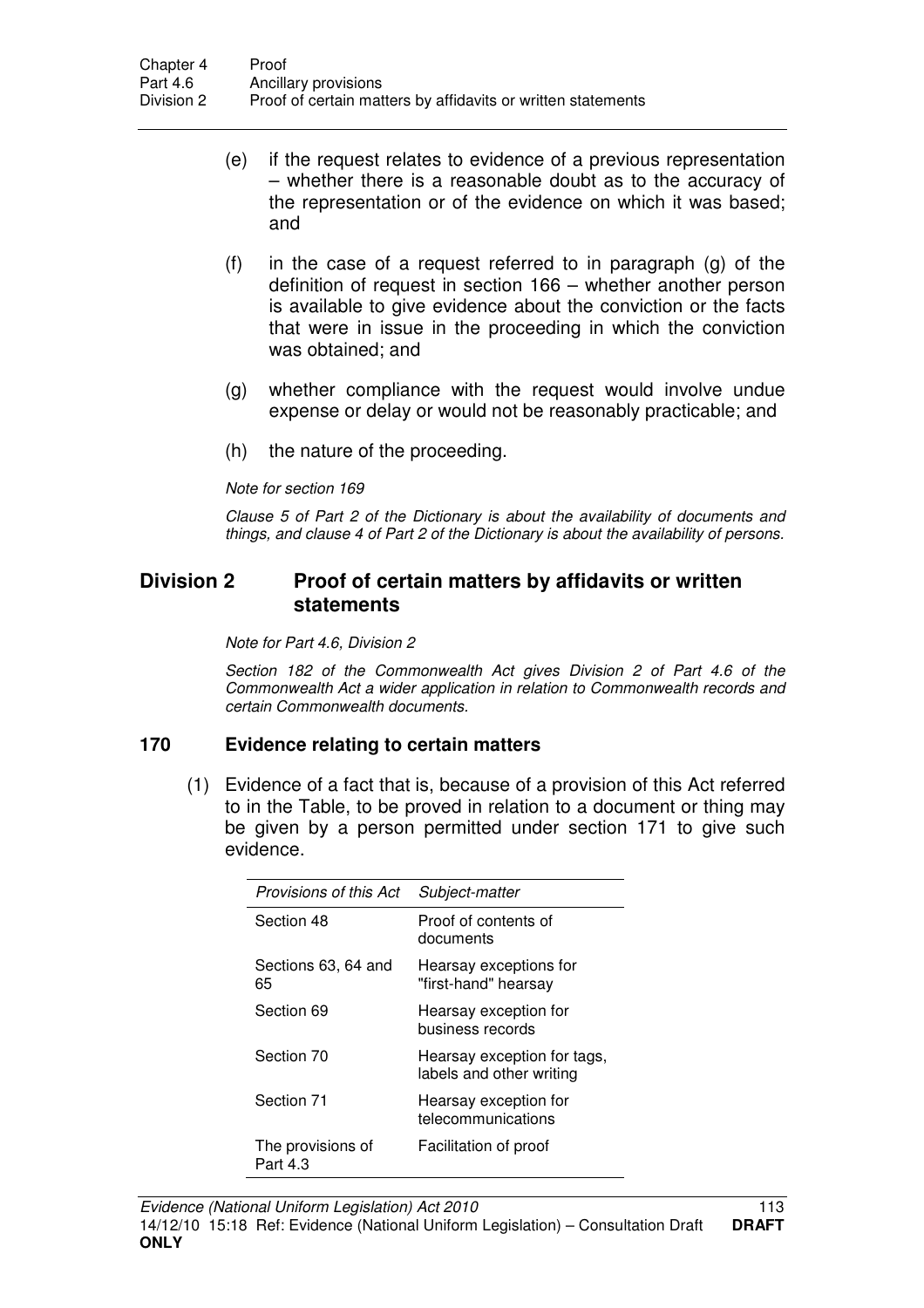Note for subsection (10

The Table to section 170 of the Commonwealth Act includes a reference to section 182 (Commonwealth records) of that Act.

 (2) Evidence may be given by affidavit or, if the evidence relates to a public document, by a written statement.

### **171 Persons who may give such evidence**

- (1) Such evidence may be given by:
	- (a) a person who, at the relevant time or afterwards, had a position of responsibility in relation to making or keeping the document or thing; or
	- (b) except in the case of evidence of a fact that is to be proved in relation to a document or thing because of section 63, 64 or 65 – an authorised person.
- (2) Despite subsection (1)(b), evidence must not be given under this section by an authorised person who, at the relevant time or afterwards, did not have a position of responsibility in relation to making or keeping the document or thing unless it appears to the court that:
	- (a) it is not reasonably practicable for the evidence to be given by a person who had, at the relevant time or afterwards, a position of responsibility in relation to making or keeping the document or thing; or
	- (b) having regard to all the circumstances of the case, undue expense would be caused by calling such a person as a witness.
- (3) In this section, **authorised person** means:
	- (a) a person before whom an affidavit may be sworn and taken in a country or place outside the Territory under section 27 of the Oaths Act; or
	- (b) a police officer of or above the rank of sergeant; or
	- (c) a person authorised by the Attorney-General for the purposes of this section.

Note for subsection (3)

The Commonwealth Act, New South Wales Act and Victorian Act contain a different definition of **authorised person**.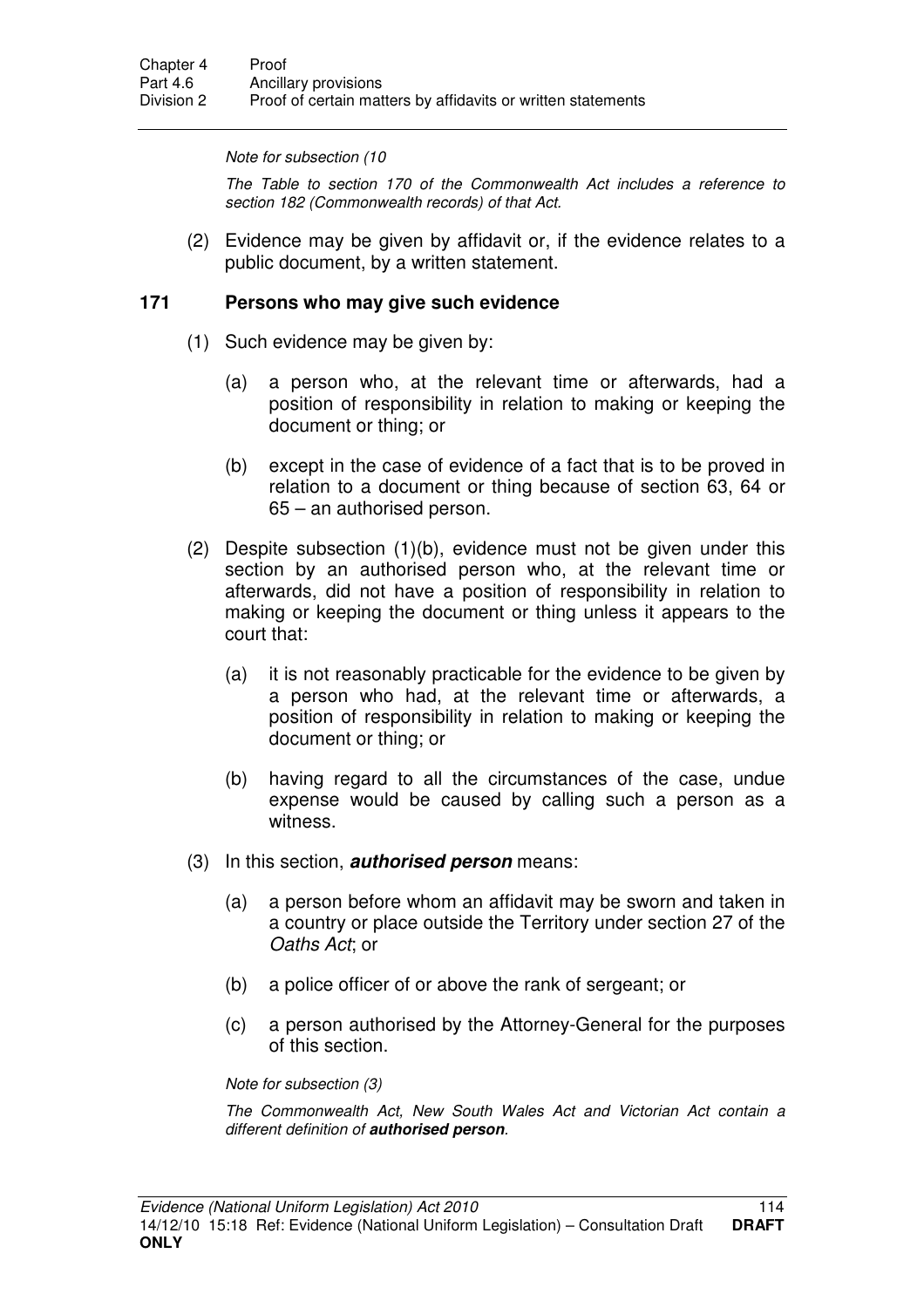### **172 Evidence based on knowledge, belief or information**

- (1) Despite Chapter 3, the evidence may include evidence based on the knowledge and belief of the person who gives it, or on information that that person has.
- (2) An affidavit or statement that includes evidence based on knowledge, information or belief must set out the source of the knowledge or information or the basis of the belief.

### **173 Notification of other parties**

- (1) A copy of the affidavit or statement must be served on each party a reasonable time before the hearing of the proceeding.
- (2) The party who tenders the affidavit or statement must, if another party so requests, call the deponent or person who made the statement to give evidence but need not otherwise do so.

# **Division 3 Foreign law**

### **174 Evidence of foreign law**

- (1) Evidence of a statute, proclamation, treaty or act of state of a foreign country may be adduced in a proceeding by producing:
	- (a) a book or pamphlet, containing the statute, proclamation, treaty or act of state, that purports to have been printed by the government or official printer of the country or by the authority of the government or administration of the country; or
	- (b) a book or other publication, containing the statute, proclamation, treaty or act of state, that appears to the court to be a reliable source of information; or
	- (c) a book or pamphlet that is or would be used in the courts of the country to inform the courts about, or prove, the statute, proclamation, treaty or act of state; or
	- (d) a copy of the statute, proclamation, treaty or act of state that is proved to be an examined copy.
- (2) A reference in this section to a statute of a foreign country includes a reference to a regulation or by-law of the country.

### **175 Evidence of law reports of foreign countries**

 (1) Evidence of the unwritten or common law of a foreign country may be adduced by producing a book containing reports of judgments of courts of the country if the book is or would be used in the courts of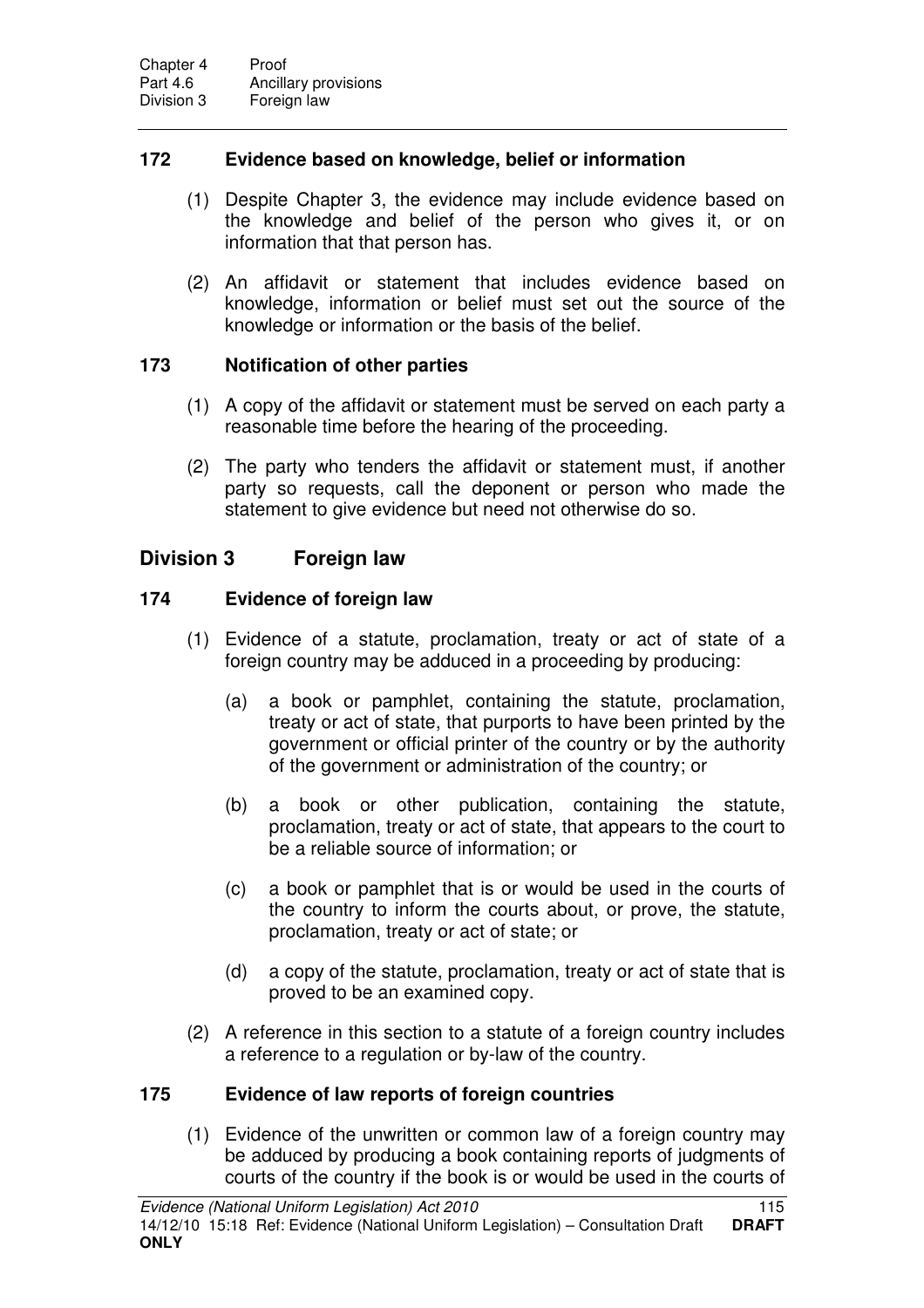the country to inform the courts about the unwritten or common law of the country.

 (2) Evidence of the interpretation of a statute of a foreign country may be adduced by producing a book containing reports of judgments of courts of the country if the book is or would be used in the courts of the country to inform the courts about the interpretation of the statute.

### **176 Questions of foreign law to be decided by judge**

If, in a proceeding in which there is a jury, it is necessary to ascertain the law of another country which is applicable to the facts of the case, any question as to the effect of the evidence adduced with respect to that law is to be decided by the judge alone.

## **Division 4 Procedures for proving other matters**

### **177 Certificates of expert evidence**

- (1) Evidence of a person's opinion may be adduced by tendering a certificate (**expert certificate**) signed by the person that:
	- (a) states the person's name and address; and
	- (b) states that the person has specialised knowledge based on his or her training, study or experience as specified in the certificate; and
	- (c) sets out an opinion that the person holds and that is expressed to be wholly or substantially based on that knowledge.
- (2) Subsection (1) does not apply unless the party seeking to tender the expert certificate has served on each other party:
	- (a) a copy of the certificate; and
	- (b) a written notice stating that the party proposes to tender the certificate as evidence of the opinion.
- (3) Service must be effected not later than:
	- (a) 21 days before the hearing; or
	- (b) if, on application by the party before or after service, the court substitutes a different period – the beginning of that period.
- (4) Service for the purposes of subsection (2) may be proved by affidavit.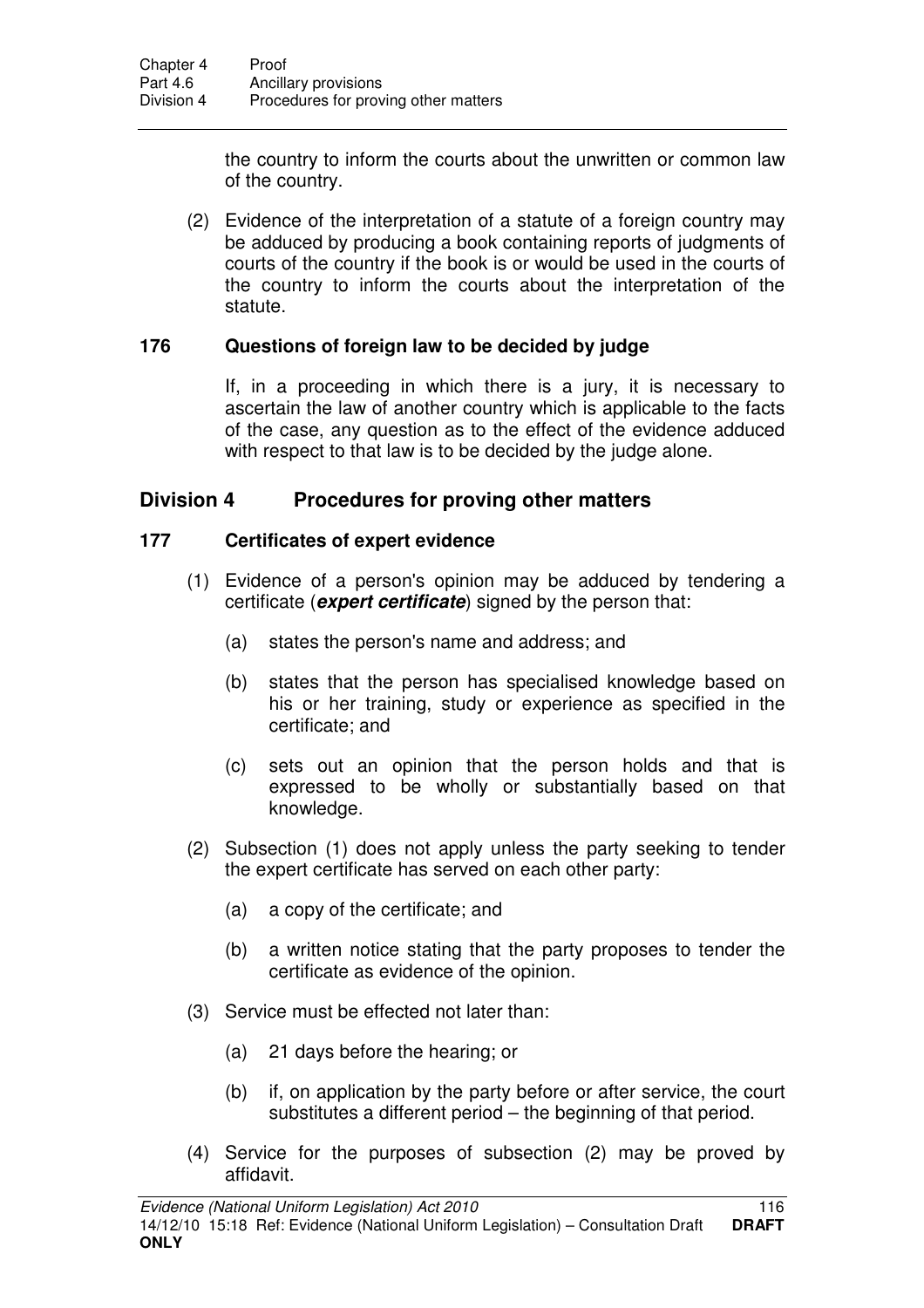- (5) A party on whom the documents referred to in subsection (2) are served may, by written notice served on the party proposing to tender the expert certificate, require the party to call the person who signed the certificate to give evidence.
- (6) The expert certificate is not admissible as evidence if such a requirement is made.
- (7) The court may make such order with respect to costs as it considers just against a party who has, without reasonable cause, required a party to call a person to give evidence under this section.

### **178 Convictions, acquittals and other judicial proceedings**

- (1) This section applies to the following facts:
	- (a) the conviction or acquittal before or by an applicable court of a person charged with an offence;
	- (b) the sentencing of a person to any punishment or pecuniary penalty by an applicable court;
	- (c) an order by an applicable court;
	- (d) the pendency or existence at any time before an applicable court of a civil or criminal proceeding.
- (2) Evidence of a fact to which this section applies may be given by a certificate signed by a judge, a magistrate or registrar or other proper officer of the applicable court:
	- (a) showing the fact, or purporting to contain particulars, of the record, indictment, conviction, acquittal, sentence, order or proceeding in question; and
	- (b) stating the time and place of the conviction, acquittal, sentence, order or proceeding; and
	- (c) stating the title of the applicable court.
- (3) A certificate given under this section showing a conviction, acquittal, sentence or order is also evidence of the particular offence or matter in respect of which the conviction, acquittal, sentence or order was had, passed or made, if stated in the certificate.
- (4) A certificate given under this section showing the pendency or existence of a proceeding is also evidence of the particular nature and occasion, or ground and cause, of the proceeding, if stated in the certificate.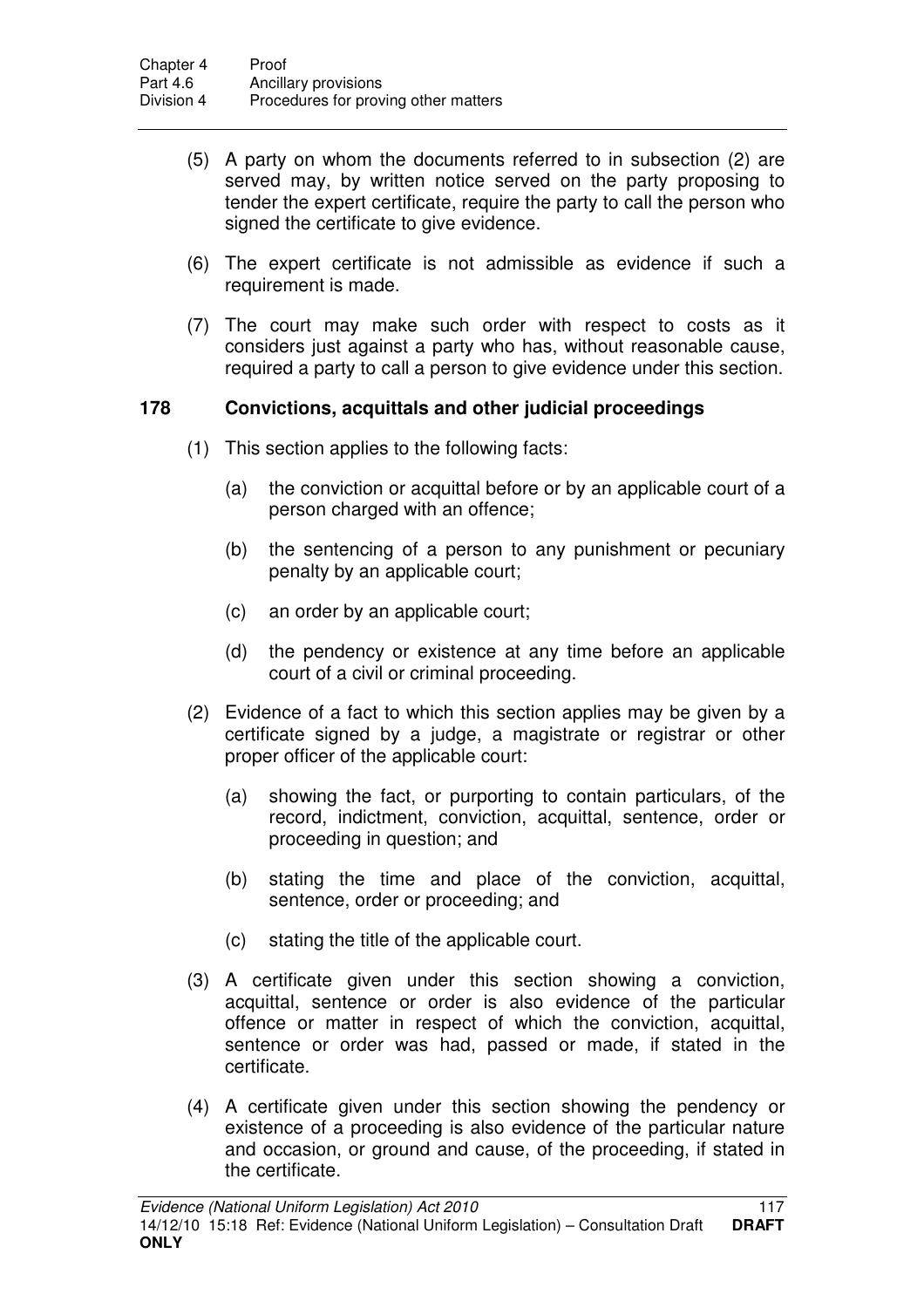- (5) A certificate given under this section purporting to contain particulars of a record, indictment, conviction, acquittal, sentence, order or proceeding is also evidence of the matters stated in the certificate.
- (6) In this section:

**acquittal** includes the dismissal of the charge in question by an applicable court;

**applicable court** means an Australian court or a foreign court.

Note for section 178

Section 91 excludes evidence of certain judgments and convictions.

### **179 Proof of identity of convicted persons – affidavits by members of State or Territory police forces**

- (1) This section applies if a member of a police force of a State or Territory:
	- (a) makes an affidavit in the form prescribed by the regulations for the purposes of this section; and
	- (b) states in the affidavit that he or she is a fingerprint expert for that police force.
- (2) For the purpose of proving before a court the identity of a person alleged to have been convicted in that State or Territory of an offence, the affidavit is evidence in a proceeding that the person whose fingerprints are shown on a fingerprint card referred to in the affidavit and marked for identification:
	- (a) is the person referred to in a certificate of conviction, or certified copy of conviction annexed to the affidavit, as having been convicted of an offence; and
	- (b) was convicted of that offence; and
	- (c) was convicted of any other offence of which he or she is stated in the affidavit to have been convicted.
- (3) For the purposes of this section, if a Territory does not have its own police force, the police force performing the policing functions of the Territory is taken to be the police force of the Territory.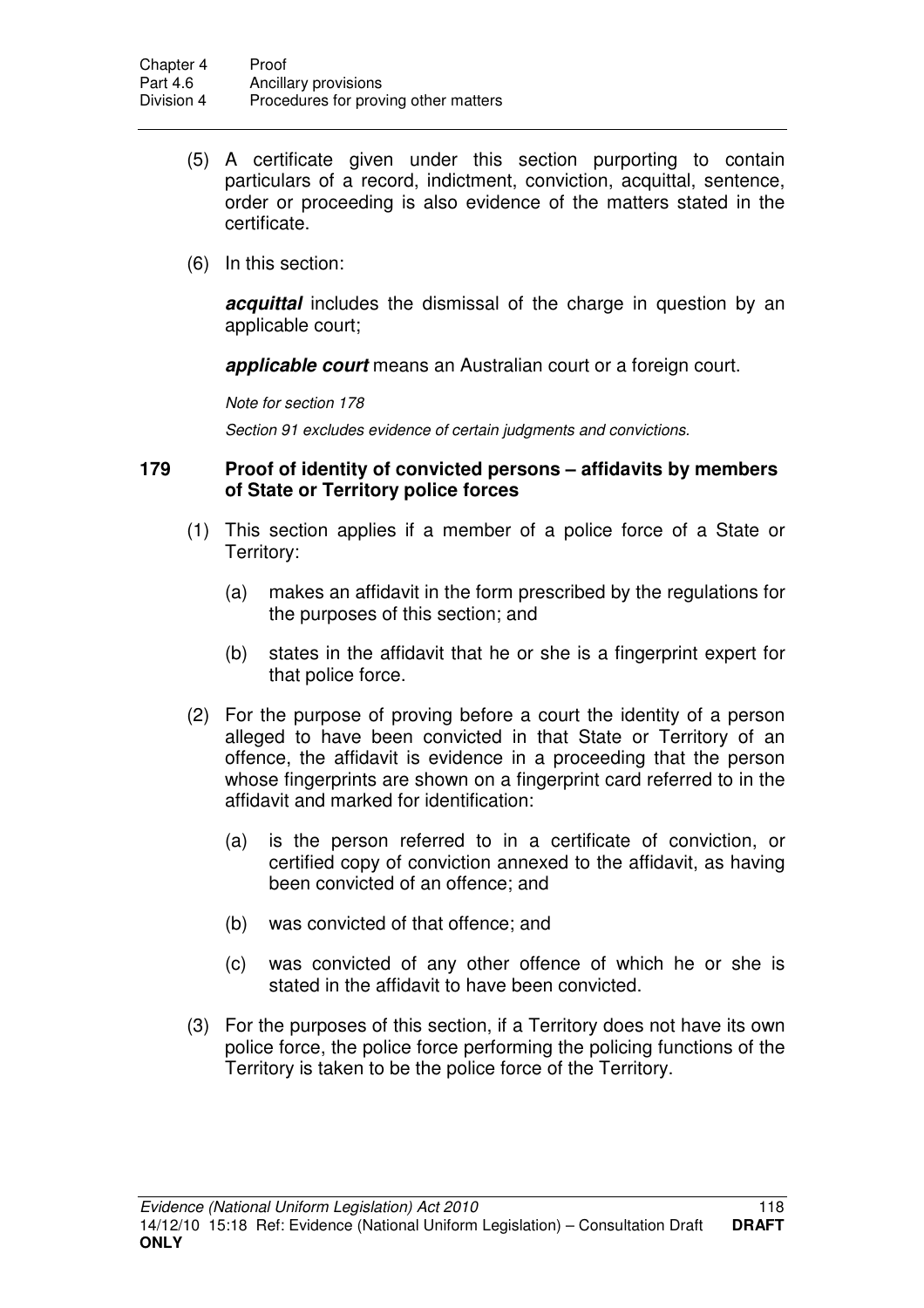### **180 Proof of identity of convicted persons – affidavits by members of Australian Federal Police**

- (1) This section applies if a member of the Australian Federal Police:
	- (a) makes an affidavit in the form prescribed by the regulations for the purposes of this section; and
	- (b) states in the affidavit that he or she is a fingerprint expert for the Australian Federal Police.
- (2) For the purpose of proving before a court the identity of a person alleged to have been convicted of an offence against a law of the Commonwealth, the affidavit is evidence in a proceeding that the person whose fingerprints are shown on a fingerprint card referred to in the affidavit and marked for identification:
	- (a) is the person referred to in a certificate of conviction, or certified copy of conviction annexed to the affidavit, as having been convicted of an offence; and
	- (b) was convicted of that offence; and
	- (c) was convicted of any other offence of which he or she is stated in the affidavit to have been convicted.

### **181 Proof of service of statutory notifications, notices, orders and directions**

- (1) The service, giving or sending under an Australian law of a written notification, notice, order or direction may be proved by affidavit of the person who served, gave or sent it.
- (2) A person who, for the purposes of a proceeding, makes an affidavit referred to in this section is not, because of making the affidavit, excused from attending for cross-examination if required to do so by a party to the proceeding.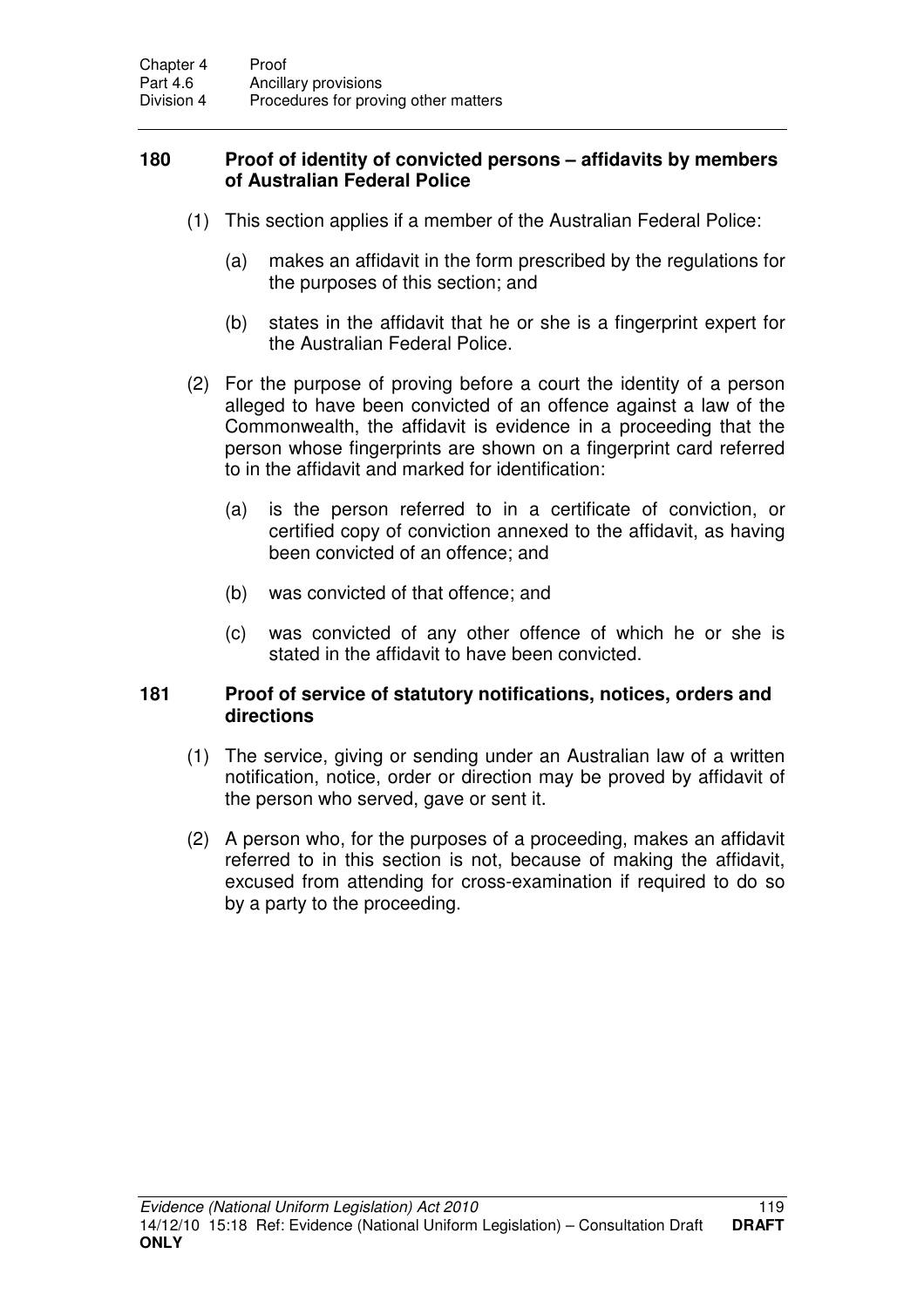# **Chapter 5 Miscellaneous**

#### **182 Application of certain sections in relation to Commonwealth records**

Note for section 182

The Commonwealth Act includes a provision that extends the operation of certain provisions of the Commonwealth Act to Commonwealth records.

### **183 Inferences**

If a question arises about the application of a provision of this Act in relation to a document or thing, the court may:

- (a) examine the document or thing; and
- (b) draw any reasonable inferences from it as well as from other matters from which inferences may properly be drawn.

#### Note for section 183

Section 182 of the Commonwealth Act gives section 183 of the Commonwealth Act a wider application in relation to Commonwealth records and certain Commonwealth documents.

### **184 Accused may admit matters and give consents**

- (1) In or before a criminal proceeding, a defendant may:
	- (a) admit matters of fact; and
	- (b) give any consent;

that a party to a civil proceeding may make or give.

- (2) A defendant's admission or consent is not effective for the purposes of subsection (1) unless:
	- (a) the defendant has been advised to do so by the defendant's Australian legal practitioner or legal counsel; or
	- (b) the court is satisfied that the defendant understands the consequences of making the admission or giving the consent.

### **185 Full faith and credit to be given to documents properly authenticated**

#### Note for section 185

The Commonwealth Act includes a provision requiring full faith and credit to be given to the public acts, records and judicial proceedings of a State or Territory.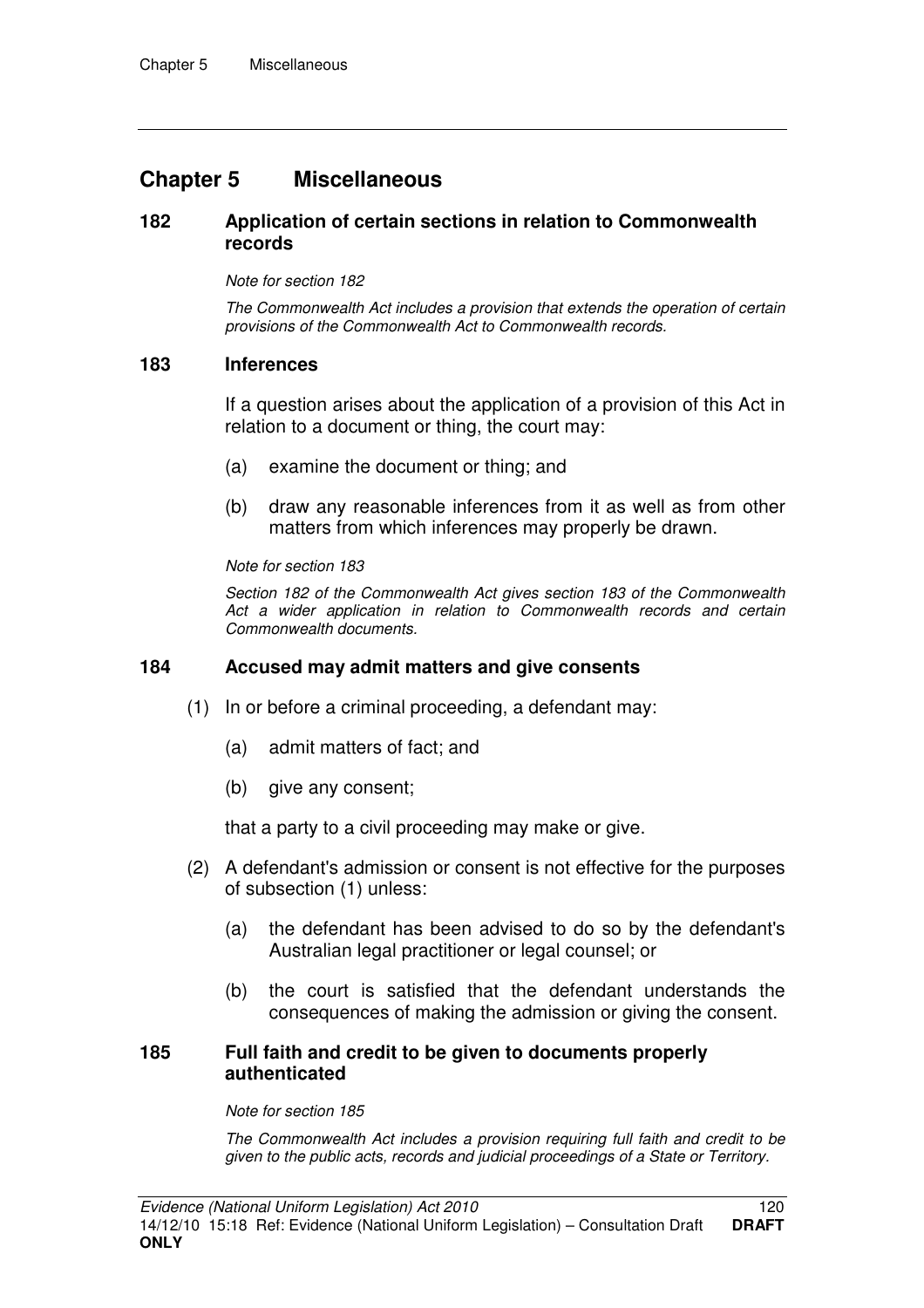### **186 Swearing of affidavits**

#### Note for section 186

The Commonwealth Act includes a provision about swearing of affidavits before justices of the peace, notaries public and lawyers for use in court proceedings involving the exercise of federal jurisdiction and in courts of a Territory.

### **187 No privilege against self-incrimination for bodies corporate**

- (1) This section applies if, under a law of the Territory or in a proceeding, a body corporate is required to:
	- (a) answer a question or give information; or
	- (b) produce a document or any other thing, or
	- (c) do any other act whatever.
- (2) The body corporate is not entitled to refuse or fail to comply with the requirement on the ground that answering the question, giving the information, producing the document or other thing or doing that other act, as the case may be, might tend to incriminate the body or make the body liable to a penalty.

Note for section 187

This section differs from the Commonwealth Act, NSW Act and Victorian Act.

### **188 Impounding documents**

The court may direct that a document that has been tendered or produced before the court (whether or not it is admitted in evidence) is to be impounded and kept in the custody of an officer of the court or of another person for such period, and subject to such conditions, as the court thinks fit.

### **189 The voir dire**

- (1) If the determination of a question whether:
	- (a) evidence should be admitted (whether in the exercise of a discretion or not); or
	- (b) evidence can be used against a person; or
	- (c) a witness is competent or compellable;

depends on the court finding that a particular fact exists, the question whether that fact exists is, for the purposes of this section, a preliminary question.

(2) If there is a jury, a preliminary question whether: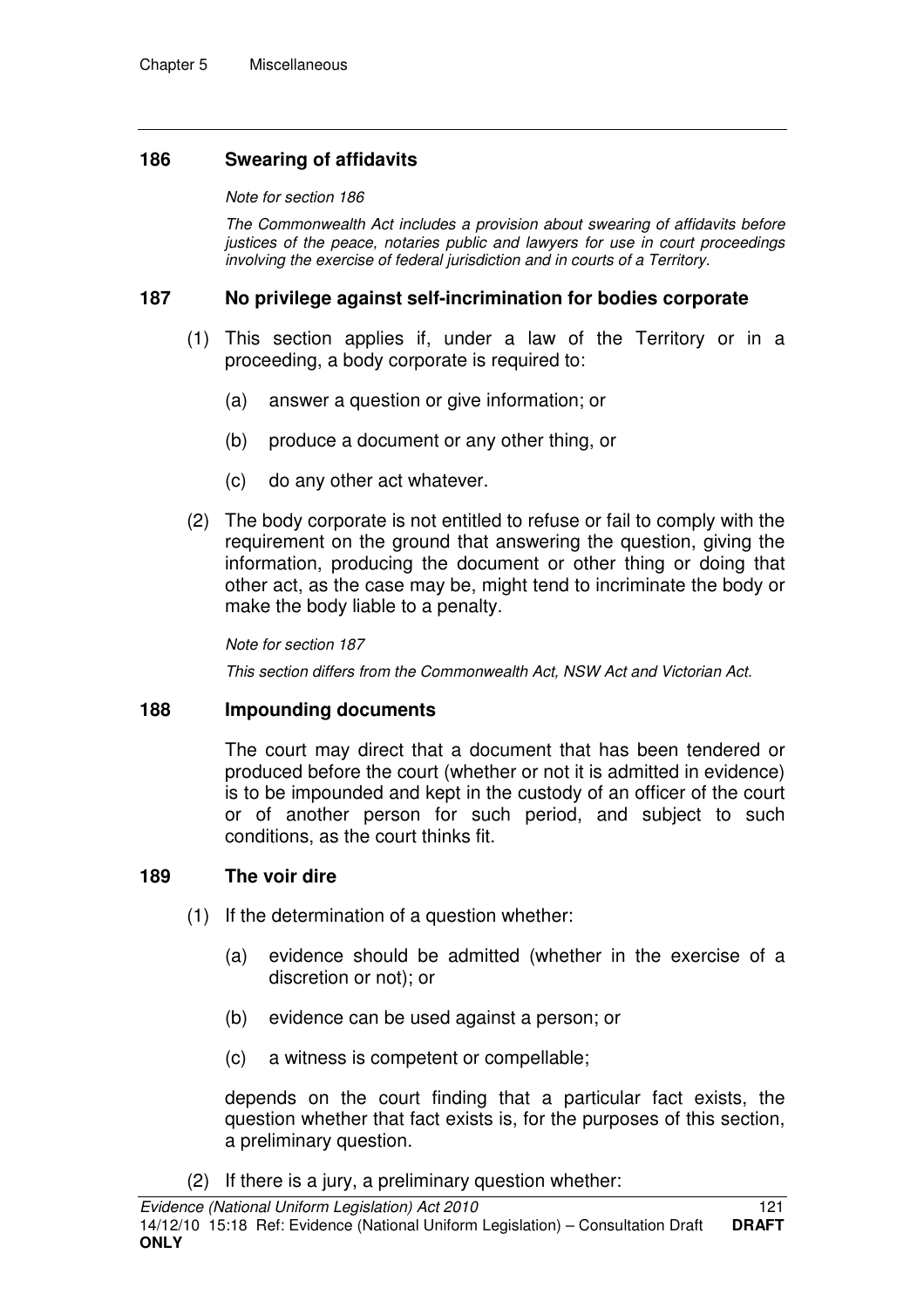- (a) particular evidence is evidence of an admission, or evidence to which section 138 (Discretion to exclude improperly or illegally obtained evidence) applies; or
- (b) evidence of an admission, or evidence to which section 138 applies, should be admitted;

is to be heard and determined in the jury's absence.

- (3) In the hearing of a preliminary question about whether a defendant's admission should be admitted into evidence (whether in the exercise of a discretion or not) in a criminal proceeding, the issue of the admission's truth or untruth is to be disregarded unless the issue is introduced by the defendant.
- (4) If there is a jury, the jury is not to be present at a hearing to decide any other preliminary question unless the court so orders.
- (5) Without limiting the matters that the court may take into account in deciding whether to make such an order, it is to take into account:
	- (a) whether the evidence to be adduced in the course of that hearing is likely to be prejudicial to the defendant; and
	- (b) whether the evidence concerned will be adduced in the course of the hearing to decide the preliminary question; and
	- (c) whether the evidence to be adduced in the course of that hearing would be admitted if adduced at another stage of the hearing (other than in another hearing to decide a preliminary question or, in a criminal proceeding, a hearing in relation to sentencing).
- (6) Section 128(10) does not apply to a hearing to decide a preliminary question.
- (7) In the application of Chapter 3 to a hearing to determine a preliminary question, the facts in issue are taken to include the fact to which the hearing relates.
- (8) If a jury in a proceeding was not present at a hearing to determine a preliminary question, evidence is not to be adduced in the proceeding of evidence given by a witness at the hearing unless:
	- (a) it is inconsistent with other evidence given by the witness in the proceeding; or
	- (b) the witness has died.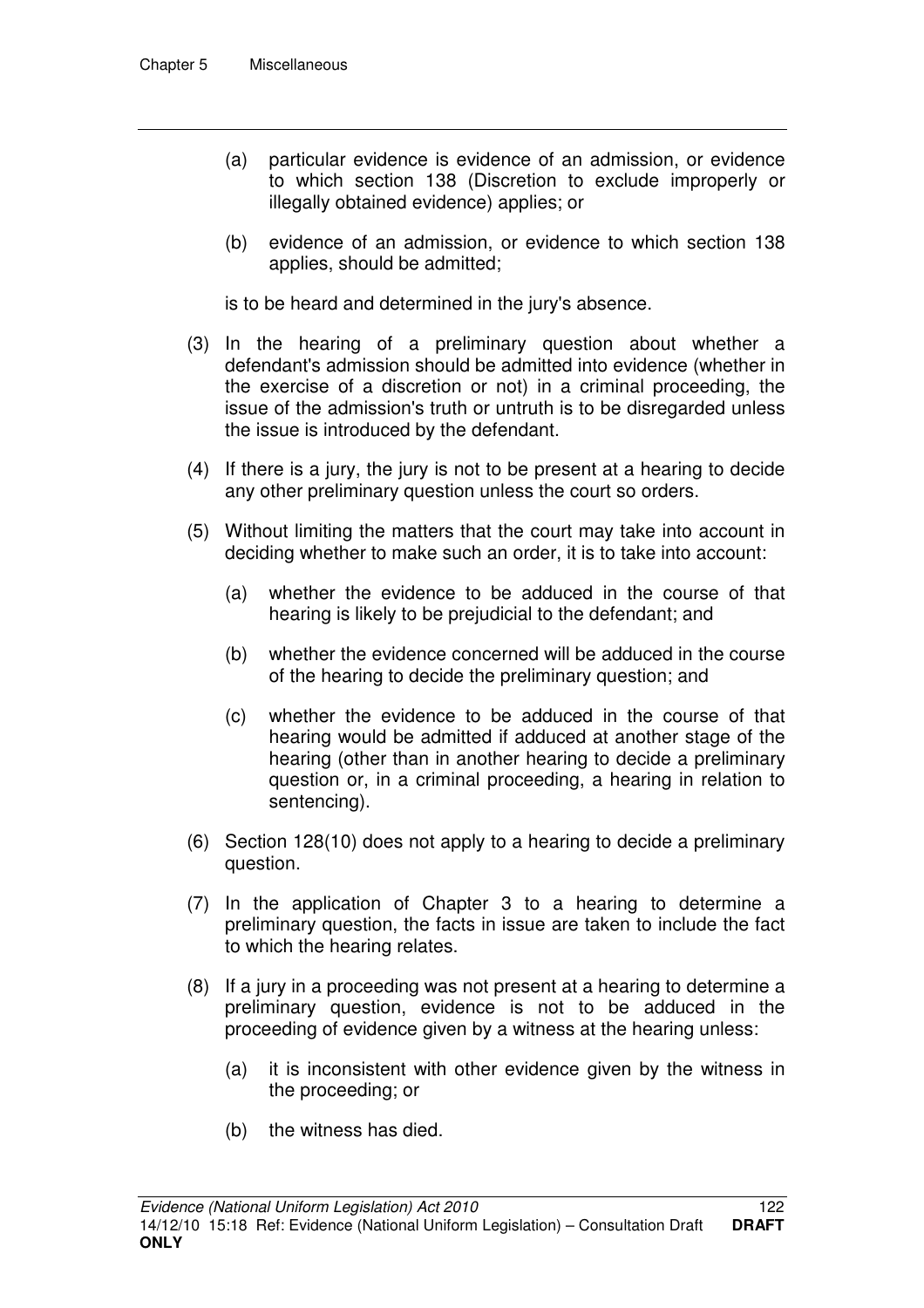### **190 Waiver of rules of evidence**

- (1) The court may, if the parties consent, by order dispense with the application of any one or more of the provisions of:
	- (a) Division 3, 4 or 5 of Part 2.1; or
	- (b) Part 2.2 or 2.3; or
	- (c) Parts 3.2 to 3.8;

in relation to particular evidence or generally.

- (2) In a criminal proceeding, a defendant's consent is not effective for the purposes of subsection (1) unless:
	- (a) the defendant has been advised to do so by the defendant's Australian legal practitioner or legal counsel; or
	- (b) the court is satisfied that the defendant understands the consequences of giving the consent.
- (3) In a civil proceeding, the court may order that any one or more of the provisions mentioned in subsection (1) do not apply in relation to evidence if:
	- (a) the matter to which the evidence relates is not genuinely in dispute; or
	- (b) the application of those provisions would cause or involve unnecessary expense or delay.
- (4) Without limiting the matters that the court may take into account in deciding whether to exercise the power conferred by subsection (3), it is to take into account:
	- (a) the importance of the evidence in the proceeding; and
	- (b) the nature of the cause of action or defence and the nature of the subject-matter of the proceeding; and
	- (c) the probative value of the evidence; and
	- (d) the powers of the court (if any) to adjourn the hearing, to make another order or to give a direction in relation to the evidence.

### **191 Agreements as to facts**

 (1) In this section, **agreed fact** means a fact that the parties to a proceeding have agreed is not, for the purposes of the proceeding, to be disputed.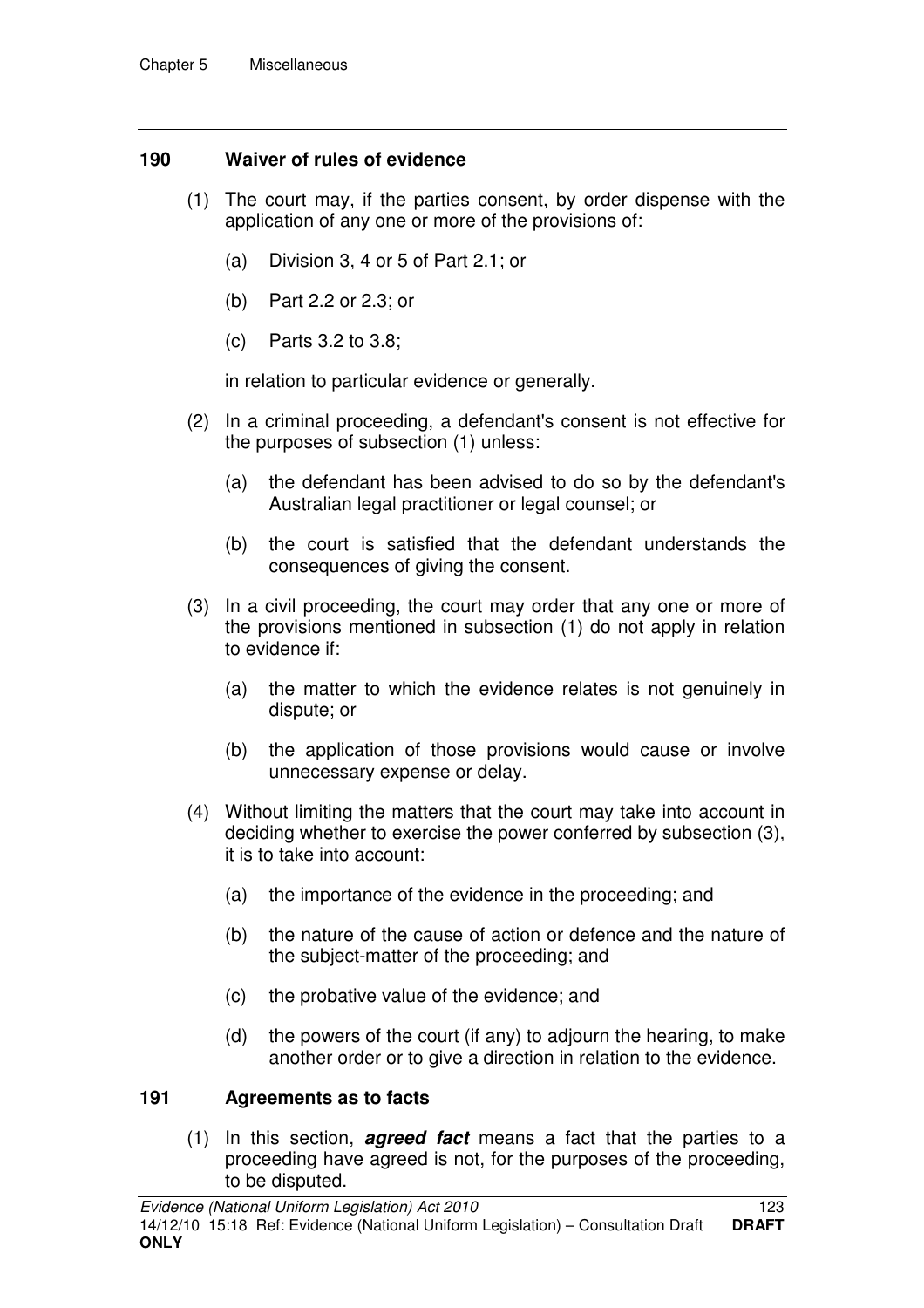- (2) In a proceeding:
	- (a) evidence is not required to prove the existence of an agreed fact; and
	- (b) evidence may not be adduced to contradict or qualify an agreed fact;

unless the court gives leave.

- (3) Subsection (2) does not apply unless the agreed fact:
	- (a) is stated in an agreement in writing signed by the parties or by Australian legal practitioners, legal counsel or prosecutors representing the parties and adduced in evidence in the proceeding; or
	- (b) with the leave of the court, is stated by a party before the court with the agreement of all other parties.

### **192 Leave, permission or direction may be given on terms**

- (1) If, because of this Act, a court may give any leave, permission or direction, the leave, permission or direction may be given on such terms as the court thinks fit.
- (2) Without limiting the matters that the court may take into account in deciding whether to give the leave, permission or direction, it is to take into account:
	- (a) the extent to which to do so would be likely to add unduly to, or to shorten, the length of the hearing; and
	- (b) the extent to which to do so would be unfair to a party or to a witness; and
	- (c) the importance of the evidence in relation to which the leave, permission or direction is sought; and
	- (d) the nature of the proceeding; and
	- (e) the power (if any) of the court to adjourn the hearing or to make another order or to give a direction in relation to the evidence.

### **192A Advance rulings and findings**

Where a question arises in any proceedings, being a question about: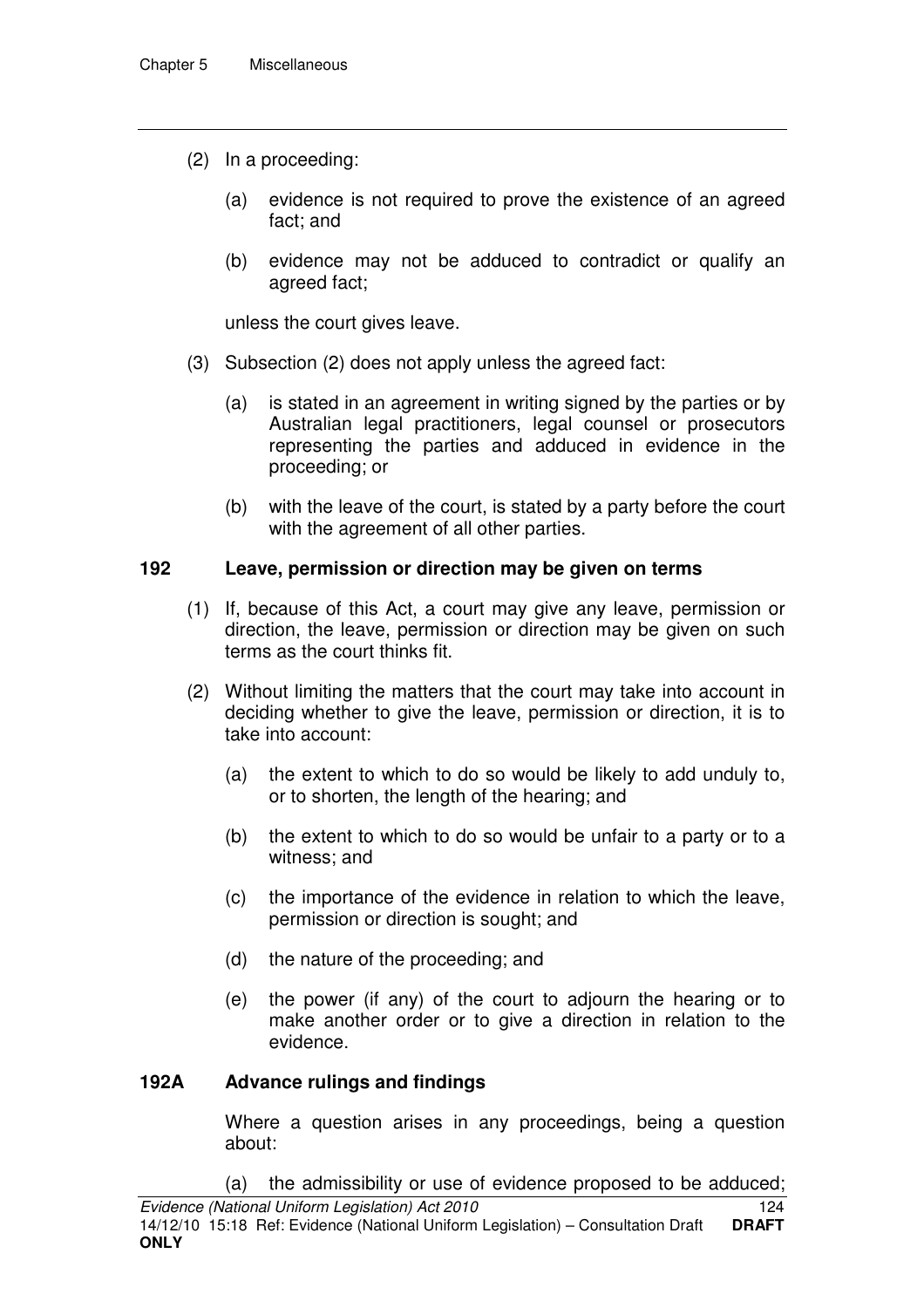or

- (b) the operation of a provision of this Act or another law in relation to evidence proposed to be adduced; or
- (c) the giving of leave, permission or direction under section 192;

the court may, if it considers it to be appropriate to do so, give a ruling or make a finding in relation to the question before the evidence is adduced in the proceedings.

### **193 Additional powers**

- (1) The powers of a court in relation to:
	- (a) the discovery or inspection of documents; and
	- (b) ordering disclosure and exchange of evidence, intended evidence, documents and reports;

extend to enabling the court to make such orders as the court thinks fit (including orders about methods of inspection, adjournments and costs) to ensure that the parties to a proceeding can adequately, and in an appropriate manner, inspect documents of the kind referred to in paragraph (b) or (c) of the definition of **document** in the Dictionary.

- (2) The power of a person or body to make rules of courts extends to making rules, not inconsistent with this Act or the regulations, prescribing matters:
	- (a) required or permitted by this Act to be prescribed; or
	- (b) necessary or convenient to be prescribed for carrying out or giving effect to this Act.
- (3) Without limiting subsection (2), rules made under that subsection may provide for the discovery, exchange, inspection or disclosure of intended evidence, documents and reports of persons intended to be called by a party to give evidence in a proceeding.
- (4) Without limiting subsection (2), rules made under that subsection may provide for the exclusion of evidence, or for its admission on specified terms, if the rules are not complied with.

### **194 Witnesses failing to attend proceedings**

 (1) If, in a civil or criminal proceeding, a witness fails to appear when called and it is proved that the witness has been: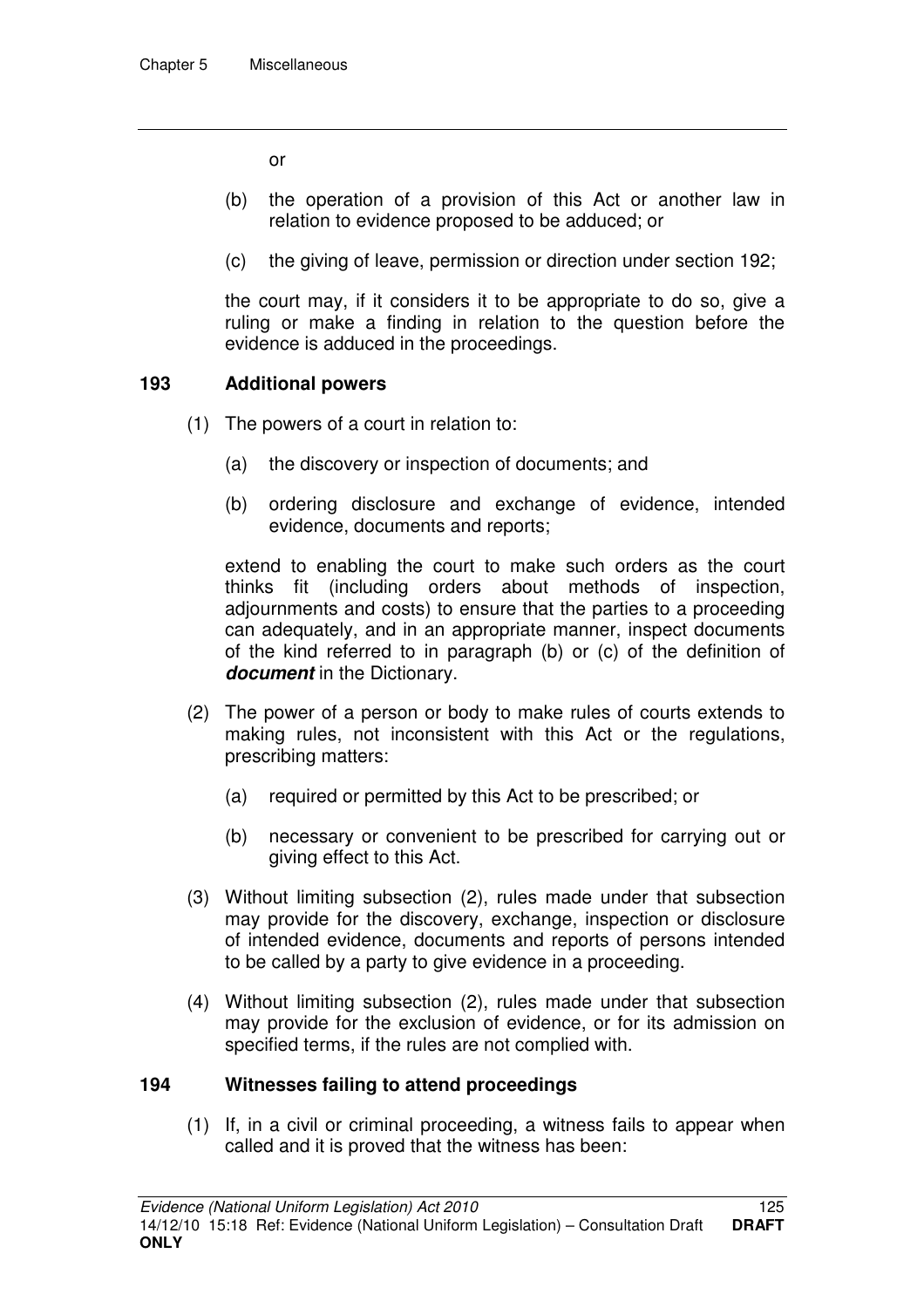- (a) bound over to appear; or
- (b) duly bound by recognisance or undertaking to appear; or
- (c) served with a summons or subpoena to attend and a reasonable sum of money has been provided to the witness for his or her costs in so attending—

the court may:

- (d) issue a warrant to apprehend the witness and bring him or her before the court; or
- (e) order the witness to pay a fine of not more than 5 penalty units; or
- (f) take any other action against the witness that is permitted by law.
- (2) If a subpoena or summons has been issued for the attendance of a witness on the hearing of a civil or criminal proceeding and it is proved, on application by the party seeking to compel his or her attendance, that the witness:
	- (a) is avoiding service of the subpoena or summons; or
	- (b) has been duly served with the subpoena or summons but is unlikely to comply with it;

the court may issue a warrant to apprehend the witness and bring the witness before the court.

- (3) In issuing a warrant under this section, the court may endorse the warrant with a direction that the person must, on arrest, be released on bail as specified in the endorsement.
- (4) An endorsement under subsection (3) must fix the amounts in which the principal and the sureties (if any) are bound and the amount of any money or the value of any security to be deposited.
- (5) The person to whom the warrant to arrest is directed must cause the person named or described in the warrant when arrested:
	- (a) to be released on bail in accordance with any endorsement on the warrant; or
	- (b) if there is no endorsement on the warrant, to be brought before the court which issued the warrant; or
	- (c) to be discharged from custody on bail in accordance with the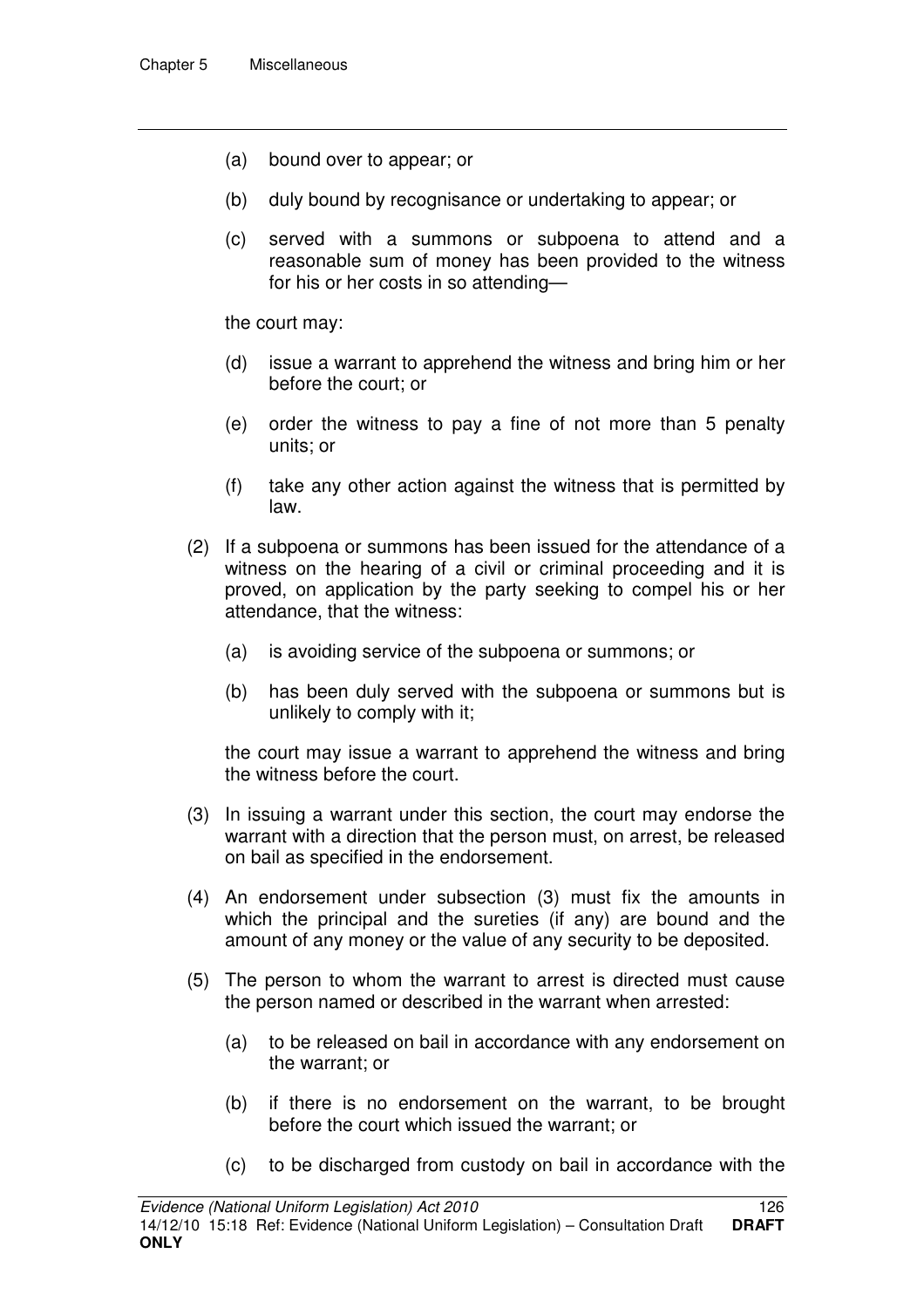Bail Act.

- (6) Matters may be proved under this section orally or by affidavit.
- (7) A witness, who under subsection (1)(e) has been ordered to pay a fine, is not exempted from any other proceedings for disobeying the subpoena or summons.

#### Note for section 194

This section differs from the New South Wales Act. The Commonwealth Act does not include an equivalent provision to section 194. There are provisions to the same effect in federal court rules and Australian Capital Territory legislation applying to proceedings before federal courts and Australian Capital Territory courts.

### **195 Prohibited question not to be published**

A person must not, without the express permission of a court, print or publish:

- (a) any question that the court has disallowed under section 41 (Improper questions); or
- (b) any question that the court has disallowed because any answer that is likely to be given to the question would contravene the credibility rule; or
- (c) any question in respect of which the court has refused to give leave under Part 3.7 (Credibility).

Fault element: Strict liability offence.

Maximum penalty: 60 penalty units.

### **196 Proceedings for offences**

Proceedings for an offence against this Act or the regulations are to be dealt with summarily before the Court of Summary Jurisdiction.

Note for section 196

The Commonwealth Act does not include an equivalent provision to section 196.

### **197 Regulations**

(1) The Administrator may make regulations under this Act.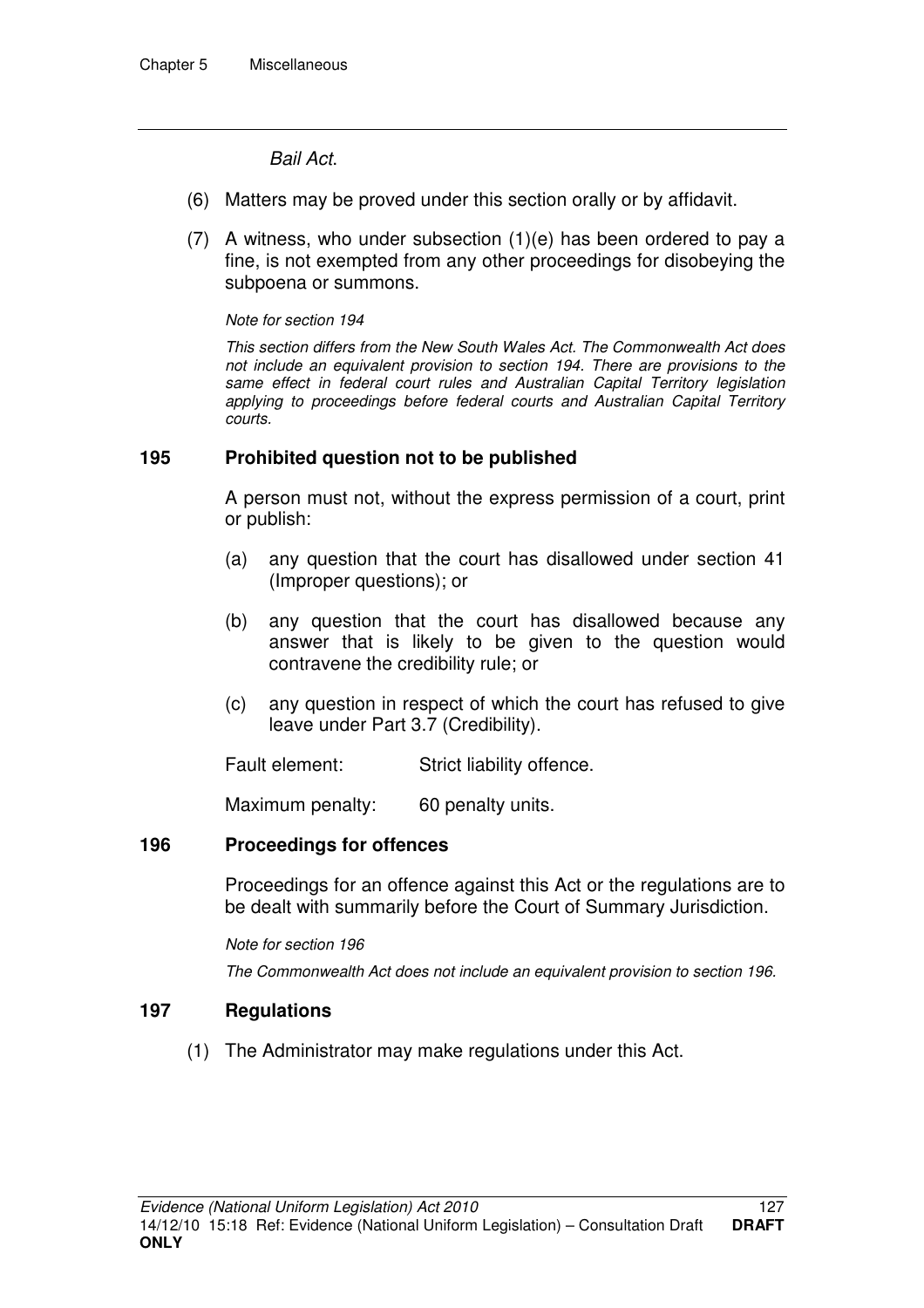- (2) The regulations may:
	- (a) prescribe a fine not exceeding 200 penalty units for an offence against the regulations; and
	- (b) provide for an offence against the regulations to be an offence of strict liability.

Note for section 197

This section differs from the Commonwealth Act and New South Wales Act.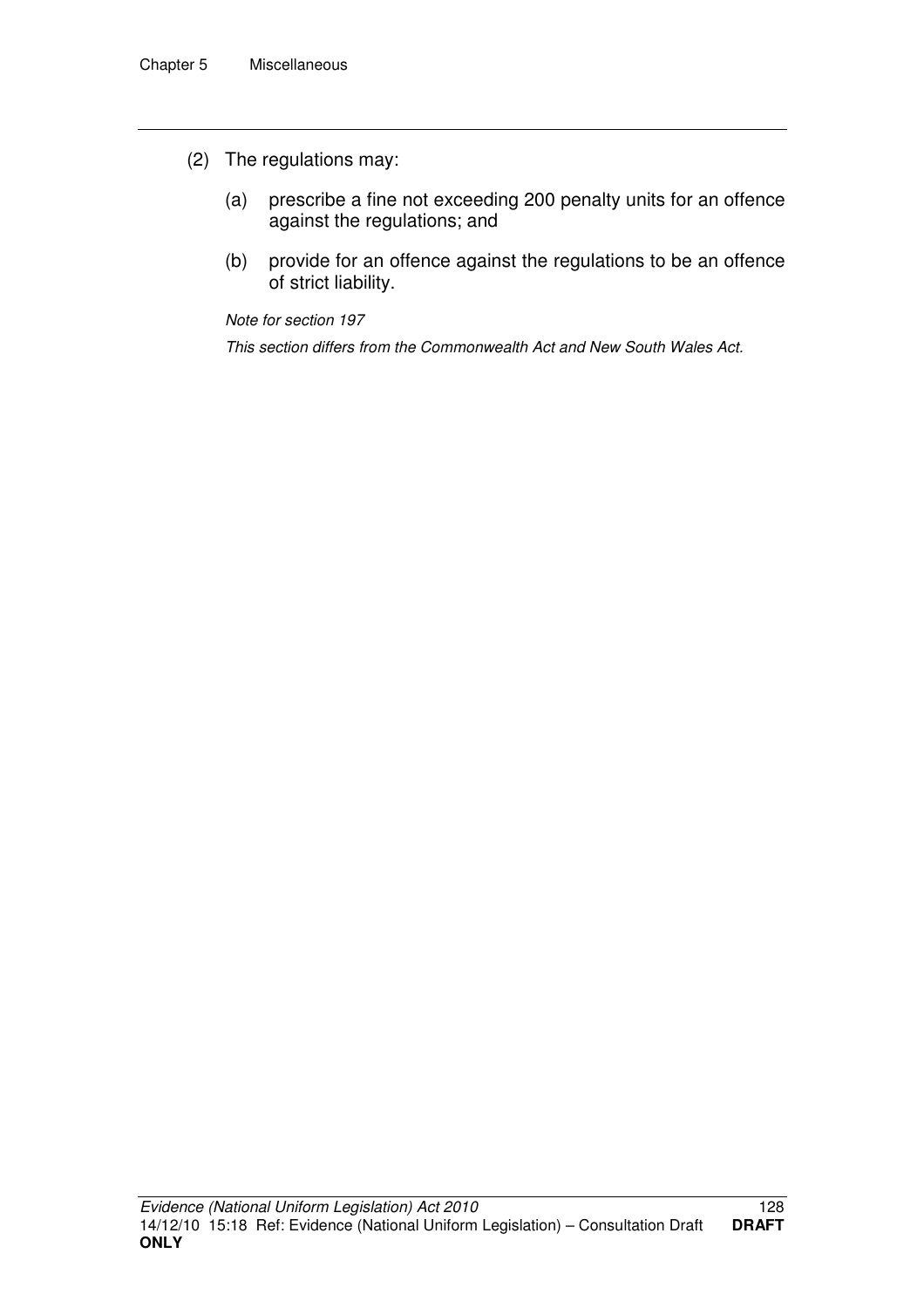# **Schedule Oaths and affirmations**

Sections 21(4) and 22(2)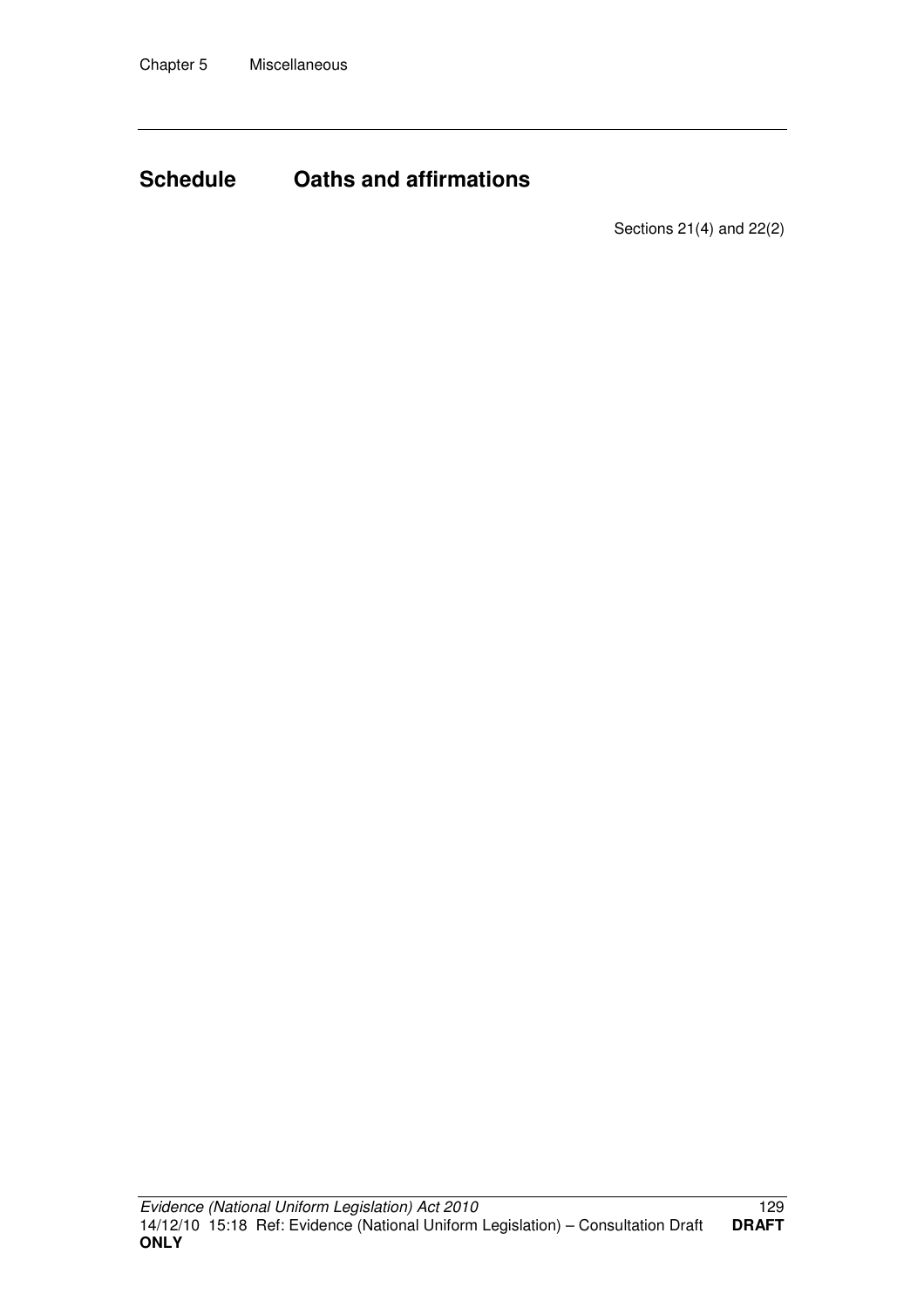# **Dictionary**

Section 3

# **Part 1 Definitions**

**admission** means a previous representation that is:

- (a) made by a person who is or becomes a party to a proceeding (including a defendant in a criminal proceeding); and
- (b) adverse to the person's interest in the outcome of the proceeding.

**asserted fact** is defined in section 59.

**associated defendant**, in relation to a defendant in a criminal proceeding, means a person against whom a prosecution has been instituted, but not yet completed or terminated, for:

- (a) an offence that arose in relation to the same events as those in relation to which the offence for which the defendant is being prosecuted arose; or
- (b) an offence that relates to or is connected with the offence for which the defendant is being prosecuted.

**Australia** includes the external Territories.

### **Australian court** means:

- (a) the High Court; or
- (b) a court exercising federal jurisdiction; or
- (c) a court of a State or Territory; or
- (d) a judge, justice or arbitrator under an Australian law; or
- (e) a person or body authorised by an Australian law, or by consent of parties, to hear, receive and examine evidence; or
- (f) a person or body that, in exercising a function under an Australian law, is required to apply the laws of evidence.

**Australian law** means a law of the Commonwealth, a State or a Territory.

Note for definition **Australian law**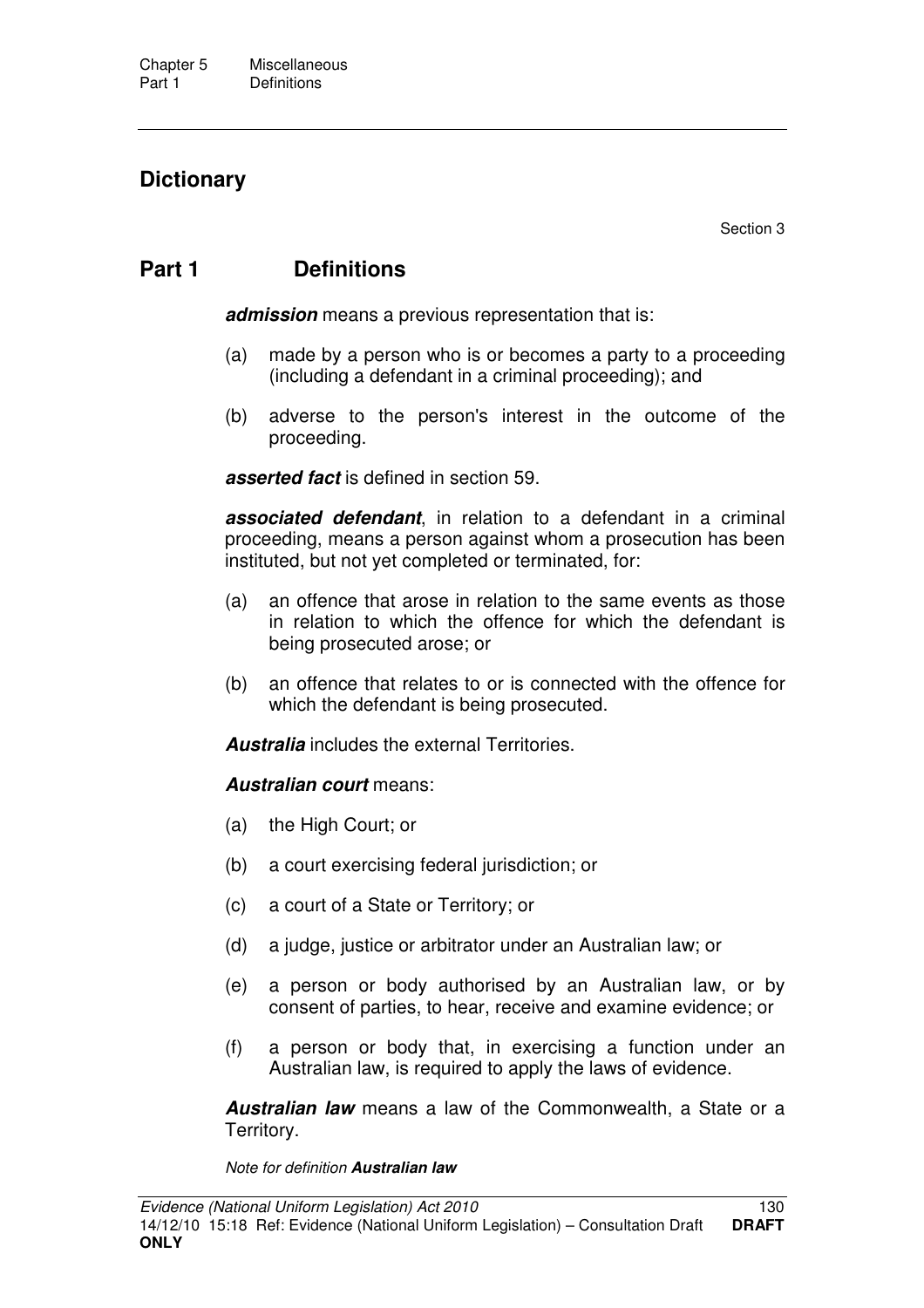See clause 9 of Part 2 of this Dictionary for the meaning of law.

**Australian lawyer**, see section 5(a) of the Legal Profession Act..

**Australian legal practitioner**, see section 6(a) of the Legal Profession Act.

**Australian or overseas proceeding** means a proceeding (however described) in an Australian court or a foreign court.

**Australian Parliament** means the Parliament of the Commonwealth or a State or the Legislative Assembly of a Territory.

**Australian practising certificate**, see section 4 of the Legal Profession Act.

**Australian-registered foreign lawyer**, see section 4 of the Legal Profession Act.

**Australian Statistician** means the Australian Statistician referred to in section 5(2) of the Australian Bureau of Statistics Act 1975 (Cth), and includes any person to whom the powers of the Australian Statistician under section 12 of the Census and Statistics Act 1905 (Cth) have been delegated.

**business**, see clause 1 of Part 2 of this Dictionary.

**case** of a party means the facts in issue in respect of which the party bears the legal burden of proof.

**child** means a child of any age and includes the meaning given in clause 10(1) of Part 2 of this Dictionary.

**civil penalty**, see clause 3 of Part 2 of this Dictionary.

**civil proceeding** means a proceeding other than a criminal proceeding.

**client**, section 117.

**coincidence evidence** means evidence of a kind referred to in section 98(1) that a party seeks to have adduced for the purpose referred to in that subsection.

**coincidence rule** means section 98(1).

**Commonwealth owned body corporate** means a body corporate that, were the Commonwealth a body corporate, would, for the purposes of the Corporations Act 2001, be: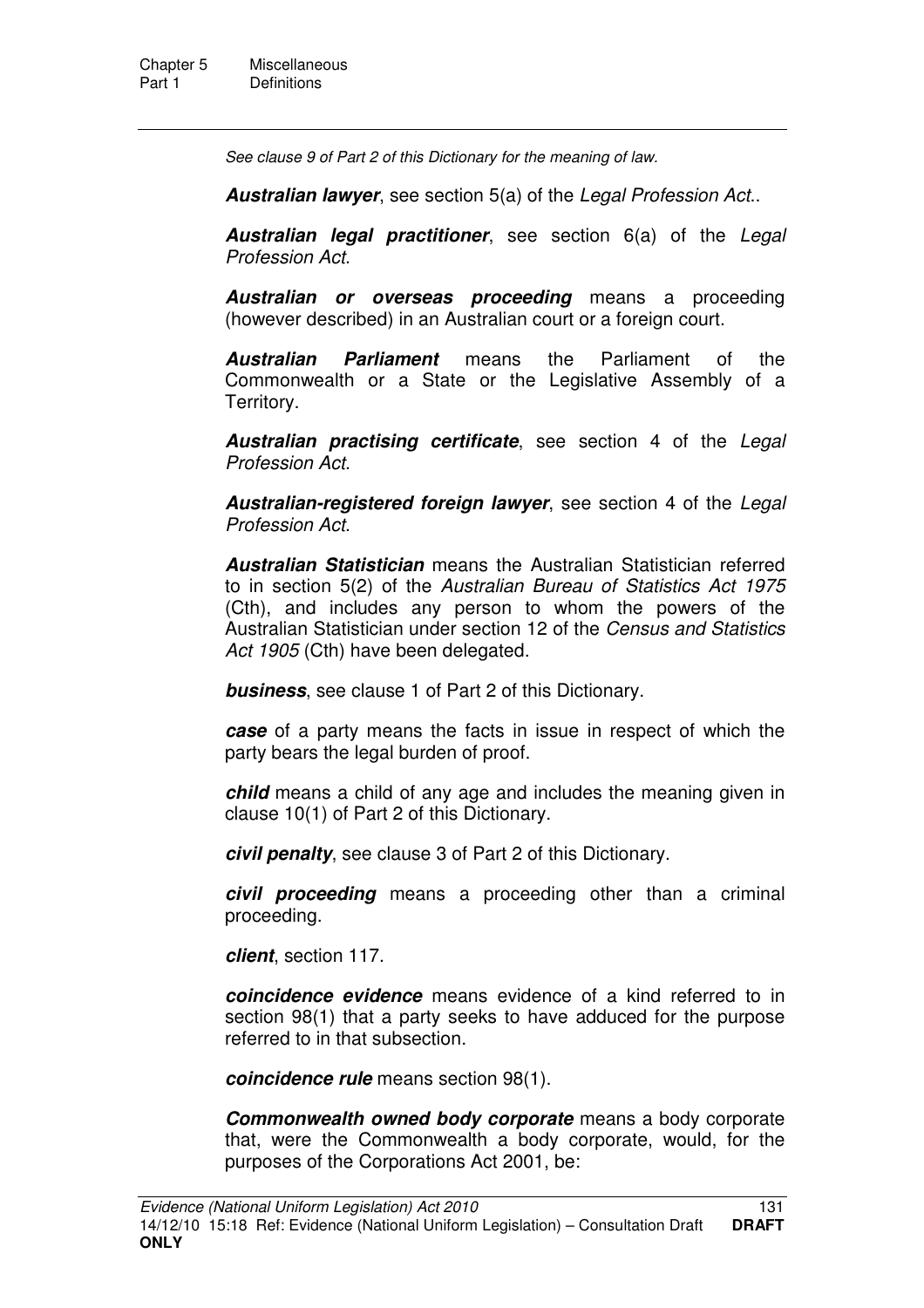- (a) a wholly-owned subsidiary of the Commonwealth; or
- (b) a wholly-owned subsidiary of another body corporate that is, under this definition, a Commonwealth owned body corporate because of the application of paragraph (a) (including the application of that paragraph together with another application or other applications of this paragraph).

### **Commonwealth record** means a record made by:

- (a) a Department within the meaning of the Public Service Act 1999 (Cth); or
- (b) the Parliament of the Commonwealth, a House of the Parliament, a committee of a House of the Parliament or a committee of the Parliament; or
- (c) a person or body, other than a Legislative Assembly, holding office, or exercising power, under or because of the Commonwealth Constitution or a law of the Commonwealth; or
- (d) a body or organisation other than a Legislative Assembly, whether incorporated or unincorporated, established for a public purpose:
	- (i) by or under a law of the Commonwealth or of a Territory (other than the Australian Capital Territory, this Territory or Norfolk Island); or
	- (ii) by the Governor-General; or
	- (iii) by a Minister of the Commonwealth; or
- (e) any other body or organisation that is a Commonwealth owned body corporate;

and kept or maintained by a person, body or organisation of a kind referred to in paragraph (a), (b), (c), (d) or (e), but does not include a record made by a person or body holding office, or exercising power, under or because of the Commonwealth Constitution or a law of the Commonwealth if the record was not made in connection with holding the office concerned, or exercising the power concerned.

**confidential communication** is defined in section 117.

**confidential document**, see section 117.

**court** means a Territory court.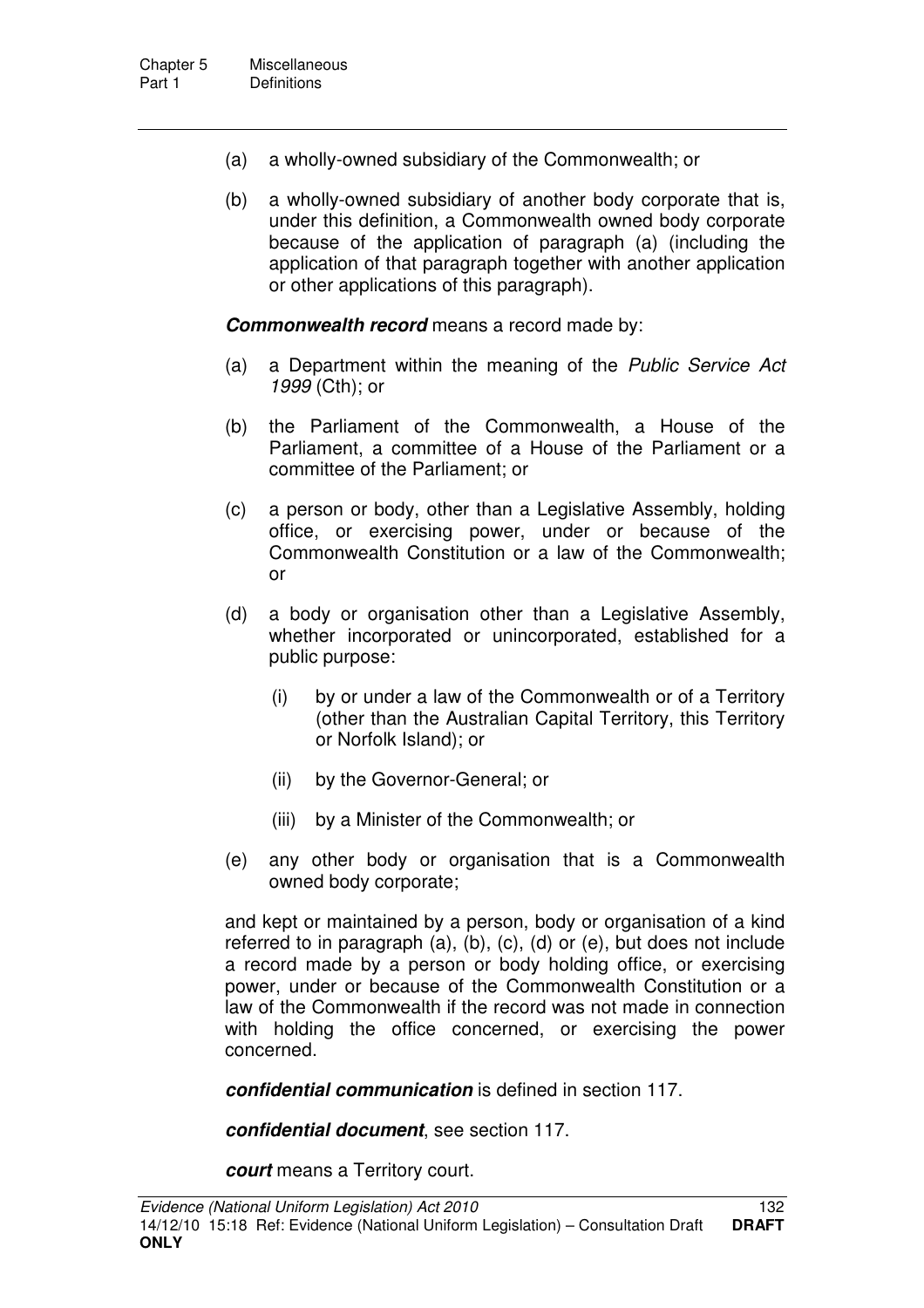Notes for definition **court**

- 1 Territory court is defined in this Dictionary.
- 2 The Commonwealth Act does not include this definition.

**credibility** of a person who has made a representation that has been admitted in evidence means the credibility of the representation, and includes the person's ability to observe or remember facts and events about which the person made the representation.

**credibility** of a witness means the credibility of any part or all of the evidence of the witness, and includes the witness's ability to observe or remember facts and events about which the witness has given, is giving or is to give evidence.

**credibility evidence**, see section 101A.

**credibility rule**, see section 102.

**criminal proceeding** means a prosecution for an offence and includes:

- (a) a proceeding for the committal of a person for trial or sentence for an offence; and
- (b) a proceeding relating to bail;

but does not include a prosecution for an offence that is a prescribed taxation offence within the meaning of Part III of the Taxation Administration Act 1953 (Cth).

**cross-examination**, see clause 2(2) of Part 2 of this Dictionary.

**cross-examiner** means a party who is cross-examining a witness.

**de facto partner**, see clause 11 of Part 2 of this Dictionary.

**document** means any record of information, and includes:

- (a) anything on which there is writing; or
- (b) anything on which there are marks, figures, symbols or perforations having a meaning for persons qualified to interpret them; or
- (c) anything from which sounds, images or writings can be reproduced with or without the aid of anything else; or
- (d) a map, plan, drawing or photograph.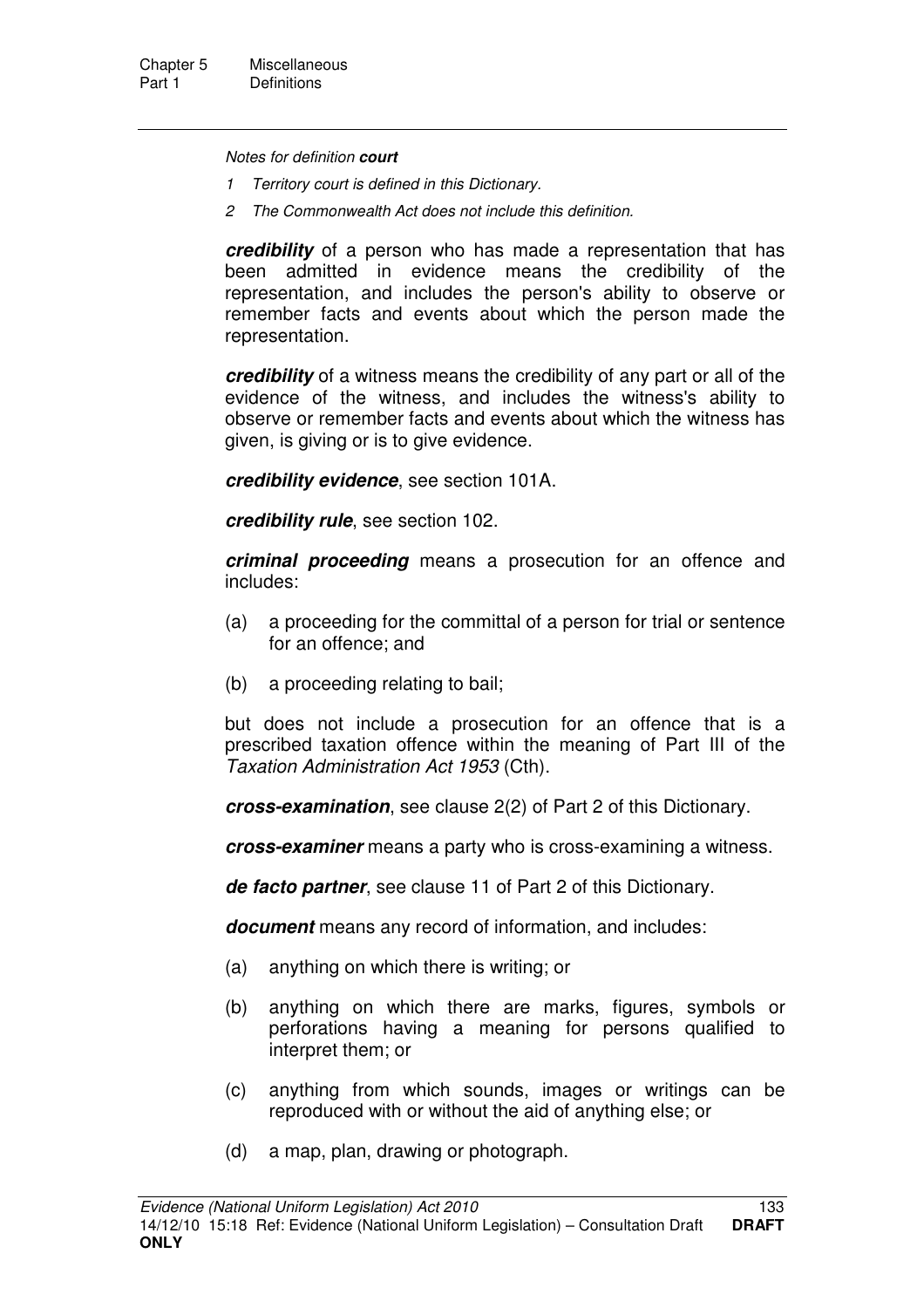#### Note for definition **document**

See also clause 8 of Part 2 of this Dictionary on the meaning of **document**.

**electronic communication** means electronic communication as defined in the Electronic Transactions (Northern Territory) Act.

**examination in chief** is defined in clause 2(1) of Part 2 of this Dictionary.

**exercise** of a function includes performance of a duty.

**fax**, in relation to a document, means a copy of the document that has been reproduced by facsimile telegraphy.

### **federal court**

### Note for definition **federal court**

The Commonwealth Act includes a definition of this term.

**foreign court** means any court (including any person or body authorised to take or receive evidence, whether on behalf of a court or otherwise and whether or not the person or body is empowered to require the answering of questions or the production of documents) of a foreign country or a part of such a country.

**function** includes power, authority or duty.

**government or official gazette** includes the Government Gazette.

### Note for definition **government or official gazette**

The definition of this term in the Commonwealth Act and New South Wales Act differs from this definition.

**Governor of a State** includes any person for the time being administering the Government of the State.

**Governor-General** means Governor-General of the Commonwealth and includes any person for the time being administering the Government of the Commonwealth.

### Note for definition **Governor-General**

The Commonwealth Act does not include definitions of **Governor of a State** and **Governor-General**. These definitions are covered by sections 16A and 16B of the Acts Interpretation Act (Cth).

**hearsay rule** means section 59(1).

**identification evidence** means evidence that is:

(a) an assertion by a person to the effect that a defendant was, or resembles (visually, aurally or otherwise) a person who was,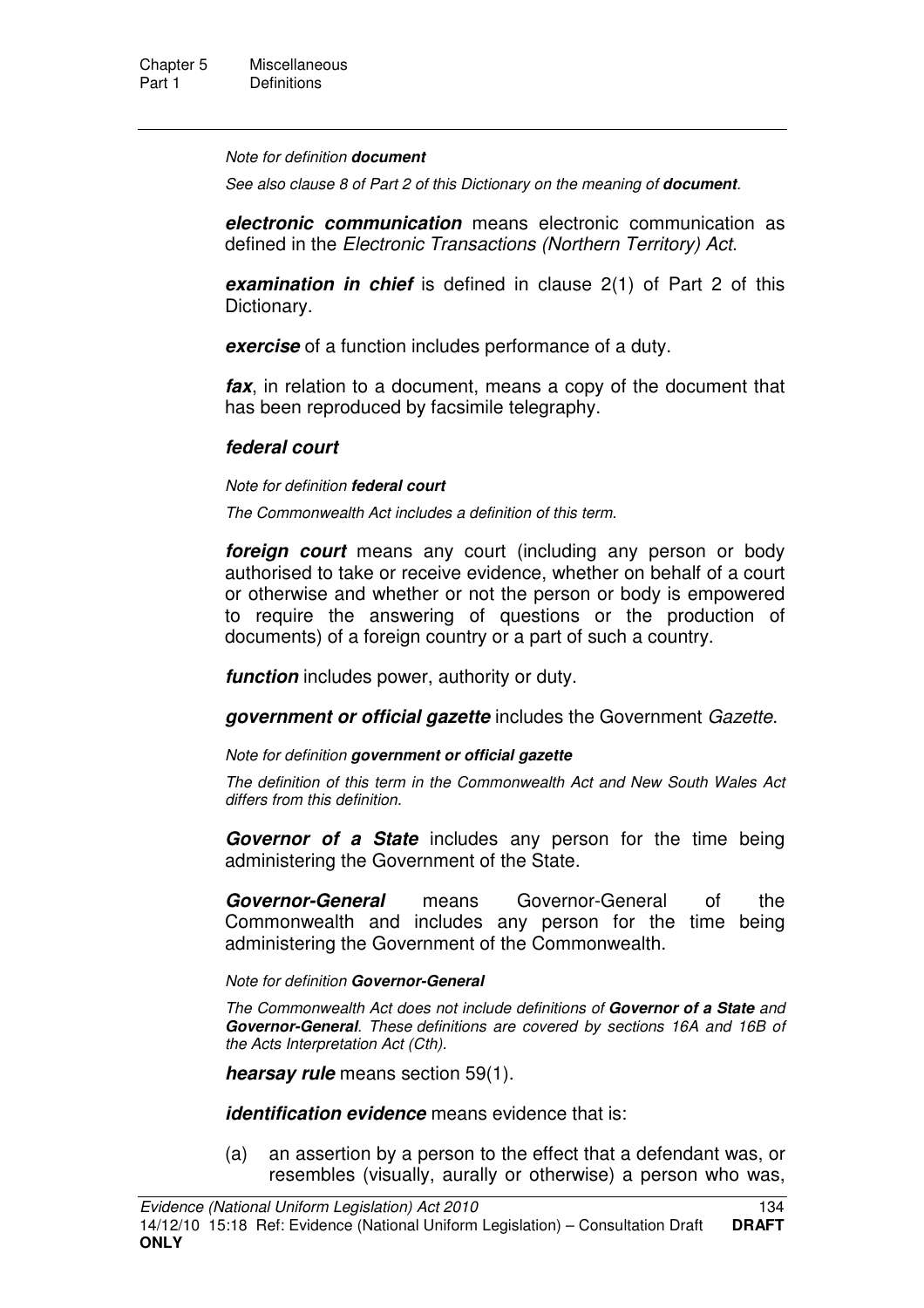present at or near a place where:

- (i) the offence for which the defendant is being prosecuted was committed; or
- (ii) an act connected to that offence was done;

 at or about the time at which the offence was committed or the act was done, being an assertion that is based wholly or partly on what the person making the assertion saw, heard or otherwise perceived at that place and time; or

(b) a report (whether oral or in writing) of such an assertion.

# **investigating official** means:

- (a) a police officer (other than a police officer who is engaged in covert investigations under the orders of a superior); or
- (b) a person appointed by or under an Australian law (other than a person who is engaged in covert investigations under the orders of a superior) whose functions include functions in respect of the prevention or investigation of offences.

# **joint sitting** means:

- (a) in relation to the Parliament of the Commonwealth a joint sitting of the members of the Senate and of the House of Representatives convened by the Governor-General under section 57 of the Commonwealth Constitution or convened under any Act of the Commonwealth; or
- (b) in relation to a bicameral legislature of a State  $-$  a joint sitting of both Houses of the legislature convened under a law of the State.

*judge*, in relation to a proceeding, means the judge, magistrate or other person before whom the proceeding is being held.

**Law**, see clause 9 of Part 2 of this Dictionary.

**leading question** means a question asked of a witness that:

- (a) directly or indirectly suggests a particular answer to the question; or
- (b) assumes the existence of a fact the existence of which is in dispute in the proceeding and as to the existence of which the witness has not given evidence before the question is asked.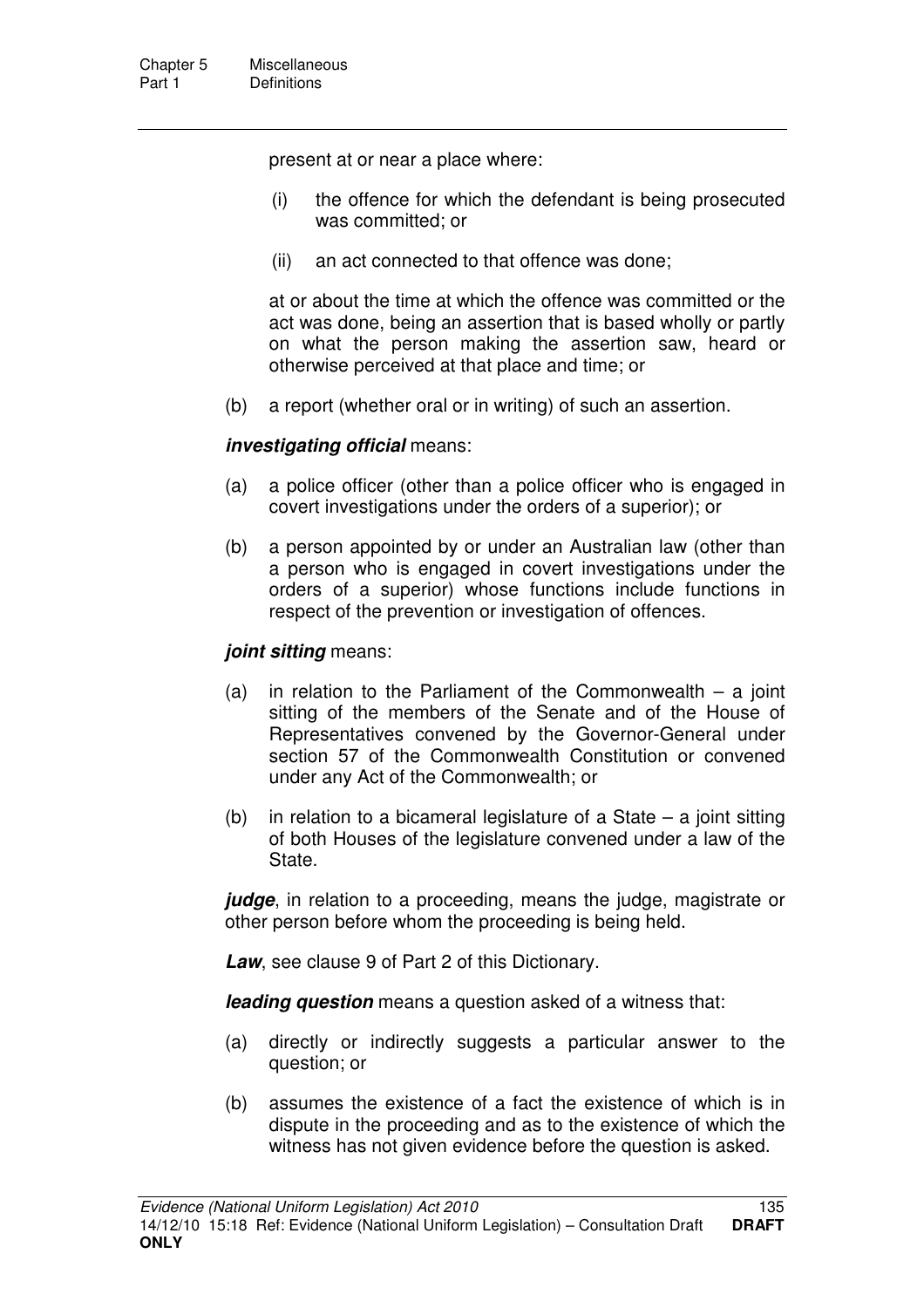**legal counsel** means an Australian lawyer employed in or by a government agency or other body who by law is exempted from holding an Australian practising certificate, or who does not require an Australian practising certificate, to engage in legal practice in the course of that employment.

#### Note for definition **legal counsel**

Examples of legal counsel are in-house counsel and government solicitors.

**Legislative Assembly** means any present or former Legislative Assembly of a Territory, and includes the Australian Capital Territory House of Assembly.

**member** of the Australian Federal Police includes a special member or a staff member of the Australian Federal Police.

**offence** means an offence against or arising under an Australian law.

**opinion rule** means section 76.

**overseas-registered foreign lawyer**, see section 170 of the Legal Profession Act.

**parent** includes the meaning given in clause 10(2) of Part 2 of this Dictionary.

**picture identification evidence**, see section 115.

### **police officer** means:

- (a) a member of the Australian Federal Police; or
- (b) a member of the police force of a State or Territory.

**postal article** has the same meaning as in the Australian Postal Corporation Act 1989 (Cth).

**previous representation** means a representation made otherwise than in the course of giving evidence in the proceeding in which evidence of the representation is sought to be adduced.

**prior consistent statement** of a witness means a previous representation that is consistent with evidence given by the witness.

**prior inconsistent statement** of a witness means a previous representation that is inconsistent with evidence given by the witness.

**probative value** of evidence means the extent to which the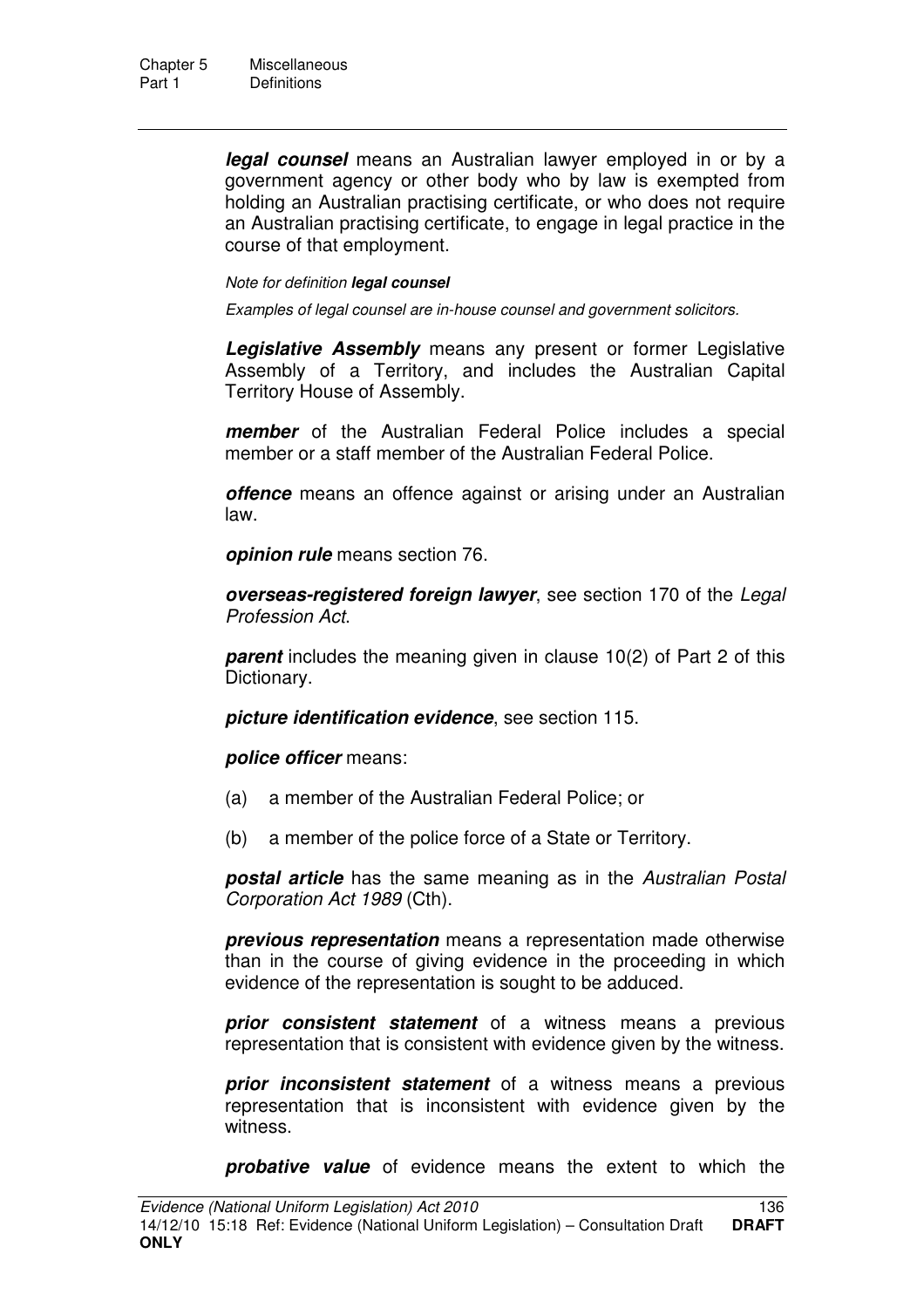evidence could rationally affect the assessment of the probability of the existence of a fact in issue.

**prosecutor** means a person who institutes or is responsible for the conduct of a prosecution.

**public document** means a document that:

- (a) forms part of the records of the Crown in any of its capacities; or
- (b) forms part of the records of the government of a foreign country; or
- (c) forms part of the records of a person or body holding office or exercising a function under or because of the Commonwealth Constitution, an Australian law or a law of a foreign country; or
- (d) is being kept by or on behalf of the Crown, such a government or such a person or body;

and includes the records of the proceedings of, and papers presented to

- (e) an Australian Parliament, a House of an Australian Parliament, a committee of such a House or a committee of an Australian Parliament; and
- (f) a legislature of a foreign country, including a House or committee (however described) of such a legislature.

**re-examination**, see clause 2(3) and (4) of Part 2 of this Dictionary.

**representation** includes:

- (a) an express or implied representation (whether oral or in writing); or
- (b) a representation to be inferred from conduct; or
- (c) a representation not intended by its maker to be communicated to or seen by another person; or
- (d) a representation that for any reason is not communicated.

**seal** includes a stamp.

**tendency evidence** means evidence of a kind referred to in section 97(1) that a party seeks to have adduced for the purpose referred to in that subsection.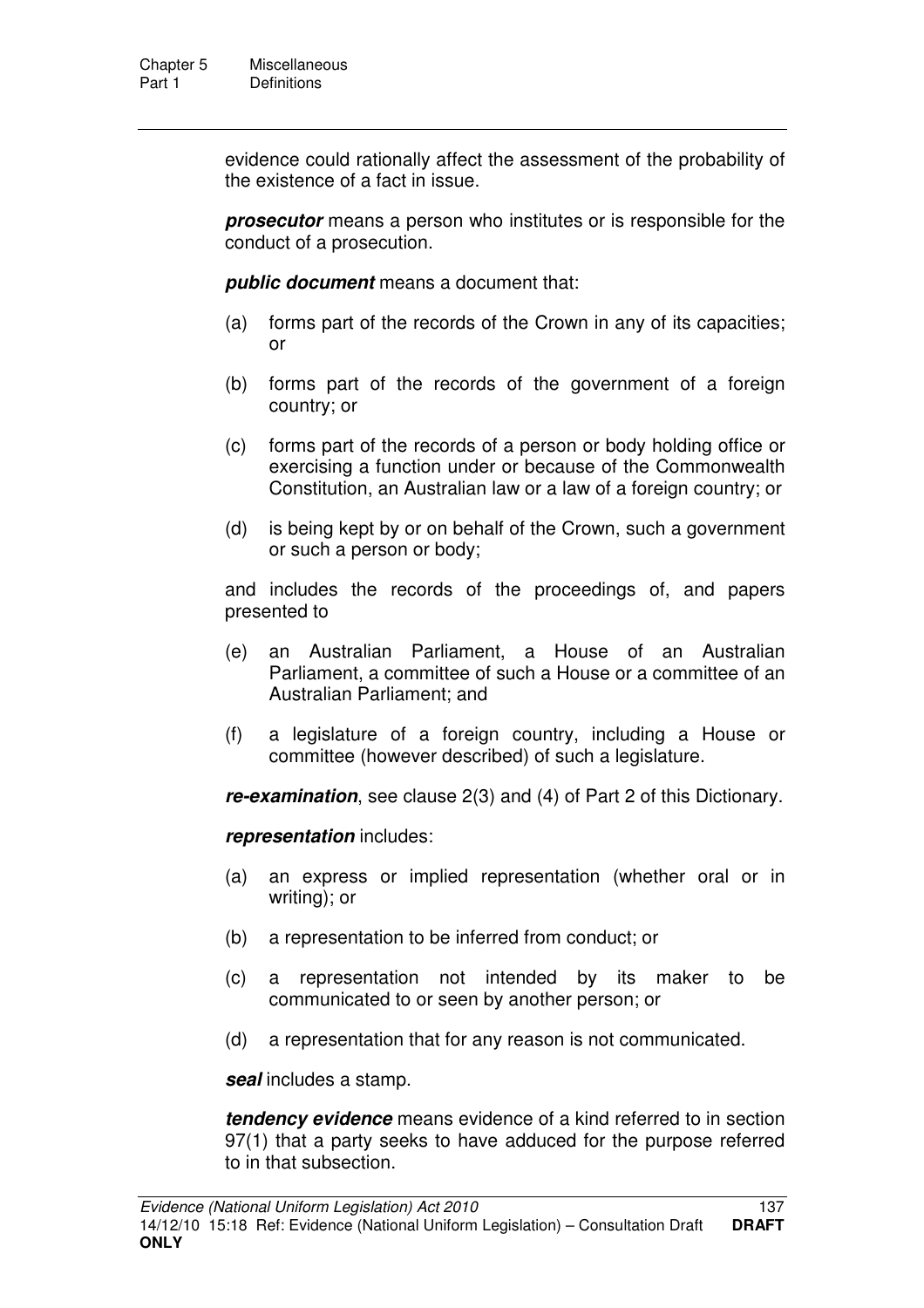**tendency rule** means section 97(1).

### **Territory court** means:

- (a) the Supreme Court; or
- (b) any other court created by a law of the Territory; or
- (c) any person or body (other than a court) that, in exercising a function under the law of the Territory, is required to apply the laws of evidence.

### Note for definition **Territory court**

The Commonwealth Act does not include this definition. The Commonwealth Act contains a similar definition of "ACT court". The NSW Act contains a similar definition of "NSW court". The Victorian Act contains a similar definition of "Victorian court".

**traditional laws and customs** of an Aboriginal or Torres Strait Islander group (including a kinship group) includes any of the traditions, customary laws, customs, observances, practices, knowledge and beliefs of the group.

**visual identification evidence**, see section 114.

**witness** includes the meaning given in clause 7 of Part 2 of this Dictionary.

# **Part 2 Other expressions**

### **1 References to businesses**

- (1) A reference in this Act to a **business** includes a reference to the following:
	- (a) a profession, calling, occupation, trade or undertaking;
	- (b) an activity engaged in or carried on by the Crown in any of its capacities;
	- (c) an activity engaged in or carried on by the government of a foreign country;
	- (d) an activity engaged in or carried on by a person or body holding office or exercising power under or because of the Commonwealth Constitution, an Australian law or a law of a foreign country, being an activity engaged in or carried on in the performance of the functions of the office or in the exercise of the power (otherwise than in a private capacity);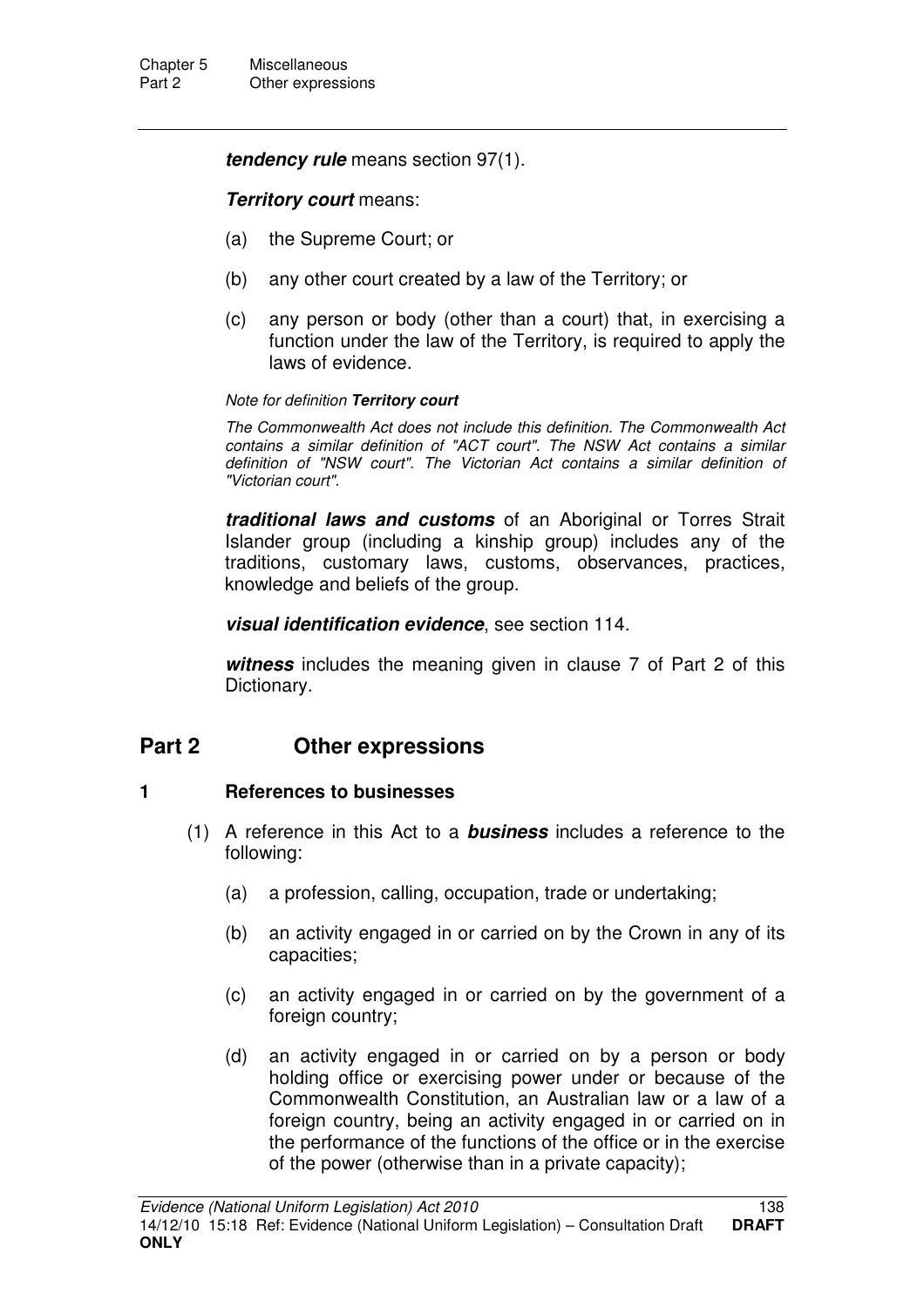- (e) the proceedings of an Australian Parliament, a House of an Australian Parliament, a committee of such a House or a committee of an Australian Parliament;
- (f) the proceedings of a legislature of a foreign country, including a House or committee (however described) of such a legislature.
- (2) A reference in this Act to a business also includes a reference to:
	- (a) a business that is not engaged in or carried on for profit; or
	- (b) a business engaged in or carried on outside Australia.
- (4) If a party has recalled a witness who has already given evidence, a reference in this Act to re-examination of a witness does not include a reference to the questioning of the witness by that party before the witness is questioned by another party.

# **3 References to civil penalties**

For the purposes of this Act, a person is taken to be liable to a civil penalty if, in an Australian or overseas proceeding (other than a criminal proceeding), the person would be liable to a penalty arising under an Australian law or a law of a foreign country.

# **4 Unavailability of persons**

- (1) For the purposes of this Act, a person is taken not to be available to give evidence about a fact if:
	- (a) the person is dead; or
	- (b) the person is, for any reason other than the application of section 16 (Competence and compellability – judges and jurors), not competent to give the evidence about the fact; or
	- (c) it would be unlawful for the person to give evidence about the fact; or
	- (d) a provision of this Act prohibits the evidence being given; or
	- (e) all reasonable steps have been taken, by the party seeking to prove the person is not available, to find the person or to secure his or her attendance, but without success; or
	- (f) all reasonable steps have been taken, by the party seeking to prove the person is not available, to compel the person to give the evidence, but without success.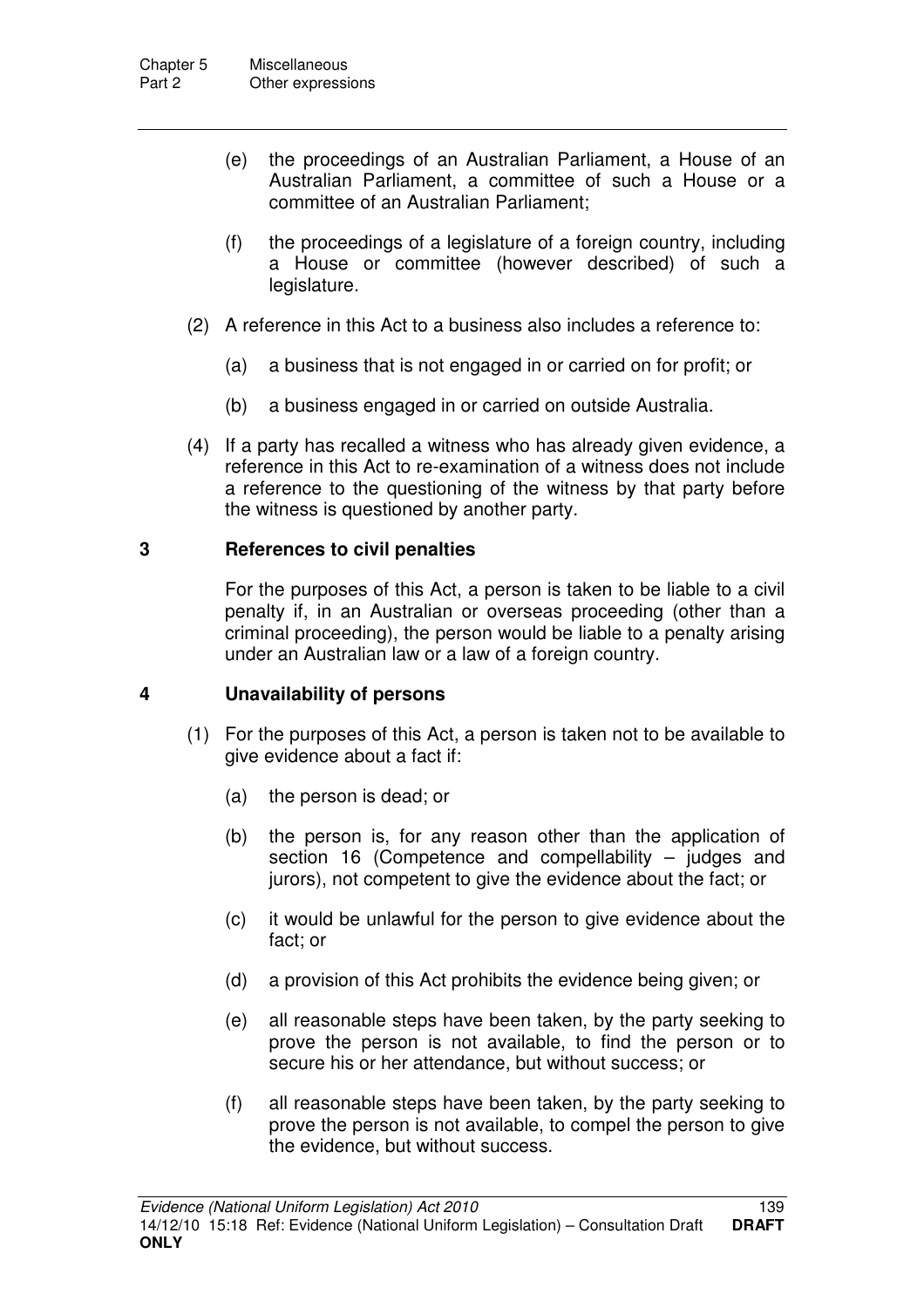(2) In all other cases the person is taken to be available to give evidence about the fact.

### **5 Unavailability of documents and things**

For the purposes of this Act, a document or thing is taken not to be available to a party if and only if:

- (a) it cannot be found after reasonable inquiry and search by the party; or
- (b) it was destroyed by the party, or by a person on behalf of the party, otherwise than in bad faith, or was destroyed by another person; or
- (c) it would be impractical to produce the document or thing during the course of the proceeding; or
- (d) production of the document or thing during the course of the proceeding could render a person liable to conviction for an offence; or
- (e) it is not in the possession or under the control of the party and:
	- (i) it cannot be obtained by any judicial procedure of the court; or
	- (ii) it is in the possession or under the control of another party to the proceeding concerned who knows or might reasonably be expected to know that evidence of the contents of the document, or evidence of the thing, is likely to be relevant in the proceeding; or
	- (iii) it was in the possession or under the control of such a party at a time when that party knew or might reasonably be expected to have known that such evidence was likely to be relevant in the proceeding.

### **6 Representations in documents**

For the purposes of this Act, a representation contained in a document is taken to have been made by a person if:

- (a) the document was written, made or otherwise produced by the person; or
- (b) the representation was recognised by the person as his or her representation by signing, initialling or otherwise marking the document.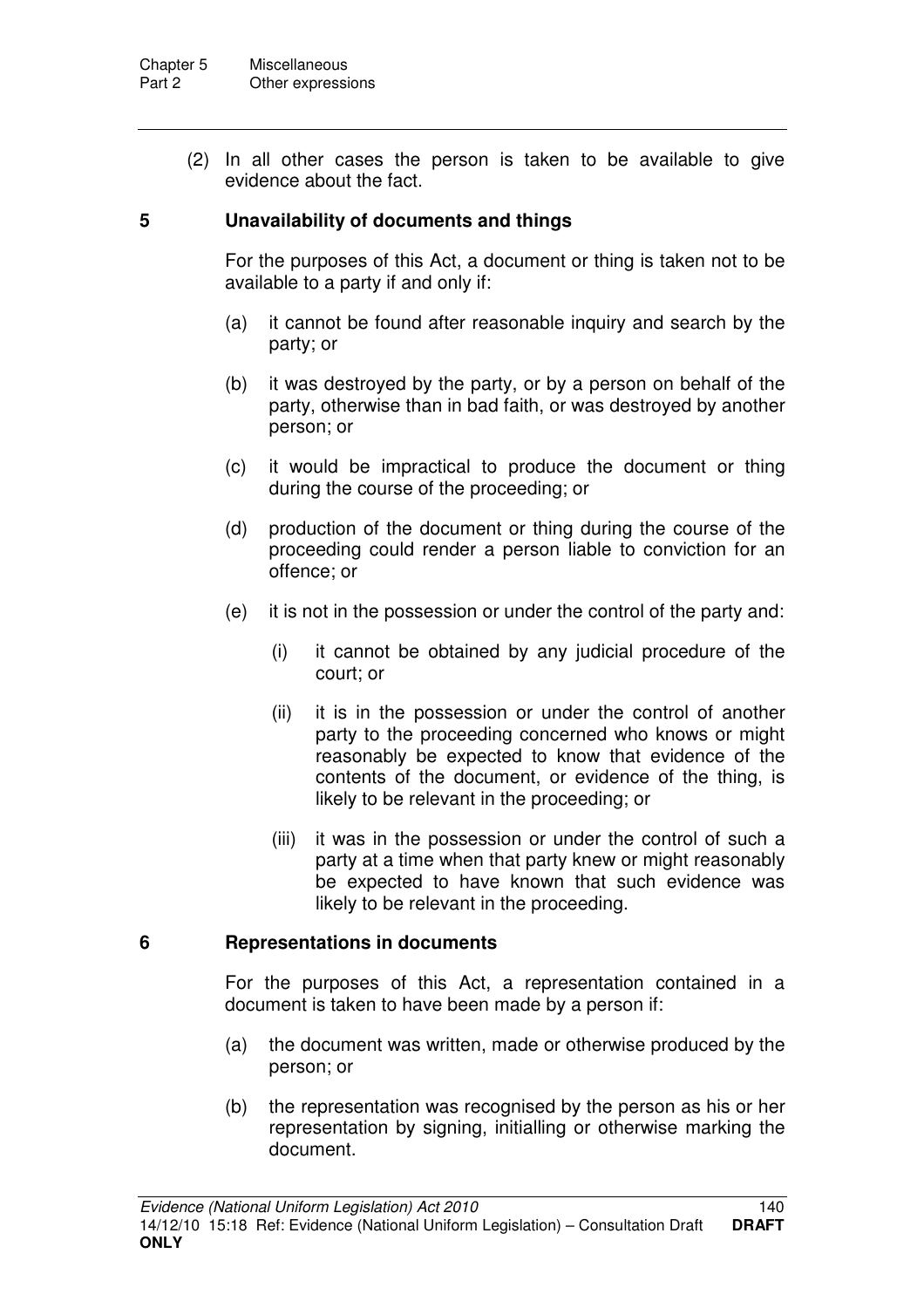### **7 Witnesses**

- (1) A reference in this Act to a witness includes a reference to a party giving evidence.
- (2) A reference in this Act to a witness who has been called by a party to give evidence includes a reference to the party giving evidence.
- (3) A reference in this clause to a party includes a defendant in a criminal proceeding.

### **8 References to documents**

A reference in this Act to a document includes a reference to:

- (a) any part of the document; or
- (b) any copy, reproduction or duplicate of the document or of any part of the document; or
- (c) any part of such a copy, reproduction or duplicate.

# **8A References to offices etc**

In this Act:

- (a) a reference to a person appointed or holding office under or because of an Australian law or a law of the Commonwealth includes a reference to an APS employee within the meaning of the Public Service Act 1999 (Cth); and
- (b) in that context, a reference to an office is a reference to a position occupied by the APS employee concerned, and a reference to an officer includes a reference to a Secretary, or APS employee, within the meaning of the Act.

# **9 References to laws**

- (1) A reference in this Act to a law of the Commonwealth, a State, a Territory or a foreign country is a reference to a law (whether written or unwritten) of or in force in that place.
- (2) A reference in this Act to an Australian law is a reference to an Australian law (whether written or unwritten) of or in force in Australia.

### **10 References to children and parents**

- (1) A reference in this Act to a child of a person includes a reference to:
	- (a) an adopted child or ex-nuptial child of the person; or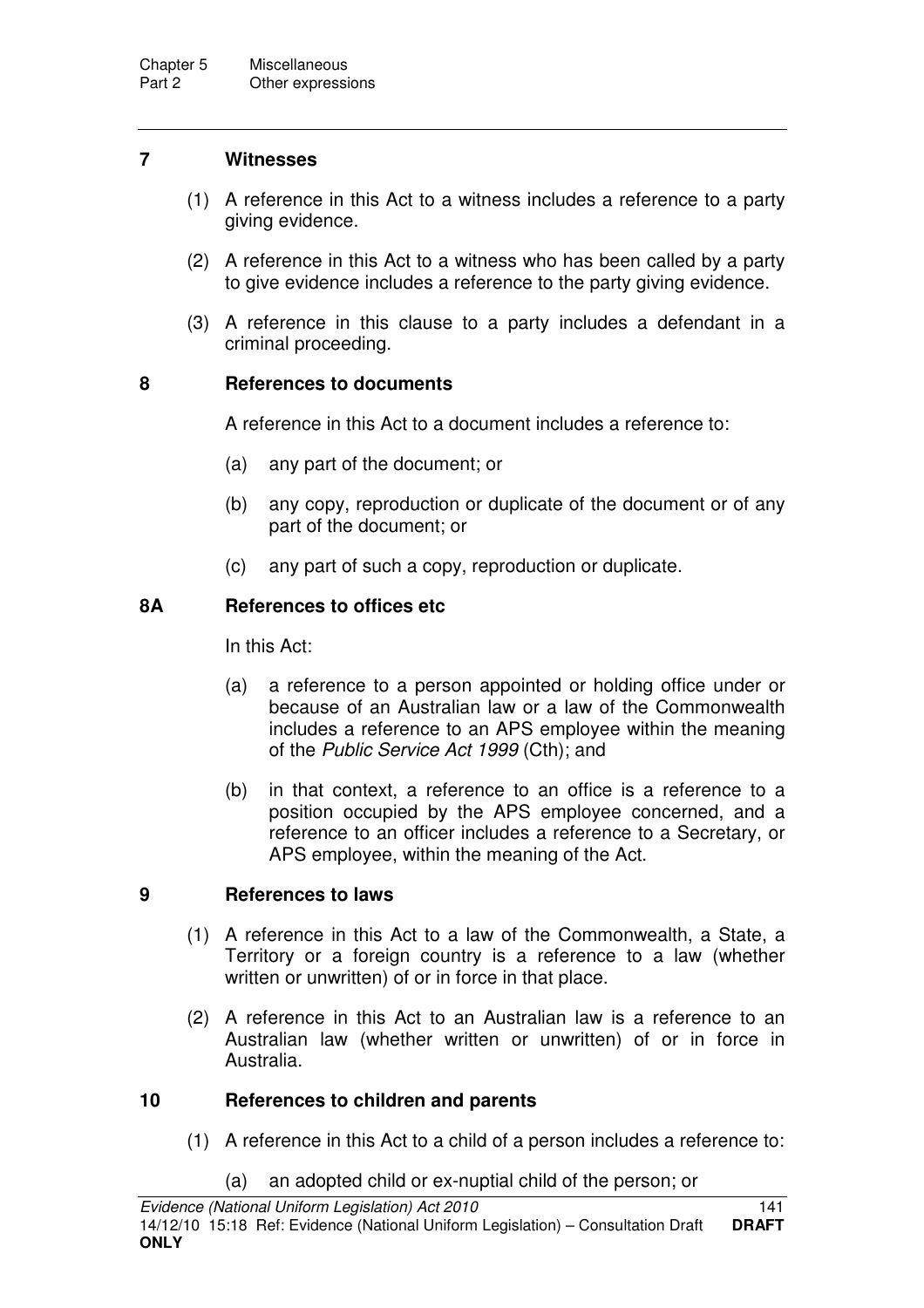- (b) a child living with the person as if the child were a member of the person's family.
- (2) A reference in this Act to a parent of a person includes a reference to:
	- (a) an adoptive parent of the person; or
	- (b) if the person is an ex-nuptial child  $-$  the person's natural father; or
	- (c) the person with whom a child is living as if the child were a member of the person's family.

### **11 References to de facto partners**

- (1) A reference in this Act to a de facto partner of a person is a reference to a person who is in a de facto relationship with the person.
- (2) A person is in a de facto relationship with another person if the two persons have a relationship as a couple and are not legally married.
- (3) In determining whether two persons are in a de facto relationship, all the circumstances of the relationship are to be taken into account, including such of the following matters as are relevant in the circumstances of the particular case:
	- (a) the duration of the relationship;
	- (b) the nature and extent of their common residence;
	- (c) the degree of financial dependence or interdependence, and any arrangements for financial support, between them;
	- (d) the ownership, use and acquisition of their property;
	- (e) the degree of mutual commitment to a shared life;
	- (f) the care and support of children;
	- (g) the reputation and public aspects of the relationship.
- (4) No particular finding in relation to any circumstance is to be regarded as necessary in deciding whether two persons have a relationship as a couple.
- (5) For the purposes of subclause (3), the following matters are irrelevant:
	- (a) whether the persons are different sexes or the same sex;